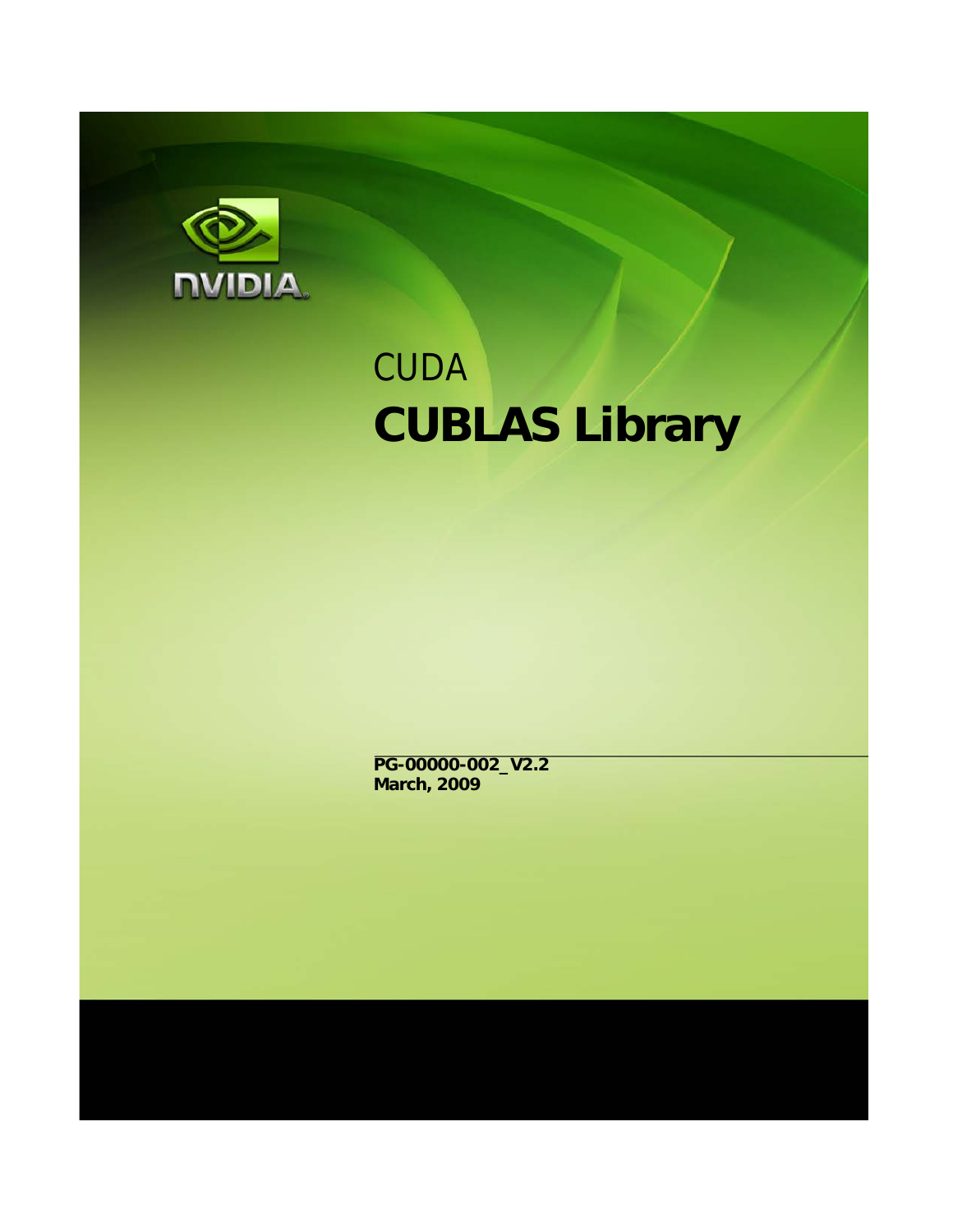Published by NVIDIA Corporation 2701 San Tomas Expressway Santa Clara, CA 95050

#### **Notice**

ALL NVIDIA DESIGN SPECIFICATIONS, REFERENCE BOARDS, FILES, DRAWINGS, DIAGNOSTICS, LISTS, AND OTHER DOCUMENTS (TOGETHER AND SEPARATELY, "MATERIALS") ARE BEING PROVIDED "AS IS." NVIDIA MAKES NO WARRANTIES, EXPRESSED, IMPLIED, STATUTORY, OR OTHERWISE WITH RESPECT TO THE MATERIALS, AND EXPRESSLY DISCLAIMS ALL IMPLIED WARRANTIES OF NONINFRINGEMENT, MERCHANTABILITY, AND FITNESS FOR A PARTICULAR PURPOSE.

Information furnished is believed to be accurate and reliable. However, NVIDIA Corporation assumes no responsibility for the consequences of use of such information or for any infringement of patents or other rights of third parties that may result from its use. No license is granted by implication or otherwise under any patent or patent rights of NVIDIA Corporation. Specifications mentioned in this publication are subject to change without notice. This publication supersedes and replaces all information previously supplied. NVIDIA Corporation products are not authorized for use as critical components in life support devices or systems without express written approval of NVIDIA Corporation.

#### **Trademarks**

NVIDIA, CUDA, and the NVIDIA logo are trademarks or registered trademarks of NVIDIA Corporation in the United States and other countries. Other company and product names may be trademarks of the respective companies with which they are associated.

#### **Copyright**

© 2005–2009 by NVIDIA Corporation. All rights reserved.

Portions of the SGEMM and DGEMM library routines were written by Vasily Volkov and are subject to the Modified Berkeley Software Distribution License as follows:

Copyright (c) 2007‐2009, Regents of the University of California

All rights reserved.

Redistribution and use in source and binary forms, with or without modification, are permitted provided that the following conditions are met:

Redistributions of source code must retain the above copyright notice, this list of conditions and the following disclaimer.

Redistributions in binary form must reproduce the above copyright notice, this list of conditions and the following disclaimer in the documentation and/or other materials provided with the distribution.

Neither the name of the University of California, Berkeley nor the names of its contributors may be used to endorse or promote products derived from this software without specific prior written permission.

THIS SOFTWARE IS PROVIDED BY THE AUTHOR "AS IS" AND ANY EXPRESS OR IMPLIED WARRANTIES, INCLUDING, BUT NOT LIMITED TO, THE IMPLIED WARRANTIES OF MERCHANTABILITY AND FITNESS FOR A PARTICULAR PURPOSE ARE DISCLAIMED. IN NO EVENT SHALL THE AUTHOR BE LIABLE FOR ANY DIRECT, INDIRECT, INCIDENTAL, SPECIAL, EXEMPLARY, OR CONSEQUENTIAL DAMAGES (INCLUDING, BUT NOT LIMITED TO, PROCUREMENT OF SUBSTITUTE GOODS OR SERVICES; LOSS OF USE, DATA, OR PROFITS; OR BUSINESS INTERRUPTION) HOWEVER CAUSED AND ON ANY THEORY OF LIABILITY, WHETHER IN CONTRACT, STRICT LIABILITY, OR TORT (INCLUDING NEGLIGENCE OR OTHERWISE) ARISING IN ANY WAY OUT OF THE USE OF THIS SOFTWARE, EVEN IF ADVISED OF THE POSSIBILITY OF SUCH DAMAGE.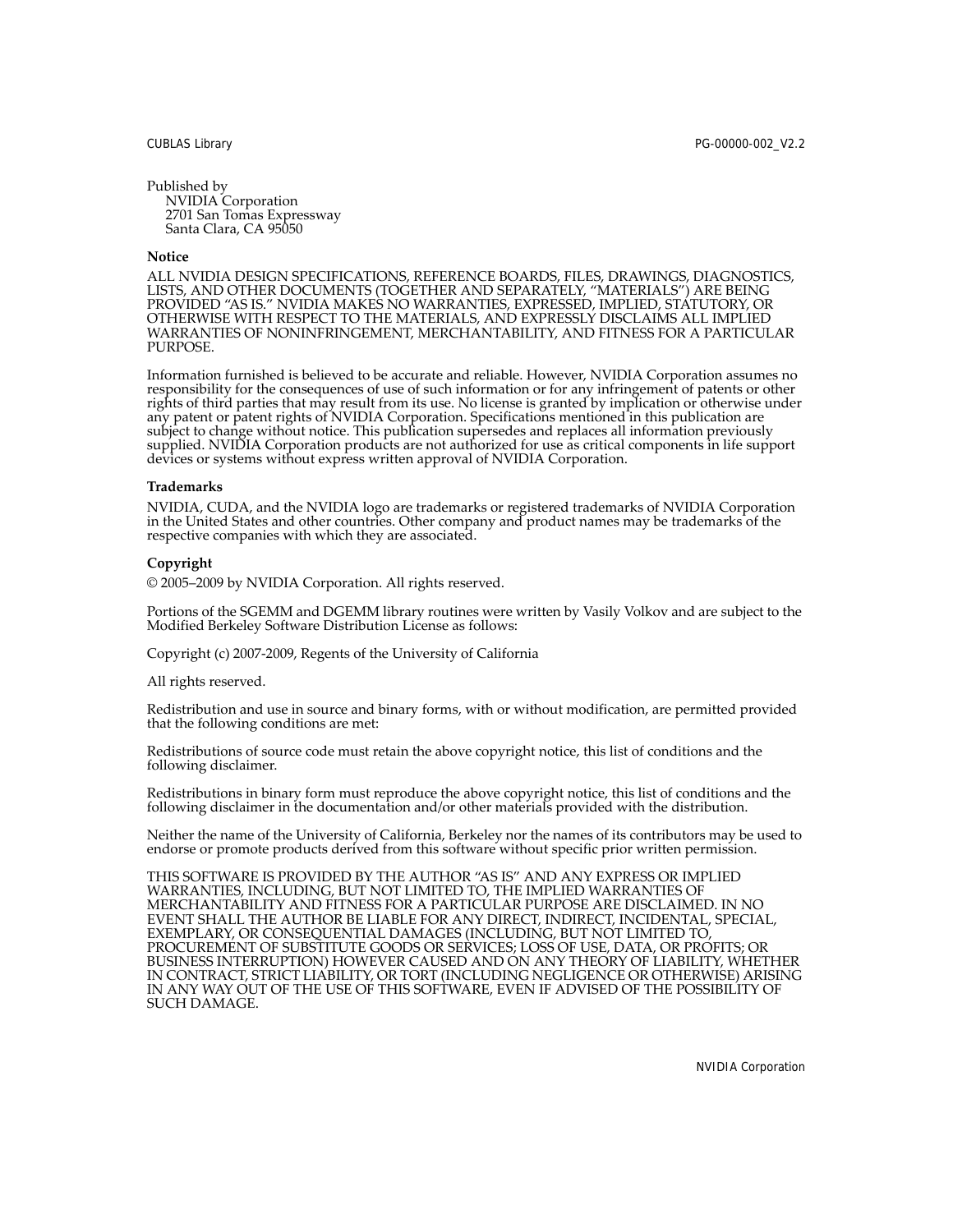Portions of the SGEMM and DGEMM library routines were written by Davide Barbieri and are subject to the Modified Berkeley Software Distribution License as follows:

Copyright (c) 2008‐2009 Davide Barbieri @ University of Rome Tor Vergata.

All rights reserved.

Redistribution and use in source and binary forms, with or without modification, are permitted provided that the following conditions are met:

1‐ Redistributions of source code must retain the above copyright notice, this list of conditions and the following disclaimer.

2‐ Redistributions in binary form must reproduce the above copyright notice, this list of conditions and the following disclaimer in the documentation and/or other materials provided with the distribution.

3‐ The name of the author may not be used to endorse or promote products derived from this software without specific prior written permission.

THIS SOFTWARE IS PROVIDED BY THE AUTHOR "AS IS" AND ANY EXPRESS OR IMPLIED WARRANTIES, INCLUDING, BUT NOT LIMITED TO, THE IMPLIED WARRANTIES OF MERCHANTABILITY AND FITNESS FOR A PARTICULAR PURPOSE ARE DISCLAIMED. IN NO EVENT SHALL THE AUTHOR BE LIABLE FOR ANY DIRECT, INDIRECT, INCIDENTAL, SPECIAL, EXEMPLARY, OR CONSEQUENTIAL DAMAGES (INCLUDING, BUT NOT LIMITED TO, PROCUREMENT OF SUBSTITUTE GOODS OR SERVICES; LOSS OF USE, DATA, OR PROFITS; OR BUSINESS INTERRUPTION) HOWEVER CAUSED AND ON ANY THEORY OF LIABILITY, WHETHER IN CONTRACT, STRICT LIABILITY, OR TORT (INCLUDING NEGLIGENCE OR OTHERWISE) ARISING IN ANY WAY OUT OF THE USE OF THIS SOFTWARE, EVEN IF ADVISED OF THE POSSIBILITY OF SUCH DAMAGE.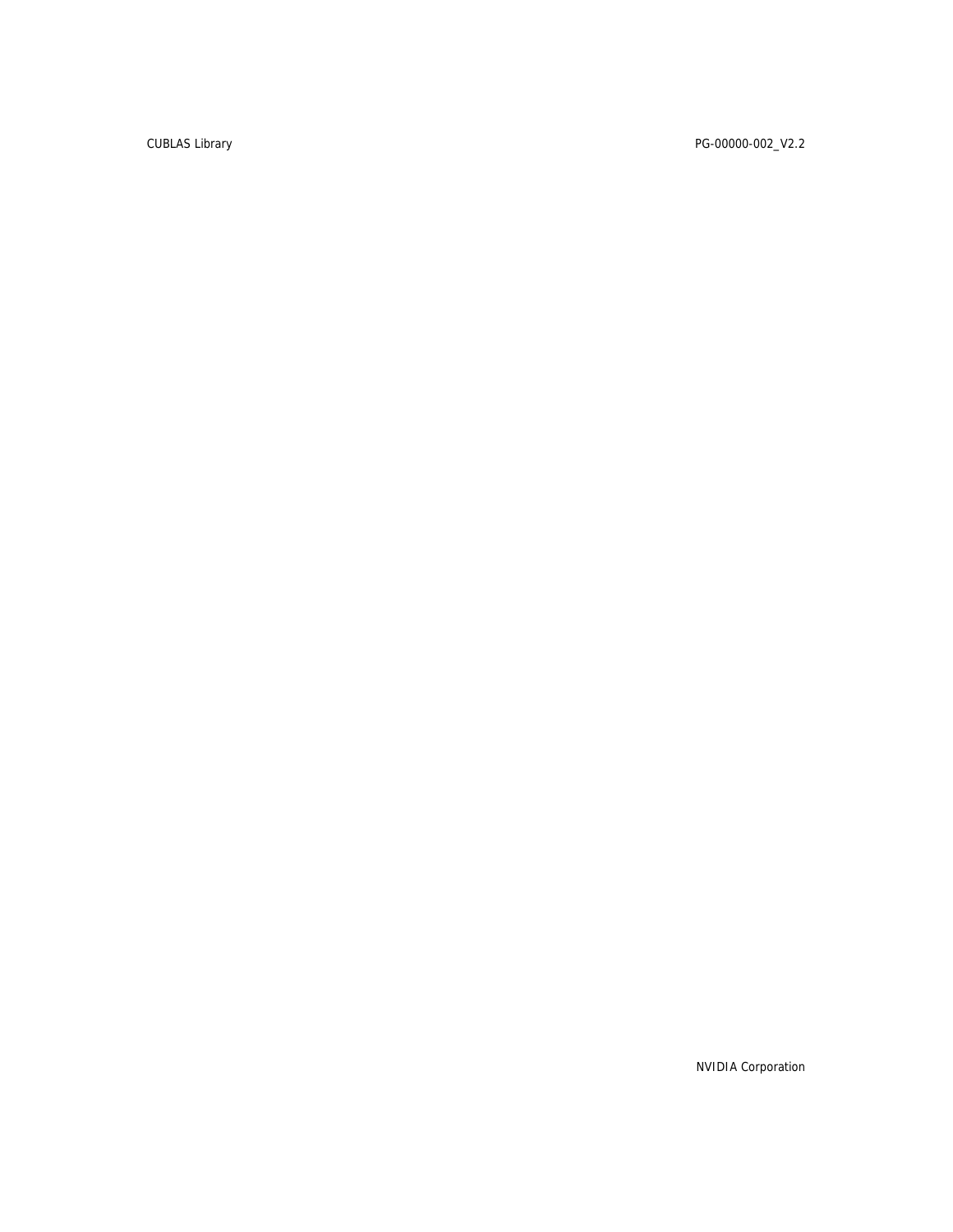## **Table of Contents**

 $\overline{\mathscr{C}}$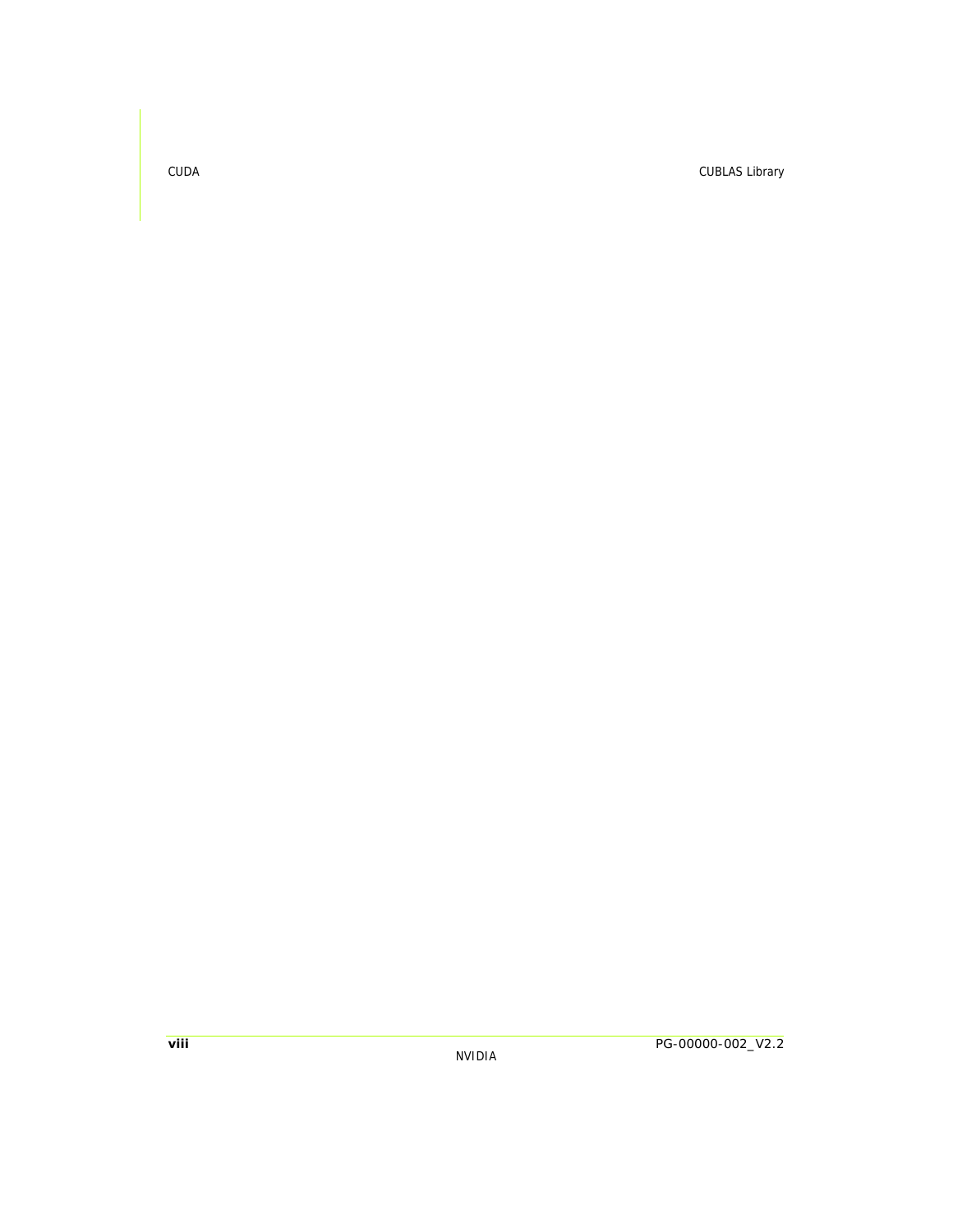### **C HAPTER**

**1**

### **The CUBLAS Library**

<span id="page-8-0"></span>CUBLAS is an implementation of BLAS (Basic Linear Algebra Subprograms) on top of the NVIDIA<sup>®</sup> CUDA<sup>™</sup> (compute unified device architecture) driver. It allows access to the computational resources of NVIDIA GPUs. The library is self‐contained at the API level, that is, no direct interaction with the CUDA driver is necessary. CUBLAS attaches to a single GPU and does not auto‐parallelize across multiple GPUs.

The basic model by which applications use the CUBLAS library is to create matrix and vector objects in GPU memory space, fill them with data, call a sequence of CUBLAS functions, and, finally, upload the results from GPU memory space back to the host. To accomplish this, CUBLAS provides helper functions for creating and destroying objects in GPU space, and for writing data to and retrieving data from these objects.

For maximum compatibility with existing Fortran environments, CUBLAS uses column‐major storage and 1‐based indexing. Since C and C++ use row‐major storage, applications cannot use the native array semantics for two‐dimensional arrays. Instead, macros or inline functions should be defined to implement matrices on top of one‐ dimensional arrays. For Fortran code ported to C in mechanical fashion, one may chose to retain 1‐based indexing to avoid the need to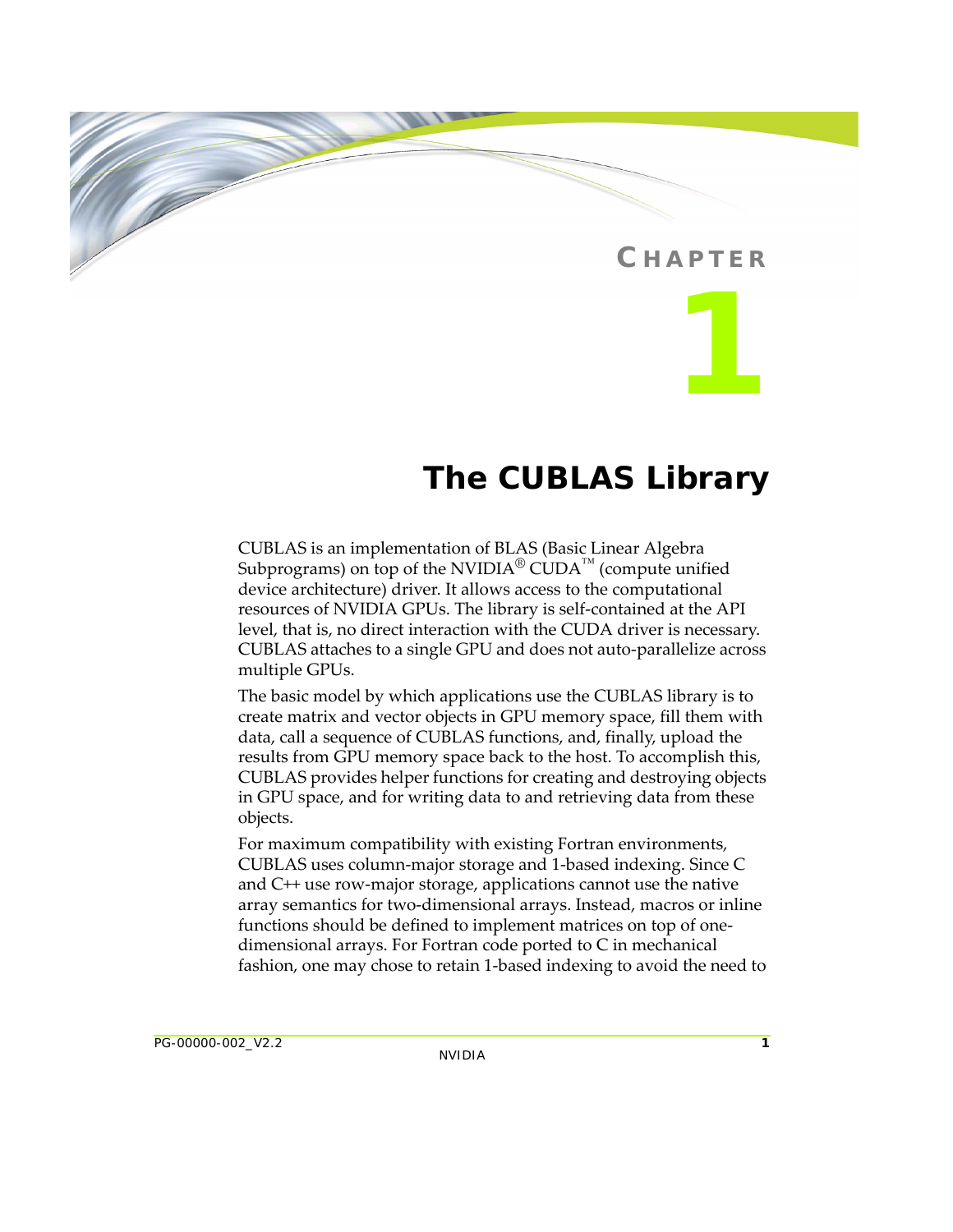transform loops. In this case, the array index of a matrix element in row i and column j can be computed via the following macro:

```
#define IDX2F(i,j,ld) ((((j)-1)*(ld))+((i)-1))
```
Here, ld refers to the leading dimension of the matrix as allocated, which in the case of column‐major storage is the number of rows. For natively written C and C++ code, one would most likely chose 0‐based indexing, in which case the indexing macro becomes

```
\#define IDX2C(i,j,ld) (((j)*(ld))+(i))
```
Please refer to the code examples at the end of this section, which show a tiny application implemented in Fortran on the host (Example 1. "Fortran 77 [Application](#page-10-0) Executing on the Host") and show versions of the application written in C using CUBLAS for the indexing styles described above (Example 2. ["Application](#page-11-0) Using C and CUBLAS: 1‐based [Indexing"](#page-11-0) and Example 3. ["Application](#page-13-0) Using C and CUBLAS: 0‐based [Indexing"\)](#page-13-0).

Because the CUBLAS core functions (as opposed to the helper functions) do not return error status directly (for reasons of compatibility with existing BLAS libraries), CUBLAS provides a separate function to aid in debugging that retrieves the last recorded error.

Currently, only a subset of the CUBLAS core functions is implemented.

The interface to the CUBLAS library is the header file cublas.h. Applications using CUBLAS need to link against the DSO cublas.so (Linux), the DLL cublas.dll (Windows), or the dynamic library cublas.dylib (Mac OS X) when building for the device, and against the DSO cublasemu.so (Linux), the DLL cublasemu.dll (Windows), or the dynamic library cublasemu.dylib (Mac OS X) when building for device emulation.

Following these three examples, the remainder of this chapter discusses ["CUBLAS](#page-15-2) Types" on page 8 and ["CUBLAS](#page-16-2) Helper [Functions"](#page-16-2) on page 9.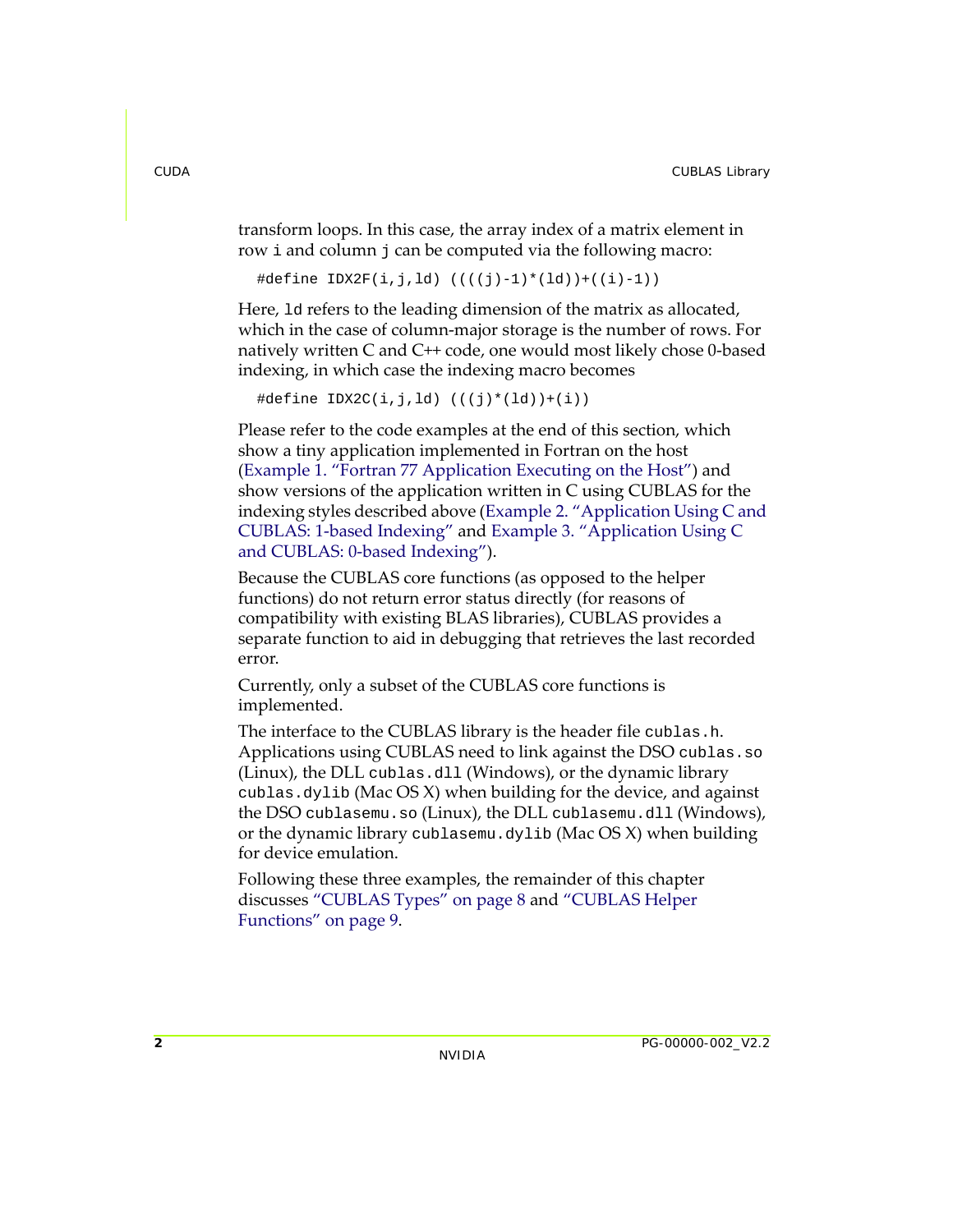<span id="page-10-0"></span>Example 1. Fortran 77 Application Executing on the Host

```
 subroutine modify (m, ldm, n, p, q, alpha, beta)
 implicit none
 integer ldm, n, p, q
 real*4 m(ldm,*), alpha, beta
 external sscal
 call sscal (n-p+1, alpha, m(p,q), ldm)
 call sscal (ldm-p+1, beta, m(p,q), 1)
 return
 end
 program matrixmod
 implicit none
 integer M, N
 parameter (M=6, N=5)
real*4 a(M,N) integer i, j
do j = 1, N
  do i = 1, M
    a(i,j) = (i-1) * M + j enddo
 enddo
 call modify (a, M, N, 2, 3, 16.0, 12.0)
do j = 1, Ndo i = 1, M
     write(*,"(F7.0$)") a(i,j)
   enddo
  write (*, *) ""
 enddo
 stop
 end
```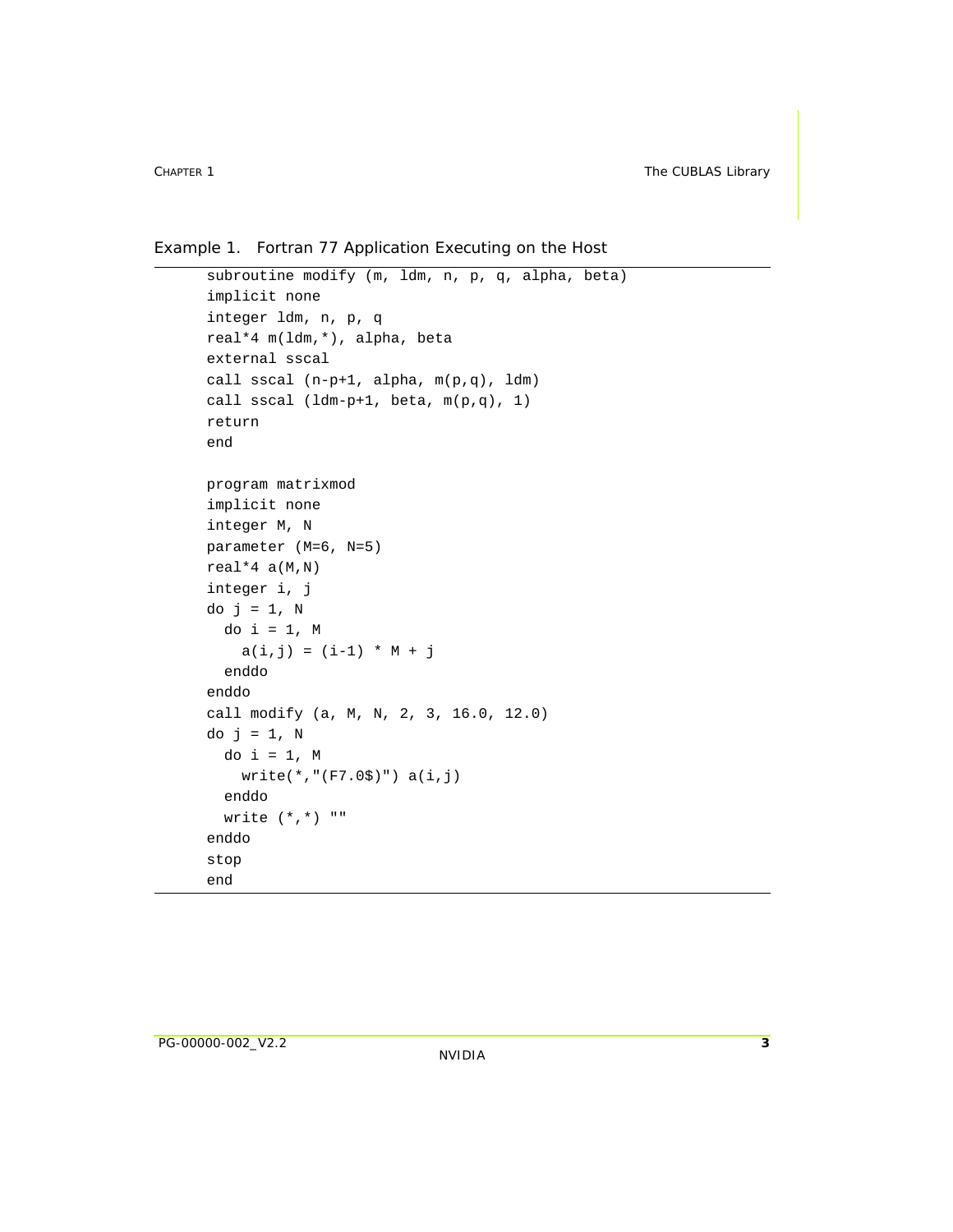<span id="page-11-0"></span>Example 2. Application Using C and CUBLAS: 1-based Indexing

```
#include <stdio.h>
#include <stdlib.h>
#include <math.h>
#include "cublas.h"
\#define IDX2F(i,j,ld) ((((j)-1)*(ld))+((i)-1))void modify (float *m, int ldm, int n, int p, int q, float alpha,
              float beta)
{
     cublasSscal (n-p+1, alpha, &m[IDX2F(p,q,ldm)], ldm);
     cublasSscal (ldm-p+1, beta, &m[IDX2F(p,q,ldm)], 1);
}
#define M 6
#define N 5
int main (void)
{
     int i, j;
     cublasStatus stat;
     float* devPtrA;
    float* a = 0;
    a = (float *)malloc (M * N * sizeof (*a));if (!a) {
         printf ("host memory allocation failed");
         return EXIT_FAILURE;
     }
    for (j = 1; j \le N; j++) {
        for (i = 1; i <= M; i++) {
            a[IDX2F(i,j,M)] = (i-1) * M + j; }
     }
     cublasInit();
     stat = cublasAlloc (M*N, sizeof(*a), (void**)&devPtrA);
```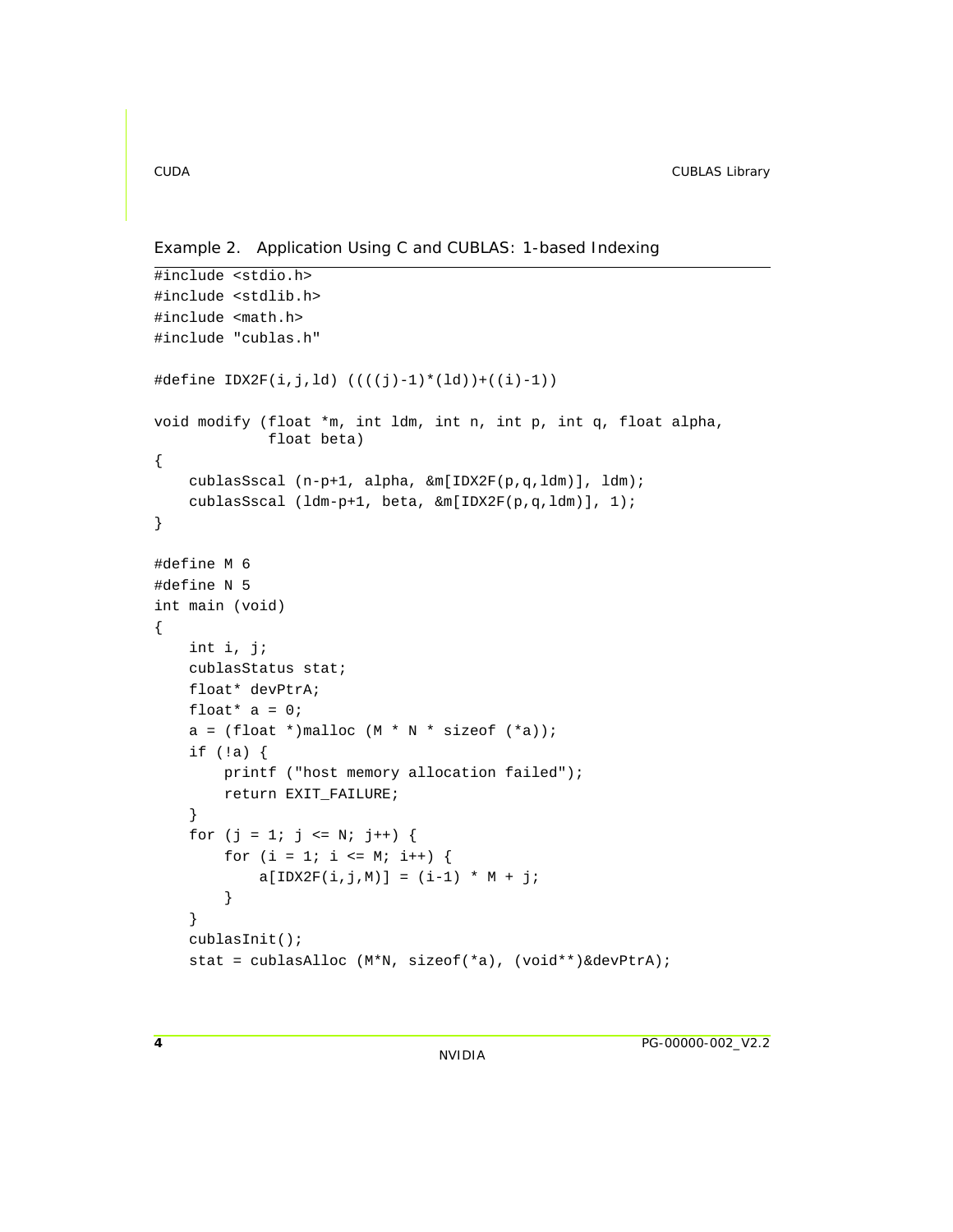Example 2. Application Using C and CUBLAS: 1-based Indexing (continued)

```
 if (stat != CUBLAS_STATUS_SUCCESS) {
        printf ("device memory allocation failed");
        cublasShutdown();
        return EXIT_FAILURE;
     }
    stat = cublasSetMatrix (M, N, sizeof(*a), a, M, devPtrA, M);
    if (stat != CUBLAS_STATUS_SUCCESS) {
         printf ("data download failed");
         cublasFree (devPtrA);
        cublasShutdown();
        return EXIT_FAILURE;
     }
    modify (devPtrA, M, N, 2, 3, 16.0f, 12.0f);
    stat = cublasGetMatrix (M, N, sizeof(*a), devPtrA, M, a, M);
    if (stat != CUBLAS_STATUS_SUCCESS) {
        printf ("data upload failed");
         cublasFree (devPtrA);
        cublasShutdown();
        return EXIT_FAILURE;
     }
    cublasFree (devPtrA);
    cublasShutdown();
   for (i = 1; j \le N; j++)for (i = 1; i \leq M; i++) {
             printf ("%7.0f", a[IDX2F(i,j,M)]);
 }
       printf ("n");
     }
    return EXIT_SUCCESS;
```
}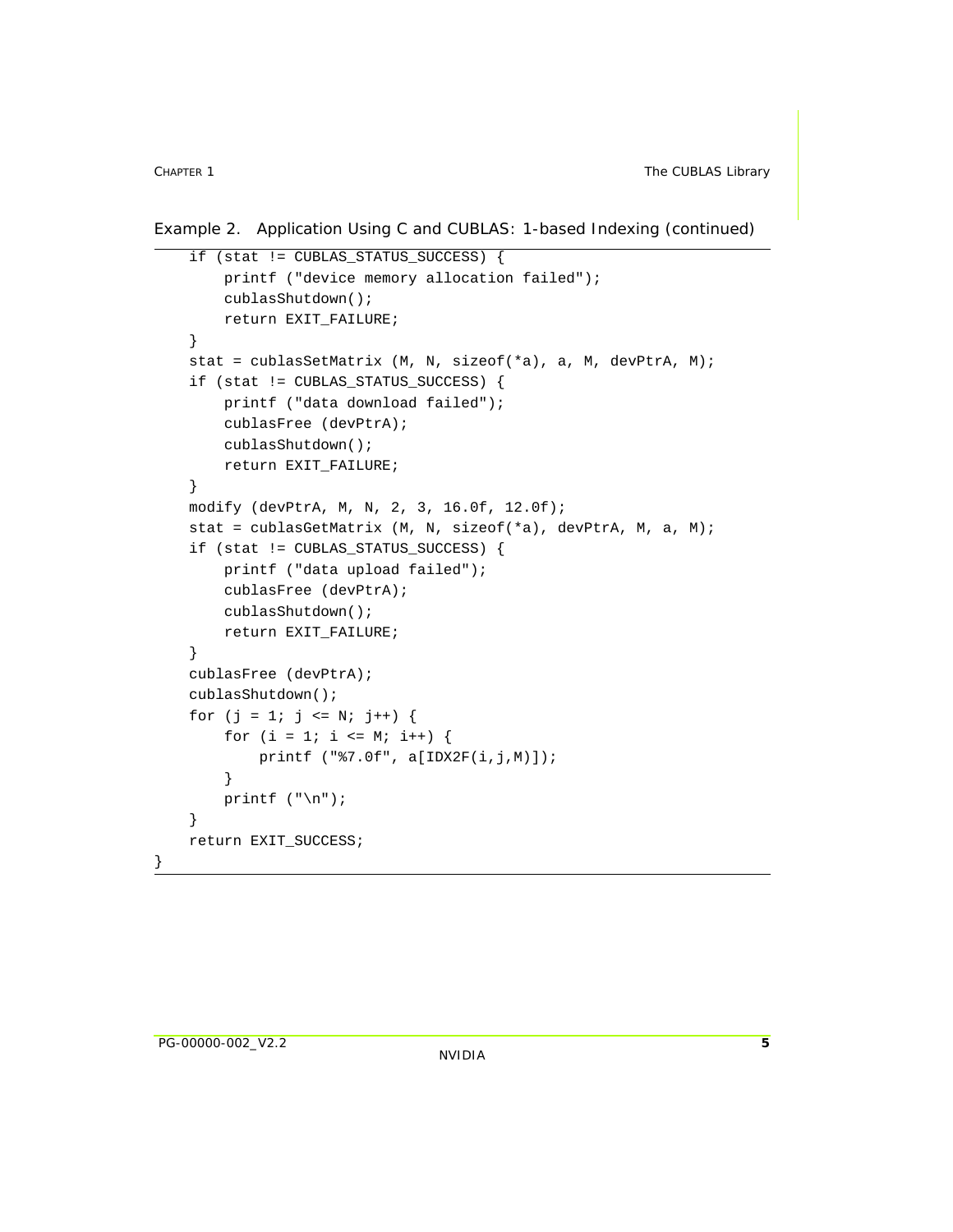<span id="page-13-0"></span>Example 3. Application Using C and CUBLAS: 0-based Indexing

```
#include <stdio.h>
#include <stdlib.h>
#include <math.h>
#include "cublas.h"
#define IDX2C(i,j,ld) (((j)*(ld))+(i))
void modify (float *m, int ldm, int n, int p, int q, float alpha,
              float beta)
{
     cublasSscal (n-p, alpha, &m[IDX2C(p,q,ldm)], ldm);
     cublasSscal (ldm-p, beta, &m[IDX2C(p,q,ldm)], 1);
}
#define M 6
#define N 5
int main (void)
{
     int i, j;
     cublasStatus stat;
     float* devPtrA;
    float* a = 0;
    a = (float *)malloc (M * N * sizeof (*a));if (!a) {
         printf ("host memory allocation failed");
         return EXIT_FAILURE;
     }
    for (j = 0; j < N; j++) {
        for (i = 0; i < M; i++) {
            a[IDX2C(i,j,M)] = i * M + j + 1; }
     }
     cublasInit();
     stat = cublasAlloc (M*N, sizeof(*a), (void**)&devPtrA);
     if (stat != CUBLAS_STATUS_SUCCESS) {
```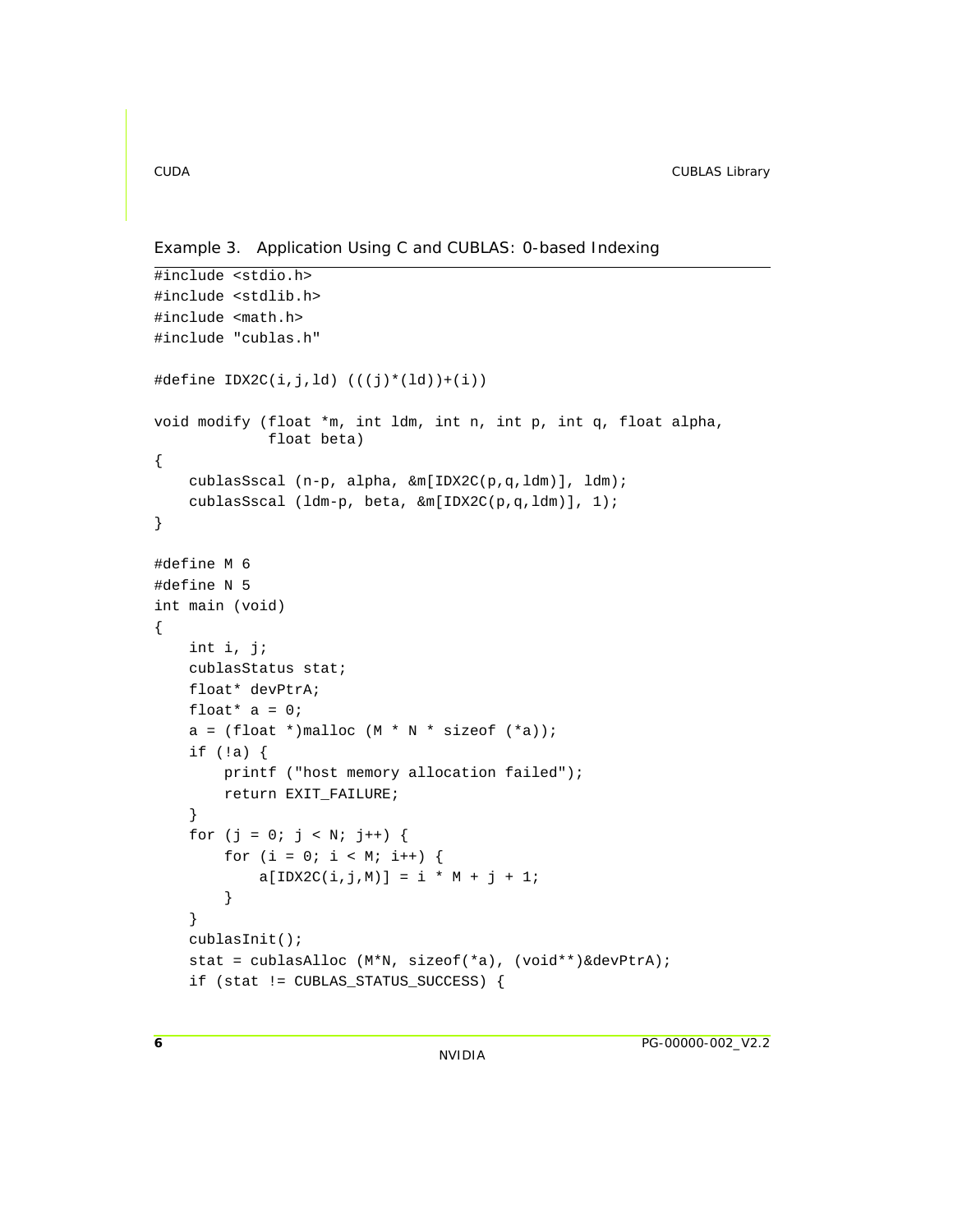Example 3. Application Using C and CUBLAS: 0-based Indexing (continued)

```
 printf ("device memory allocation failed");
         cublasShutdown();
        return EXIT_FAILURE;
     }
    stat = cublasSetMatrix (M, N, sizeof(*a), a, M, devPtrA, M);
    if (stat != CUBLAS_STATUS_SUCCESS) {
        printf ("data download failed");
         cublasFree (devPtrA);
        cublasShutdown();
        return EXIT_FAILURE;
     }
    modify (devPtrA, M, N, 1, 2, 16.0f, 12.0f);
    stat = cublasGetMatrix (M, N, sizeof(*a), devPtrA, M, a, M);
    if (stat != CUBLAS_STATUS_SUCCESS) {
        printf ("data upload failed");
        cublasFree (devPtrA);
        cublasShutdown();
        return EXIT_FAILURE;
     }
    cublasFree (devPtrA);
    cublasShutdown();
   for (j = 0; j < N; j++) {
       for (i = 0; i < M; i++) {
             printf ("%7.0f", a[IDX2C(i,j,M)]);
 }
       printf ("n");
     }
    return EXIT_SUCCESS;
```
}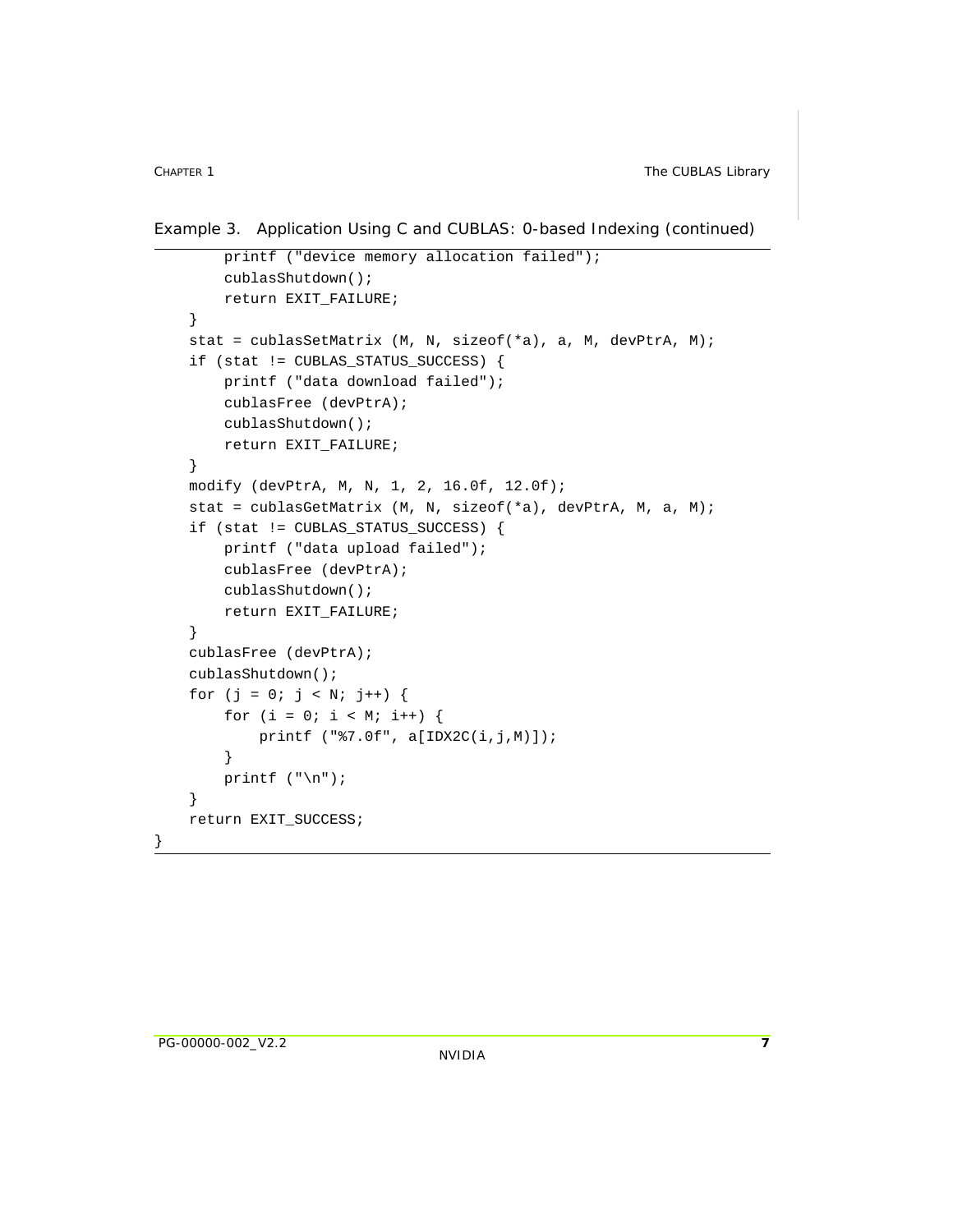### <span id="page-15-2"></span><span id="page-15-0"></span>CUBLAS Types

The only CUBLAS type is **cublasStatus**.

### <span id="page-15-1"></span>Type cublasStatus

The type **cublasStatus** is used for function status returns. CUBLAS helper functions return status directly, while the status of CUBLAS core functions can be retrieved via **cublasGetError()**. Currently, the following values are defined:

cublasStatus Values

| CUBLAS STATUS SUCCESS          | operation completed successfully                                                            |
|--------------------------------|---------------------------------------------------------------------------------------------|
| CUBLAS STATUS NOT INITIALIZED  | CUBLAS library not initialized                                                              |
| CUBLAS STATUS ALLOC FAILED     | resource allocation failed                                                                  |
| CUBLAS STATUS INVALID VALUE    | unsupported numerical value was<br>passed to function                                       |
| CUBLAS STATUS ARCH MISMATCH    | function requires an architectural<br>feature absent from the architecture of<br>the device |
| CUBLAS STATUS MAPPING ERROR    | access to GPU memory space failed                                                           |
| CUBLAS_STATUS_EXECUTION_FAILED | GPU program failed to execute                                                               |
| CUBLAS STATUS INTERNAL ERROR   | an internal CUBLAS operation failed                                                         |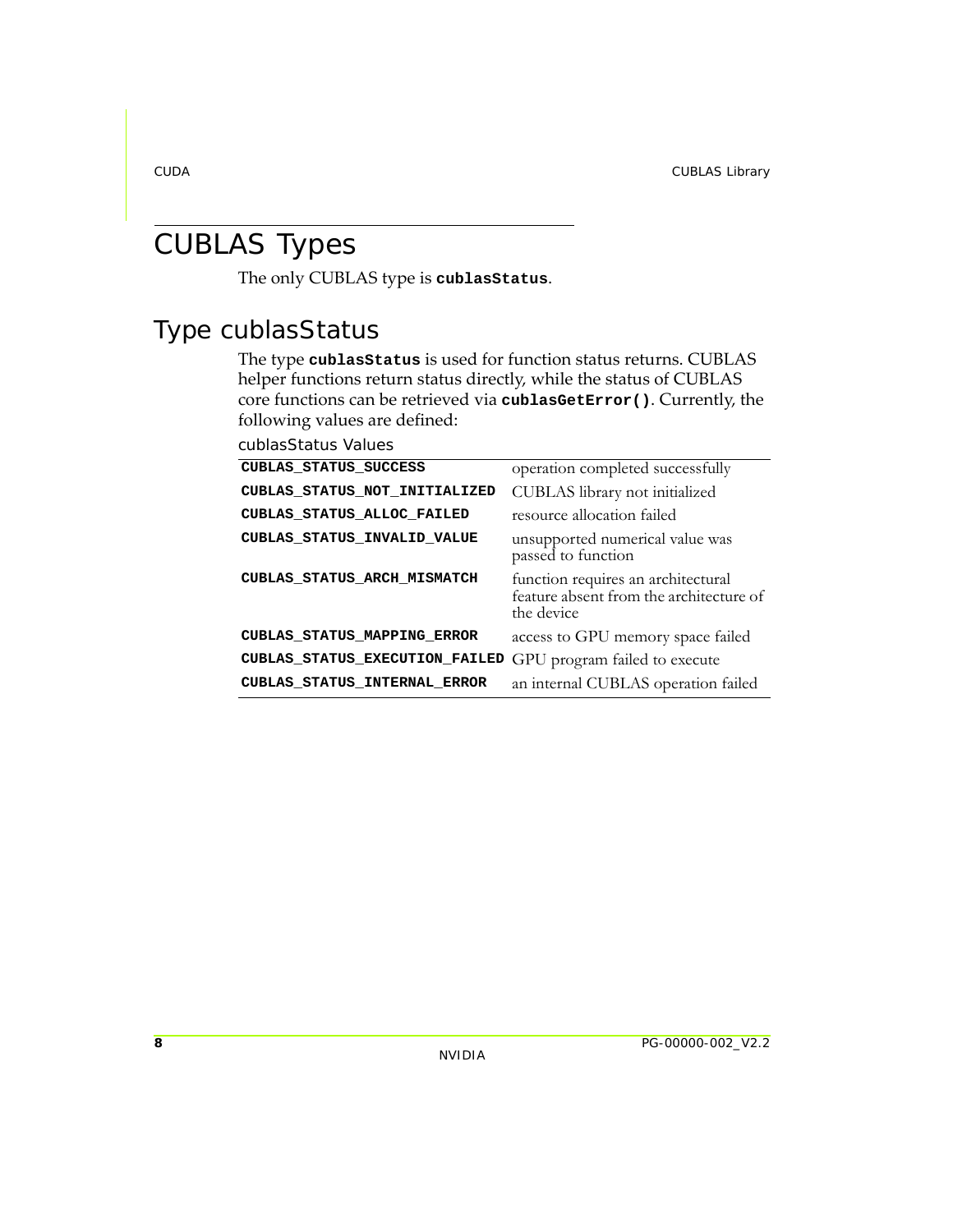### <span id="page-16-2"></span><span id="page-16-0"></span>CUBLAS Helper Functions

The following are the CUBLAS helper functions:

- "Function [cublasInit\(\)"](#page-16-3) on page 9
- "Function [cublasShutdown\(\)"](#page-17-3) on page 10
- "Function [cublasGetError\(\)"](#page-17-4) on page 10
- "Function [cublasAlloc\(\)"](#page-17-5) on page 10
- "Function [cublasFree\(\)"](#page-18-2) on page 11
- "Function [cublasSetVector\(\)"](#page-18-3) on page 11
- "Function [cublasGetVector\(\)"](#page-19-1) on page 12
- "Function [cublasSetMatrix\(\)"](#page-20-2) on page 13
- "Function [cublasGetMatrix\(\)"](#page-20-3) on page 13

### <span id="page-16-3"></span><span id="page-16-1"></span>Function cublasInit()

### **cublasStatus**

#### **cublasInit (void)**

initializes the CUBLAS library and must be called before any other CUBLAS API function is invoked. It allocates hardware resources necessary for accessing the GPU. It attaches CUBLAS to whatever GPU is currently bound to the host thread from which it was invoked.

Return Values

|                       | <b>CUBLAS STATUS ALLOC FAILED</b> if resources could not be allocated |
|-----------------------|-----------------------------------------------------------------------|
| CUBLAS STATUS SUCCESS | if CUBLAS library initialized successfully                            |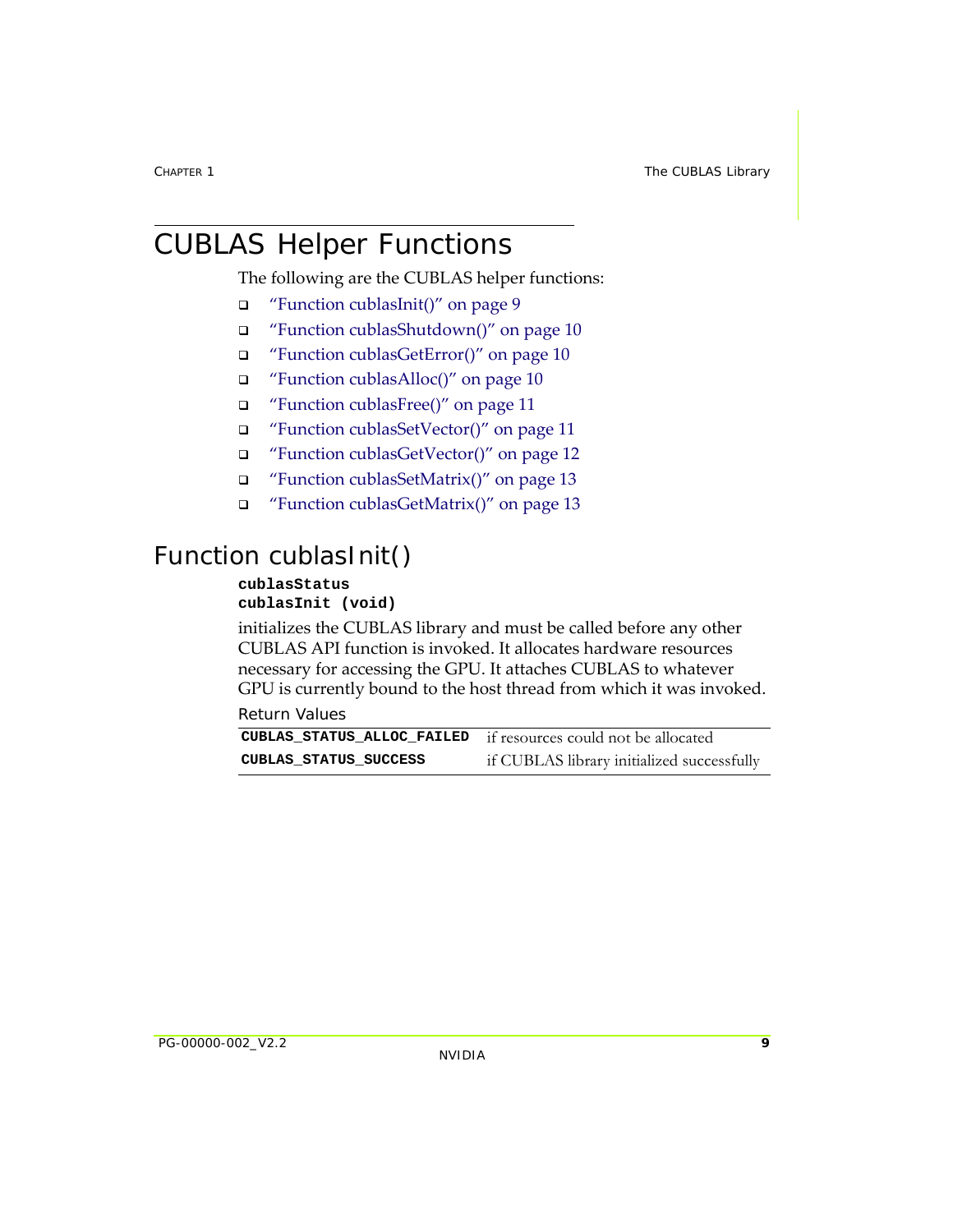### <span id="page-17-3"></span><span id="page-17-0"></span>Function cublasShutdown()

#### **cublasStatus cublasShutdown (void)**

releases CPU‐side resources used by the CUBLAS library. The release of GPU‐side resources may be deferred until the application shuts down.

Return Values

| CUBLAS_STATUS_NOT_INITIALIZED if CUBLAS library was not initialized |                                       |
|---------------------------------------------------------------------|---------------------------------------|
| CUBLAS STATUS SUCCESS                                               | CUBLAS library shut down successfully |

### <span id="page-17-4"></span><span id="page-17-1"></span>Function cublasGetError()

#### **cublasStatus cublasGetError (void)**

returns the last error that occurred on invocation of any of the CUBLAS core functions. While the CUBLAS helper functions return status directly, the CUBLAS core functions do not, improving compatibility with those existing environments that do not expect BLAS functions to return status. Reading the error status via **cublasGetError()** resets the internal error state to **CUBLAS\_STATUS\_SUCCESS**.

### <span id="page-17-5"></span><span id="page-17-2"></span>Function cublasAlloc()

#### **cublasStatus**

#### **cublasAlloc (int n, int elemSize, void \*\*devicePtr)**

creates an object in GPU memory space capable of holding an array of n elements, where each element requires elemSize bytes of storage. If the function call is successful, a pointer to the object in GPU memory space is placed in devicePtr. Note that this is a device pointer that cannot be dereferenced in host code. Function **cublasAlloc()** is a wrapper around **cudaMalloc()**. Device pointers returned by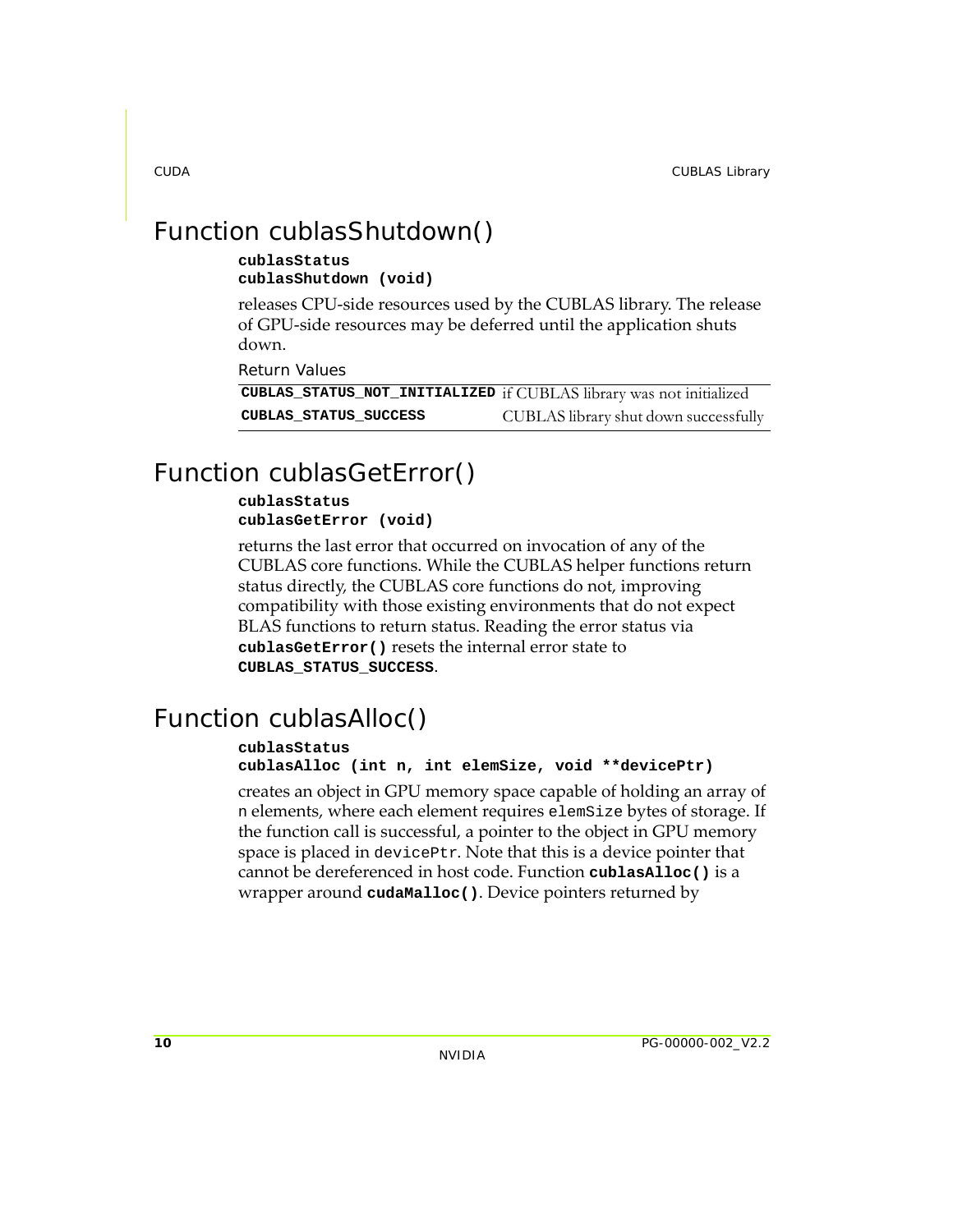**cublasAlloc()** can therefore be passed to any CUDA device kernels, not just CUBLAS functions.

Return Values

| CUBLAS STATUS NOT INITIALIZED | if CUBLAS library was not initialized                             |
|-------------------------------|-------------------------------------------------------------------|
| CUBLAS_STATUS_INVALID_VALUE   | if $n \le 0$ or elemSize $\le 0$                                  |
| CUBLAS STATUS ALLOC FAILED    | if the object could not be allocated<br>due to lack of resources. |
| CUBLAS STATUS SUCCESS         | if storage was successfully allocated                             |

### <span id="page-18-2"></span><span id="page-18-0"></span>Function cublasFree()

### **cublasStatus cublasFree (const void \*devicePtr)**  destroys the object in GPU memory space referenced by devicePtr. Return Values **CUBLAS\_STATUS\_NOT\_INITIALIZED** if CUBLAS library was not initialized **CUBLAS\_STATUS\_INTERNAL\_ERROR** if the object could not be deallocated **CUBLAS\_STATUS\_SUCCESS** if object was deallocated successfully

### <span id="page-18-3"></span><span id="page-18-1"></span>Function cublasSetVector()

#### **cublasStatus**

**cublasSetVector (int n, int elemSize, const void \*x, int incx, void \*y, int incy)**

copies n elements from a vector  $x$  in CPU memory space to a vector  $y$ in GPU memory space. Elements in both vectors are assumed to have a size of elemSize bytes. Storage spacing between consecutive elements is incx for the source vector  $x$  and incy for the destination vector  $y$ . In general, y points to an object, or part of an object, allocated via **cublasAlloc()**. Column‐major format for two‐dimensional matrices is assumed throughout CUBLAS. If the vector is part of a matrix, a vector increment equal to 1 accesses a (partial) column of the matrix.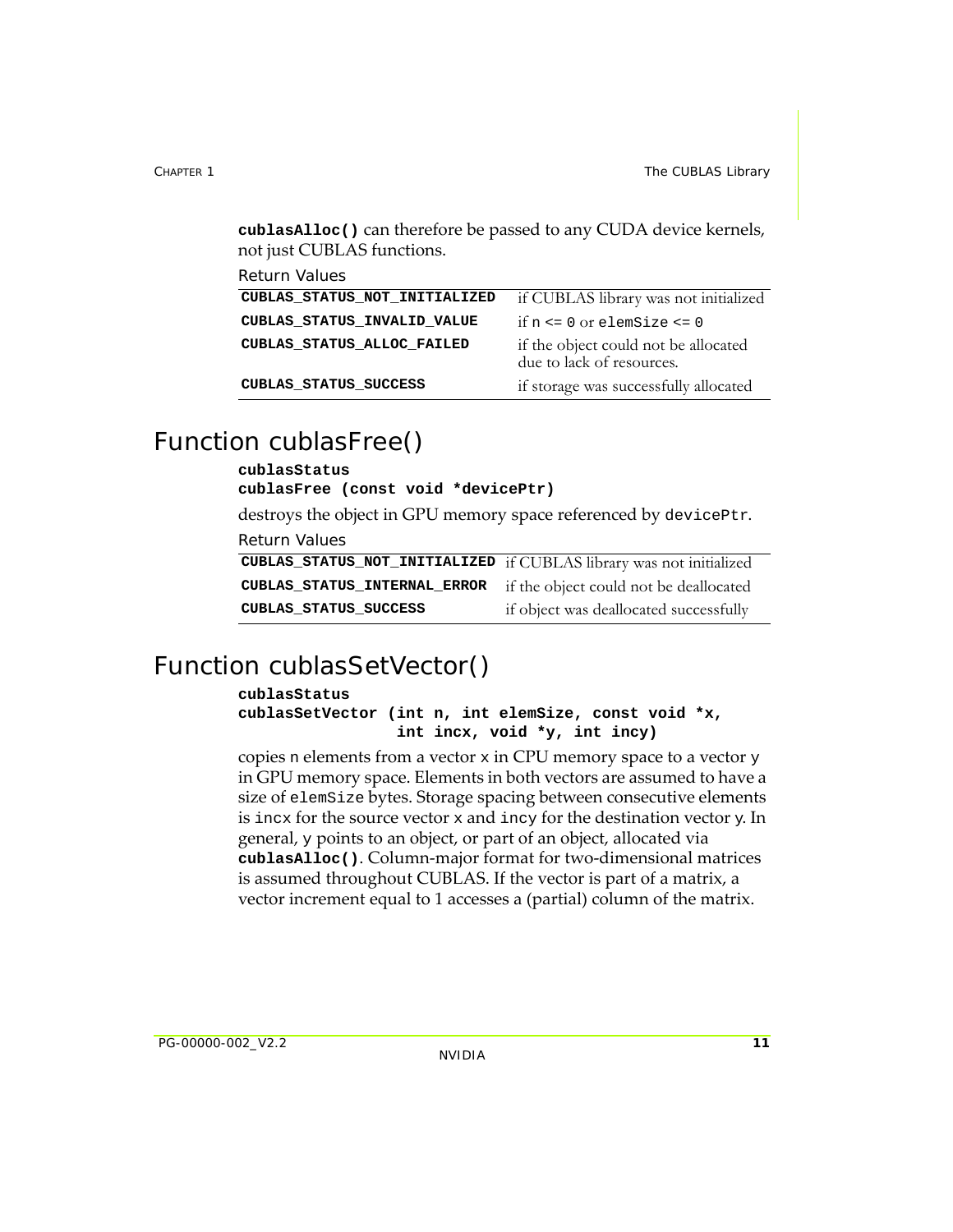Similarly, using an increment equal to the leading dimension of the matrix accesses a (partial) row.

| Return Values                      |                                       |
|------------------------------------|---------------------------------------|
| CUBLAS STATUS NOT INITIALIZED      | if CUBLAS library was not initialized |
| CUBLAS STATUS INVALID VALUE        | if incx, incy, or elemSize $\leq 0$   |
| <b>CUBLAS STATUS MAPPING ERROR</b> | if error accessing GPU memory         |
| CUBLAS STATUS SUCCESS              | if operation completed successfully   |

### <span id="page-19-1"></span><span id="page-19-0"></span>Function cublasGetVector()

#### **cublasStatus**

#### **cublasGetVector (int n, int elemSize, const void \*x, int incx, void \*y, int incy)**

copies n elements from a vector  $x$  in GPU memory space to a vector  $y$ in CPU memory space. Elements in both vectors are assumed to have a size of elemSize bytes. Storage spacing between consecutive elements is incx for the source vector  $x$  and incy for the destination vector  $y$ . In general, x points to an object, or part of an object, allocated via **cublasAlloc()**. Column‐major format for two‐dimensional matrices is assumed throughout CUBLAS. If the vector is part of a matrix, a vector increment equal to 1 accesses a (partial) column of the matrix. Similarly, using an increment equal to the leading dimension of the matrix accesses a (partial) row.

Return Values

| CUBLAS_STATUS_NOT_INITIALIZED | if CUBLAS library was not initialized |
|-------------------------------|---------------------------------------|
| CUBLAS_STATUS_INVALID_VALUE   | if incx, incy, or elemSize $\leq 0$   |
| CUBLAS STATUS MAPPING ERROR   | if error accessing GPU memory         |
| CUBLAS STATUS SUCCESS         | if operation completed successfully   |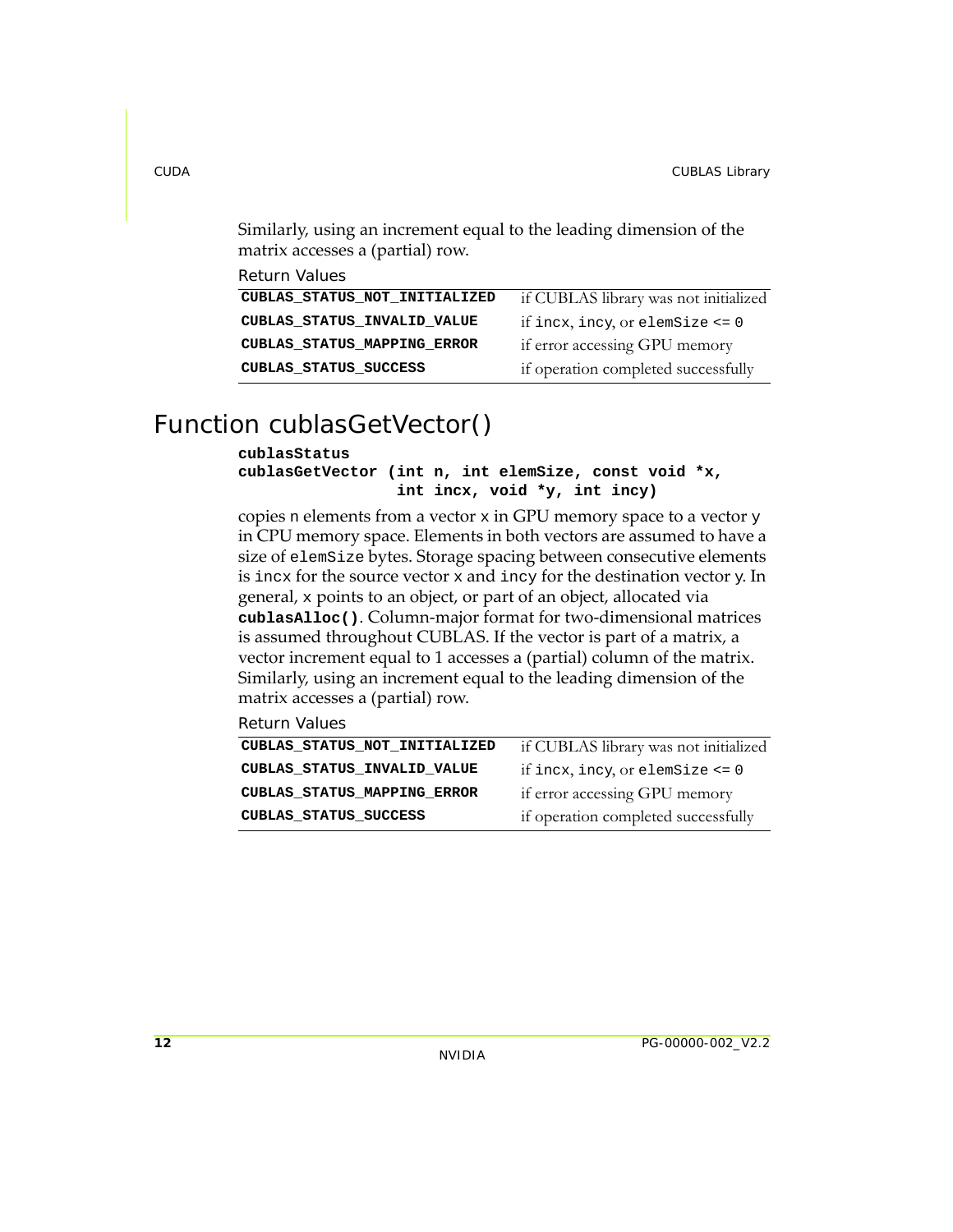### <span id="page-20-2"></span><span id="page-20-0"></span>Function cublasSetMatrix()

```
cublasStatus 
cublasSetMatrix (int rows, int cols, int elemSize, 
                   const void *A, int lda, void *B, 
                   int ldb)
```
copies a tile of rows×cols elements from a matrix A in CPU memory space to a matrix B in GPU memory space. Each element requires storage of elemSize bytes. Both matrices are assumed to be stored in column‐major format, with the leading dimension (that is, the number of rows) of source matrix A provided in lda, and the leading dimension of destination matrix B provided in ldb. B is a device pointer that points to an object, or part of an object, that was allocated in GPU memory space via **cublasAlloc()**.

Return Values

| CUBLAS STATUS NOT INITIALIZED | if CUBLAS library was not initialized                    |
|-------------------------------|----------------------------------------------------------|
| CUBLAS STATUS INVALID VALUE   | if rows or cols < 0; or elemSize,<br>1da, or $1db \le 0$ |
| CUBLAS_STATUS_MAPPING_ERROR   | if error accessing GPU memory                            |
| CUBLAS STATUS SUCCESS         | if operation completed successfully                      |

### <span id="page-20-3"></span><span id="page-20-1"></span>Function cublasGetMatrix()

#### **cublasStatus**

**cublasGetMatrix (int rows, int cols, int elemSize, const void \*A, int lda, void \*B, int ldb)**

copies a tile of rows×cols elements from a matrix A in GPU memory space to a matrix B in CPU memory space. Each element requires storage of elemSize bytes. Both matrices are assumed to be stored in column‐major format, with the leading dimension (that is, the number of rows) of source matrix A provided in lda, and the leading dimension of destination matrix B provided in ldb. A is a device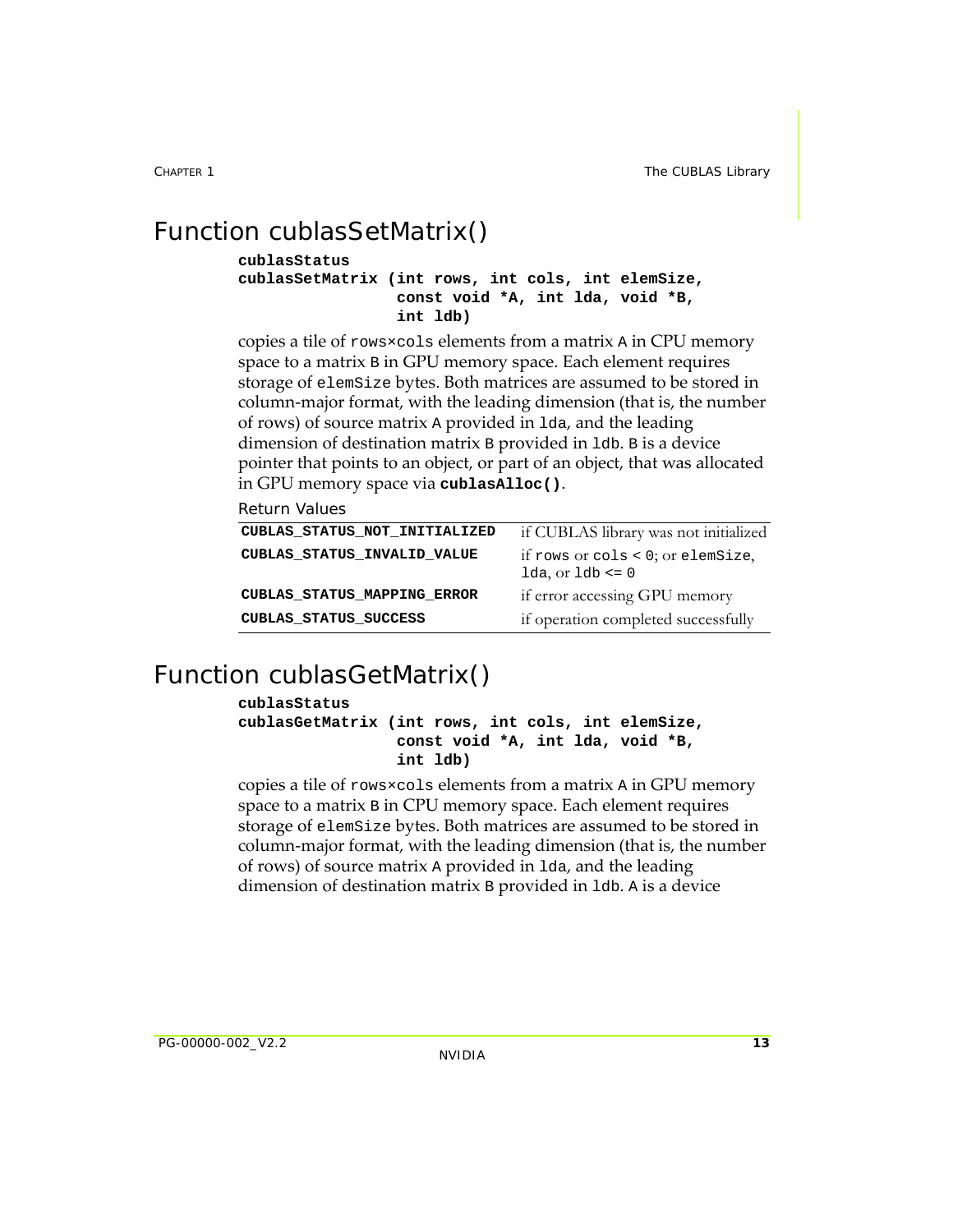pointer that points to an object, or part of an object, that was allocated in GPU memory space via **cublasAlloc()**.

Return Values

| if CUBLAS library was not initialized                    |
|----------------------------------------------------------|
| if rows or cols < 0; or elemSize,<br>1da, or $1db \le 0$ |
| if error accessing GPU memory                            |
| if operation completed successfully                      |
|                                                          |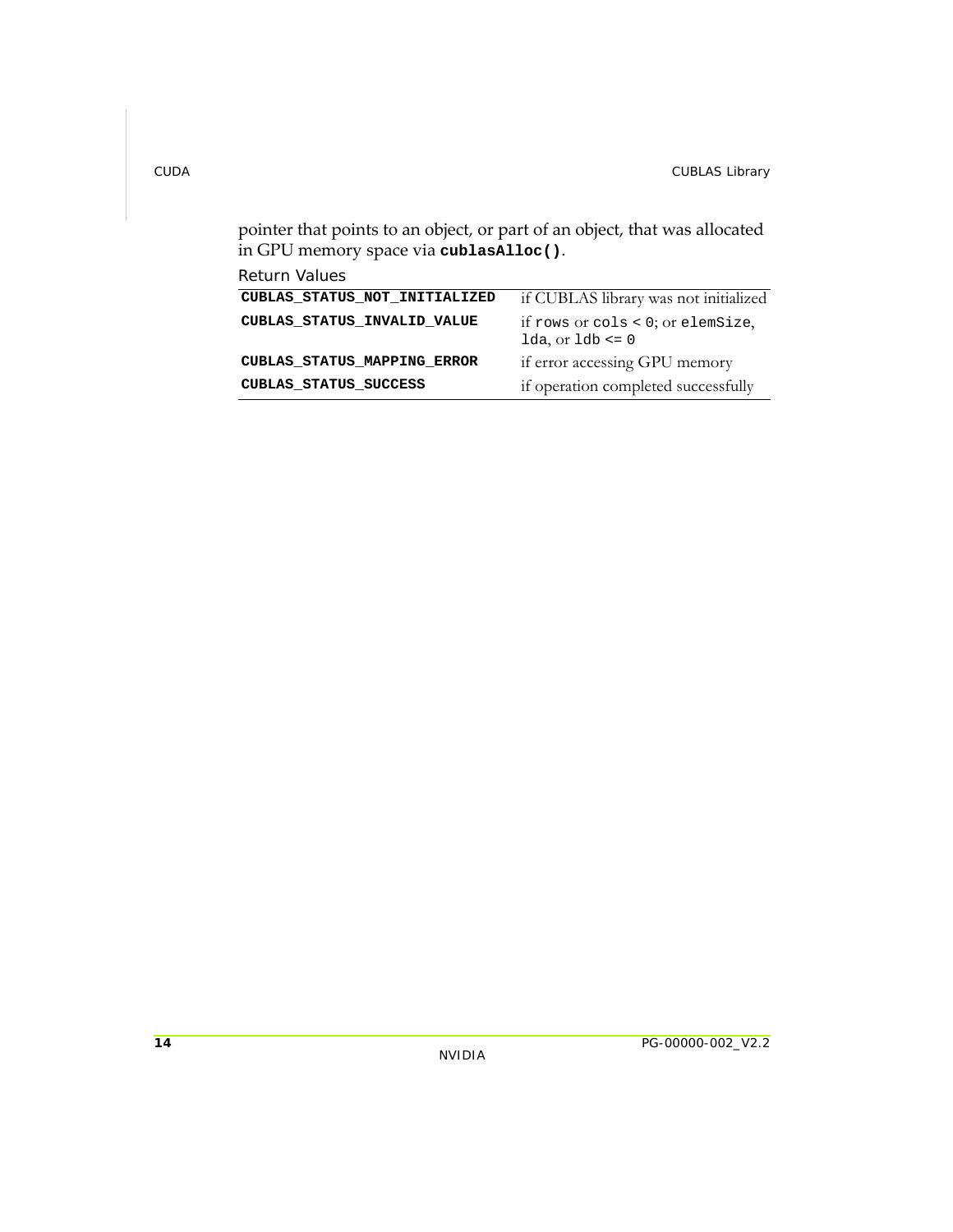### **C HAPTER**



### **BLAS1 Functions**

<span id="page-22-0"></span>Level 1 Basic Linear Algebra Subprograms (BLAS1) are functions that perform scalar, vector, and vector‐vector operations. The CUBLAS BLAS1 implementation is described in these sections:

- "Single‐Precision BLAS1 [Functions"](#page-23-2) on page 16
- "Single‐Precision Complex BLAS1 [Functions"](#page-35-2) on page 28
- "Double‐Precision BLAS1 [Functions"](#page-48-2) on page 41
- "Double‐Precision Complex BLAS1 [functions"](#page-60-1) on page 53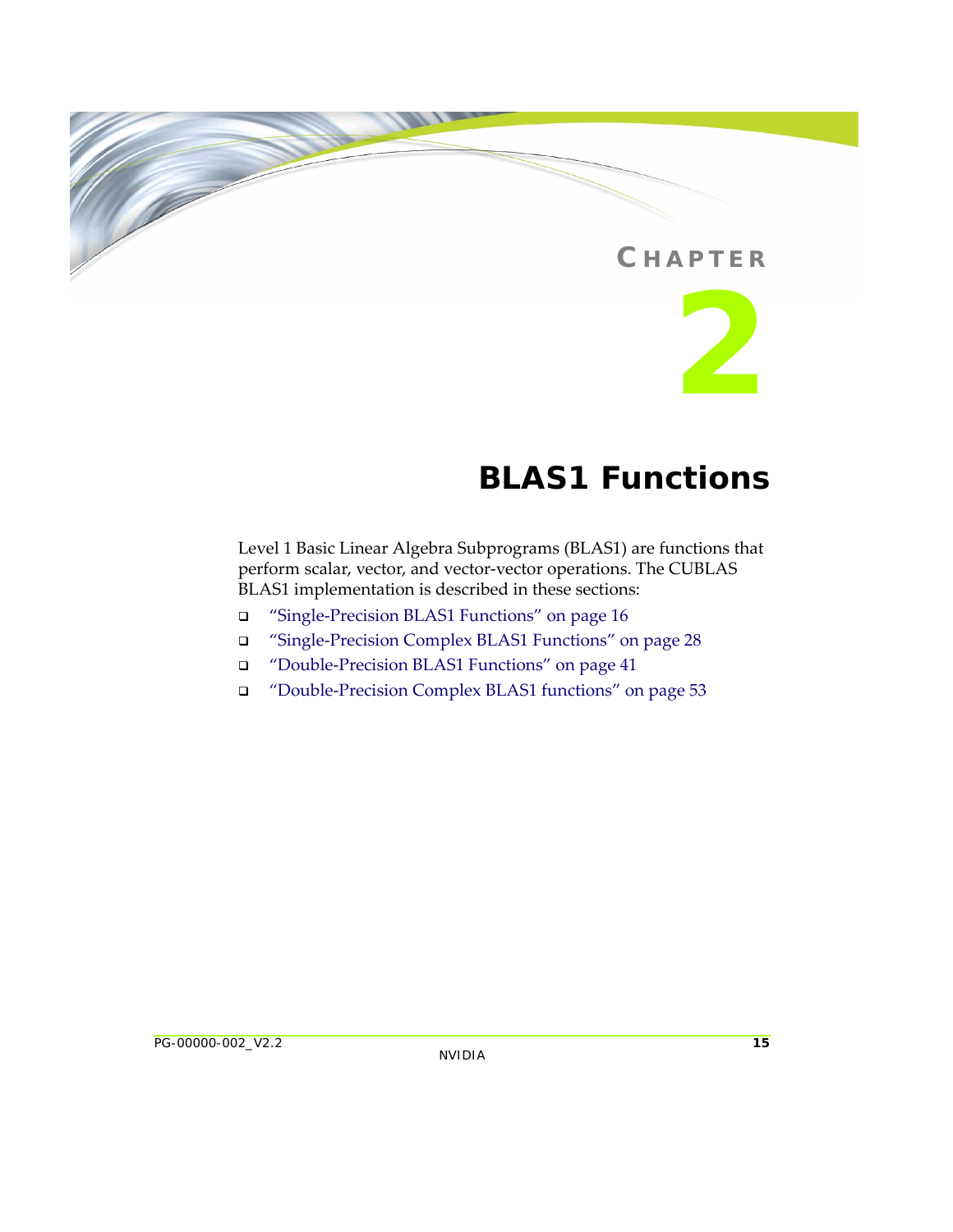### <span id="page-23-2"></span><span id="page-23-0"></span>Single-Precision BLAS1 Functions

The single-precision BLAS1 functions are as follows:

- "Function [cublasIsamax\(\)"](#page-23-3) on page 16
- □ "Function [cublasIsamin\(\)"](#page-24-1) on page 17
- "Function [cublasSasum\(\)"](#page-25-2) on page 18
- $\Box$  "Function [cublasSaxpy\(\)"](#page-25-3) on page 18
- "Function [cublasScopy\(\)"](#page-26-1) on page 19
- "Function [cublasSdot\(\)"](#page-27-1) on page 20
- "Function [cublasSnrm2\(\)"](#page-28-1) on page 21
- "Function [cublasSrot\(\)"](#page-29-1) on page 22
- "Function [cublasSrotg\(\)"](#page-30-1) on page 23
- □ "Function [cublasSrotm\(\)"](#page-31-1) on page 24
- "Function [cublasSrotmg\(\)"](#page-32-1) on page 25
- "Function [cublasSscal\(\)"](#page-33-1) on page 26
- "Function [cublasSswap\(\)"](#page-34-1) on page 27

### <span id="page-23-3"></span><span id="page-23-1"></span>Function cublasIsamax()

#### **int**

**cublasIsamax (int n, const float \*x, int incx)**

finds the smallest index of the maximum magnitude element of single‐ precision vector x; that is, the result is the first  $i, i = 0$  to  $n-1$ , that maximizes  $abs(x[1 + i * incx])$  . The result reflects 1-based indexing for compatibility with Fortran.

#### Input

| n    | number of elements in input vector      |
|------|-----------------------------------------|
| X    | single-precision vector with n elements |
| incx | storage spacing between elements of x   |
|      |                                         |

#### **Output**

returns the smallest index (returns zero if  $n \le 0$  or  $incx \le 0$ )

Reference: http://www.netlib.org/blas/isamax.f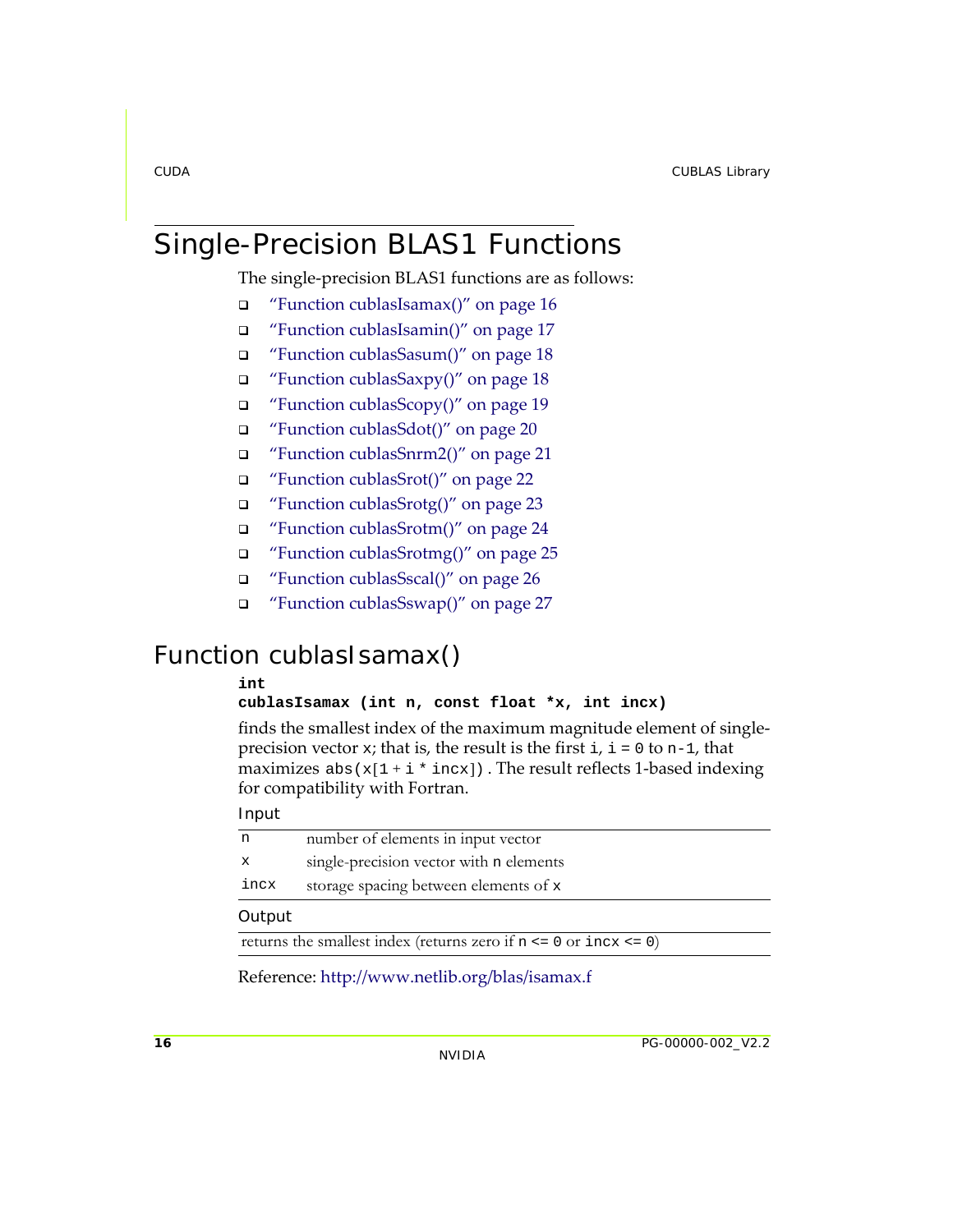Error status for this function can be retrieved via **cublasGetError()**. Error Status

| if CUBLAS library was not initialized                              |
|--------------------------------------------------------------------|
| if function could not allocate<br>reduction buffer                 |
| CUBLAS_STATUS_EXECUTION_FAILED if function failed to launch on GPU |
|                                                                    |

### <span id="page-24-1"></span><span id="page-24-0"></span>Function cublasIsamin()

#### **int**

```
cublasIsamin (int n, const float *x, int incx)
```
finds the smallest index of the minimum magnitude element of singleprecision vector  $x$ ; that is, the result is the first  $i$ ,  $i = 0$  to n-1, that minimizes  $\texttt{abs(x[1 + i * incx])}$  . The result reflects 1-based indexing for compatibility with Fortran.

#### Input

| n    | number of elements in input vector      |
|------|-----------------------------------------|
| x    | single-precision vector with n elements |
| incx | storage spacing between elements of x   |
|      |                                         |

#### **Output**

returns the smallest index (returns zero if  $n \le 0$  or  $\text{incx} \le 0$ )

#### Reference: http://www.netlib.org/scilib/blass.f

Error status for this function can be retrieved via **cublasGetError()**.

Error Status

| CUBLAS STATUS NOT INITIALIZED                                      | if CUBLAS library was not initialized              |
|--------------------------------------------------------------------|----------------------------------------------------|
| CUBLAS STATUS ALLOC FAILED                                         | if function could not allocate<br>reduction buffer |
| CUBLAS_STATUS_EXECUTION_FAILED if function failed to launch on GPU |                                                    |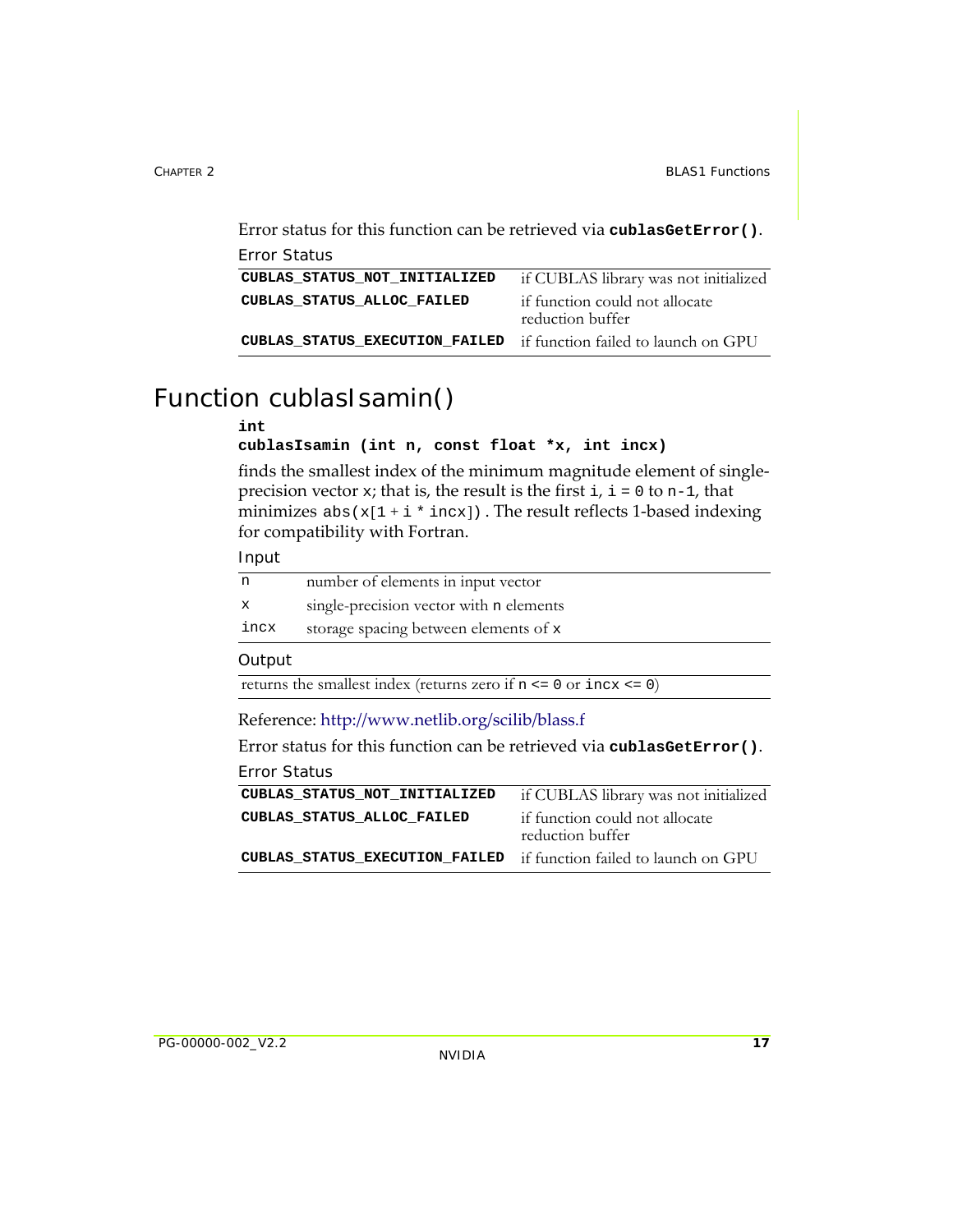### <span id="page-25-2"></span><span id="page-25-0"></span>Function cublasSasum()

#### **float**

#### **cublasSasum (int n, const float \*x, int incx)**

computes the sum of the absolute values of the elements of single‐ precision vector x; that is, the result is the sum from  $i = 0$  to n-1 of  $abs(x[1 + i * incx])$ .

#### Input

|              | number of elements in input vector      |
|--------------|-----------------------------------------|
| $\mathbf{x}$ | single-precision vector with n elements |
| incx         | storage spacing between elements of x   |

#### **Output**

returns the single-precision sum of absolute values (returns zero if n <= 0 or incx <= 0, or if an error occurred)

#### Reference: http://www.netlib.org/blas/sasum.f

Error status for this function can be retrieved via **cublasGetError()**.

Error Status

| if CUBLAS library was not initialized                              |
|--------------------------------------------------------------------|
| if function could not allocate<br>reduction buffer                 |
| CUBLAS_STATUS_EXECUTION_FAILED if function failed to launch on GPU |
|                                                                    |

### <span id="page-25-3"></span><span id="page-25-1"></span>Function cublasSaxpy()

#### **void**

**cublasSaxpy (int n, float alpha, const float \*x, int incx, float \*y, int incy)**

multiplies single‐precision vector x by single‐precision scalar alpha and adds the result to single-precision vector  $y$ ; that is, it overwrites single-precision  $\mathrm y$  with single-precision <code>alpha</code> \*  $\mathrm x$  +  $\mathrm y$  .

For  $i = 0$  to n-1, it replaces

 $\text{y}[\text{ly}+\text{i}*\text{inv}]\text{ with } \text{alpha}*\text{x}[\text{lx}+\text{i}*\text{incx}]+\text{y}[\text{ly}+\text{i}*\text{incy}],$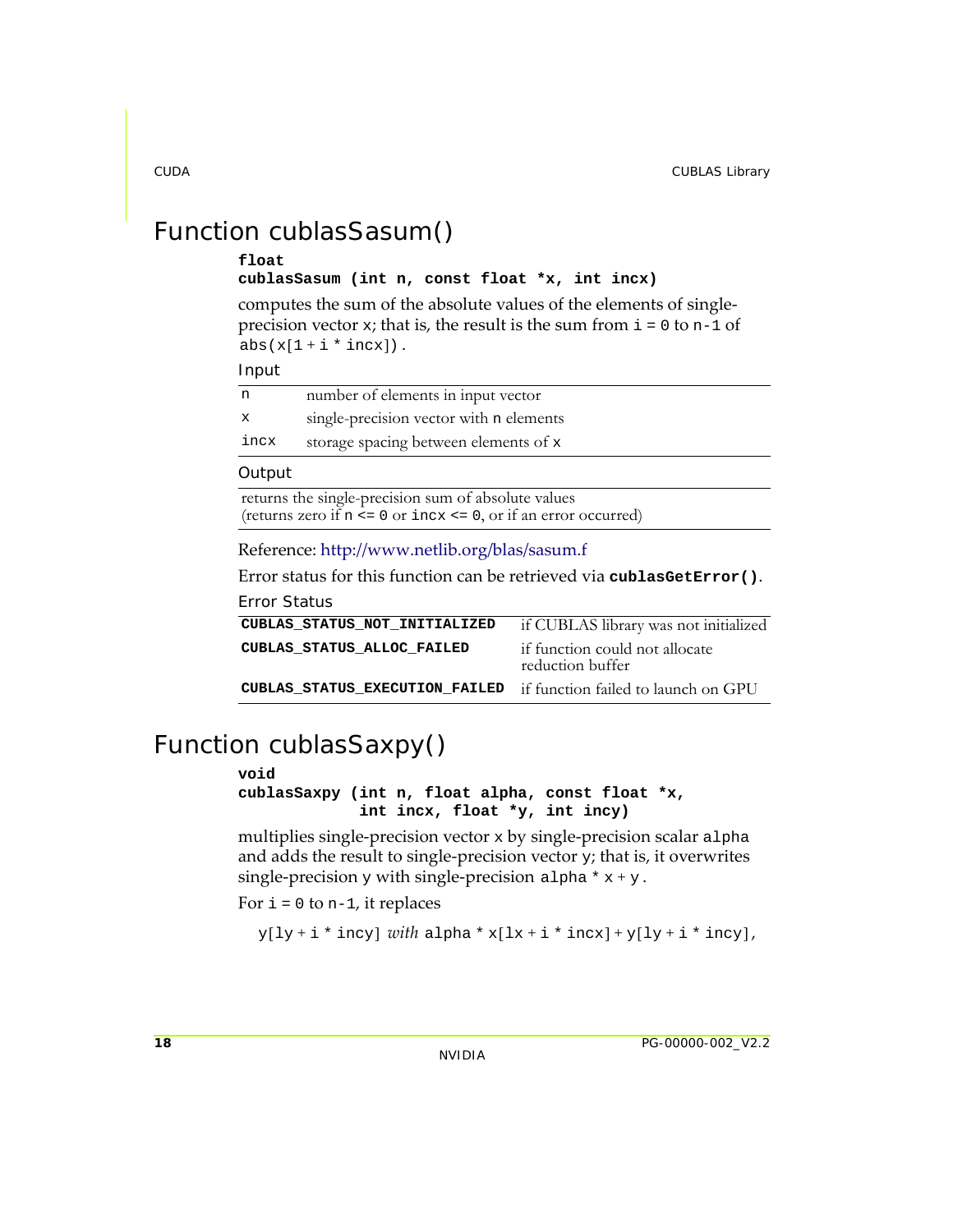where

 $lx = 1$  if incx  $>= 0$ , else  $lx = 1 + (1 - n) * incx;$ 

ly is defined in a similar way using incy.

Input

| n           | number of elements in input vectors     |
|-------------|-----------------------------------------|
| alpha       | single-precision scalar multiplier      |
| $\mathbf x$ | single-precision vector with n elements |
| incx        | storage spacing between elements of x   |
| У           | single-precision vector with n elements |
| incy        | storage spacing between elements of y   |
| Output      |                                         |

y single-precision result (unchanged if n <= 0)

Reference: http://www.netlib.org/blas/saxpy.f

Error status for this function can be retrieved via **cublasGetError()**.

Error Status

**CUBLAS\_STATUS\_NOT\_INITIALIZED** if CUBLAS library was not initialized **CUBLAS\_STATUS\_EXECUTION\_FAILED** if function failed to launch on GPU

### <span id="page-26-1"></span><span id="page-26-0"></span>Function cublasScopy()

#### **void**

**cublasScopy (int n, const float \*x, int incx, float \*y, int incy)**

copies the single-precision vector  $x$  to the single-precision vector  $y$ . For  $i = 0$  to n-1, it copies

```
x[lx + i * incx] to y[ly + i * incy],
```
where

 $lx = 1$  if incx  $>= 0$ , else  $lx = 1 + (1 - n) * incx;$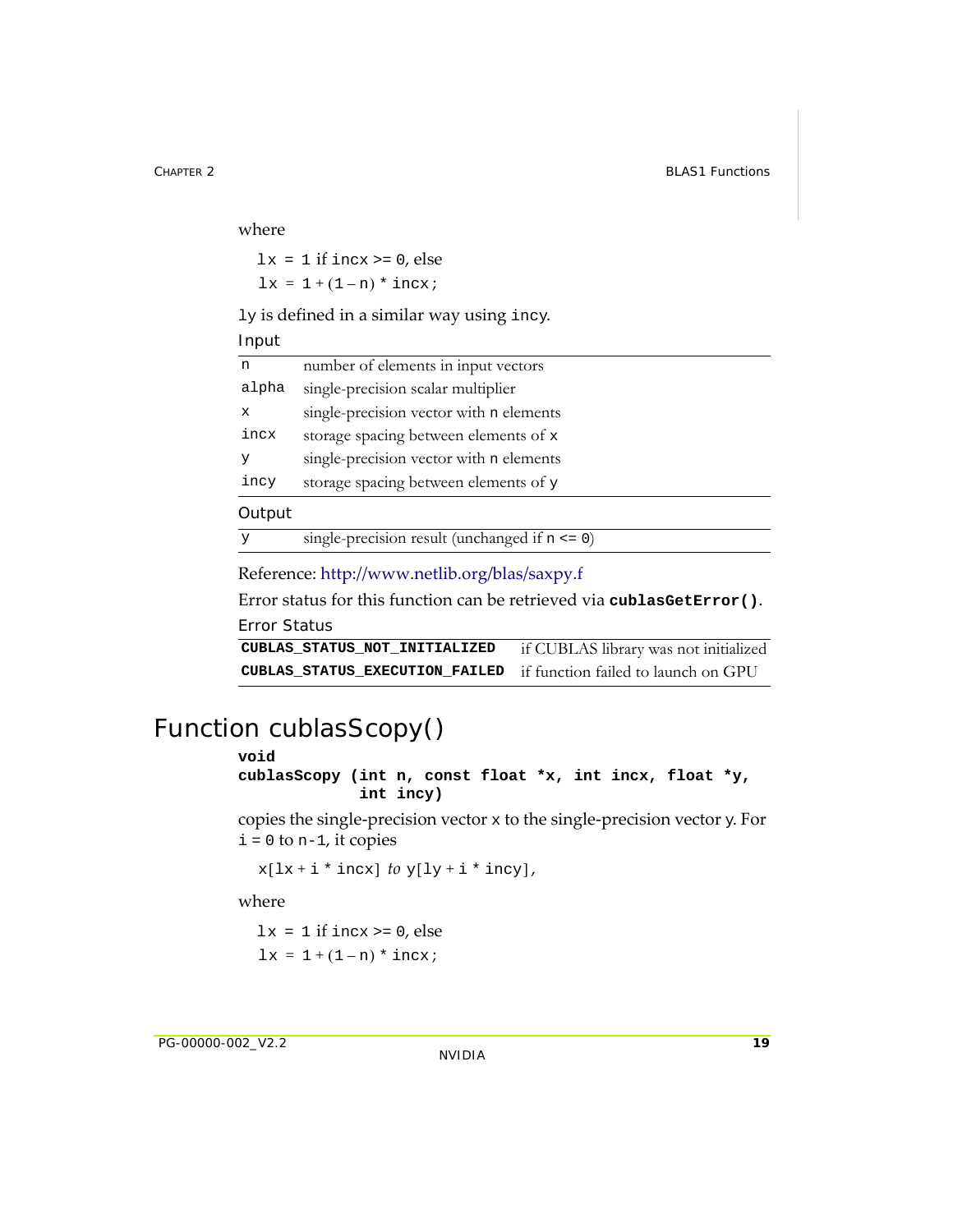ly is defined in a similar way using incy.

Input

| n            | number of elements in input vectors     |
|--------------|-----------------------------------------|
| $\mathbf{x}$ | single-precision vector with n elements |
| incx         | storage spacing between elements of x   |
| v            | single-precision vector with n elements |
| incy         | storage spacing between elements of y   |
|              |                                         |

#### **Output**

y contains single-precision vector x

Reference: http://www.netlib.org/blas/scopy.f

Error status for this function can be retrieved via **cublasGetError()**.

Error Status

**CUBLAS\_STATUS\_NOT\_INITIALIZED** if CUBLAS library was not initialized **CUBLAS\_STATUS\_EXECUTION\_FAILED** if function failed to launch on GPU

### <span id="page-27-1"></span><span id="page-27-0"></span>Function cublasSdot()

#### **float**

**cublasSdot (int n, const float \*x, int incx, const float \*y, int incy)**

computes the dot product of two single‐precision vectors. It returns the dot product of the single-precision vectors  $x$  and  $y$  if successful, and  $0.0f$  otherwise. It computes the sum for  $i = 0$  to n-1 of

 $x[lx + i * incx] * y[ly + i * incy],$ 

where

 $lx = 1$  if incx  $> = 0$ , else  $lx = 1 + (1 - n) * incx;$ 

ly is defined in a similar way using incy.

| n            | number of elements in input vectors     |
|--------------|-----------------------------------------|
| $\mathbf{x}$ | single-precision vector with n elements |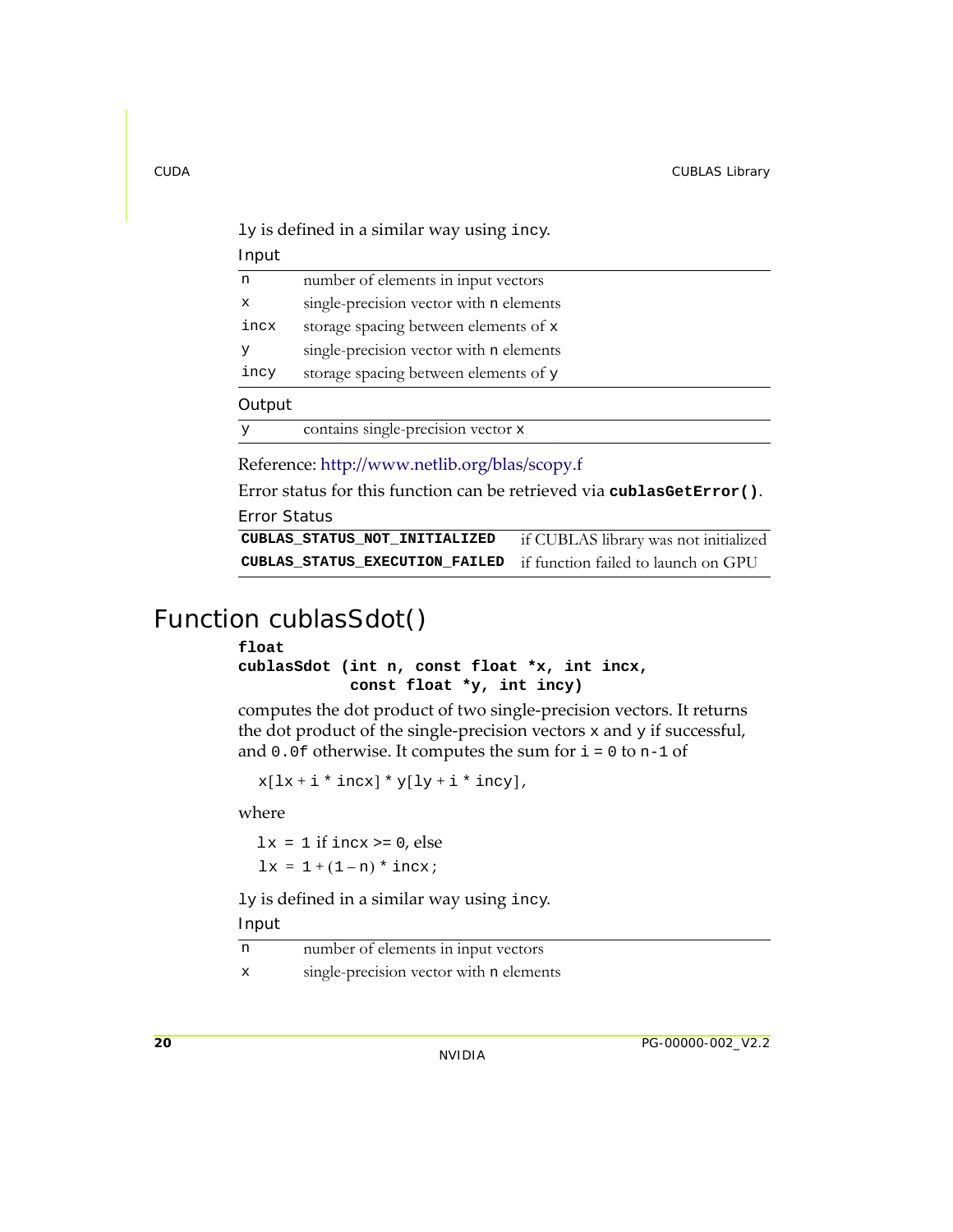| Input (continued)                                                     |                                                                   |                                                    |
|-----------------------------------------------------------------------|-------------------------------------------------------------------|----------------------------------------------------|
| incx                                                                  | storage spacing between elements of x                             |                                                    |
| У                                                                     | single-precision vector with n elements                           |                                                    |
| incy                                                                  | storage spacing between elements of y                             |                                                    |
| Output                                                                |                                                                   |                                                    |
|                                                                       | returns single-precision dot product (returns zero if $n \le 0$ ) |                                                    |
| Reference: http://www.netlib.org/blas/sdot.f                          |                                                                   |                                                    |
| Error status for this function can be retrieved via cublasGetError(). |                                                                   |                                                    |
| Error Status                                                          |                                                                   |                                                    |
|                                                                       | CUBLAS STATUS NOT INITIALIZED                                     | if CUBLAS library was not initialized              |
|                                                                       | CUBLAS STATUS ALLOC FAILED                                        | if function could not allocate<br>reduction buffer |

### <span id="page-28-1"></span><span id="page-28-0"></span>Function cublasSnrm2()

#### **float**

```
cublasSnrm2 (int n, const float *x, int incx)
```
computes the Euclidean norm of the single‐precision n‐vector x (with storage increment incx). This code uses a multiphase model of accumulation to avoid intermediate underflow and overflow.

**CUBLAS\_STATUS\_EXECUTION\_FAILED** if function failed to execute on GPU

#### Input

| n           | number of elements in input vector      |
|-------------|-----------------------------------------|
| $\mathbf x$ | single-precision vector with n elements |
| incx        | storage spacing between elements of x   |
|             |                                         |

#### **Output**

returns the Euclidian norm (returns zero if n <= 0, incx <= 0, or if an error occurred)

Reference: http://www.netlib.org/blas/snrm2.f Reference: http://www.netlib.org/slatec/lin/snrm2.f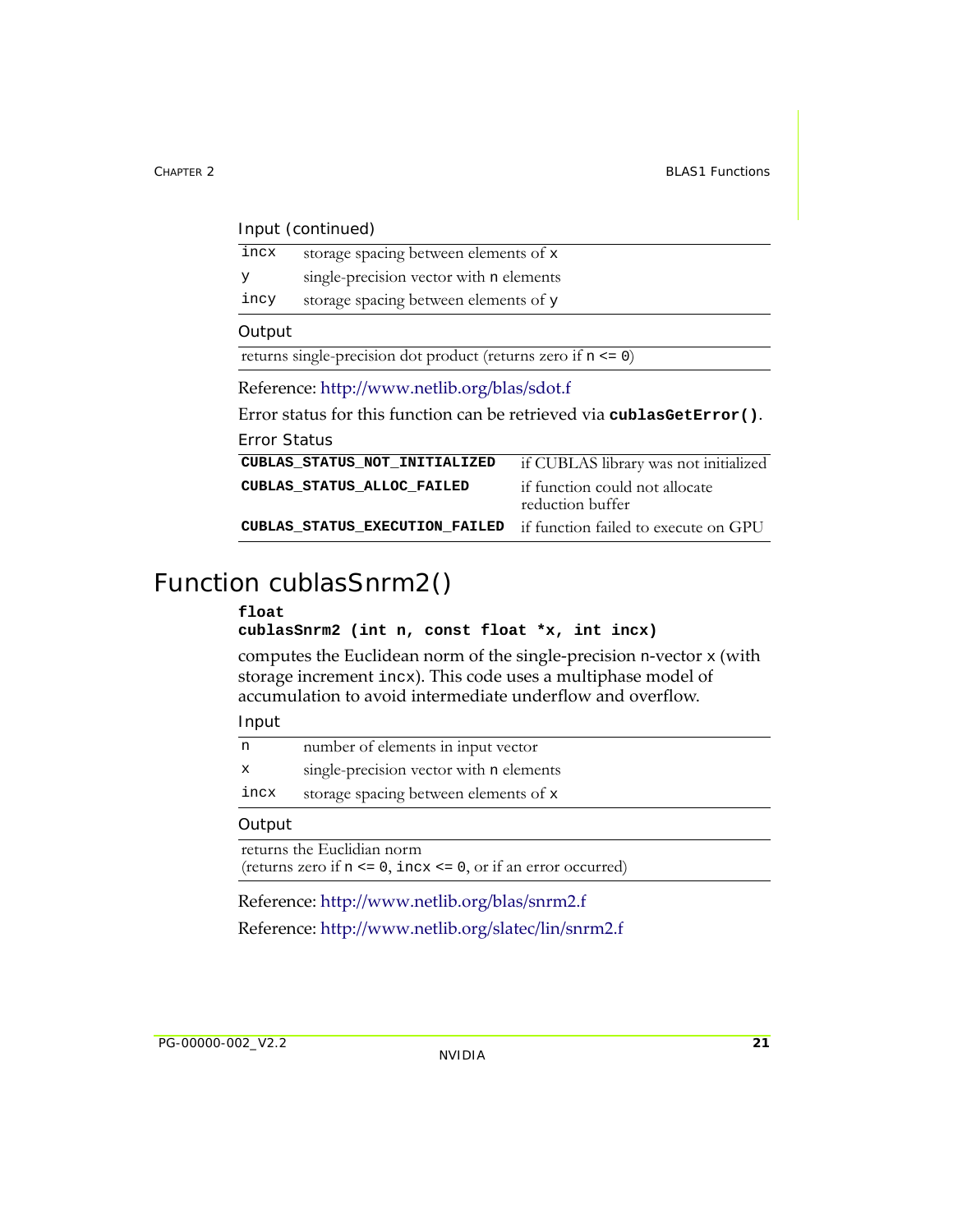Error status for this function can be retrieved via **cublasGetError()**. Error Status

| LITUL JIAIUS.                                                      |                                                    |
|--------------------------------------------------------------------|----------------------------------------------------|
| CUBLAS STATUS NOT INITIALIZED                                      | if CUBLAS library was not initialized              |
| CUBLAS STATUS ALLOC FAILED                                         | if function could not allocate<br>reduction buffer |
| CUBLAS_STATUS_EXECUTION_FAILED if function failed to launch on GPU |                                                    |

### <span id="page-29-1"></span><span id="page-29-0"></span>Function cublasSrot()

#### **void**

**cublasSrot (int n, float \*x, int incx, float \*y, int incy, float sc, float ss)**

multiplies a 2×2 matrix  $|s \circ s|$  with the 2×n matrix  $|x^*|$ . –ss sc xT yT

The elements of x are in  $x[lx + i * incx]$  ,  $i = 0$  to n-1, where

 $lx = 1$  if incx  $>= 0$ , else  $lx = 1 + (1 - n) * incx;$ 

y is treated similarly using ly and incy.

#### Input

| n           | number of elements in input vectors          |
|-------------|----------------------------------------------|
| $\mathbf x$ | single-precision vector with n elements      |
| incx        | storage spacing between elements of x        |
| У           | single-precision vector with n elements      |
| incy        | storage spacing between elements of y        |
| SC          | element of rotation matrix                   |
| SS          | element of rotation matrix                   |
| Output      |                                              |
| $\mathbf x$ | rotated vector $x$ (unchanged if $n \le 0$ ) |
| У           | rotated vector $y$ (unchanged if $n \le 0$ ) |
|             |                                              |

Reference: http://www.netlib.org/blas/srot.f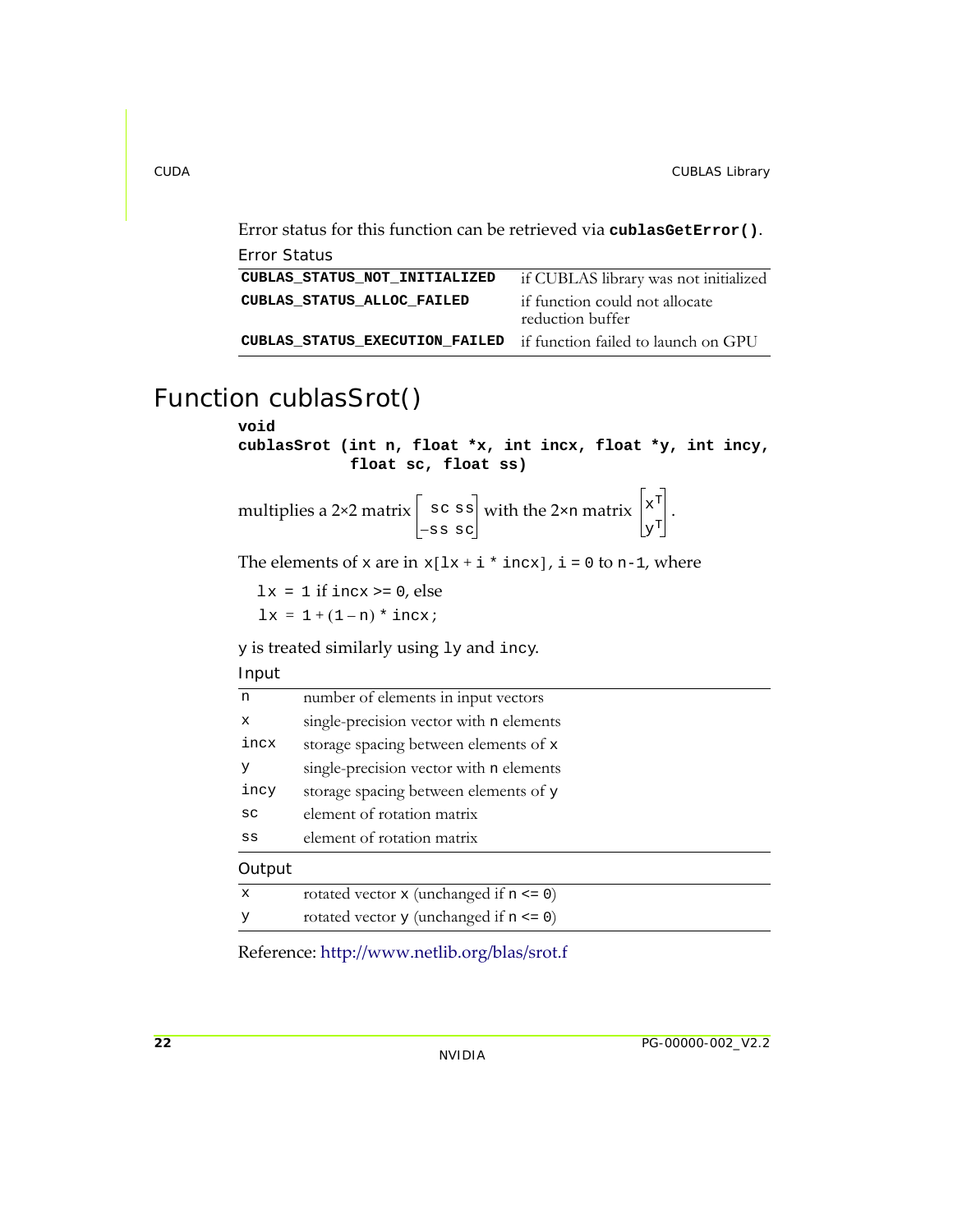Error status for this function can be retrieved via **cublasGetError()**. Error Status

**CUBLAS\_STATUS\_NOT\_INITIALIZED** if CUBLAS library was not initialized **CUBLAS\_STATUS\_EXECUTION\_FAILED** if function failed to launch on GPU

### <span id="page-30-1"></span><span id="page-30-0"></span>Function cublasSrotg()

#### **void**

**cublasSrotg (float \*sa, float \*sb, float \*sc, float \*ss)** constructs the Givens transformation

$$
G = \begin{bmatrix} sc \text{ ss} \\ -ss \text{ ss} \end{bmatrix}, \quad sc^2 + ss^2 = 1
$$

which zeros the second entry of the 2-vector  $\begin{bmatrix} \mathbf{s}_{\text{a s b}} \end{bmatrix}^{\text{T}}$ .

The quantity  $\texttt{r}$  =  $\pm \sqrt{\texttt{s}}$ a $^2$  +  $\texttt{s}$ b $^2$  overwrites  $\texttt{s}$ a in storage. The value of sb is overwritten by a value z which allows sc and ss to be recovered by the following algorithm:

| if $z = 1$      | set $\text{sc} = 0.0$ and $\text{ss} = 1.0$ .        |
|-----------------|------------------------------------------------------|
| if $abs(z) < 1$ | set $\text{sc} = \sqrt{1-z^2}$ and $\text{ss} = z$ . |
| if $abs(z) > 1$ | set sc = $1/z$ and ss = $\sqrt{1 - sc^2}$ .          |

The function **cublasSrot(**n, x, incx, y, incy, sc, ss**)** normally is called next to apply the transformation to a 2×n matrix.

| sa     | single-precision scalar |
|--------|-------------------------|
| sb     | single-precision scalar |
| Output |                         |
| sa     | single-precision $r$    |
| sb     | single-precision z      |
| SC     | single-precision result |
| SS     | single-precision result |
|        |                         |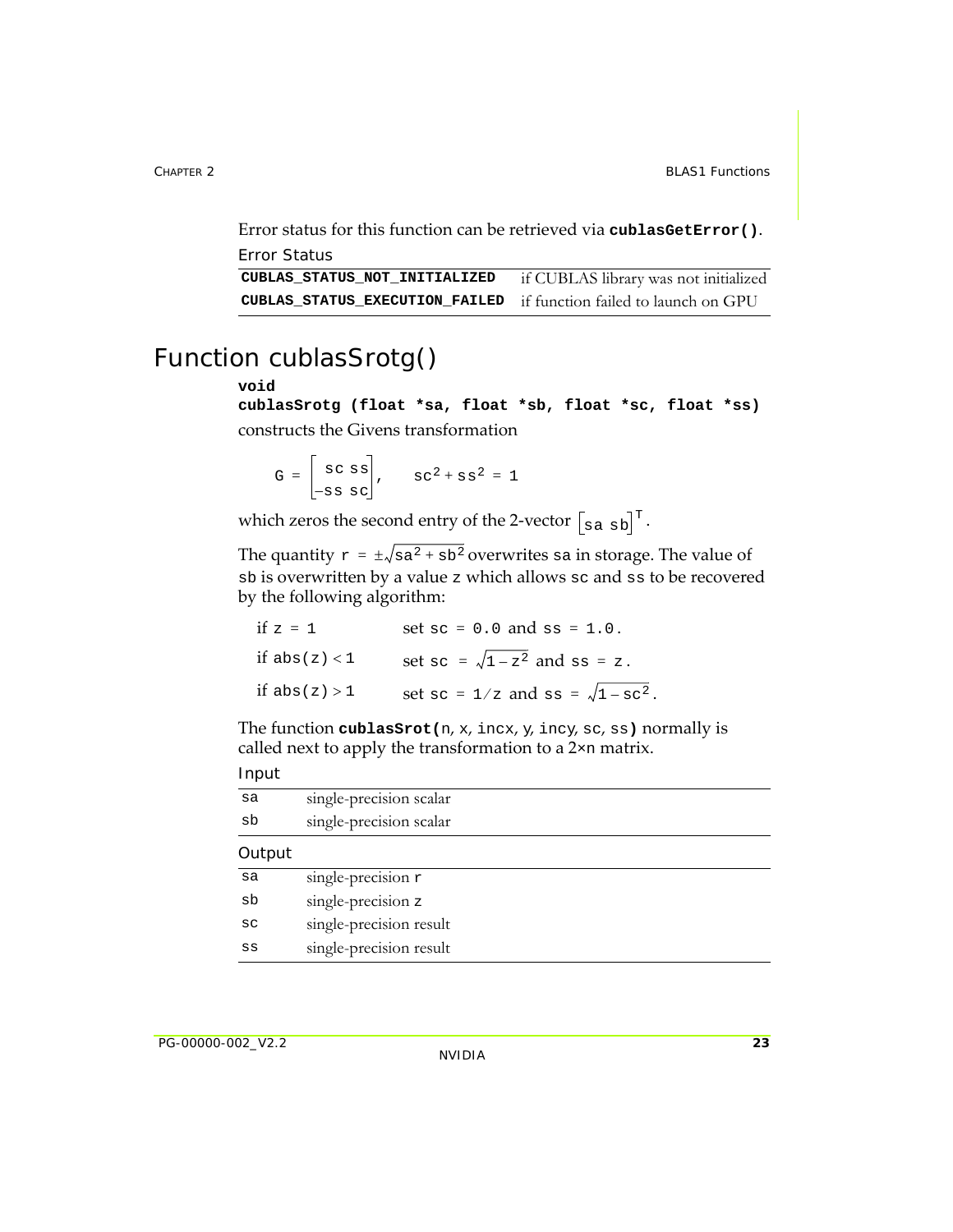### Reference: http://www.netlib.org/blas/srotg.f

This function does not set any error status.

### <span id="page-31-1"></span><span id="page-31-0"></span>Function cublasSrotm() **void cublasSrotm (int n, float \*x, int incx, float \*y, int incy, const float \*sparam)**

applies the modified Givens transformation,  $h$ , to the 2×n matrix  $\left| \mathbf{x}^{\mathrm{T}} \right|$ yT

The elements of x are in  $x[lx + i * incx]$  ,  $i = 0$  to n-1, where

 $lx = 1$  if incx >= 0, else  $lx = 1 + (1 - n) * incx;$ 

y is treated similarly using ly and incy.

With  $span[0] = sflag, h$  has one of the following forms:

| $stlag = -1.0f$                                                                          | $stlaq = 0.0f$                                                            |
|------------------------------------------------------------------------------------------|---------------------------------------------------------------------------|
| $h = \begin{bmatrix} \text{sh}00 \text{ sh}01 \\ \text{sh}10 \text{ sh}11 \end{bmatrix}$ | $h = \begin{bmatrix} 1.0f \text{ sh01} \\ \text{sh10 1.0f} \end{bmatrix}$ |
| $stlag = 1.0f$                                                                           | $stlaq = -2.0f$                                                           |
| $h = \begin{bmatrix} \texttt{sh00 1.0f} \\ -1.0 \texttt{f} \texttt{sh11} \end{bmatrix}$  | $h = \begin{bmatrix} 1.0f & 0.0f \\ 0.0f & 1.0f \end{bmatrix}$            |

| n            | number of elements in input vectors.                                                                                                                                                                                                                                         |
|--------------|------------------------------------------------------------------------------------------------------------------------------------------------------------------------------------------------------------------------------------------------------------------------------|
| $\mathbf{x}$ | single-precision vector with n elements.                                                                                                                                                                                                                                     |
| incx         | storage spacing between elements of x.                                                                                                                                                                                                                                       |
| У            | single-precision vector with n elements.                                                                                                                                                                                                                                     |
| incy         | storage spacing between elements of y.                                                                                                                                                                                                                                       |
|              | sparam 5-element vector. sparam <sup>[0]</sup> is sflag described above. sparam <sup>[1]</sup><br>through sparam[4] contain the $2\times 2$ rotation matrix h: sparam[1]<br>contains sh00, sparam[2] contains sh10, sparam[3] contains<br>sh01, and sparam[4] contains sh11. |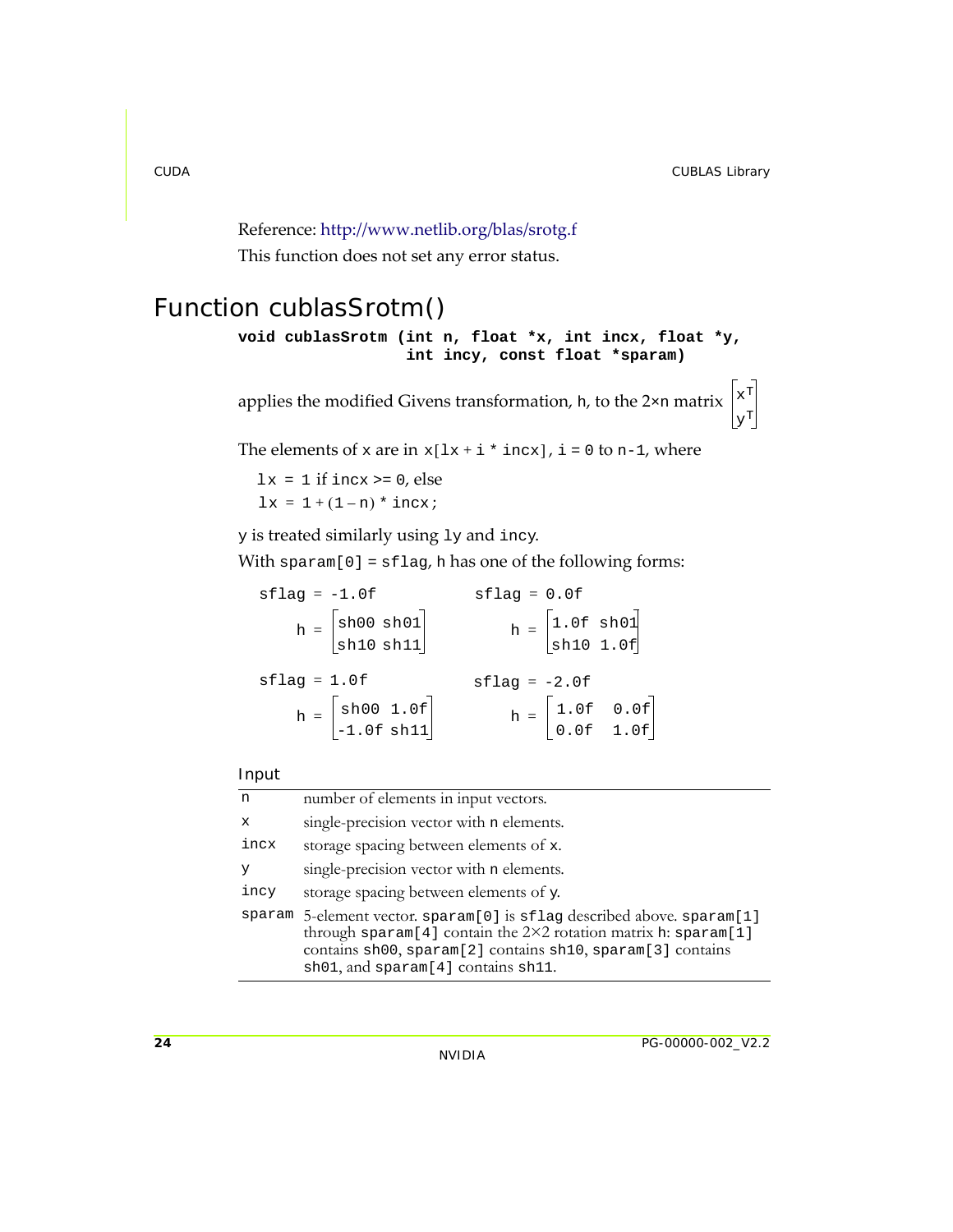| Output |  |
|--------|--|
|        |  |

| X | rotated vector $x$ (unchanged if $n \le 0$ ) |
|---|----------------------------------------------|
| У | rotated vector $y$ (unchanged if $n \le 0$ ) |

Reference: http://www.netlib.org/blas/srotm.f

Error status for this function can be retrieved via **cublasGetError()**. Error Status

```
CUBLAS_STATUS_NOT_INITIALIZED if CUBLAS library was not initialized
CUBLAS_STATUS_EXECUTION_FAILED if function failed to launch on GPU
```
### <span id="page-32-1"></span><span id="page-32-0"></span>Function cublasSrotmg()

#### **void**

**cublasSrotmg (float \*sd1, float \*sd2, float \*sx1, const float \*sy1, float \*sparam)**

constructs the modified Givens transformation matrix h which zeros the second component of the 2-vector  $(\sqrt{\mathtt{sd1}}\ast\mathtt{sx1},\sqrt{\mathtt{sd2}}\ast\mathtt{sy1})^{\mathtt{T}}$  .

With sparam $[0]$  = sflag, h has one of the following forms:

| $stlag = -1.0f$                                                                         | $stlaq = 0.0f$                                                                                      |
|-----------------------------------------------------------------------------------------|-----------------------------------------------------------------------------------------------------|
| $h = \begin{bmatrix} \texttt{sh00 sh01} \\ \texttt{sh10 sh11} \end{bmatrix}$            | $h = \begin{bmatrix} 1.0f \text{ sh01} \\ \text{sh10 1.0f} \end{bmatrix}$                           |
| $stlag = 1.0f$                                                                          | $sflag = -2.0f$                                                                                     |
| $h = \begin{bmatrix} \texttt{sh00 1.0f} \\ -1.0 \texttt{f} \texttt{sh11} \end{bmatrix}$ | $\mathbf{h} = \begin{bmatrix} 1.0\text{f} & 0.0\text{f} \\ 0.0\text{f} & 1.0\text{f} \end{bmatrix}$ |
|                                                                                         |                                                                                                     |

sparam[1] through sparam[4] contain sh00, sh10, sh01, and sh11, respectively. Values of 1.0f, -1.0f, or 0.0f implied by the value of sflag are not stored in sparam.

| sd1 | single-precision scalar. |
|-----|--------------------------|
| sd2 | single-precision scalar. |
| sx1 | single-precision scalar. |
| sy1 | single-precision scalar. |
|     |                          |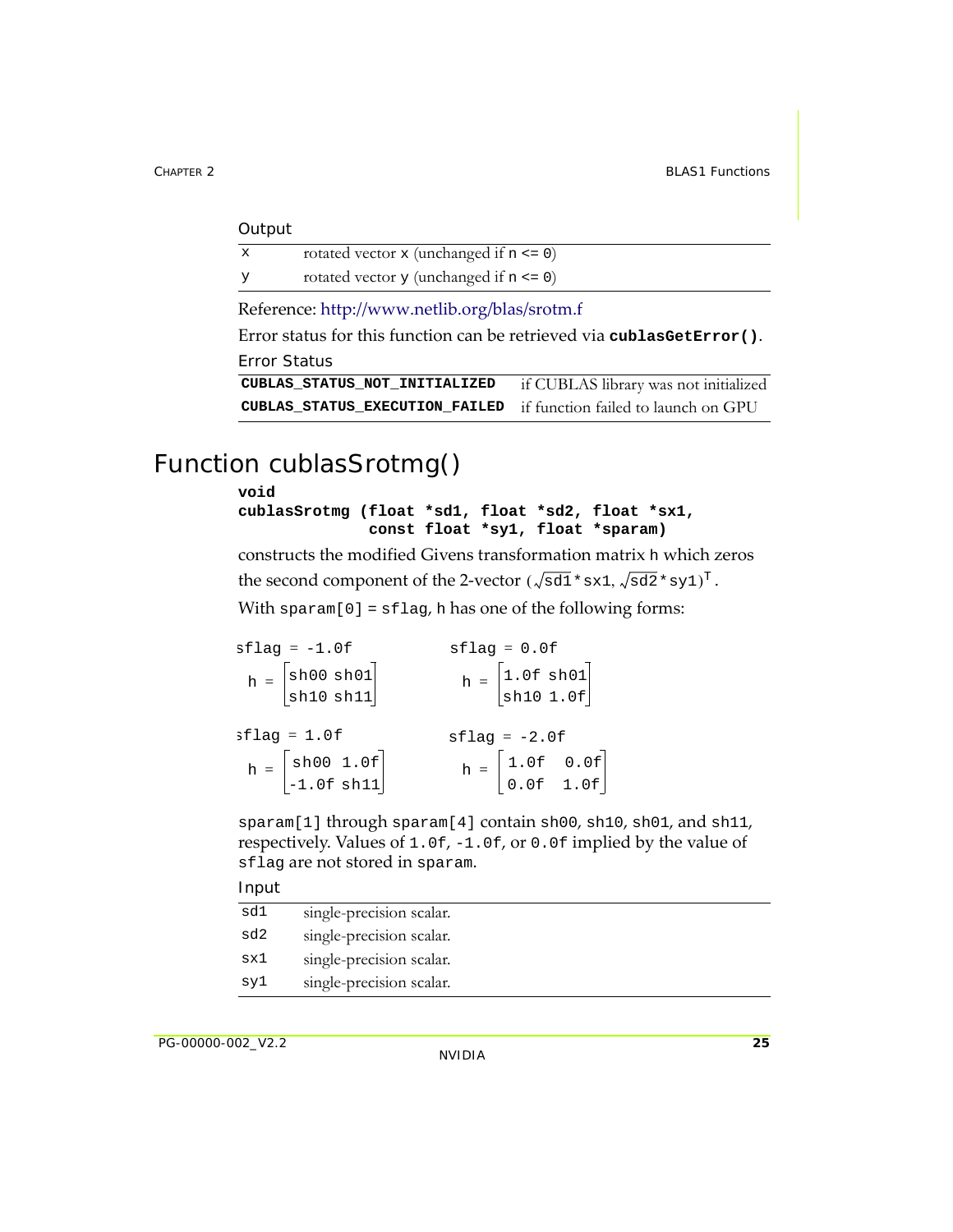| Output |                                                                                                                                                                                                                                                      |
|--------|------------------------------------------------------------------------------------------------------------------------------------------------------------------------------------------------------------------------------------------------------|
| sd1    | changed to represent the effect of the transformation.                                                                                                                                                                                               |
| sd2    | changed to represent the effect of the transformation.                                                                                                                                                                                               |
| sx1    | changed to represent the effect of the transformation.                                                                                                                                                                                               |
|        | sparam 5-element vector. sparam[0] is sflag described above. sparam[1]<br>through sparam[4] contain the $2\times 2$ rotation matrix h: sparam[1]<br>contains sh00, sparam[2] contains sh10, sparam[3] contains<br>sh01, and sparam[4] contains sh11. |

Reference: http://www.netlib.org/blas/srotmg.f

This function does not set any error status.

### <span id="page-33-1"></span><span id="page-33-0"></span>Function cublasSscal()

#### **void**

**cublasSscal (int n, float alpha, float \*x, int incx)** replaces single‐precision vector x with single‐precision alpha \* x. For  $i = 0$  to n-1, it replaces

 $x[lx + i * incx]$  with alpha  $* x[lx + i * incx]$ ,

where

 $lx = 1$  if incx  $>= 0$ , else  $lx = 1 + (1 - n) * incx.$ 

Input

| n            | number of elements in input vector      |
|--------------|-----------------------------------------|
| alpha        | single-precision scalar multiplier      |
| $\mathbf{x}$ | single-precision vector with n elements |
| incx         | storage spacing between elements of x   |
| Output       |                                         |

 $x$  single-precision result (unchanged if  $n \leq 0$  or  $\text{incx} \leq 0$ )

Reference: http://www.netlib.org/blas/sscal.f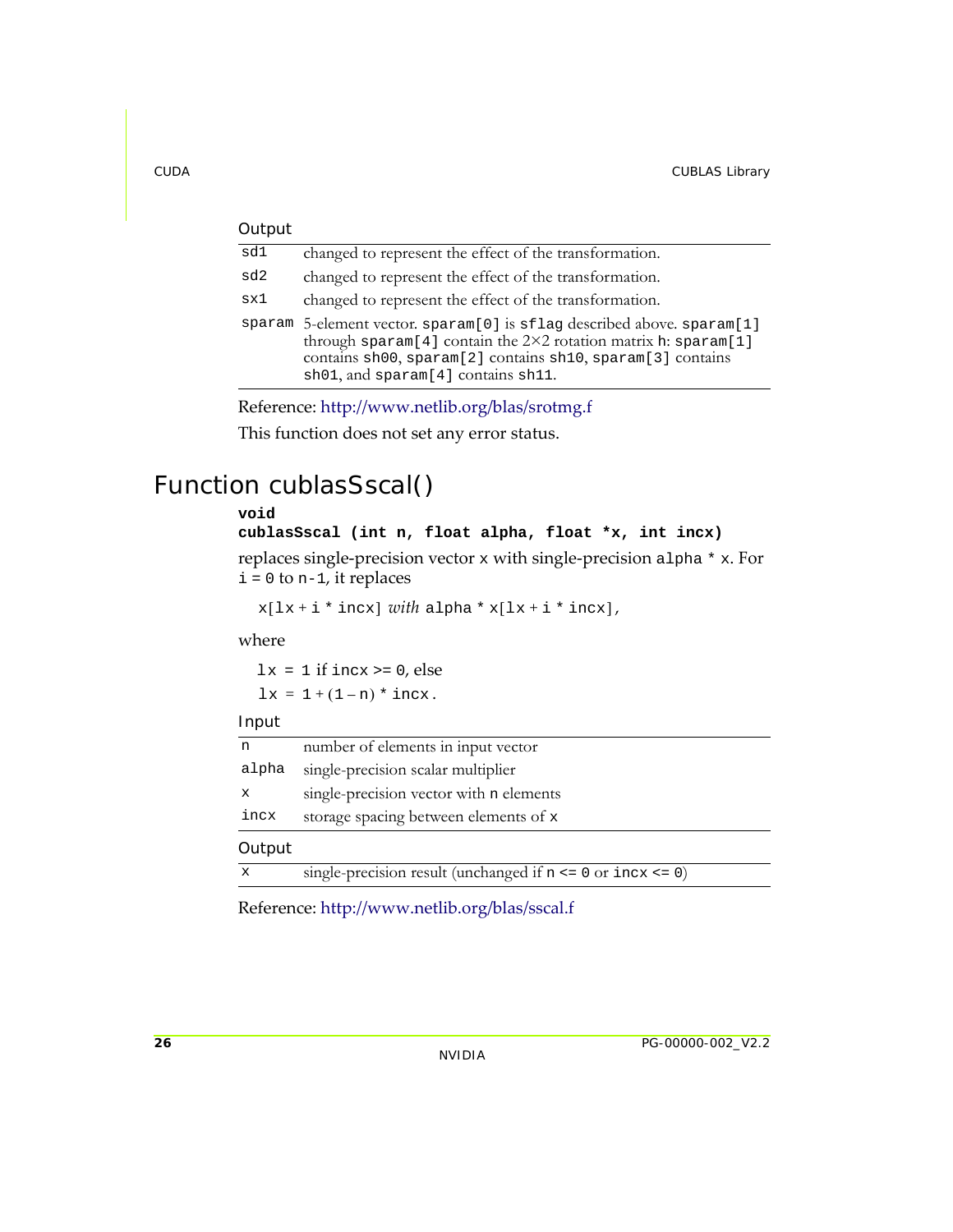Error status for this function can be retrieved via **cublasGetError()**. Error Status

**CUBLAS\_STATUS\_NOT\_INITIALIZED** if CUBLAS library was not initialized **CUBLAS\_STATUS\_EXECUTION\_FAILED** if function failed to launch on GPU

### <span id="page-34-1"></span><span id="page-34-0"></span>Function cublasSswap()

#### **void**

```
cublasSswap (int n, float *x, int incx, float *y,
              int incy)
```
interchanges single‐precision vector x with single‐precision vector y. For  $i = 0$  to  $n-1$ , it interchanges

 $x[lx + i * incx] with y[ly + i * incy],$ 

where

 $lx = 1$  if incx  $> = 0$ , else  $lx = 1 + (1 - n) * incx;$ 

ly is defined in a similar manner using incy.

#### Input

| incy | storage spacing between elements of y   |
|------|-----------------------------------------|
| У    | single-precision vector with n elements |
| incx | storage spacing between elements of x   |
| x    | single-precision vector with n elements |
| n    | number of elements in input vectors     |

#### **Output**

| X | input vector $y$ (unchanged if $n \le 0$ ) |
|---|--------------------------------------------|
| У | input vector $x$ (unchanged if $n \le 0$ ) |

Reference: http://www.netlib.org/blas/sswap.f

Error status for this function can be retrieved via **cublasGetError()**. Error Status

```
CUBLAS_STATUS_NOT_INITIALIZED if CUBLAS library was not initialized
CUBLAS_STATUS_EXECUTION_FAILED if function failed to launch on GPU
```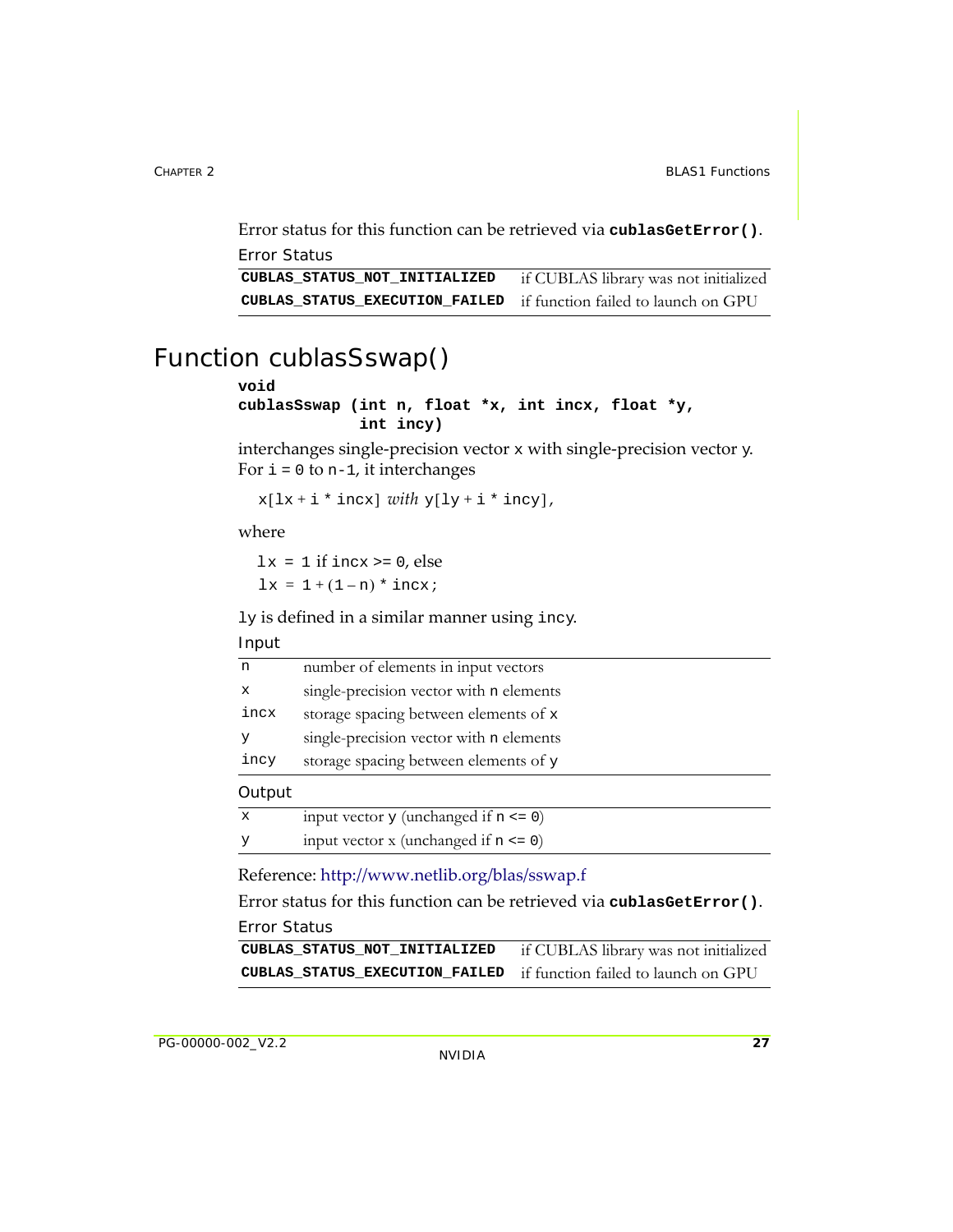### <span id="page-35-2"></span><span id="page-35-0"></span>Single-Precision Complex BLAS1 Functions

The single-precision complex BLAS1 functions are as follows:

- $\Box$  "Function [cublasCaxpy\(\)"](#page-35-3) on page 28
- "Function [cublasCcopy\(\)"](#page-36-1) on page 29
- "Function [cublasCdotc\(\)"](#page-37-1) on page 30
- "Function [cublasCdotu\(\)"](#page-38-1) on page 31
- "Function [cublasCrot\(\)"](#page-39-1) on page 32
- "Function [cublasCrotg\(\)"](#page-40-1) on page 33
- "Function [cublasCscal\(\)"](#page-41-1) on page 34
- "Function [cublasCsrot\(\)"](#page-42-1) on page 35
- "Function [cublasCsscal\(\)"](#page-43-1) on page 36
- "Function [cublasCswap\(\)"](#page-44-3) on page 37
- "Function [cublasIcamax\(\)"](#page-44-2) on page 37
- "Function [cublasIcamin\(\)"](#page-45-1) on page 38
- "Function [cublasScasum\(\)"](#page-46-1) on page 39
- "Function [cublasScnrm2\(\)"](#page-47-1) on page 40

### <span id="page-35-3"></span><span id="page-35-1"></span>Function cublasCaxpy()

#### **void**

**cublasCaxpy (int n, cuComplex alpha, const cuComplex \*x, int incx, cuComplex \*y, int incy)**

multiplies single‐precision complex vector x by single‐precision complex scalar alpha and adds the result to single‐precision complex vector  $y$ ; that is, it overwrites single-precision complex  $y$  with singleprecision complex  $a1$ pha \*  $x + y$ .

For  $i = 0$  to n-1, it replaces

```
\text{y}[\text{ly} + \text{i} * \text{inv} \text{] with } \text{alpha} * \text{x}[\text{lx} + \text{i} * \text{incx}] + \text{y}[\text{ly} + \text{i} * \text{incy}],
```
where

 $lx = 0$  if incx >= 0, else  $lx = 1 + (1 - n) * incx;$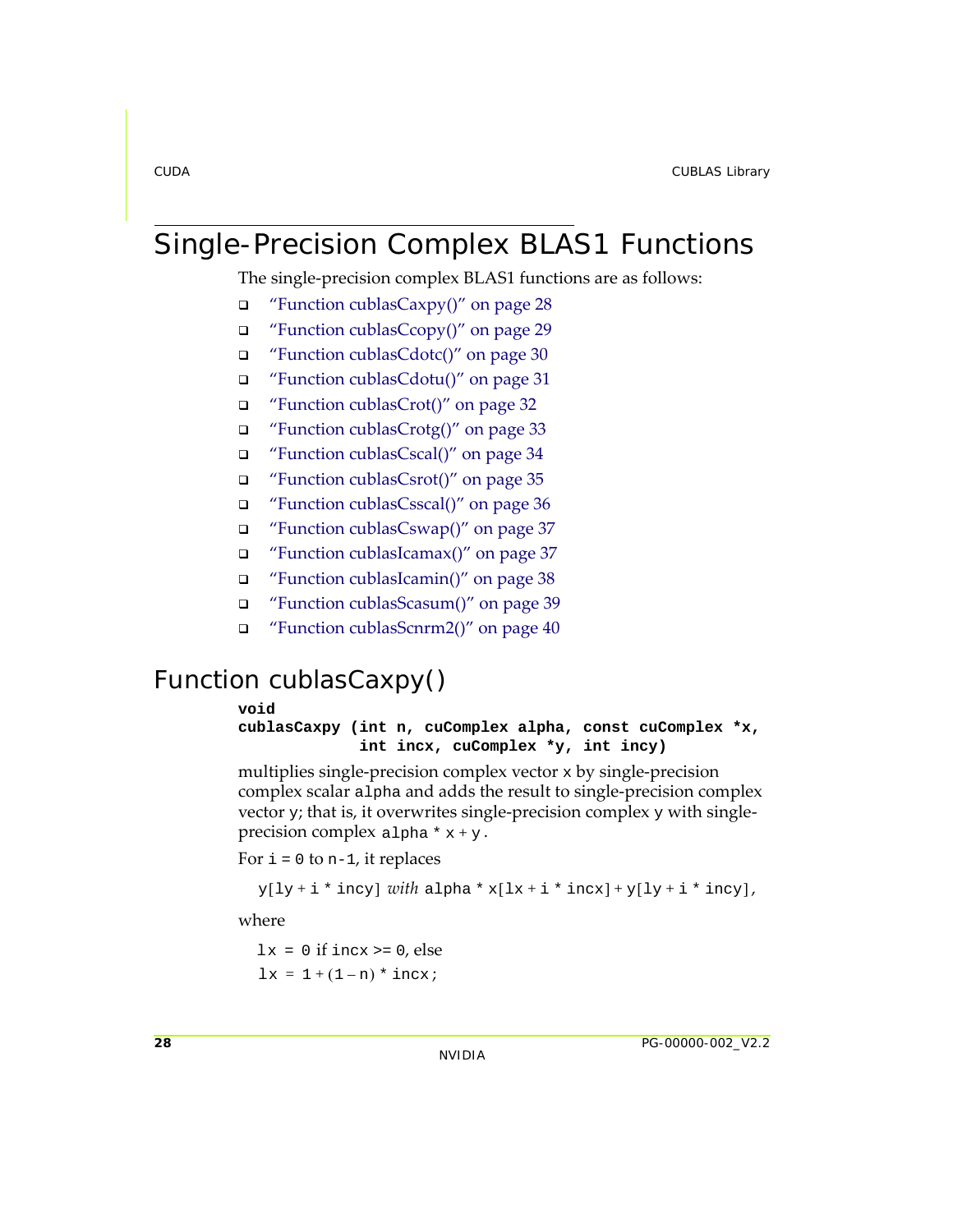| Input |                                                 |
|-------|-------------------------------------------------|
| n     | number of elements in input vectors             |
| alpha | single-precision complex scalar multiplier      |
| X     | single-precision complex vector with n elements |
| incx  | storage spacing between elements of x           |
| У     | single-precision complex vector with n elements |
| incy  | storage spacing between elements of y           |

#### **Output**

```
y single-precision complex result (unchanged if n <= 0)
```
Reference: http://www.netlib.org/blas/caxpy.f

Error status for this function can be retrieved via **cublasGetError()**.

Error Status

```
CUBLAS_STATUS_NOT_INITIALIZED if CUBLAS library was not initialized
CUBLAS_STATUS_EXECUTION_FAILED if function failed to launch on GPU
```
### Function cublasCcopy()

#### **void**

```
cublasCcopy (int n, const cuComplex *x, int incx,
              cuComplex *y, int incy)
```
copies the single‐precision complex vector x to the single‐precision complex vector y.

For  $i = 0$  to n-1, it copies

 $x[lx + i * incx]$  to  $y[ly + i * incy]$ ,

where

 $lx = 1$  if incx  $>= 0$ , else  $lx = 1 + (1 - n) * incx;$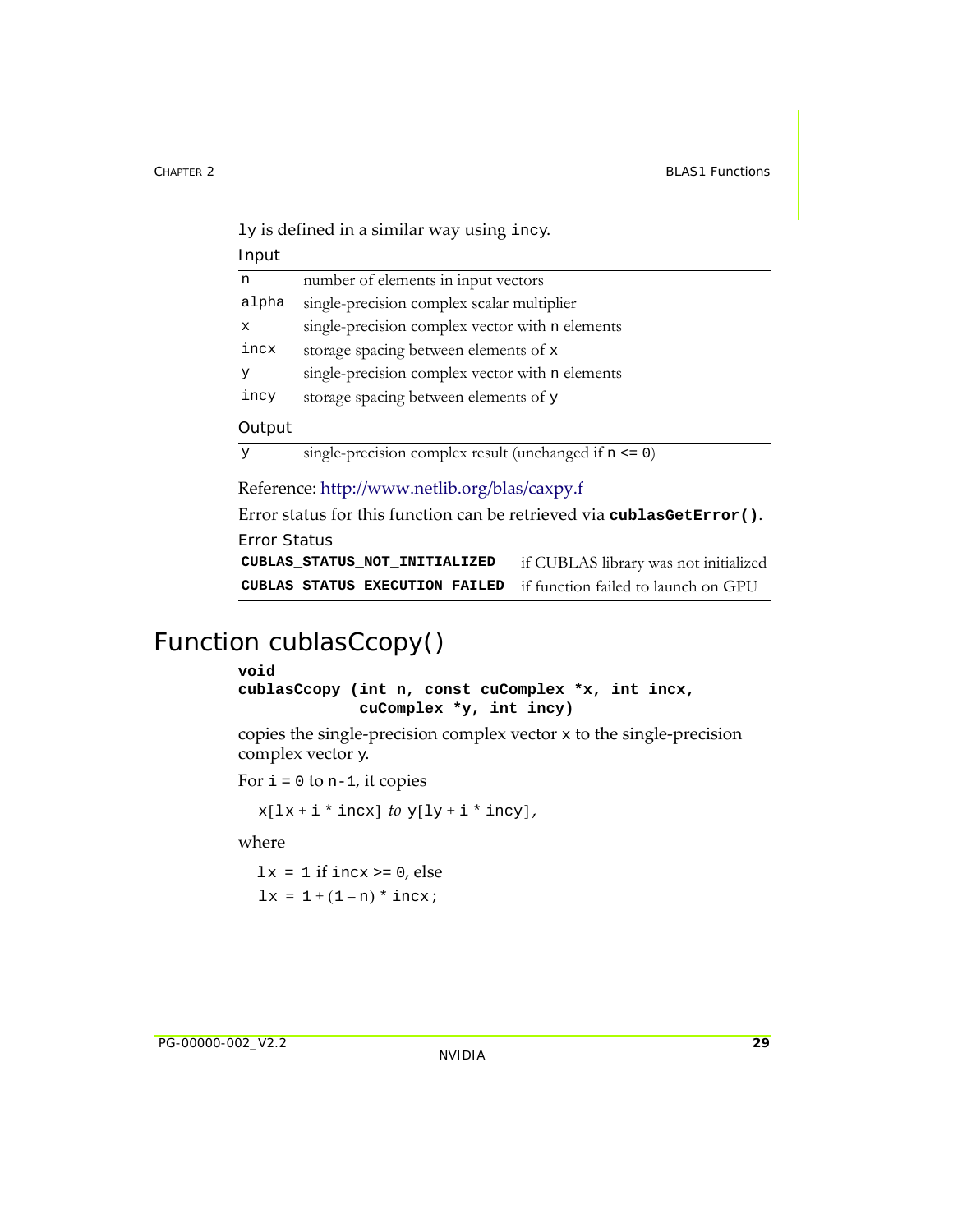Input

| n    | number of elements in input vectors             |
|------|-------------------------------------------------|
| x    | single-precision complex vector with n elements |
| incx | storage spacing between elements of x           |
| У    | single-precision complex vector with n elements |
| incy | storage spacing between elements of y           |
|      |                                                 |

#### **Output**

y contains single-precision complex vector x

Reference: http://www.netlib.org/blas/ccopy.f

Error status for this function can be retrieved via **cublasGetError()**. Error Status

**CUBLAS\_STATUS\_NOT\_INITIALIZED** if CUBLAS library was not initialized **CUBLAS\_STATUS\_EXECUTION\_FAILED** if function failed to launch on GPU

### Function cublasCdotc()

#### **cuComplex**

**cublasCdotc (int n, const cuComplex \*x, int incx, const cuComplex \*y, int incy)**

computes the dot product of two single‐precision complex vectors, the first of which is conjugated. It returns the dot product of the complex conjugate of single‐ precision complex vector x and the single‐ precision complex vector y if successful, and complex zero otherwise. For  $i = 0$  to  $n-1$ , it sums the products

 $x[lx + i * incx] * y[ly + i * incy],$ 

where

 $lx = 1$  if incx  $> = 0$ , else  $lx = 1 + (1 - n) * incx;$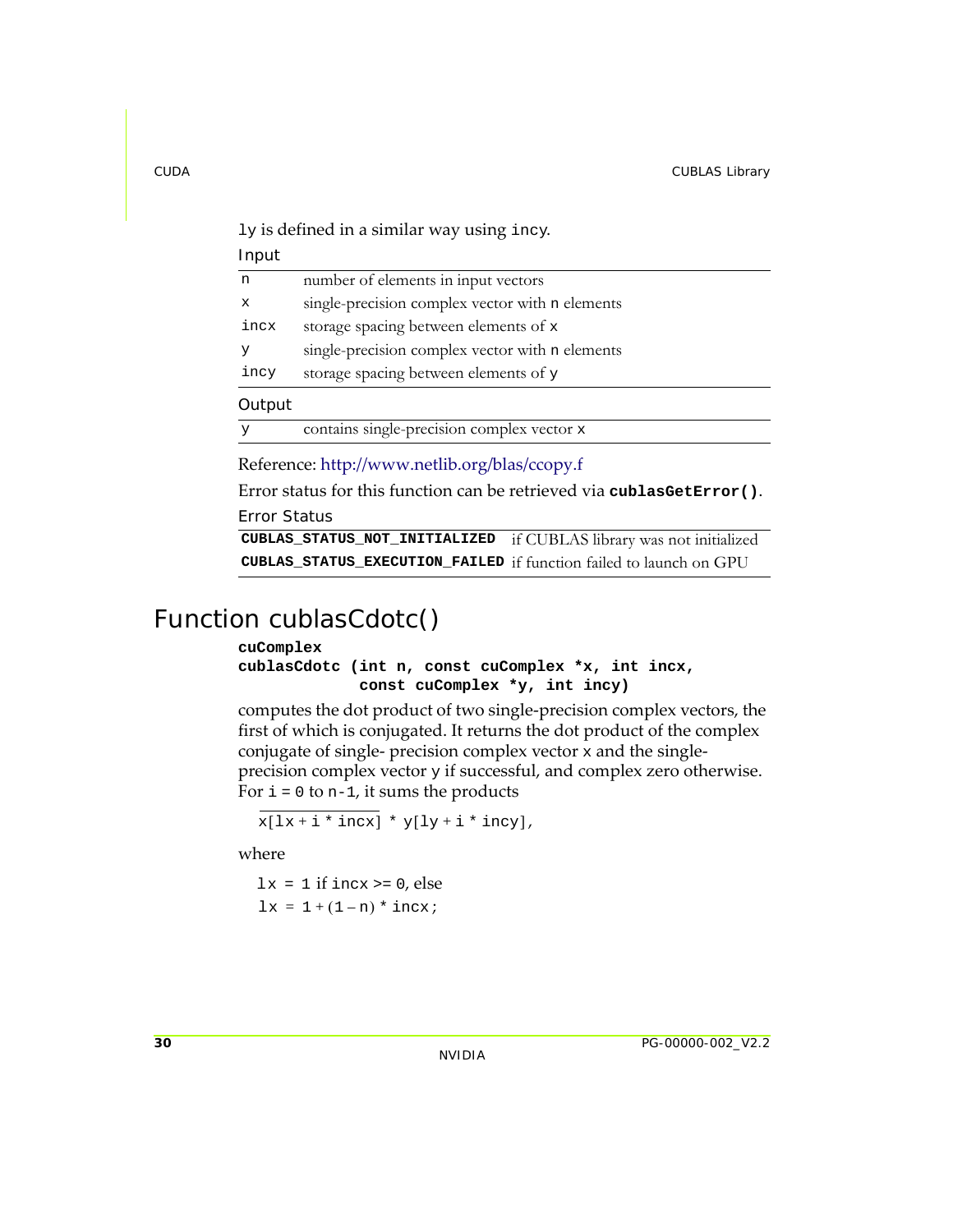Input

| n    | number of elements in input vectors             |
|------|-------------------------------------------------|
| x    | single-precision complex vector with n elements |
| incx | storage spacing between elements of x           |
| У    | single-precision complex vector with n elements |
| incy | storage spacing between elements of y           |

#### Output

returns single-precision complex dot product (zero if  $n \le 0$ )

Reference: http://www.netlib.org/blas/cdotc.f

Error status for this function can be retrieved via **cublasGetError()**.

Error Status

| CUBLAS_STATUS_NOT_INITIALIZED if CUBLAS library was not initialized |                                                    |
|---------------------------------------------------------------------|----------------------------------------------------|
| CUBLAS STATUS ALLOC FAILED                                          | if function could not allocate<br>reduction buffer |
| CUBLAS STATUS EXECUTION FAILED if function failed to launch on GPU  |                                                    |

### Function cublasCdotu()

#### **cuComplex**

**cublasCdotu (int n, const cuComplex \*x, int incx, const cuComplex \*y, int incy)**

computes the dot product of two single‐precision complex vectors. It returns the dot product of the single‐precision complex vectors x and y if successful, and complex zero otherwise. For  $i = 0$  to  $n-1$ , it sums the products

```
x[lx + i * incx] * y[ly + i * incy],
```
where

 $lx = 1$  if incx >= 0, else  $lx = 1 + (1 - n) * incx;$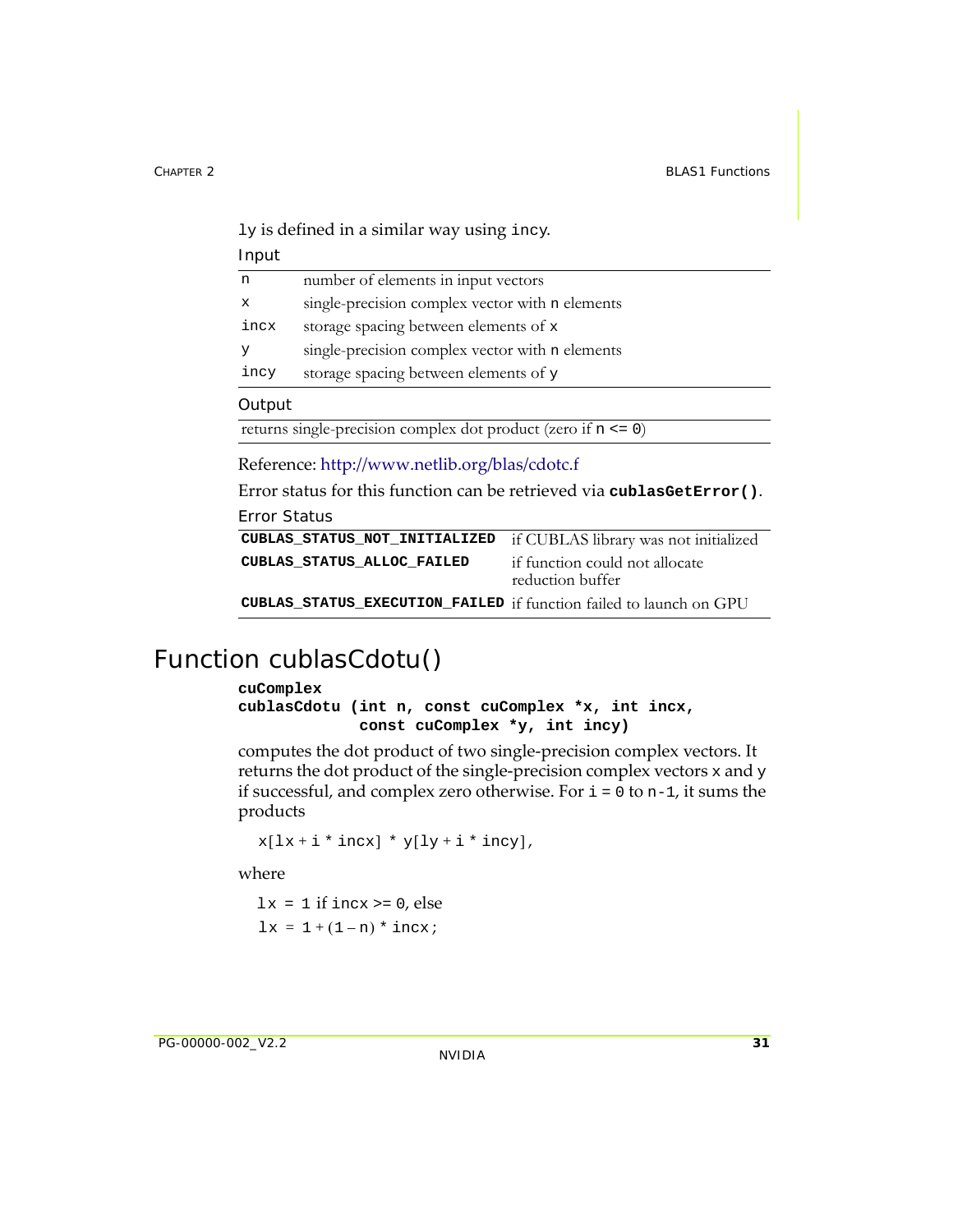Input

| n            | number of elements in input vectors             |
|--------------|-------------------------------------------------|
| $\mathbf{x}$ | single-precision complex vector with n elements |
| incx         | storage spacing between elements of x           |
| У            | single-precision complex vector with n elements |
| incy         | storage spacing between elements of y           |

#### **Output**

returns single-precision complex dot product (returns zero if n <= 0)

Reference: http://www.netlib.org/blas/cdotu.f

Error status for this function can be retrieved via **cublasGetError()**.

Error Status

| CUBLAS_STATUS_NOT_INITIALIZED if CUBLAS library was not initialized |                                                    |
|---------------------------------------------------------------------|----------------------------------------------------|
| CUBLAS STATUS ALLOC FAILED                                          | if function could not allocate<br>reduction buffer |
| CUBLAS_STATUS_EXECUTION_FAILED if function failed to launch on GPU  |                                                    |

## Function cublasCrot()

**void cublasCrot (int n, cuComplex \*x, int incx, cuComplex \*y, int incy, float sc, cuComplex cs)**

multiplies a 2×2 matrix  $\Big\vert \begin{array}{l} {\rm sc\ cs} \vert \ {\rm with\ the\ 2\times n\ matrix} \end{array} \Big\vert {\rm x}^{\rm T} \Big\vert \, .$ –cs sc xT yT

The elements of x are in  $x[lx + i * incx]$  ,  $i = 0$  to n-1, where

```
lx = 1 if incx > = 0, else
lx = 1 + (1 - n) * incx;
```
y is treated similarly using ly and incy.

| n                         | number of elements in input vectors             |
|---------------------------|-------------------------------------------------|
| $\boldsymbol{\mathsf{x}}$ | single-precision complex vector with n elements |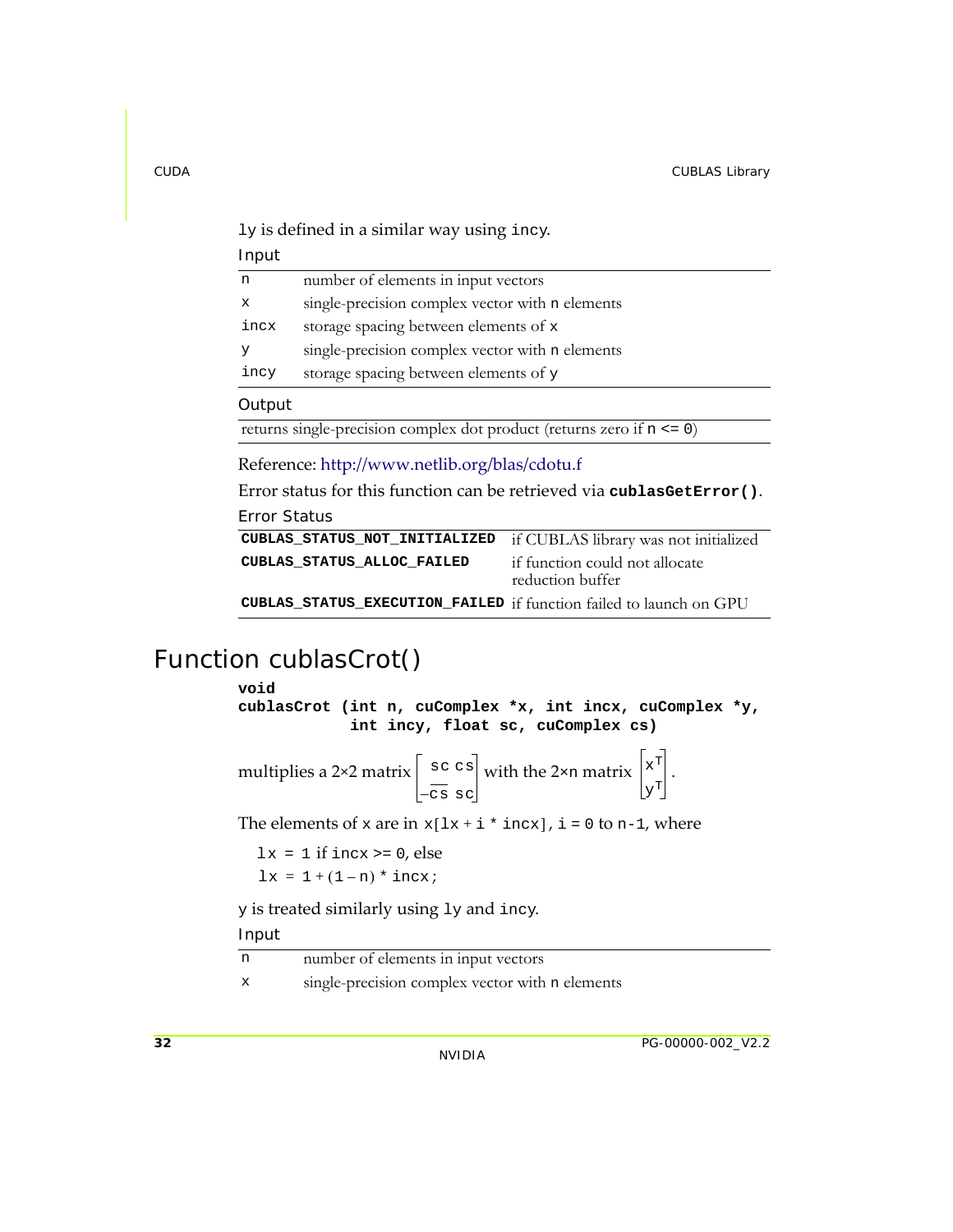|  | Input (continued) |
|--|-------------------|
|--|-------------------|

| incx         | storage spacing between elements of x                      |
|--------------|------------------------------------------------------------|
| У            | single-precision complex vector with n elements            |
| incy         | storage spacing between elements of y                      |
| SC           | single-precision cosine component of rotation matrix       |
| CS           | single-precision complex sine component of rotation matrix |
| Output       |                                                            |
| $\mathbf{x}$ | rotated vector $x$ (unchanged if $n \le 0$ )               |
| У            | rotated vector $y$ (unchanged if $n \le 0$ )               |

Reference: http://netlib.org/lapack/explore‐html/crot.f.html

Error status for this function can be retrieved via **cublasGetError()**.

Error Status

**CUBLAS\_STATUS\_NOT\_INITIALIZED** if CUBLAS library was not initialized **CUBLAS\_STATUS\_EXECUTION\_FAILED** if function failed to launch on GPU

### Function cublasCrotg()

#### **void**

```
cublasCrotg (cuComplex *ca, cuComplex cb, float *sc,
              float *cs)
```
constructs the complex Givens transformation

$$
G = \begin{bmatrix} sc & cs \\ -cs & sc \end{bmatrix}, \quad sc*sc+cs*cs = 1
$$

which zeros the second entry of the complex 2-vector  $\begin{bmatrix} c & a \end{bmatrix}^T$ .

The quantity  $ca/|ca|*||ca$ ,  $cb||$  overwrites  $ca$  in storage. In this case,

```
ca, cb\parallel = scale*\sqrt{|c a / \mathrm{scale}|}^2 + |c b / \mathrm{scale}|^2, where
scale = |ca| + |cb|.
```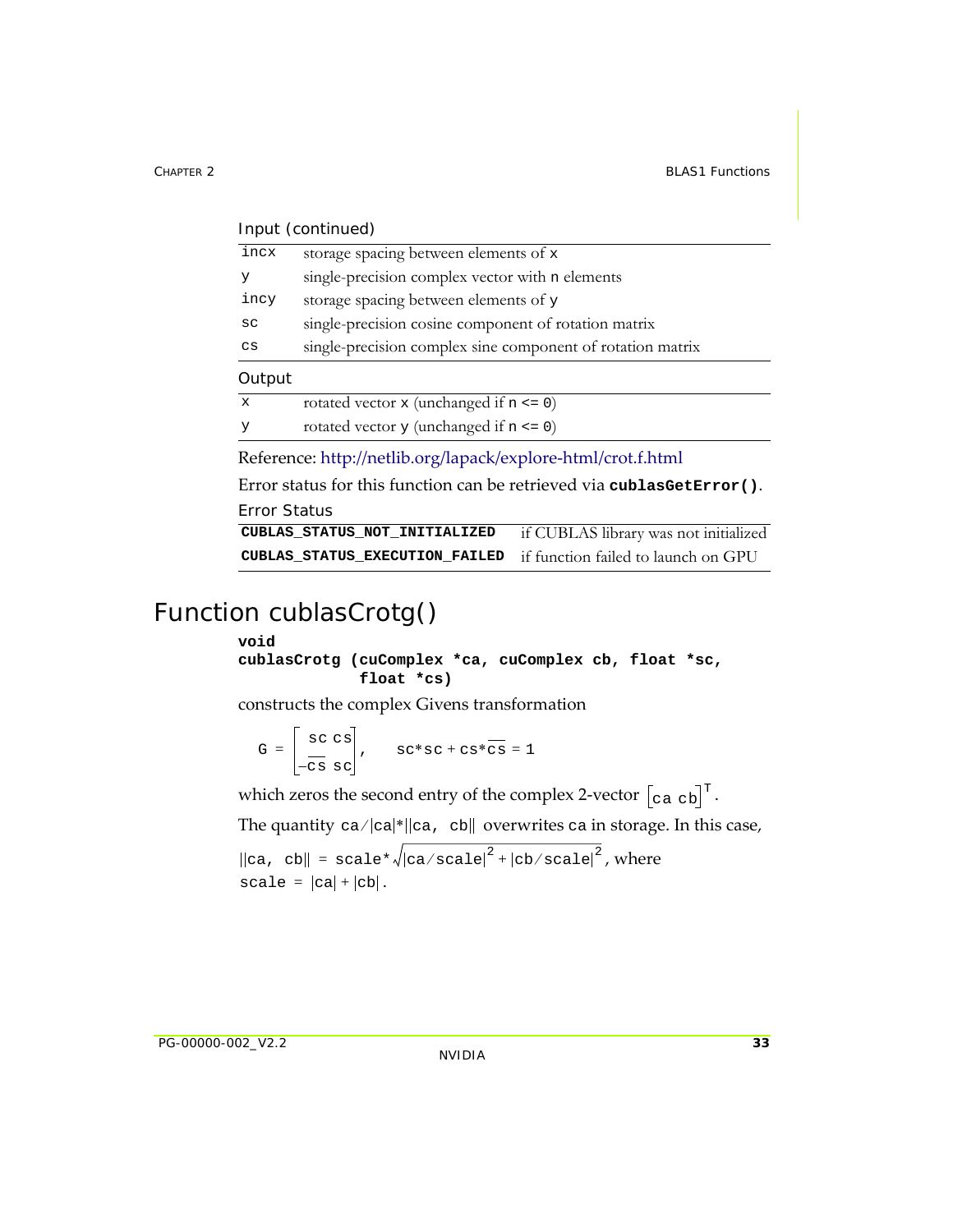The function **cublasCrot (**n, x, incx, y, incy, sc, cs**)** normally is called next to apply the transformation to a 2×n matrix.

Input

| ca     | single-precision complex scalar                            |
|--------|------------------------------------------------------------|
| cb     | single-precision complex scalar                            |
| Output |                                                            |
| ca     | single-precision complex $ca/ ca $ l ca, cb                |
| SC     | single-precision cosine component of rotation matrix       |
| CS     | single-precision complex sine component of rotation matrix |

Reference: http://www.netlib.org/blas/crotg.f

This function does not set any error status.

## Function cublasCscal()

#### **void**

```
cublasCscal (int n, cuComplex alpha, cuComplex *x,
              int incx)
```
replaces single‐precision complex vector x with single‐precision complex alpha \* x.

For  $i = 0$  to n-1, it replaces

 $x[lx + i * incx]$  with alpha  $* x[lx + i * incx]$ ,

where

 $lx = 1$  if incx  $>= 0$ , else  $lx = 1 + (1 - n) * incx.$ 

#### Input

| incx  | storage spacing between elements of x           |
|-------|-------------------------------------------------|
| X     | single-precision complex vector with n elements |
| alpha | single-precision complex scalar multiplier      |
| n     | number of elements in input vector              |

#### **Output**

| single-precision complex result (unchanged if $n \le 0$ or $\text{incx} \le 0$ ) |  |
|----------------------------------------------------------------------------------|--|
|----------------------------------------------------------------------------------|--|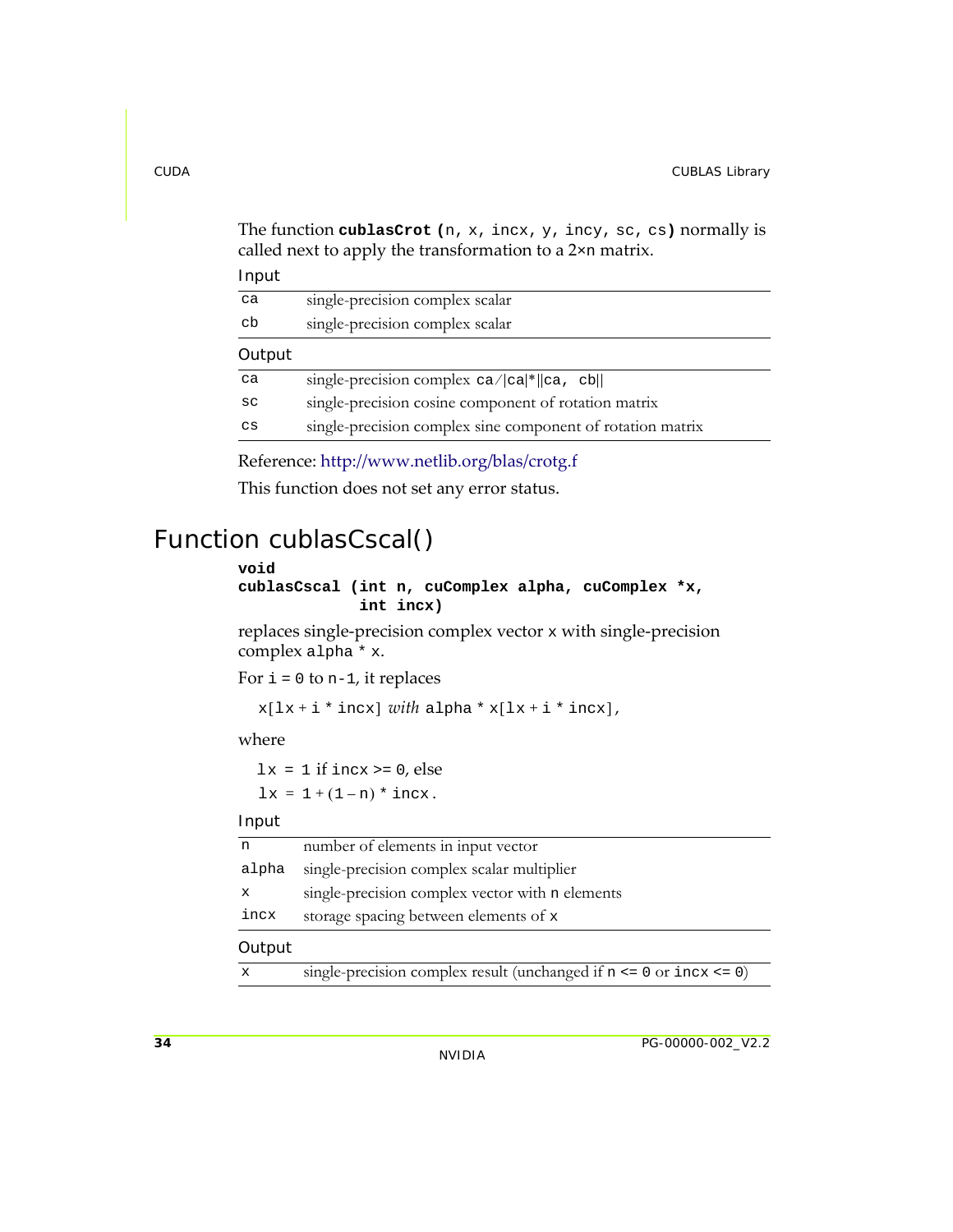#### Reference: http://www.netlib.org/blas/cscal.f

Error status for this function can be retrieved via **cublasGetError()**. Error Status

**CUBLAS\_STATUS\_NOT\_INITIALIZED** if CUBLAS library was not initialized **CUBLAS\_STATUS\_EXECUTION\_FAILED** if function failed to launch on GPU

### Function cublasCsrot()

**void cublasCsrot (int n, cuComplex \*x, int incx, cuComplex \*y, int incy, float sc, float ss)**

multiplies a 2×2 matrix  $|s \circ s|$  with the 2×n matrix  $|x^*|$ . –ss sc xT yT

The elements of x are in  $x[lx + i * incx]$  ,  $i = 0$  to n-1, where

 $lx = 1$  if incx  $>= 0$ , else  $lx = 1 + (1 - n) * incx;$ 

y is treated similarly using ly and incy.

Input

| n            | number of elements in input vectors                  |
|--------------|------------------------------------------------------|
| X            | single-precision complex vector with n elements      |
| incx         | storage spacing between elements of x                |
| У            | single-precision complex vector with n elements      |
| incy         | storage spacing between elements of y                |
| SC           | single-precision cosine component of rotation matrix |
| SS           | single-precision sine component of rotation matrix   |
| Output       |                                                      |
| $\mathbf{x}$ | rotated vector $x$ (unchanged if $n \le 0$ )         |
| У            | rotated vector $y$ (unchanged if $n \le 0$ )         |

Reference: http://www.netlib.org/blas/csrot.f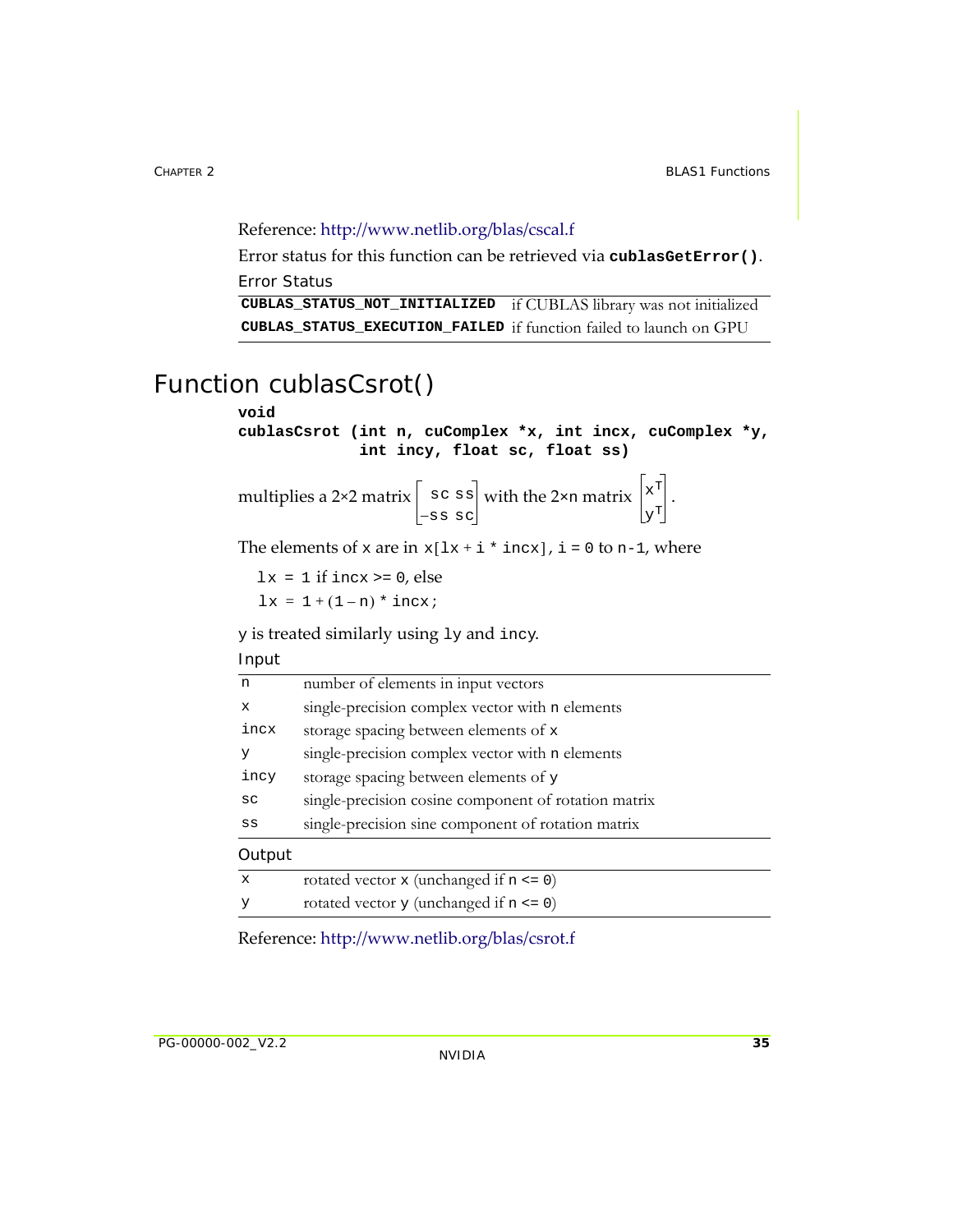Error status for this function can be retrieved via **cublasGetError()**. Error Status

```
CUBLAS_STATUS_NOT_INITIALIZED if CUBLAS library was not initialized
CUBLAS_STATUS_EXECUTION_FAILED if function failed to launch on GPU
```
### Function cublasCsscal()

#### **void**

**cublasCsscal (int n, float alpha, cuComplex \*x, int incx)** replaces single‐precision complex vector x with single‐precision complex alpha  $*$  x. For  $i=0$  to n-1, it replaces

```
x[lx + i * incx] with alpha * x[lx + i * incx],
```
where

 $lx = 1$  if incx  $> = 0$ , else  $lx = 1 + (1 - n) * incx.$ 

Input

| n            | number of elements in input vector                                               |
|--------------|----------------------------------------------------------------------------------|
| alpha        | single-precision scalar multiplier                                               |
| $\mathbf x$  | single-precision complex vector with n elements                                  |
| incx         | storage spacing between elements of x                                            |
| Output       |                                                                                  |
| $\mathbf{x}$ | single-precision complex result (unchanged if $n \le 0$ or $\text{incx} \le 0$ ) |

Reference: http://www.netlib.org/blas/csscal.f

Error status for this function can be retrieved via **cublasGetError()**. Error Status

**CUBLAS\_STATUS\_NOT\_INITIALIZED** if CUBLAS library was not initialized **CUBLAS\_STATUS\_EXECUTION\_FAILED** if function failed to launch on GPU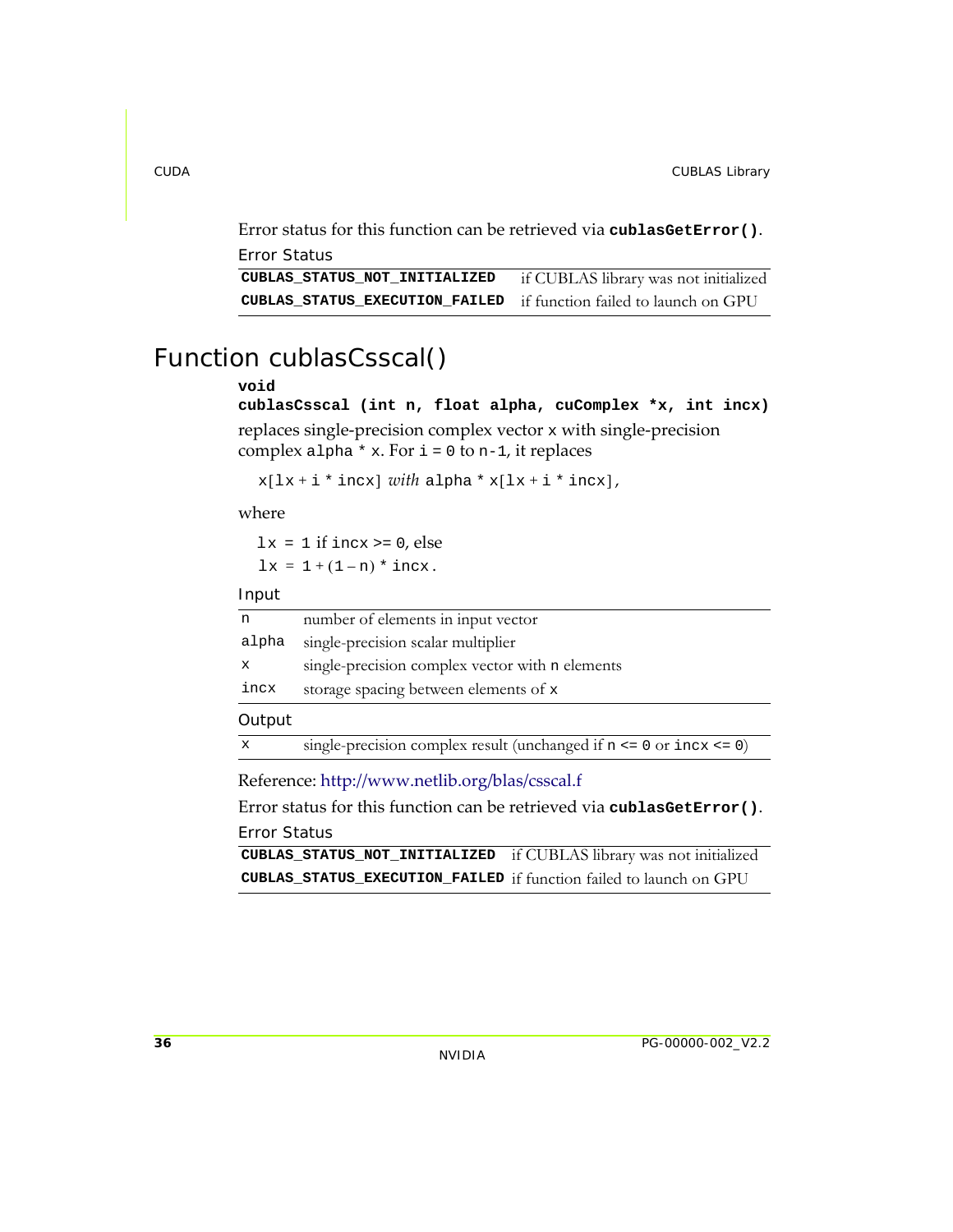## Function cublasCswap()

#### **void**

#### **cublasCswap (int n, const cuComplex \*x, int incx, cuComplex \*y, int incy)**

interchanges the single‐precision complex vector x with the single‐ precision complex vector  $y$ . For  $i = 0$  to n-1, it interchanges

```
x[lx + i * incx] with y[ly + i * incy],
```
where

 $lx = 1$  if incx  $> = 0$ , else

 $lx = 1 + (1 - n) * incx;$ 

ly is defined in a similar way using incy.

#### Input

| n            | number of elements in input vectors             |
|--------------|-------------------------------------------------|
| $\mathbf{x}$ | single-precision complex vector with n elements |
| incx         | storage spacing between elements of x           |
| У            | single-precision complex vector with n elements |
| incy         | storage spacing between elements of y           |
| Output       |                                                 |
| $\mathbf{x}$ | contains-single-precision complex vector y      |
| y            | contains-single-precision complex vector x      |

Reference: http://www.netlib.org/blas/cswap.f

Error status for this function can be retrieved via **cublasGetError()**. Error Status

```
CUBLAS_STATUS_NOT_INITIALIZED if CUBLAS library was not initialized
CUBLAS_STATUS_EXECUTION_FAILED if function failed to launch on GPU
```
### Function cublasIcamax()

#### **int**

#### **cublasIcamax (int n, const cuComplex \*x, int incx)**

finds the smallest index of the maximum magnitude element of singleprecision complex vector  $x$ ; that is, the result is the first  $i$ ,  $i = 0$  to n-1,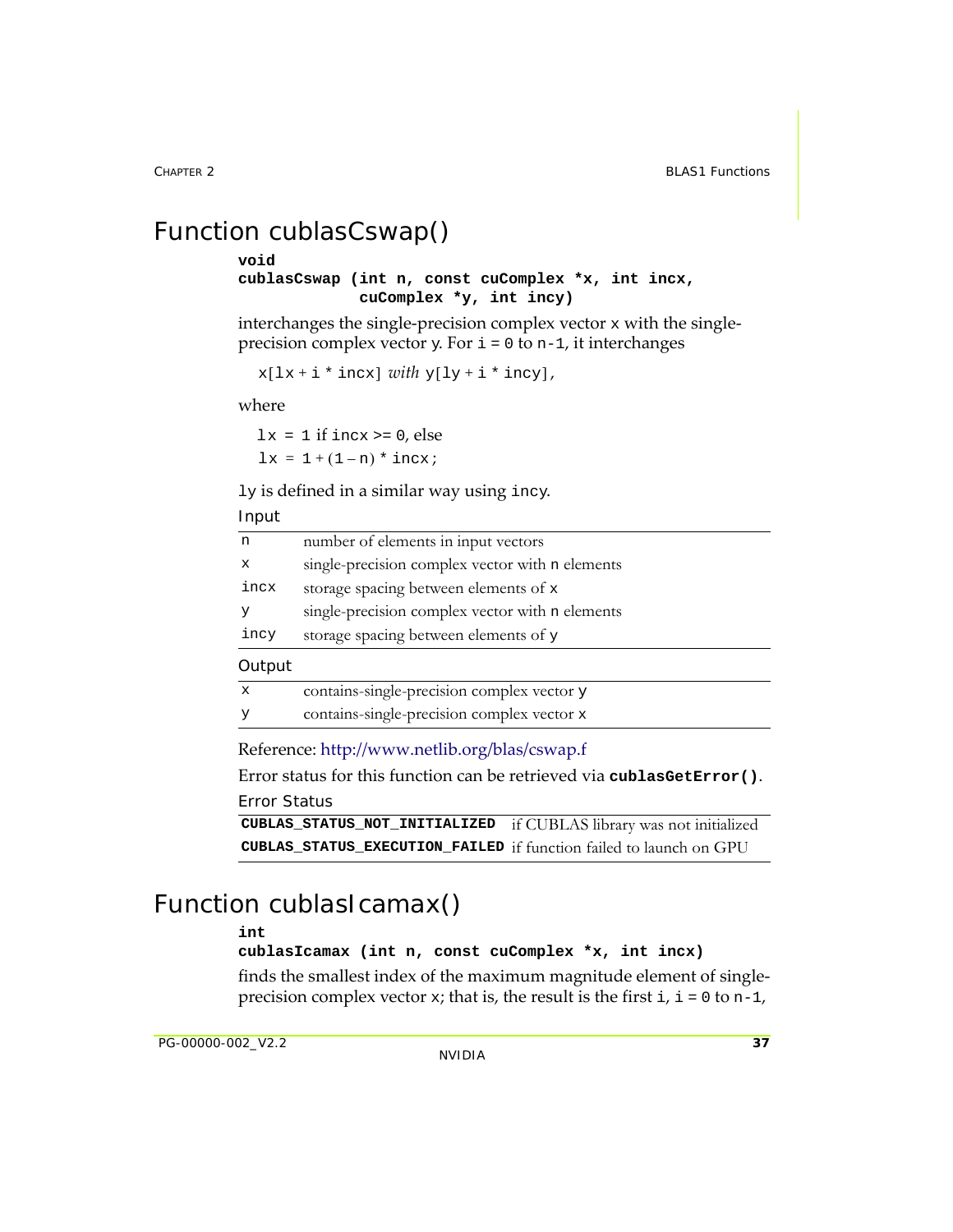that maximizes  $abs(x[1 + i * incx])$ . The result reflects 1-based indexing for compatibility with Fortran.

Input

| n           | number of elements in input vector                                             |
|-------------|--------------------------------------------------------------------------------|
| $\mathbf x$ | single-precision complex vector with n elements                                |
| incx        | storage spacing between elements of x                                          |
| Output      |                                                                                |
|             | returns the smallest index (returns zero if $n \le 0$ or $\text{incx} \le 0$ ) |
|             |                                                                                |

Reference: http://www.netlib.org/blas/icamax.f

Error status for this function can be retrieved via **cublasGetError()**.

Error Status

| CUBLAS STATUS NOT INITIALIZED                                      | if CUBLAS library was not initialized              |
|--------------------------------------------------------------------|----------------------------------------------------|
| CUBLAS STATUS ALLOC FAILED                                         | if function could not allocate<br>reduction buffer |
| CUBLAS_STATUS_EXECUTION_FAILED if function failed to launch on GPU |                                                    |

### Function cublasIcamin()

#### **int**

**cublasIcamin (int n, const cuComplex \*x, int incx)**

finds the smallest index of the minimum magnitude element of single‐ precision complex vector  $x$ ; that is, the result is the first  $i$ ,  $i = 0$  to n-1, that minimizes  $_{\rm abs(x[1+i * incx])}$ . The result reflects 1-based indexing for compatibility with Fortran.

#### Input

| <b>Output</b> |                                                 |
|---------------|-------------------------------------------------|
| incx          | storage spacing between elements of x           |
| x             | single-precision complex vector with n elements |
| n             | number of elements in input vector              |

#### Output

returns the smallest index (returns zero if  $n \le 0$  or  $\text{incx} \le 0$ )

Reference: Analogous to http://www.netlib.org/blas/icamax.f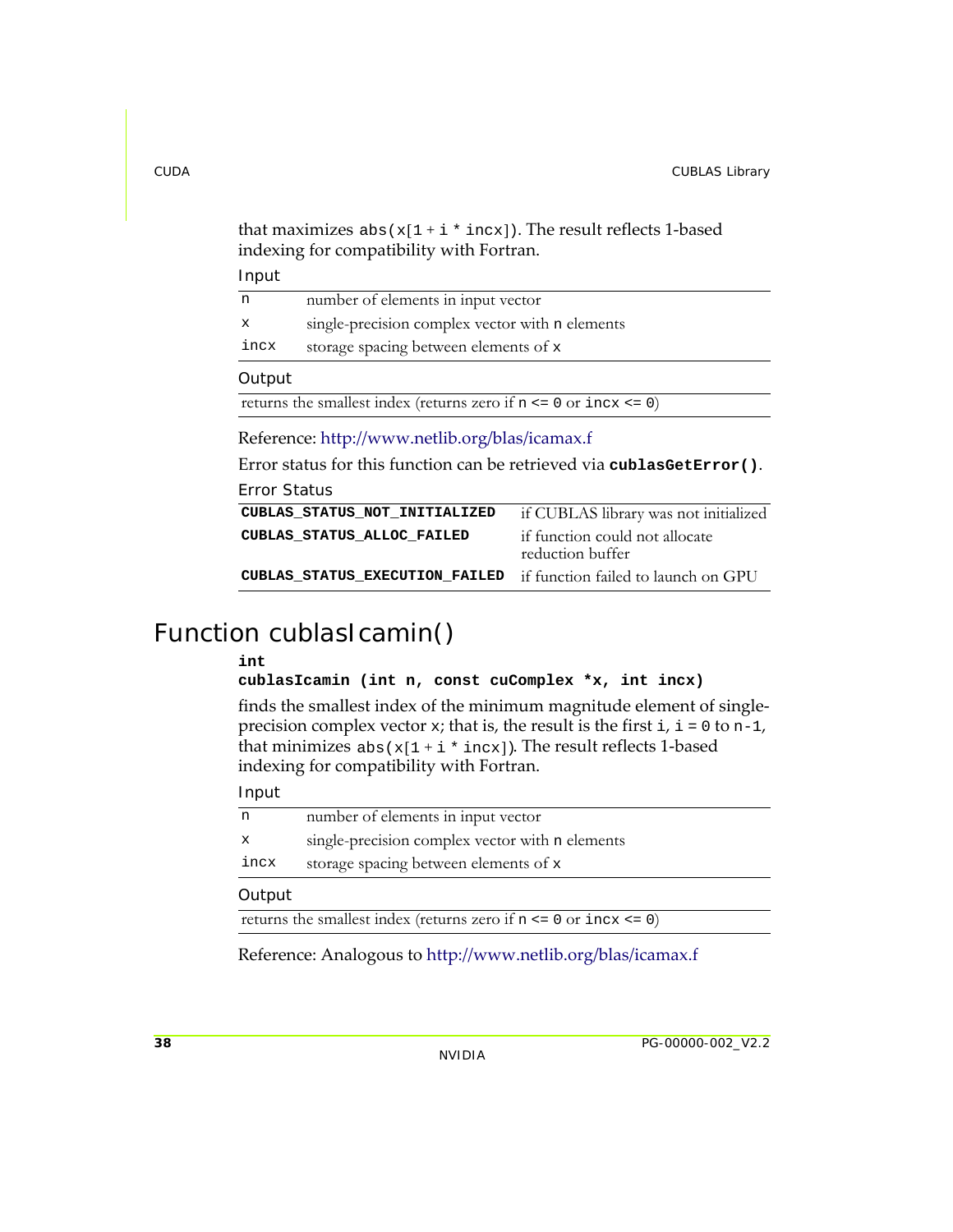Error status for this function can be retrieved via **cublasGetError()**. Error Status

| ------------                                                       |                                                    |
|--------------------------------------------------------------------|----------------------------------------------------|
| CUBLAS STATUS NOT INITIALIZED                                      | if CUBLAS library was not initialized              |
| CUBLAS STATUS ALLOC FAILED                                         | if function could not allocate<br>reduction buffer |
| CUBLAS_STATUS_EXECUTION_FAILED if function failed to launch on GPU |                                                    |

### Function cublasScasum()

#### **float**

#### **cublasScasum (int n, const cuDouble \*x, int incx)**

takes the sum of the absolute values of a complex vector and returns a single-precision result. Note that this is not the L1 norm of the vector. The result is the sum from 0 to n-1 of

```
abs(\text{real}(x[lx + i * incx])) + abs(\text{imag}(x[lx + i * incx])),
```
where

 $lx = 1$  if incx  $\leq 0$ , else  $lx = 1 + (1 - n) * incx.$ 

#### Input

| n    | number of elements in input vector              |
|------|-------------------------------------------------|
| х    | single-precision complex vector with n elements |
| incx | storage spacing between elements of x           |
|      |                                                 |

#### **Output**

```
returns the single-precision sum of absolute values of real and imaginary parts 
(returns zero if n \leq 0, incx \leq 0, or if an error occurred)
```
Reference: http://www.netlib.org/blas/scasum.f

Error status for this function can be retrieved via **cublasGetError()**.

```
CUBLAS_STATUS_NOT_INITIALIZED if CUBLAS library was not initialized
CUBLAS_STATUS_ALLOC_FAILED if function could not allocate 
                                   reduction buffer
CUBLAS_STATUS_EXECUTION_FAILED if function failed to launch on GPU
```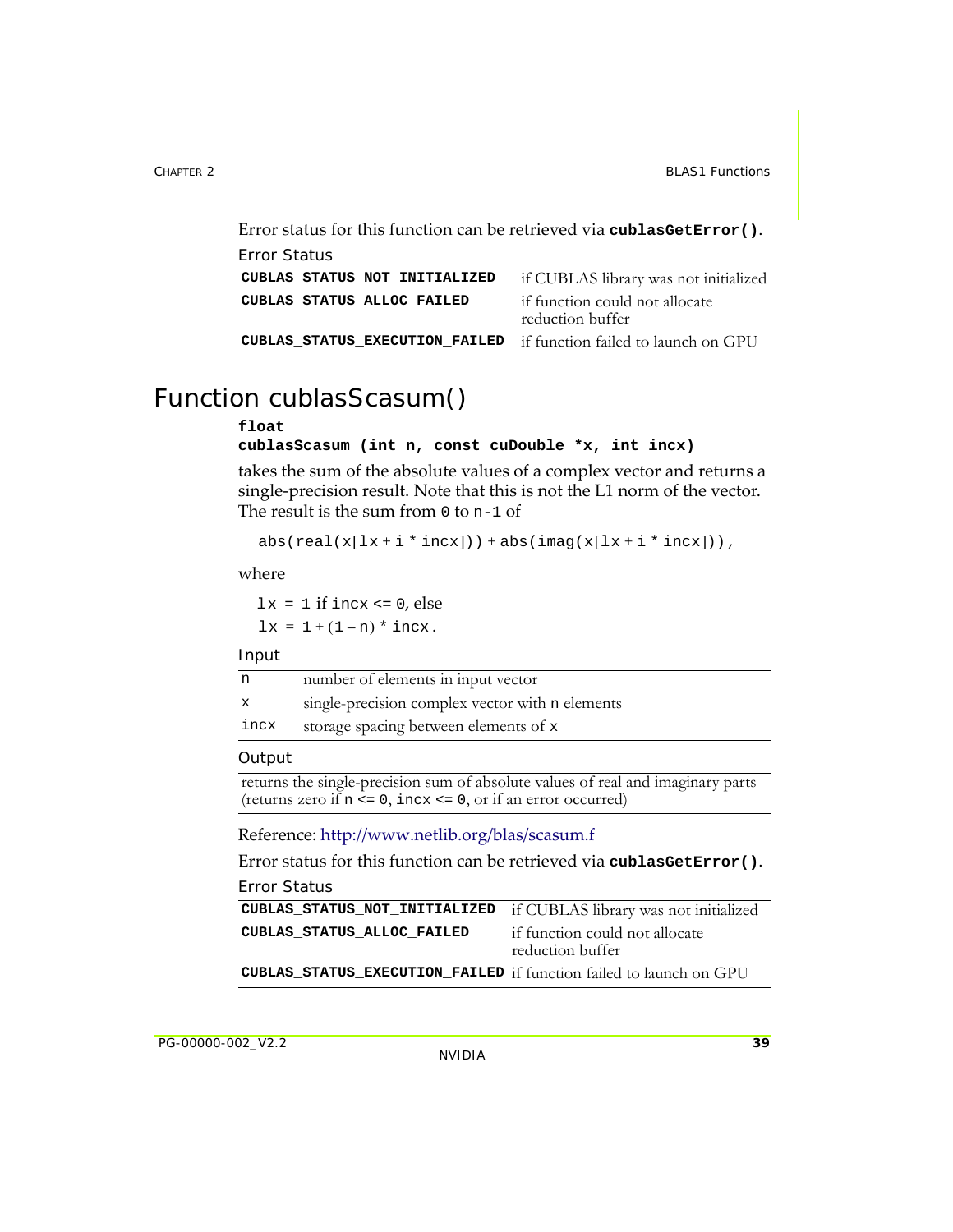# Function cublasScnrm2()

#### **float**

#### **cublasScnrm2 (int n, const cuComplex \*x, int incx)**

computes the Euclidean norm of single‐precision complex n‐vector x. This implementation uses simple scaling to avoid intermediate underflow and overflow.

#### Input

| n    | number of elements in input vector              |
|------|-------------------------------------------------|
| X.   | single-precision complex vector with n elements |
| incx | storage spacing between elements of x           |

#### **Output**

returns the Euclidian norm (returns zero if  $n \leq 0$ , incx  $\leq 0$ , or if an error occurred)

#### Reference: http://www.netlib.org/blas/scnrm2.f

Error status for this function can be retrieved via **cublasGetError()**.

| CUBLAS STATUS NOT INITIALIZED  | if CUBLAS library was not initialized              |
|--------------------------------|----------------------------------------------------|
| CUBLAS STATUS ALLOC FAILED     | if function could not allocate<br>reduction buffer |
| CUBLAS STATUS EXECUTION FAILED | if function failed to launch on GPU                |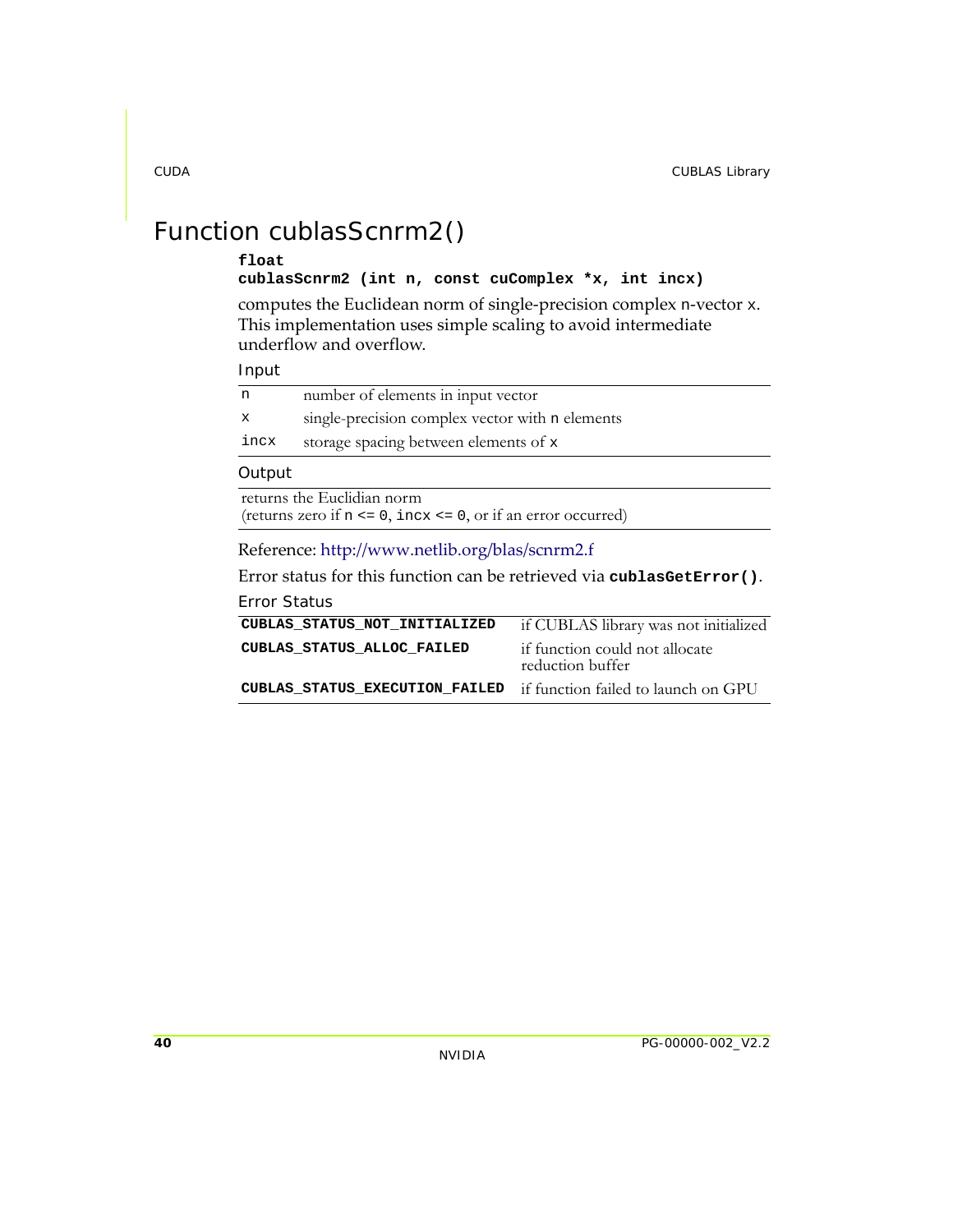# Double-Precision BLAS1 Functions

**Note:** Double‐precision functions are only supported on GPUs with double‐ precision hardware.

The double‐precision BLAS1 functions are as follows:

- "Function [cublasIdamax\(\)"](#page-48-0) on page 41
- "Function [cublasIdamin\(\)"](#page-49-0) on page 42
- "Function [cublasDasum\(\)"](#page-50-0) on page 43
- $\Box$  "Function [cublasDaxpy\(\)"](#page-51-0) on page 44
- $\Box$  "Function [cublasDcopy\(\)"](#page-52-0) on page 45
- $\Box$  "Function [cublasDdot\(\)"](#page-53-0) on page 46
- "Function [cublasDnrm2\(\)"](#page-54-0) on page 47
- "Function [cublasDrot\(\)"](#page-54-1) on page 47
- $\Box$  "Function [cublasDrotg\(\)"](#page-55-0) on page 48
- "Function [cublasDrotm\(\)"](#page-56-0) on page 49
- "Function [cublasDrotmg\(\)"](#page-58-0) on page 51
- "Function [cublasDscal\(\)"](#page-59-1) on page 52
- "Function [cublasDswap\(\)"](#page-59-0) on page 52

## <span id="page-48-0"></span>Function cublasIdamax()

#### **int**

#### **cublasIdamax (int n, const double \*x, int incx)**

finds the smallest index of the maximum magnitude element of double-precision vector x; that is, the result is the first  $i, i = 0$  to  $n-1$ , that maximizes  $abs(x[1 + i * incx])$  . The result reflects 1-based indexing for compatibility with Fortran.

| n            | number of elements in input vector      |
|--------------|-----------------------------------------|
| $\mathbf{x}$ | double-precision vector with n elements |
| incx         | storage spacing between elements of x   |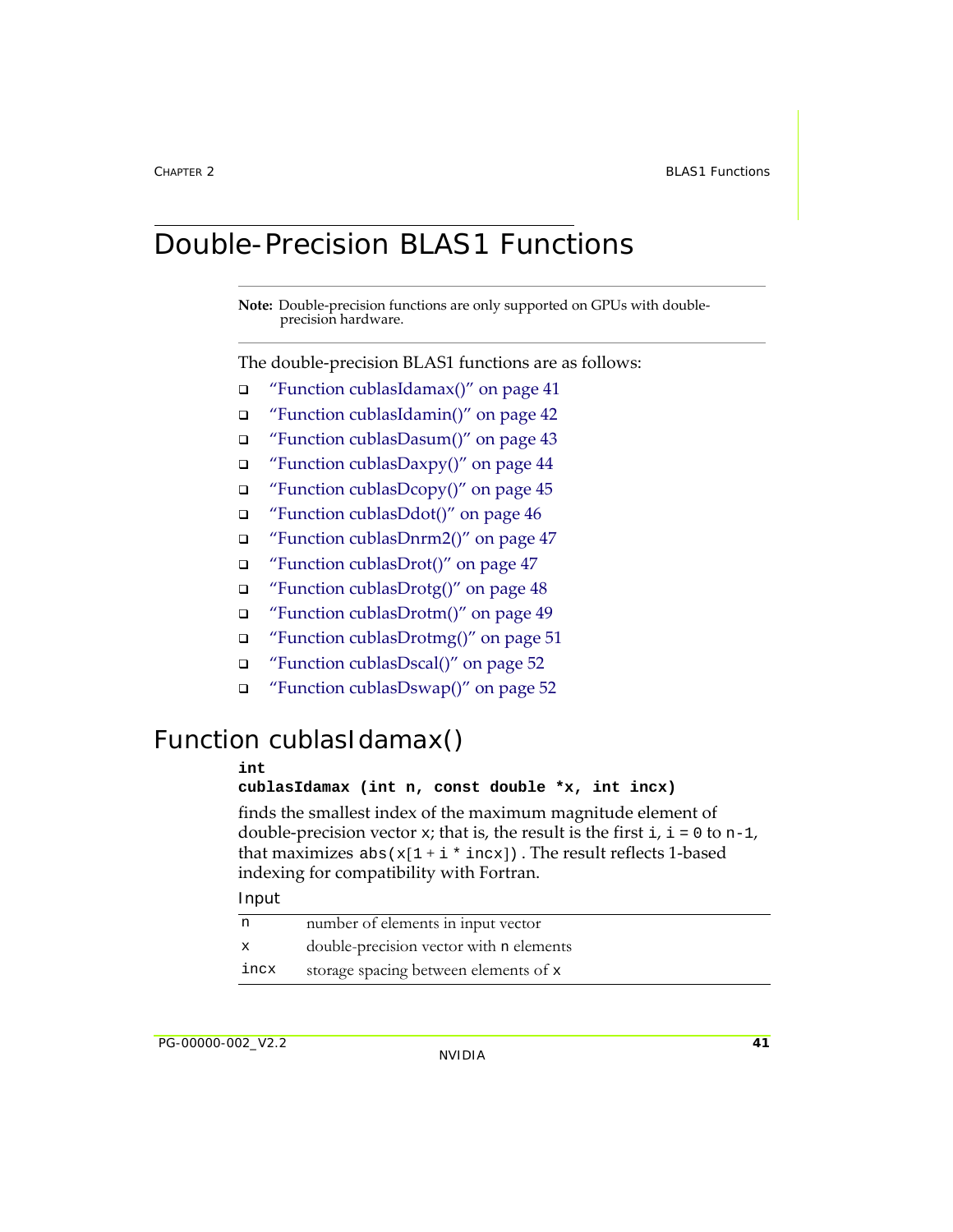#### Reference: http://www.netlib.org/blas/idamax.f Error status for this function can be retrieved via **cublasGetError()**. **Output** returns the smallest index (returns zero if n <= 0 or incx <= 0) Error Status **CUBLAS\_STATUS\_NOT\_INITIALIZED** if CUBLAS library was not initialized **CUBLAS\_STATUS\_ALLOC\_FAILED** if function could not allocate reduction buffer **CUBLAS\_STATUS\_ARCH\_MISMATCH** if function invoked on device that does not support double precision **CUBLAS\_STATUS\_EXECUTION\_FAILED** if function failed to launch on GPU

## <span id="page-49-0"></span>Function cublasIdamin()

**int** 

```
cublasIdamin (int n, const double *x, int incx)
```
finds the smallest index of the minimum magnitude element of double-precision vector x; that is, the result is the first  $i, i = 0$  to n-1, that minimizes  $abs(x[1 + i * incx])$  . The result reflects 1-based indexing for compatibility with Fortran.

Input

| n                                                                              | number of elements in input vector      |  |
|--------------------------------------------------------------------------------|-----------------------------------------|--|
| $\mathbf{x}$                                                                   | double-precision vector with n elements |  |
| incx                                                                           | storage spacing between elements of x   |  |
| Output                                                                         |                                         |  |
| returns the smallest index (returns zero if $n \le 0$ or $\text{incx} \le 0$ ) |                                         |  |
| Analogous to http://www.netlib.org/blas/idamax.f                               |                                         |  |
| Error status for this function can be retrieved via cublas GetError().         |                                         |  |

| CUBLAS STATUS NOT INITIALIZED | if CUBLAS library was not initialized |
|-------------------------------|---------------------------------------|
| CUBLAS STATUS ALLOC FAILED    | if function could not allocate        |
|                               | reduction buffer                      |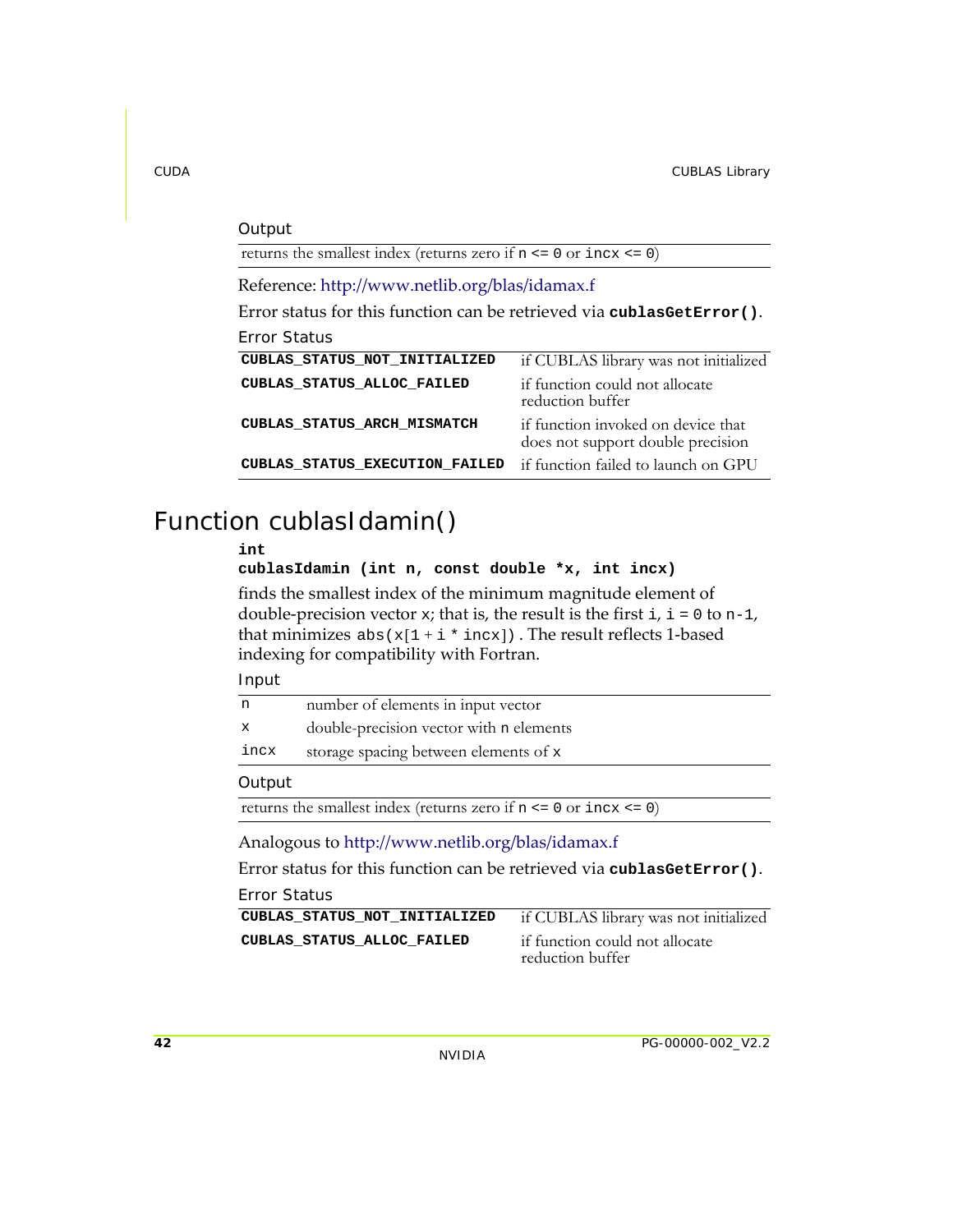| Error Status (continued)       |                                                                         |
|--------------------------------|-------------------------------------------------------------------------|
| CUBLAS STATUS ARCH MISMATCH    | if function invoked on device that<br>does not support double precision |
| CUBLAS STATUS EXECUTION FAILED | if function failed to launch on GPU                                     |

### <span id="page-50-0"></span>Function cublasDasum()

#### **double**

```
cublasDasum (int n, const double *x, int incx)
```
computes the sum of the absolute values of the elements of double‐ precision vector  $x$ ; that is, the result is the sum from  $i = 0$  to  $n-1$  of  $abs(x[1 + i * incx])$ .

#### Input

| n    | number of elements in input vector      |
|------|-----------------------------------------|
| x    | double-precision vector with n elements |
| incx | storage spacing between elements of x   |
|      |                                         |

#### **Output**

returns the double-precision sum of absolute values (returns zero if  $n \leq 0$  or  $\text{incx} \leq 0$ , or if an error occurred)

#### Reference: http://www.netlib.org/blas/dasum.f

Error status for this function can be retrieved via **cublasGetError()**.

| CUBLAS STATUS NOT INITIALIZED  | if CUBLAS library was not initialized                                   |
|--------------------------------|-------------------------------------------------------------------------|
| CUBLAS STATUS ALLOC FAILED     | if function could not allocate<br>reduction buffer                      |
| CUBLAS STATUS ARCH MISMATCH    | if function invoked on device that<br>does not support double precision |
| CUBLAS STATUS EXECUTION FAILED | if function failed to launch on GPU                                     |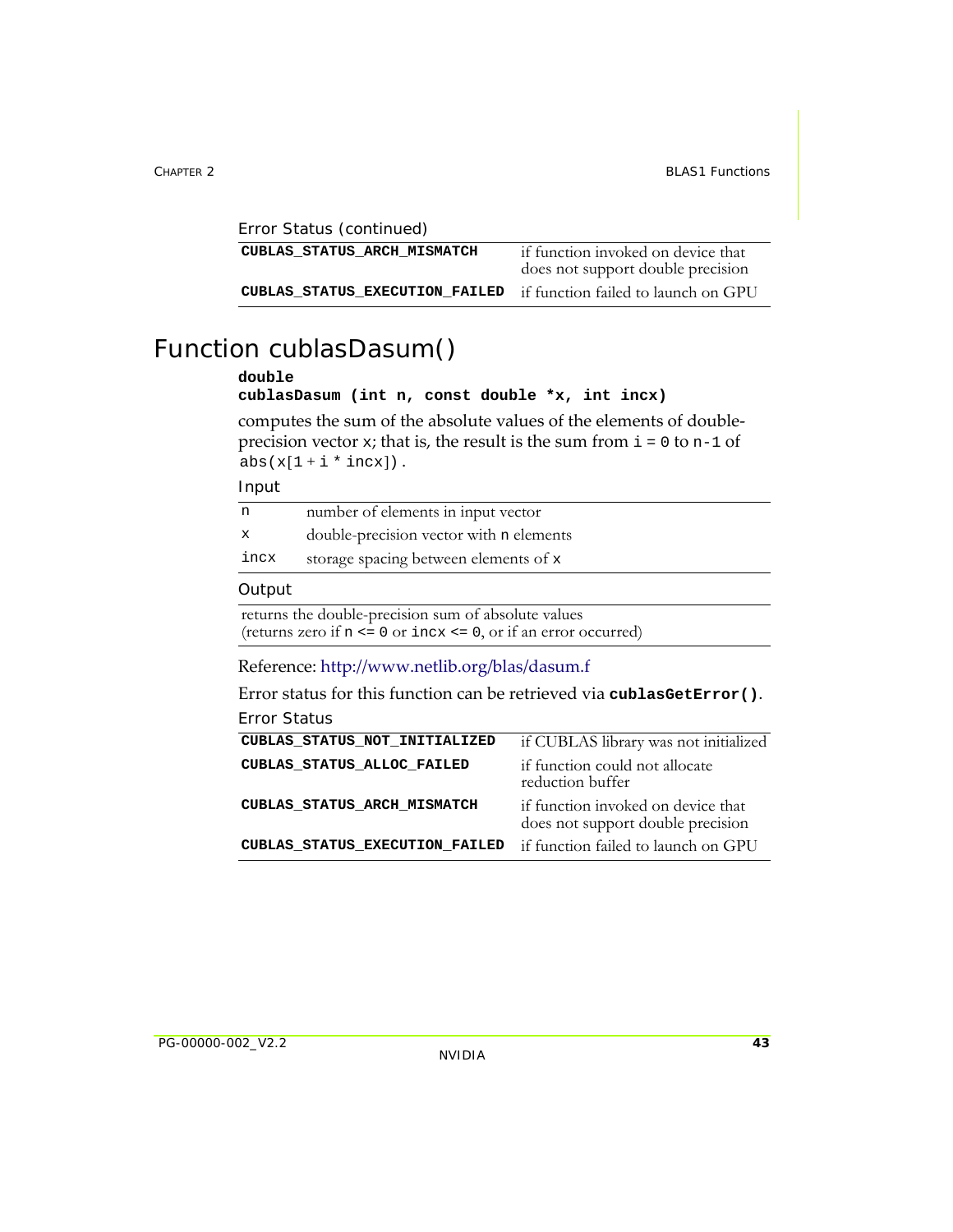# <span id="page-51-0"></span>Function cublasDaxpy()

#### **void**

#### **cublasDaxpy (int n, double alpha, const double \*x, int incx, double \*y, int incy)**

multiplies double‐precision vector x by double‐precision scalar alpha and adds the result to double-precision vector  $y$ ; that is, it overwrites double-precision  $\mathbf y$  with double-precision <code>alpha\*x+y.</code>

```
For i = 0 to n-1, it replaces
```

```
\text{y[ly + i * incy]} \text{ with alpha * x[lx + i * incx] + y[ly + i * incy],}
```
where

 $lx = 1$  if incx  $>= 0$ , else  $lx = 1 + (1 - n) * incx;$ 

ly is defined in a similar way using incy.

Input

| n      | number of elements in input vectors     |
|--------|-----------------------------------------|
| alpha  | double-precision scalar multiplier      |
| X      | double-precision vector with n elements |
| incx   | storage spacing between elements of x   |
| У      | double-precision vector with n elements |
| incy   | storage spacing between elements of y   |
| Output |                                         |

y double-precision result (unchanged if n <= 0)

Reference: http://www.netlib.org/blas/daxpy.f

Error status for this function can be retrieved via **cublasGetError()**.

```
Error Status
CUBLAS_STATUS_NOT_INITIALIZED if CUBLAS library was not initialized
CUBLAS_STATUS_ARCH_MISMATCH if function invoked on device that 
                                    does not support double precision
CUBLAS_STATUS_EXECUTION_FAILED if function failed to launch on GPU
```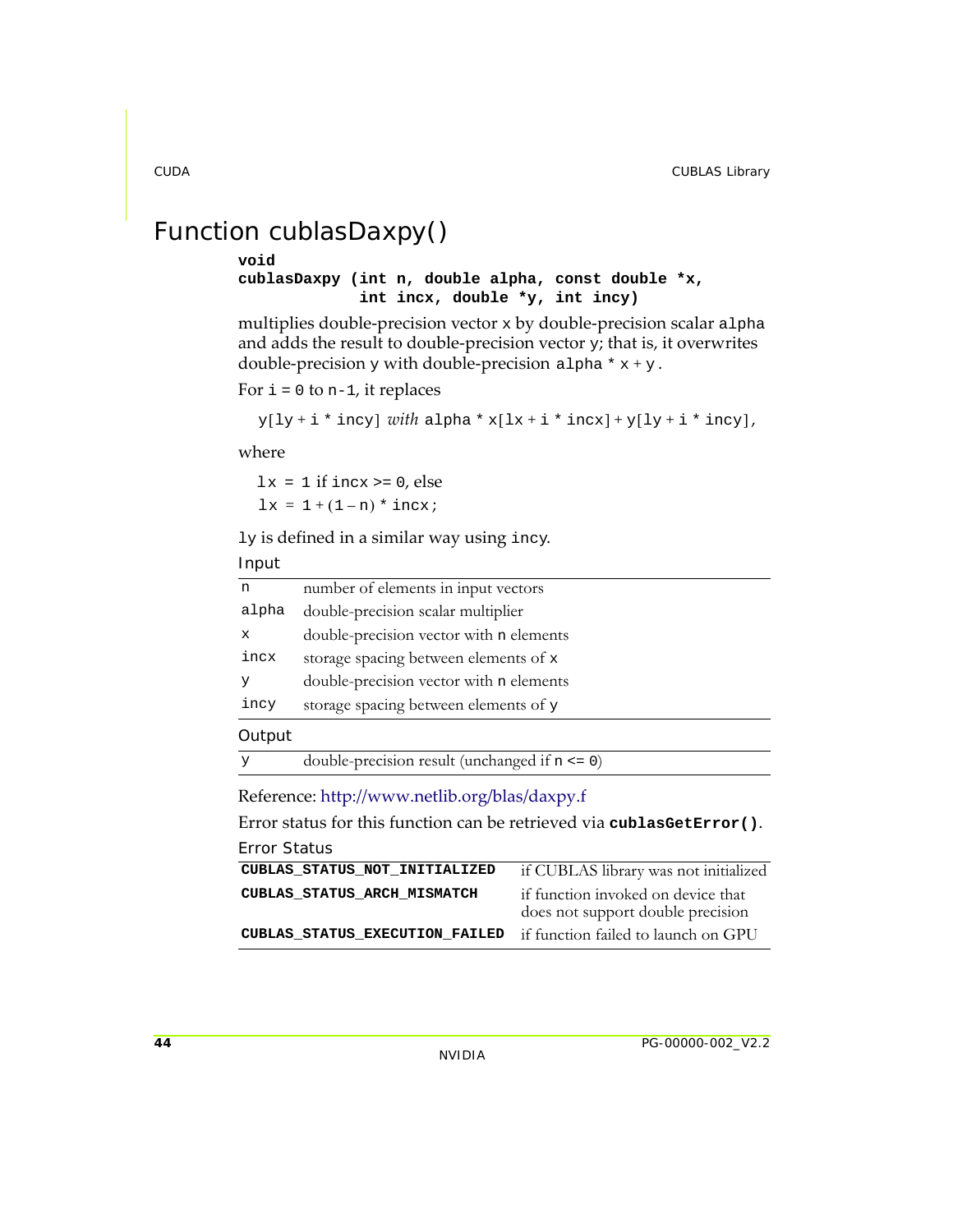# <span id="page-52-0"></span>Function cublasDcopy()

#### **void**

**cublasDcopy (int n, const double \*x, int incx, double \*y, int incy)**

copies the double-precision vector  $x$  to the double-precision vector  $y$ . For  $i = 0$  to n-1, it copies

```
x[lx + i * incx] to y[ly + i * incy],
```
where

 $lx = 1$  if incx  $> = 0$ , else  $lx = 1 + (1 - n) * incx;$ 

ly is defined in a similar way using incy.

#### Input

| n           | number of elements in input vectors     |
|-------------|-----------------------------------------|
| $\mathbf x$ | double-precision vector with n elements |
| incx        | storage spacing between elements of x   |
|             | double-precision vector with n elements |
| incy        | storage spacing between elements of y   |
| Output      |                                         |
|             | contains double-precision vector x      |

Reference: http://www.netlib.org/blas/dcopy.f

Error status for this function can be retrieved via **cublasGetError()**. Error Status

| CUBLAS STATUS NOT INITIALIZED  | if CUBLAS library was not initialized                                   |
|--------------------------------|-------------------------------------------------------------------------|
| CUBLAS STATUS ARCH MISMATCH    | if function invoked on device that<br>does not support double precision |
| CUBLAS STATUS EXECUTION FAILED | if function failed to launch on GPU                                     |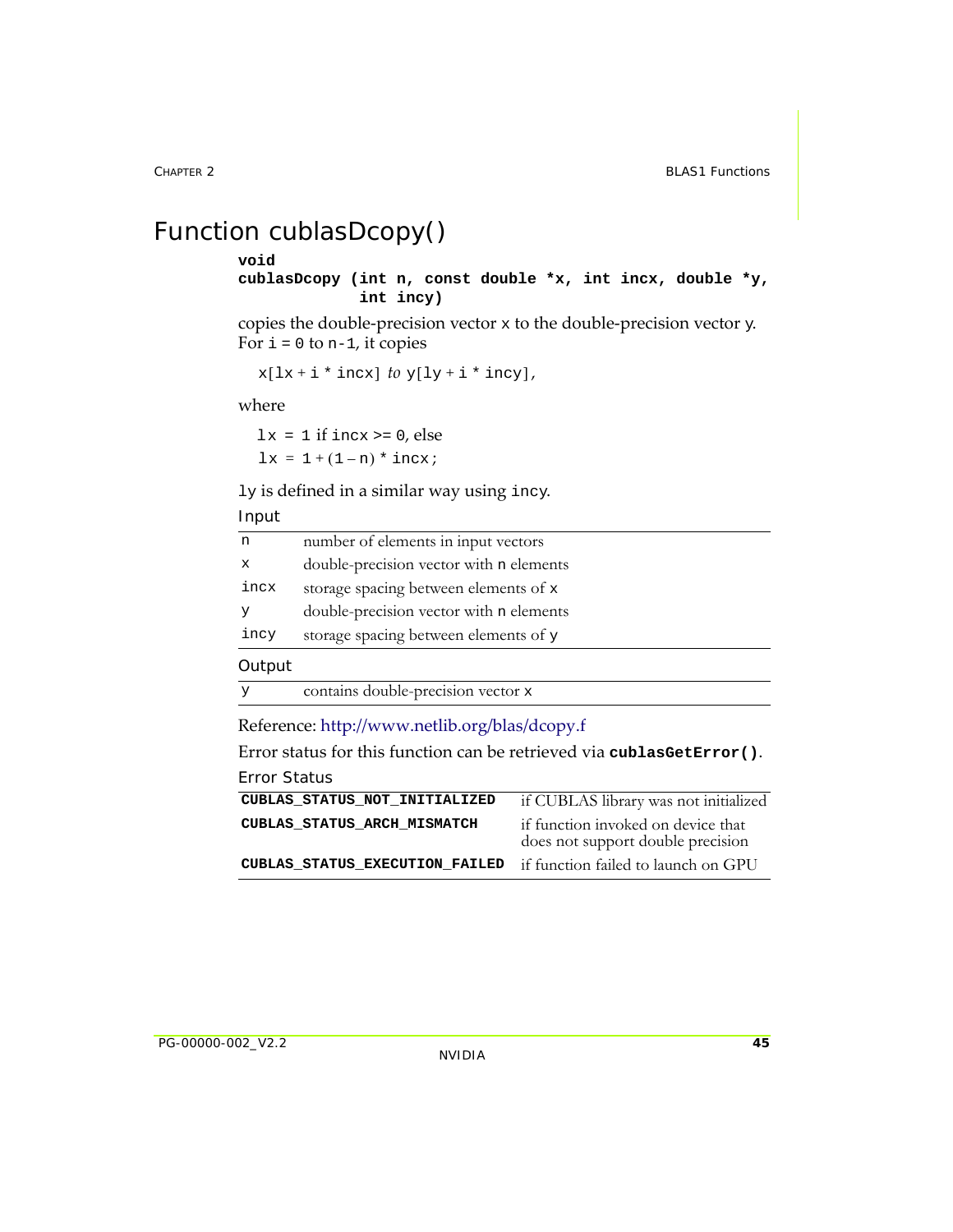## <span id="page-53-0"></span>Function cublasDdot()

**double cublasDdot (int n, const double \*x, int incx, const double \*y, int incy)**

computes the dot product of two double‐precision vectors. It returns the dot product of the double-precision vectors  $x$  and  $y$  if successful, and  $0.0$  otherwise. It computes the sum for  $i = 0$  to n-1 of

 $x[lx + i * incx] * y[ly + i * incy],$ 

where

 $lx = 1$  if incx  $> = 0$ , else  $lx = 1 + (1 - n) * incx;$ 

ly is defined in a similar way using incy.

Input

| n    | number of elements in input vectors     |
|------|-----------------------------------------|
| x    | double-precision vector with n elements |
| incx | storage spacing between elements of x   |
| У    | double-precision vector with n elements |
| incy | storage spacing between elements of y   |

**Output** 

returns double-precision dot product (returns zero if n <= 0)

Reference: http://www.netlib.org/blas/ddot.f

Error status for this function can be retrieved via **cublasGetError()**.

| CUBLAS STATUS NOT INITIALIZED  | if CUBLAS library was not initialized                                   |
|--------------------------------|-------------------------------------------------------------------------|
| CUBLAS STATUS ALLOC FAILED     | if function could not allocate<br>reduction buffer                      |
| CUBLAS STATUS ARCH MISMATCH    | if function invoked on device that<br>does not support double precision |
| CUBLAS STATUS EXECUTION FAILED | if function failed to launch on GPU                                     |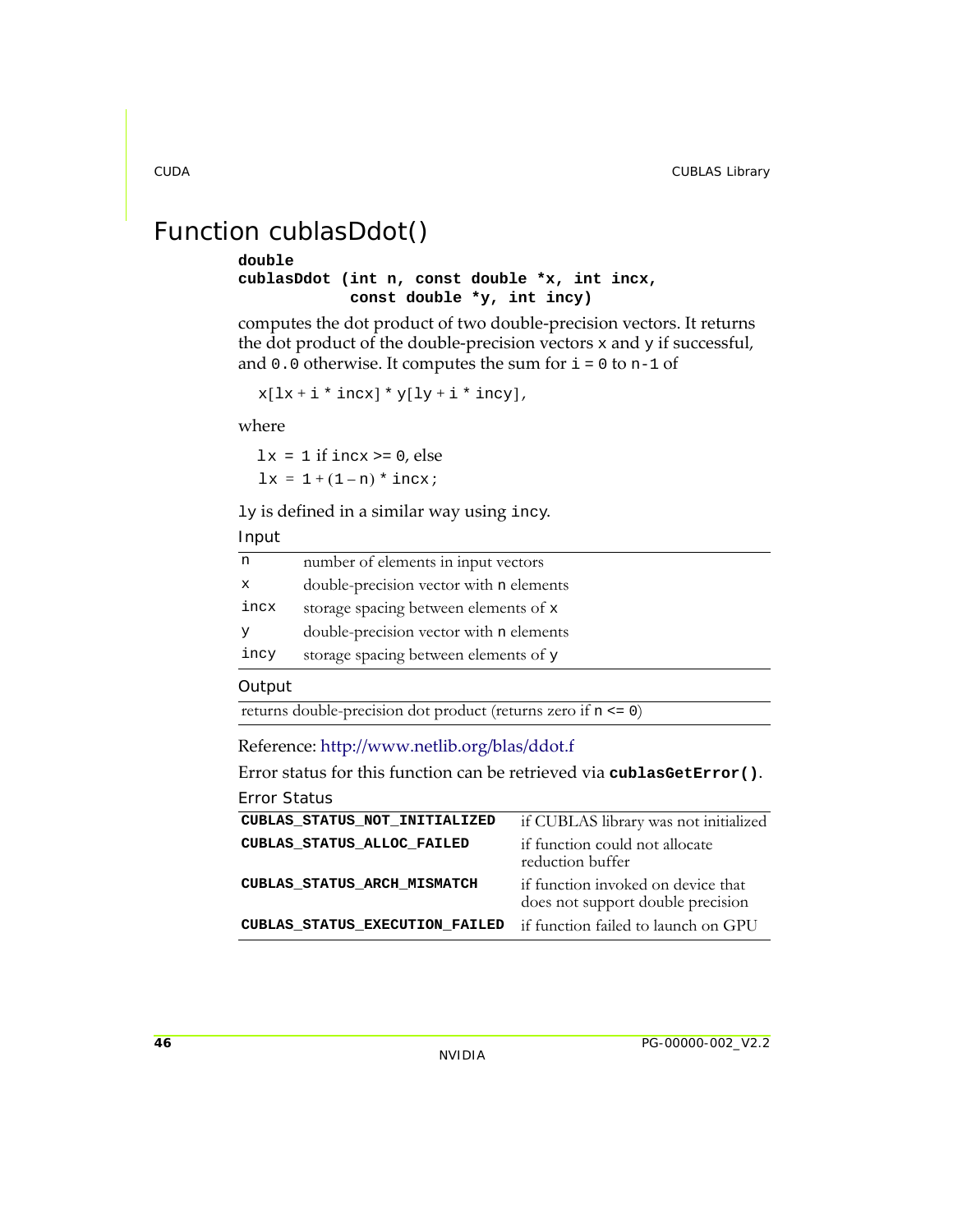# <span id="page-54-0"></span>Function cublasDnrm2()

#### **double**

#### **cublasDnrm2 (int n, const double \*x, int incx)**

computes the Euclidean norm of the double‐precision n‐vector x (with storage increment incx). This code uses a multiphase model of accumulation to avoid intermediate underflow and overflow.

#### Input

| n            | number of elements in input vector      |
|--------------|-----------------------------------------|
| $\mathbf{x}$ | double-precision vector with n elements |
| incx         | storage spacing between elements of x   |

#### **Output**

returns the Euclidian norm (returns zero if  $n \leq 0$ , incx  $\leq 0$ , or if an error occurred)

Reference: http://www.netlib.org/blas/dnrm2.f

Reference: http://www.netlib.org/slatec/lin/dnrm2.f

Error status for this function can be retrieved via **cublasGetError()**.

#### Error Status

| CUBLAS STATUS NOT INITIALIZED  | if CUBLAS library was not initialized                                   |
|--------------------------------|-------------------------------------------------------------------------|
| CUBLAS STATUS ALLOC FAILED     | if function could not allocate<br>reduction buffer                      |
| CUBLAS STATUS ARCH MISMATCH    | if function invoked on device that<br>does not support double precision |
| CUBLAS STATUS EXECUTION FAILED | if function failed to launch on GPU                                     |

### <span id="page-54-1"></span>Function cublasDrot()

**void** 

**cublasDrot (int n, double \*x, int incx, double \*y, int incy, double dc, double ds)**

multiplies a 2×2 matrix  $\vert$  dc  $\vert$  ds with the 2×n matrix  $\vert$ <sup>x+</sup>  $\vert$ . –ds dc  $x^T$ yT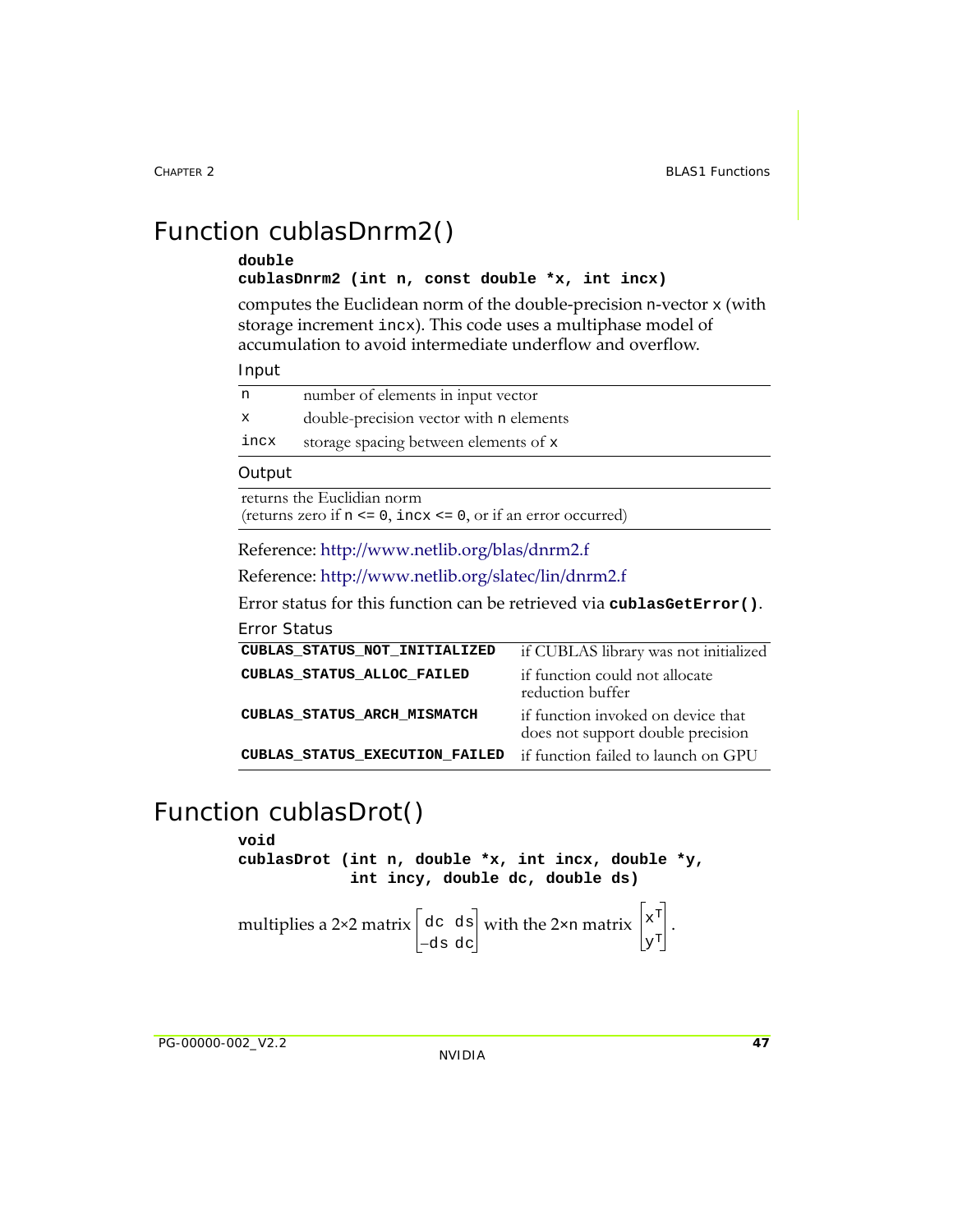The elements of x are in  $x[lx + i * incx]$ , i = 0 to n-1, where

 $lx = 1$  if incx  $>= 0$ , else  $lx = 1 + (1 - n) * incx;$ 

y is treated similarly using ly and incy.

Input

| n            | number of elements in input vectors          |
|--------------|----------------------------------------------|
| $\mathbf{x}$ | double-precision vector with n elements      |
| incx         | storage spacing between elements of x        |
| У            | double-precision vector with n elements      |
| incy         | storage spacing between elements of y        |
| dc           | element of rotation matrix                   |
| ds           | element of rotation matrix                   |
| Output       |                                              |
| $\mathbf{x}$ | rotated vector $x$ (unchanged if $n \le 0$ ) |
|              |                                              |

y rotated vector y (unchanged if n <= 0)

Reference: http://www.netlib.org/blas/drot.f

Error status for this function can be retrieved via **cublasGetError()**.

Error Status

| CUBLAS STATUS NOT INITIALIZED  | if CUBLAS library was not initialized                                   |
|--------------------------------|-------------------------------------------------------------------------|
| CUBLAS STATUS ARCH MISMATCH    | if function invoked on device that<br>does not support double precision |
| CUBLAS STATUS EXECUTION FAILED | if function failed to launch on GPU                                     |

## <span id="page-55-0"></span>Function cublasDrotg()

#### **void**

**cublasDrotg (double \*da, double \*db, double \*dc, double \*ds)**

constructs the Givens transformation

$$
G = \begin{bmatrix} dc & ds \\ -ds & dc \end{bmatrix}, \quad dc^2 + ds^2 = 1
$$

which zeros the second entry of the 2-vector  $\begin{bmatrix} \text{da } \text{db} \end{bmatrix}^{\text{T}}$ .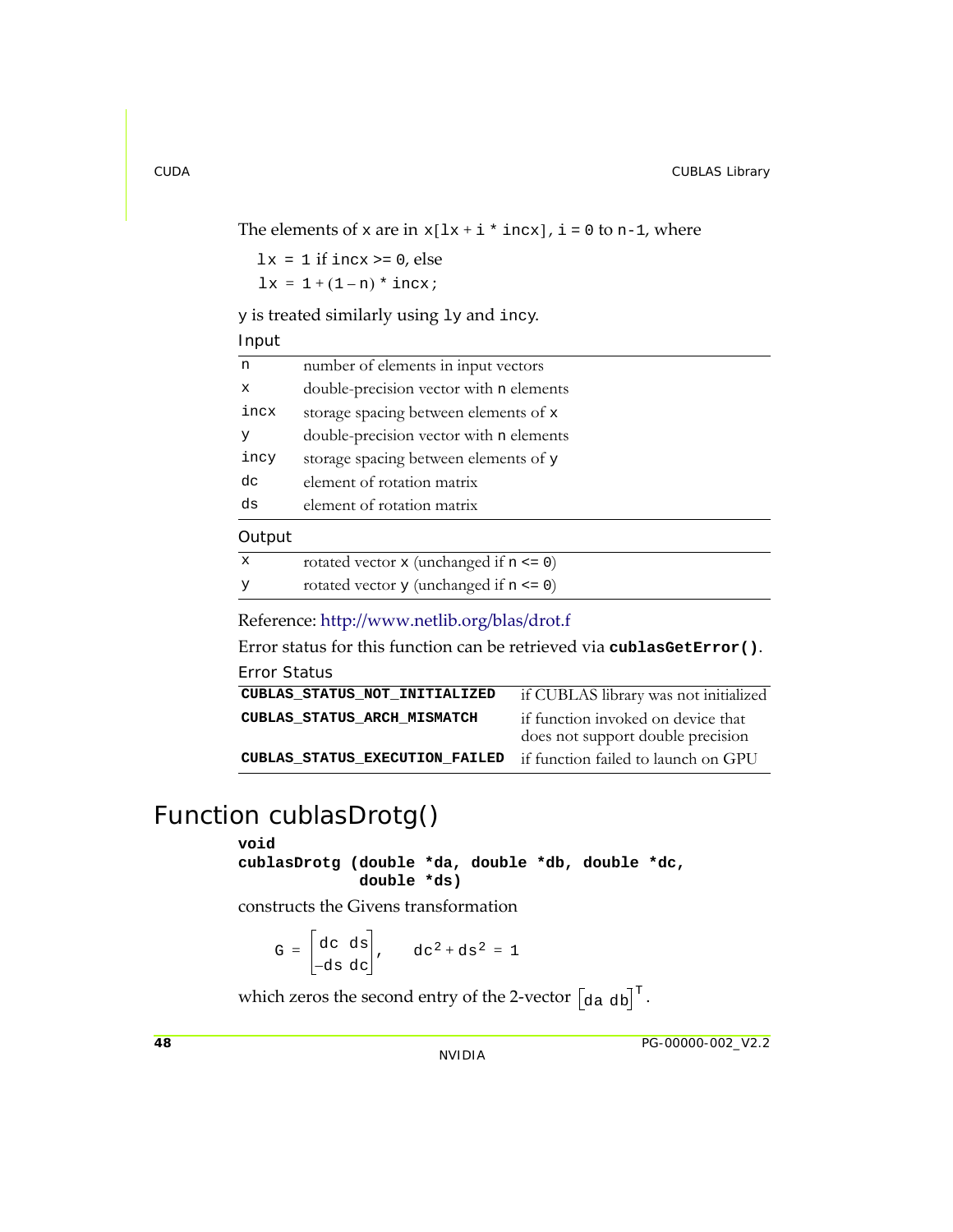The quantity  $\texttt r = \pm \surd \texttt da^2 + \texttt db^2$ overwrites da in storage. The value of db is overwritten by a value z which allows dc and ds to be recovered by the following algorithm:

| if $z = 1$      | set $dc = 0.0$ and $ds = 1.0$ .                      |
|-----------------|------------------------------------------------------|
| if $abs(z) < 1$ | set dc = $\sqrt{1-z^2}$ and ds = z.                  |
| if $abs(z) > 1$ | set dc = $1/z$ and ds = $\sqrt{1-$ dc <sup>2</sup> . |

The function **cublasDrot(**n, x, incx, y, incy, dc, ds**)** normally is called next to apply the transformation to a 2×n matrix.

Input

| double-precision scalar |
|-------------------------|
| double-precision scalar |
|                         |
| double-precision r      |
| double-precision z      |
| double-precision result |
| double-precision result |
|                         |

Reference: http://www.netlib.org/blas/drotg.f This function does not set any error status.

## <span id="page-56-0"></span>Function cublasDrotm()

```
void 
cublasDrotm (int n, double *x, int incx, double *y,
                   int incy, const double *dparam)
applies the modified Givens transformation, h, to the 2×n matrix \left| \mathbf{x}^{\mathrm{T}} \right|The elements of x are in x[lx + i * incx], i = 0 to n-1, where
y is treated similarly using ly and incy.
  lx = 1 if incx \geq 0, else
   lx = 1 + (1 - n) * incx;\mathbf{y}^{\mathrm{T}}
```
PG-00000-002\_V2.2 **49**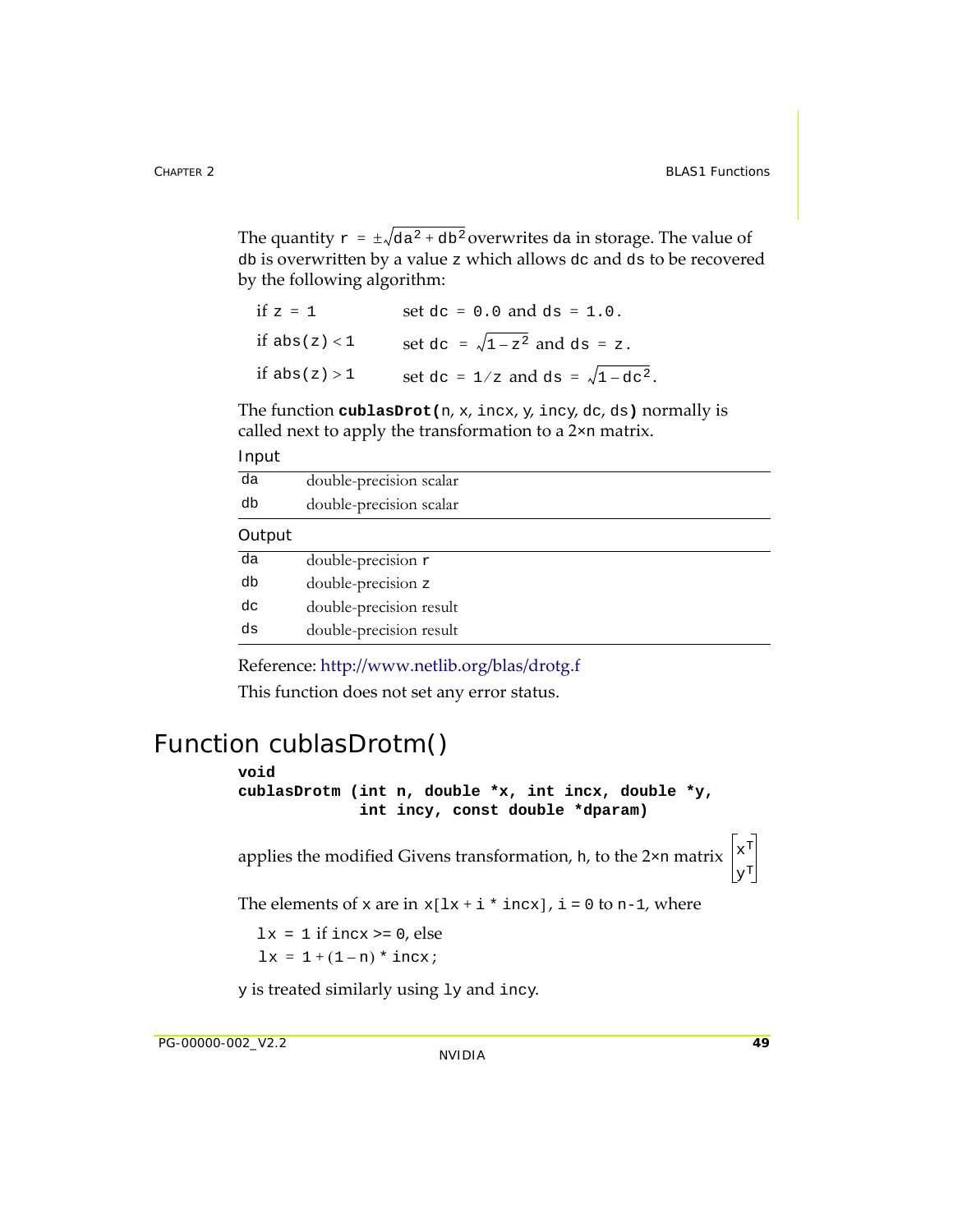With dparam[0] = dflag, h has one of the following forms:

| dflag = $-1.0$                                                | $dflag = 0.0$                                               |
|---------------------------------------------------------------|-------------------------------------------------------------|
| $h = \begin{bmatrix} dh00 dh01 \\ dh10 dh11 \end{bmatrix}$    | $h = \begin{bmatrix} 1.0 & dho1 \\ dho & 1.0 \end{bmatrix}$ |
| $dflag = 1.0$                                                 | dflag = $-2.0$                                              |
| $h = \begin{bmatrix} dh00 & 1.0 \\ -1.0 & dh11 \end{bmatrix}$ | $h = \begin{bmatrix} 1.0 & 0.0 \\ 0.0 & 1.0 \end{bmatrix}$  |

#### Input

| n           | number of elements in input vectors.                                                                                                                                                                                                     |
|-------------|------------------------------------------------------------------------------------------------------------------------------------------------------------------------------------------------------------------------------------------|
| $\mathbf x$ | double-precision vector with n elements.                                                                                                                                                                                                 |
| incx        | storage spacing between elements of x.                                                                                                                                                                                                   |
| У           | double-precision vector with n elements.                                                                                                                                                                                                 |
| incy        | storage spacing between elements of y.                                                                                                                                                                                                   |
| dparam      | 5-element vector. dparam [0] is dflag described above. dparam [1]<br>through dparam[4] contain the 2×2 rotation matrix h: dparam[1]<br>contains dh00, dparam[2] contains dh10, dparam[3] contains<br>dh01, and dparam [4] contains dh11. |
| Output      |                                                                                                                                                                                                                                          |
| $\mathbf x$ | rotated vector $x$ (unchanged if $n \le 0$ )                                                                                                                                                                                             |
| y           | rotated vector $y$ (unchanged if $n \le 0$ )                                                                                                                                                                                             |

Reference: http://www.netlib.org/blas/drotm.f

Error status for this function can be retrieved via **cublasGetError()**.

| CUBLAS STATUS NOT INITIALIZED  | if CUBLAS library was not initialized                                   |  |
|--------------------------------|-------------------------------------------------------------------------|--|
| CUBLAS STATUS ARCH MISMATCH    | if function invoked on device that<br>does not support double precision |  |
| CUBLAS STATUS EXECUTION FAILED | if function failed to launch on GPU                                     |  |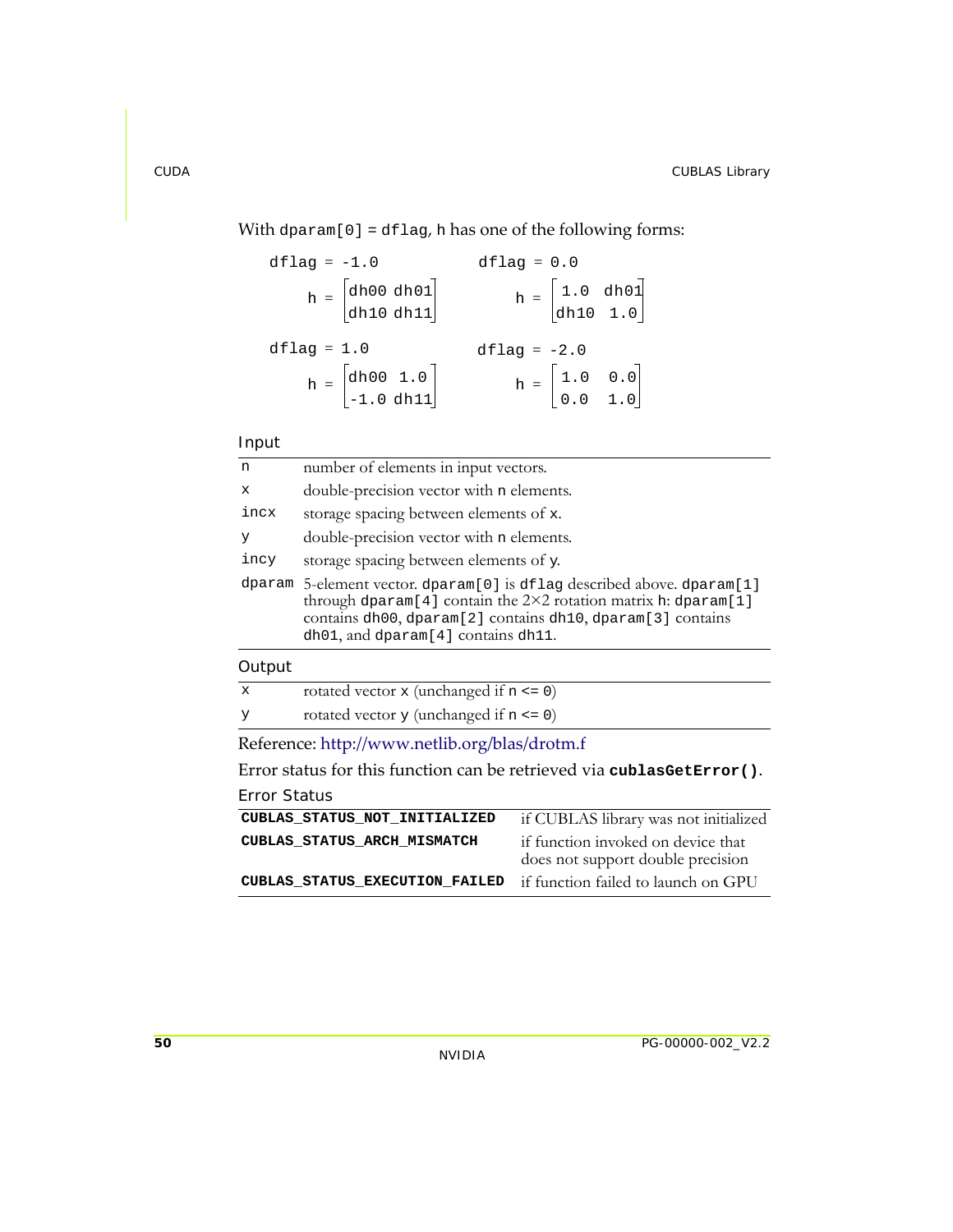# <span id="page-58-0"></span>Function cublasDrotmg()

#### **void**

#### **cublasDrotmg (double \*dd1, double \*dd2, double \*dx1, const double \*dy1, double \*dparam)**

constructs the modified Givens transformation matrix h which zeros the second component of the 2-vector ( $\sqrt{{\rm dd1}\,}$ \*dx1,  $\sqrt{{\rm dd2}\,}$ \*dy1) $^{\rm T}$ .

With dparam $[0]$  = dflag, h has one of the following forms:

| $df$ laq = $-1.0$                                             | $dflag = 0.0$                                                    |  |
|---------------------------------------------------------------|------------------------------------------------------------------|--|
| $h = \begin{bmatrix} dh00 dh01 \\ dh10 dh11 \end{bmatrix}$    | $h = \begin{bmatrix} 1.0 & d h 01 \\ d h 10 & 1.0 \end{bmatrix}$ |  |
| $dflag = 1.0$                                                 | $dflag = -2.0$                                                   |  |
| $h = \begin{bmatrix} dh00 & 1.0 \\ -1.0 & dh11 \end{bmatrix}$ |                                                                  |  |
|                                                               | $h = \begin{bmatrix} 1.0 & 0.0 \\ 0.0 & 1.0 \end{bmatrix}$       |  |

dparam[1] through dparam[4] contain dh00, dh10, dh01, and dh11, respectively. Values of  $1.0$ ,  $-1.0$ , or  $0.0$  implied by the value of dflag are not stored in dparam.

#### Input

| Output |                         |
|--------|-------------------------|
| dy1    | double-precision scalar |
| dx1    | double-precision scalar |
| dd 2   | double-precision scalar |
| dd1    | double-precision scalar |

| dd1    | changed to represent the effect of the transformation                                                                                                                                                                                                         |
|--------|---------------------------------------------------------------------------------------------------------------------------------------------------------------------------------------------------------------------------------------------------------------|
| dd 2   | changed to represent the effect of the transformation                                                                                                                                                                                                         |
| dx1    | changed to represent the effect of the transformation                                                                                                                                                                                                         |
| dparam | 5-element vector. dparam <sup>[0]</sup> is dflag described above. dparam <sup>[1]</sup><br>through dparam[4] contain the 2×2 rotation matrix h: dparam[1]<br>contains dh00, dparam[2] contains dh10, dparam[3] contains<br>dh01, and dparam[4] contains dh11. |

Reference: http://www.netlib.org/blas/drotmg.f

This function does not set any error status.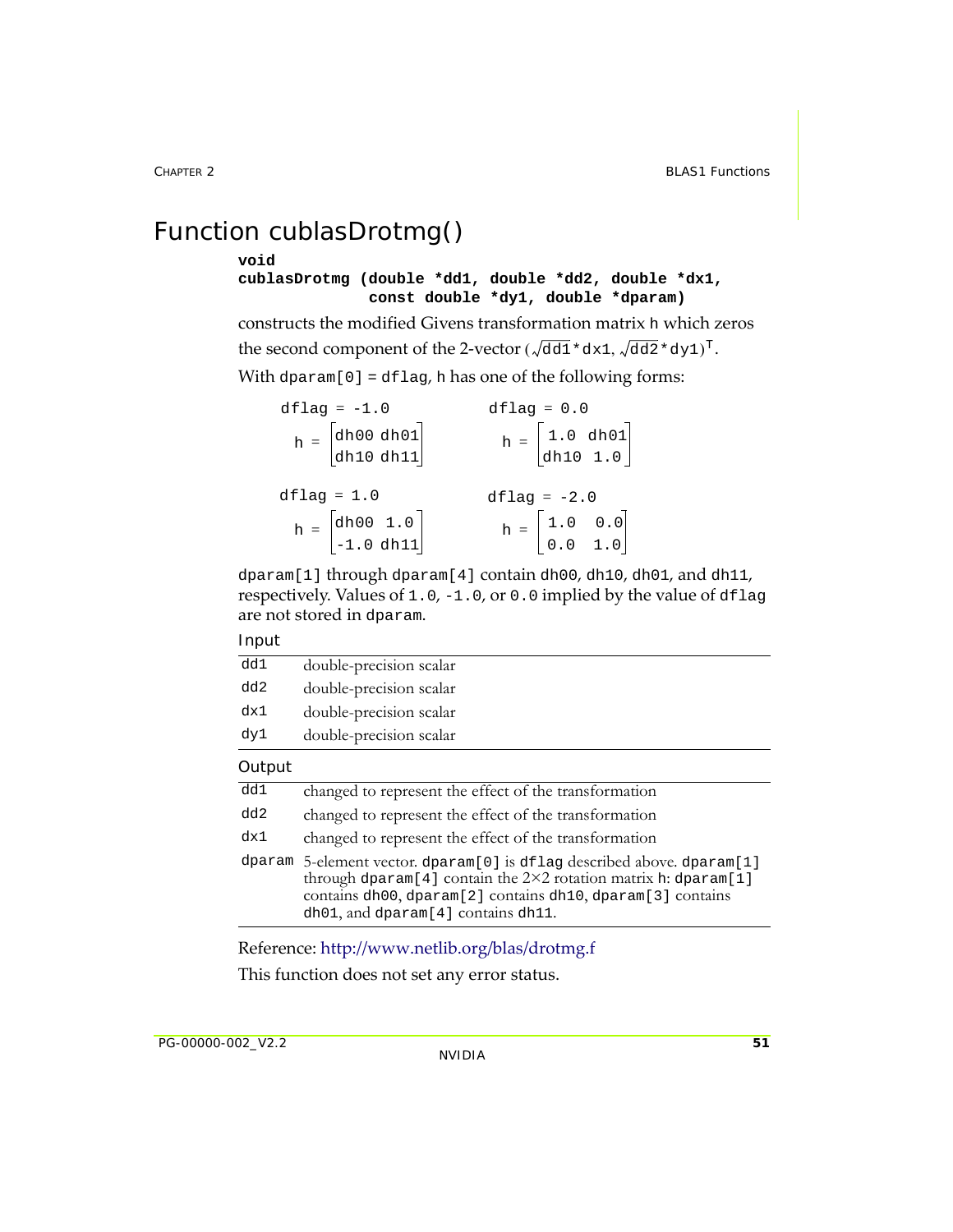## <span id="page-59-1"></span>Function cublasDscal()

#### **void**

#### **cublasDscal (int n, double alpha, double \*x, int incx)**

replaces double-precision vector x with double-precision alpha  $*$  x. For  $i = 0$  to n-1, it replaces

```
x[lx + i * incx] with alpha * x[lx + i * incx],
```
where

 $lx = 1$  if incx  $>= 0$ , else  $lx = 1 + (1 - n) * incx.$ 

#### Input

| n           | number of elements in input vector      |
|-------------|-----------------------------------------|
| alpha       | double-precision scalar multiplier      |
| $\mathbf x$ | double-precision vector with n elements |
| incx        | storage spacing between elements of x   |
| Output      |                                         |

```
x \rightarrow double-precision result (unchanged if n \le 0 or \text{incx} \le 0)
```
Reference: http://www.netlib.org/blas/dscal.f

Error status for this function can be retrieved via **cublasGetError()**.

```
Error Status
CUBLAS_STATUS_NOT_INITIALIZED if CUBLAS library was not initialized
CUBLAS_STATUS_ARCH_MISMATCH if function invoked on device that 
                                    does not support double precision
CUBLAS_STATUS_EXECUTION_FAILED if function failed to launch on GPU
```
## <span id="page-59-0"></span>Function cublasDswap()

#### **void**

**cublasDswap (int n, double \*x, int incx, double \*y, int incy)**

interchanges double-precision vector  $x$  with double-precision vector  $y$ . For  $i = 0$  to n-1, it interchanges

 $x[lx + i * incx] with y[ly + i * incy],$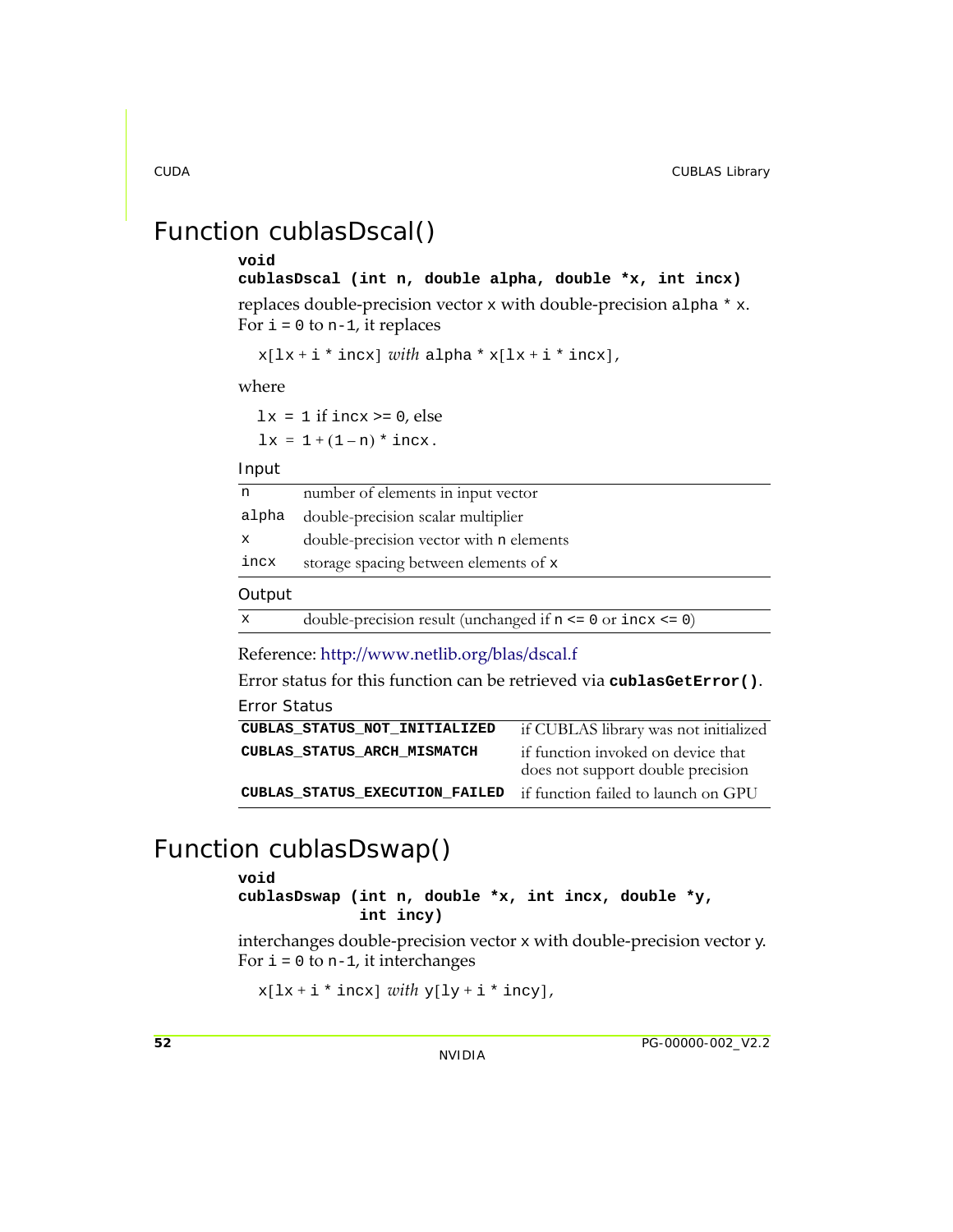where

 $lx = 1$  if incx  $>= 0$ , else  $lx = 1 + (1 - n) * incx;$ 

ly is defined in a similar manner using incy.

Input

| n            | number of elements in input vectors        |
|--------------|--------------------------------------------|
| $\mathbf{x}$ | double-precision vector with n elements    |
| incx         | storage spacing between elements of x      |
| У            | double-precision vector with n elements    |
| incy         | storage spacing between elements of y      |
| Output       |                                            |
| $\mathbf x$  | input vector $y$ (unchanged if $n \le 0$ ) |

| У |  | input vector $x$ (unchanged if $n \le 0$ ) |  |
|---|--|--------------------------------------------|--|
|---|--|--------------------------------------------|--|

#### Reference: http://www.netlib.org/blas/dswap.f

Error status for this function can be retrieved via **cublasGetError()**.

#### Error Status

| CUBLAS STATUS NOT INITIALIZED  | if CUBLAS library was not initialized                                   |
|--------------------------------|-------------------------------------------------------------------------|
| CUBLAS STATUS ARCH MISMATCH    | if function invoked on device that<br>does not support double precision |
| CUBLAS STATUS EXECUTION FAILED | if function failed to launch on GPU                                     |

# Double-Precision Complex BLAS1 functions

**Note:** Double‐precision functions are only supported on GPUs with double‐ precision hardware.

Two double‐precision complex BLAS1 functions are implemented:

- "Function [cublasZdotu\(\)"](#page-61-0) on page 54
- "Function [cublasZscal\(\)"](#page-62-0) on page 55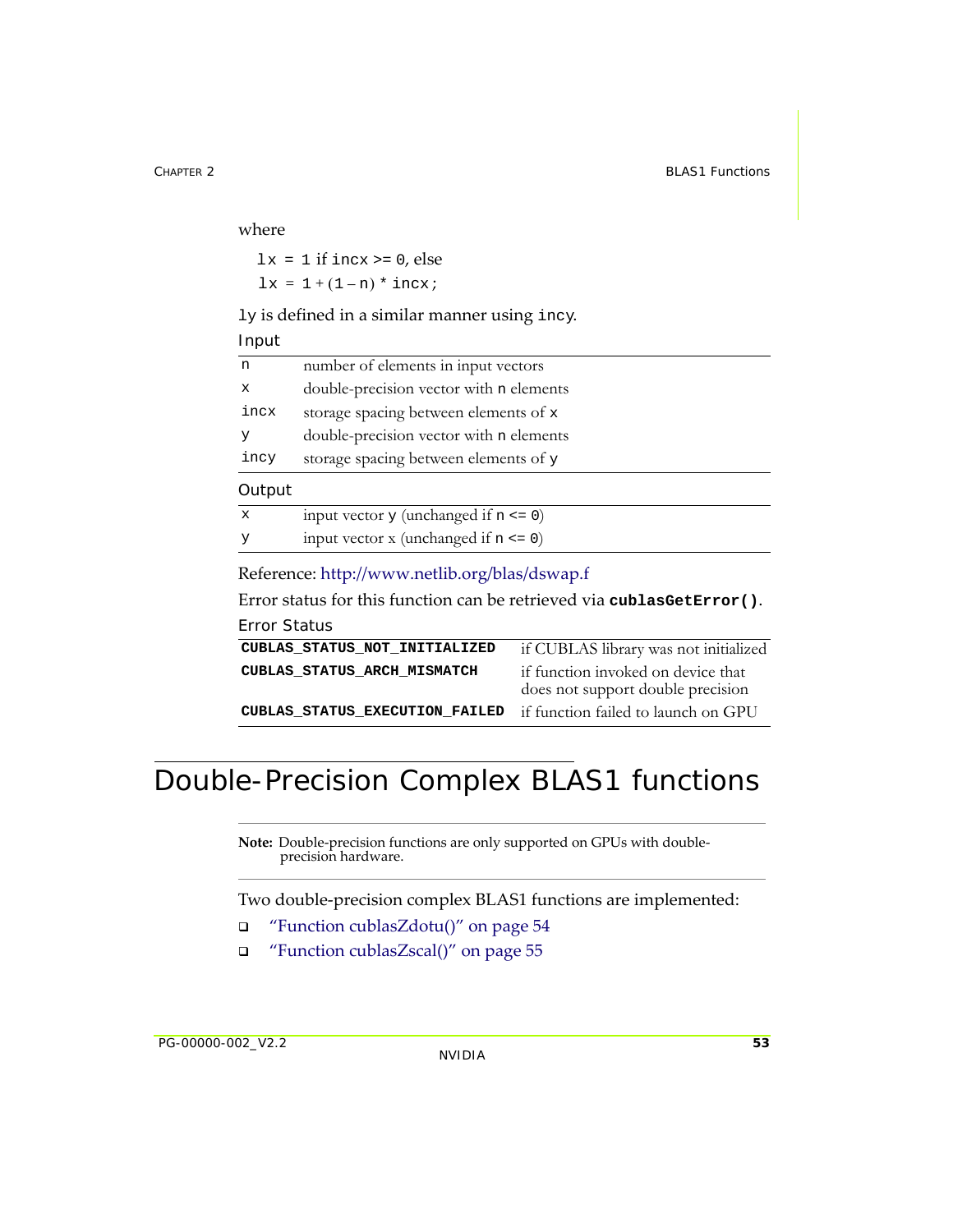## <span id="page-61-0"></span>Function cublasZdotu()

```
cuDoubleComplex
```

```
cublasZdotu (int n, const cuDoubleComplex *x, int incx,
              const cuDoubleComplex *y, int incy)
```
computes the dot product of two double‐precision complex vectors. It returns the dot product of the double‐precision complex vectors x and  $y$  if successful, and complex zero otherwise. For  $i = 0$  to  $n-1$ , it sums the products

```
x[lx + i * incx] * y[ly + i * incy],
```
where

 $lx = 1$  if incx  $>= 0$ , else  $lx = 1 + (1 - n) * incx;$ 

ly is defined in a similar way using incy.

Input

| n    | number of elements in input vectors             |
|------|-------------------------------------------------|
| x    | double-precision complex vector with n elements |
| incx | storage spacing between elements of x           |
| У    | double-precision complex vector with n elements |
| incy | storage spacing between elements of y           |
|      |                                                 |

#### **Output**

```
returns double-precision complex dot product (returns zero if n <= 0)
```
Reference: http://www.netlib.org/blas/zdotu.f

Error status for this function can be retrieved via **cublasGetError()**.

| CUBLAS STATUS NOT INITIALIZED                                      | if CUBLAS library was not initialized                                   |
|--------------------------------------------------------------------|-------------------------------------------------------------------------|
| CUBLAS_STATUS_ALLOC_FAILED                                         | if function could not allocate<br>reduction buffer                      |
| CUBLAS_STATUS_ARCH_MISMATCH                                        | if function invoked on device that<br>does not support double precision |
| CUBLAS_STATUS_EXECUTION_FAILED if function failed to launch on GPU |                                                                         |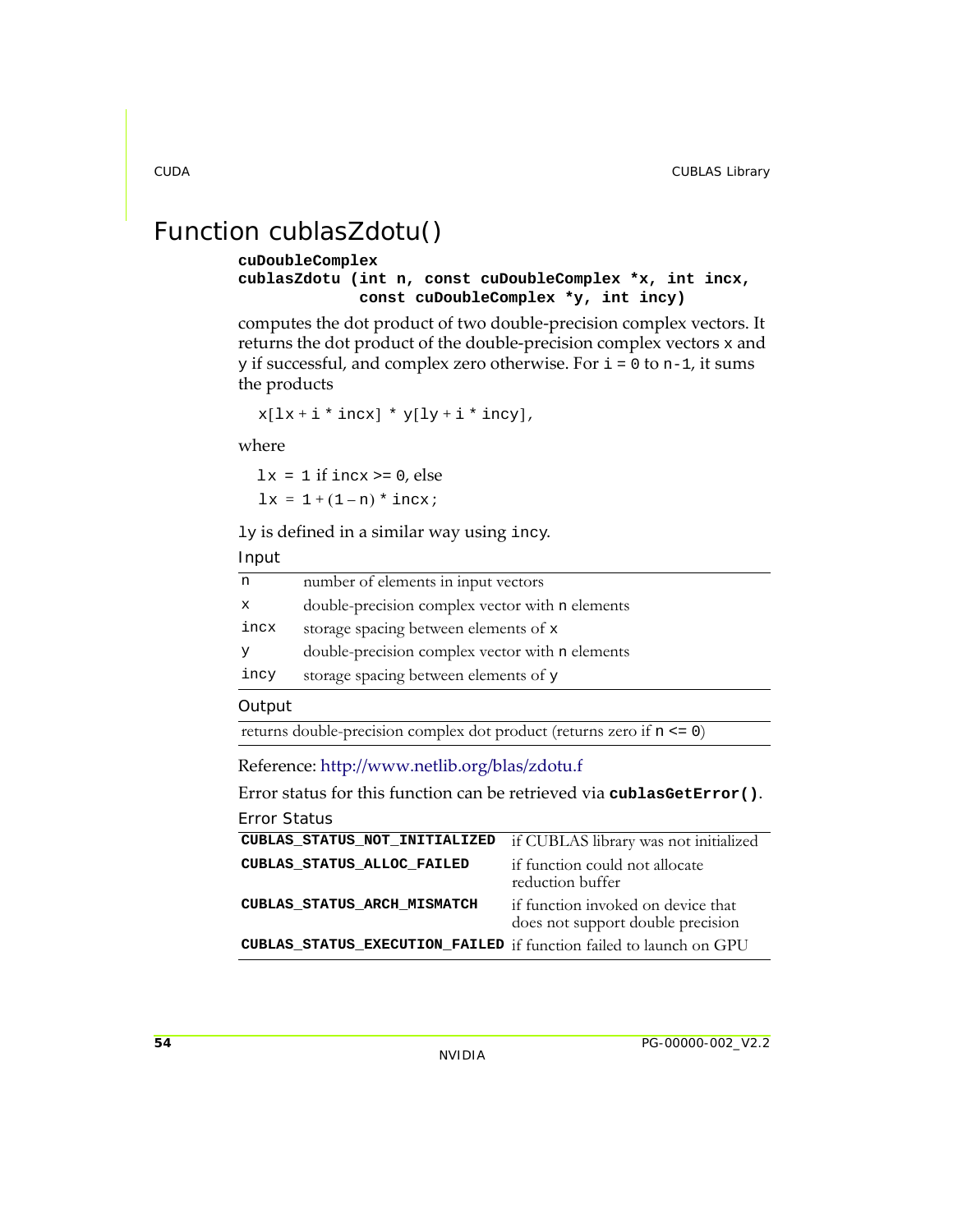## <span id="page-62-0"></span>Function cublasZscal()

#### **void**

**cublasZscal (int n, cuDoubleComplex alpha, cuDoubleComplex \*x, int incx)**

replaces double‐precision complex vector x with double‐precision complex alpha \* x.

For  $i = 0$  to n-1, it replaces

```
x[lx + i * incx] with alpha * x[lx + i * incx],
```
where

 $lx = 1$  if incx >= 0, else  $lx = 1 + (1 - n) * incx.$ 

#### Input

| n            | number of elements in input vector                                               |
|--------------|----------------------------------------------------------------------------------|
| alpha        | double-precision complex scalar multiplier                                       |
| $\mathbf x$  | double-precision complex vector with n elements                                  |
| incx         | storage spacing between elements of x                                            |
| Output       |                                                                                  |
| $\mathbf{x}$ | double-precision complex result (unchanged if $n \le 0$ or $\text{incx} \le 0$ ) |

### Reference: http://www.netlib.org/blas/zscal.f

Error status for this function can be retrieved via **cublasGetError()**. Error Status

| CUBLAS_STATUS_NOT_INITIALIZED if CUBLAS library was not initialized |                                                                         |
|---------------------------------------------------------------------|-------------------------------------------------------------------------|
| CUBLAS STATUS_EXECUTION_FAILED if function failed to launch on GPU  |                                                                         |
| CUBLAS STATUS ARCH MISMATCH                                         | if function invoked on device that<br>does not support double precision |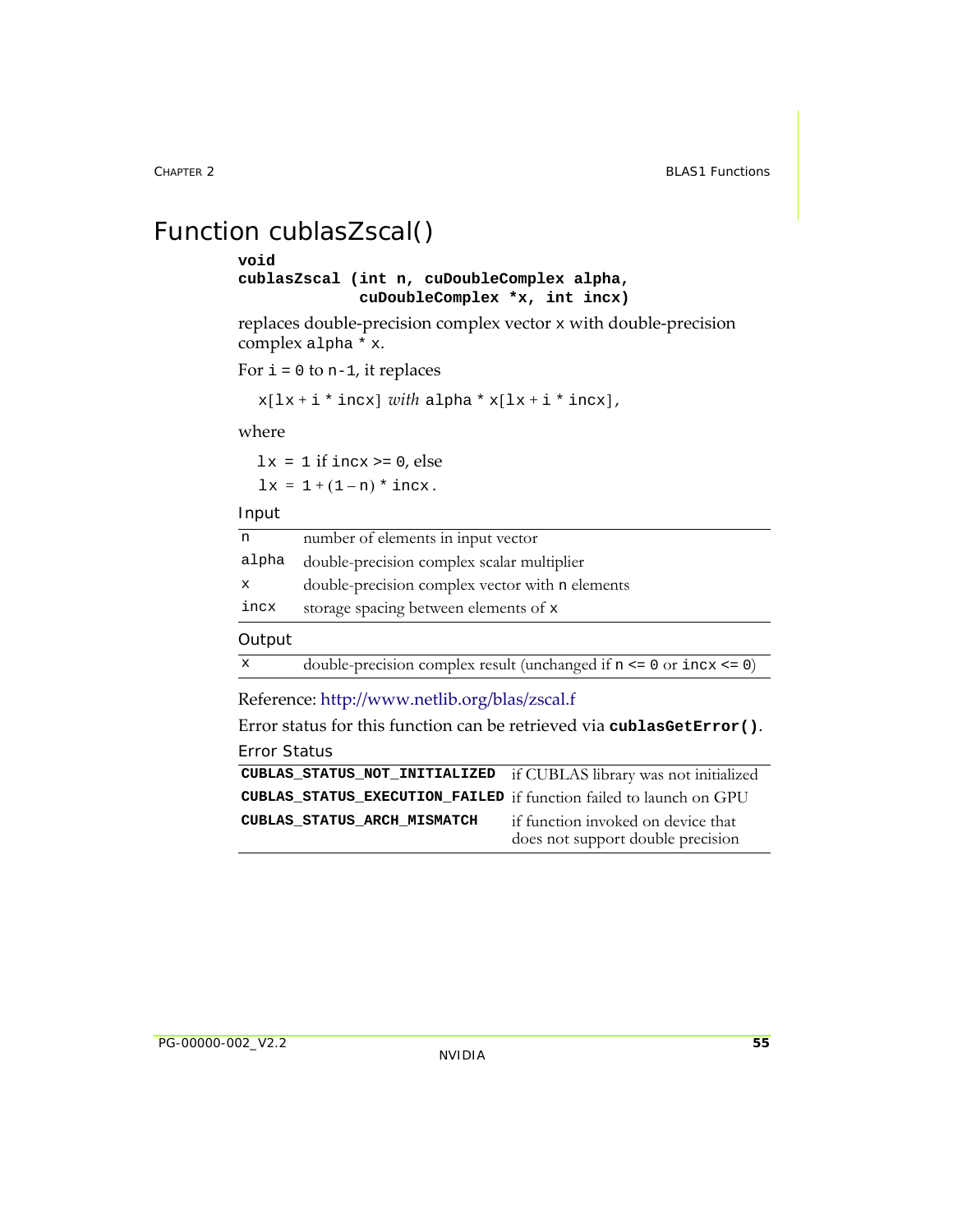### **C HAPTER**



# **BLAS2 Functions**

The Level 2 Basic Linear Algebra Subprograms (BLAS2) are functions that perform matrix‐vector operations. The CUBLAS implementations are described in the following sections:

- "Single‐Precision BLAS2 [Functions"](#page-64-0) on page 57
- "Single‐Precision Complex BLAS2 [Functions"](#page-85-0) on page 78 (*Not yet implemented*)
- "Double‐Precision BLAS2 [Functions"](#page-86-0) on page 79
- "Double‐Precision Complex BLAS2 [functions"](#page-91-0) on page 84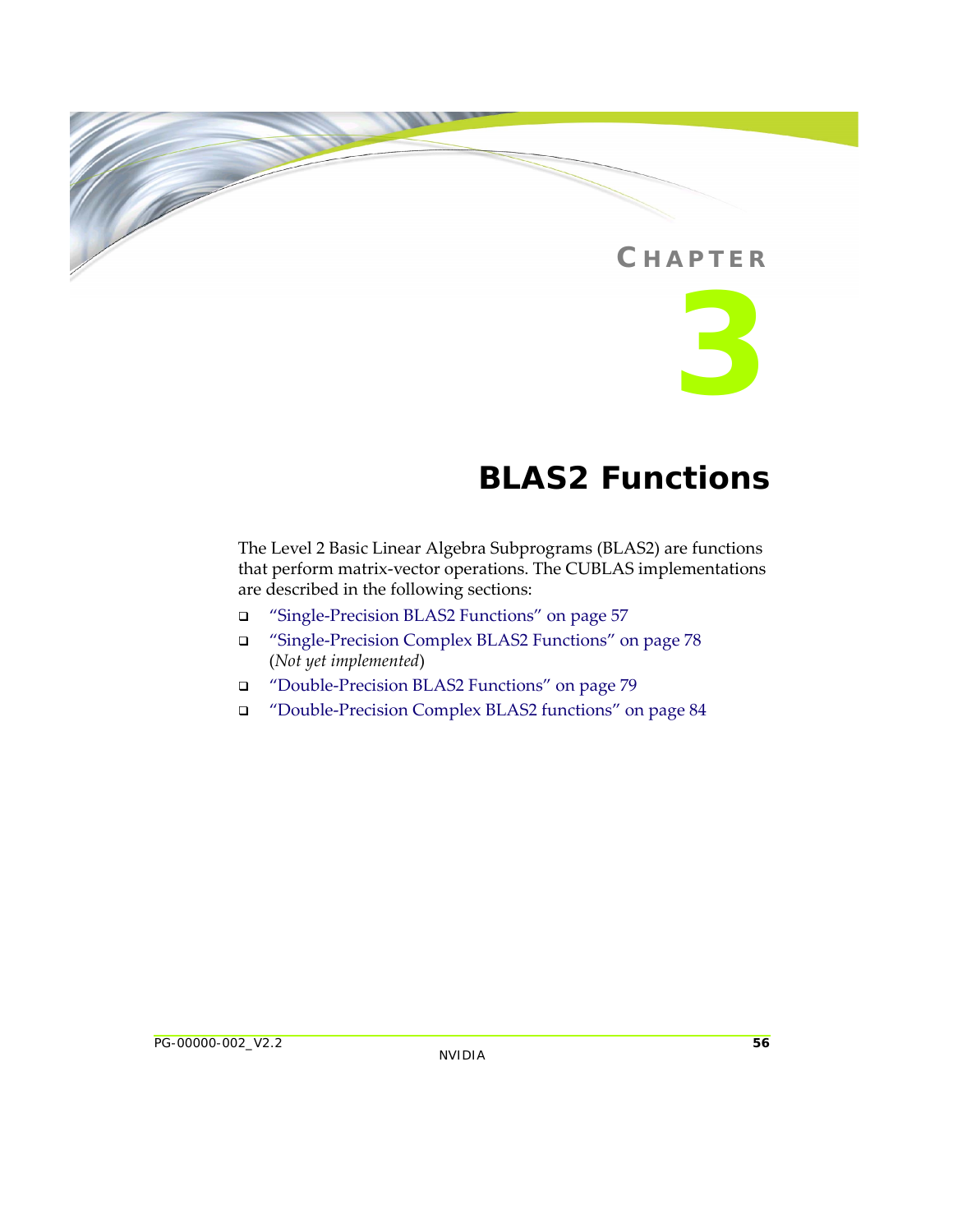# <span id="page-64-0"></span>Single-Precision BLAS2 Functions

The single-precision BLAS2 functions are as follows:

- "Function [cublasSgbmv\(\)"](#page-64-1) on page 57
- "Function [cublasSgemv\(\)"](#page-66-0) on page 59
- "Function [cublasSger\(\)"](#page-67-0) on page 60
- "Function [cublasSsbmv\(\)"](#page-68-0) on page 61
- "Function [cublasSspmv\(\)"](#page-70-0) on page 63
- "Function [cublasSspr\(\)"](#page-71-0) on page 64
- "Function [cublasSspr2\(\)"](#page-72-0) on page 65
- $\Box$  "Function [cublasSsymv\(\)"](#page-73-0) on page 66
- "Function [cublasSsyr\(\)"](#page-74-0) on page 67
- "Function [cublasSsyr2\(\)"](#page-75-0) on page 68
- "Function [cublasStbmv\(\)"](#page-77-0) on page 70
- "Function [cublasStbsv\(\)"](#page-78-0) on page 71
- "Function [cublasStpmv\(\)"](#page-80-0) on page 73
- "Function [cublasStpsv\(\)"](#page-81-0) on page 74
- "Function [cublasStrmv\(\)"](#page-82-0) on page 75
- "Function [cublasStrsv\(\)"](#page-84-0) on page 77

# <span id="page-64-1"></span>Function cublasSgbmv()

**void cublasSgbmv (char trans, int m, int n, int kl, int ku, float alpha, const float \*A, int lda, const float \*x, int incx, float beta, float \*y, int incy);**

performs one of the matrix‐vector operations

 $y = alpha * op(A) * x + beta * y,$ where  $op(A) = A$  or  $op(A) = A<sup>T</sup>$ ,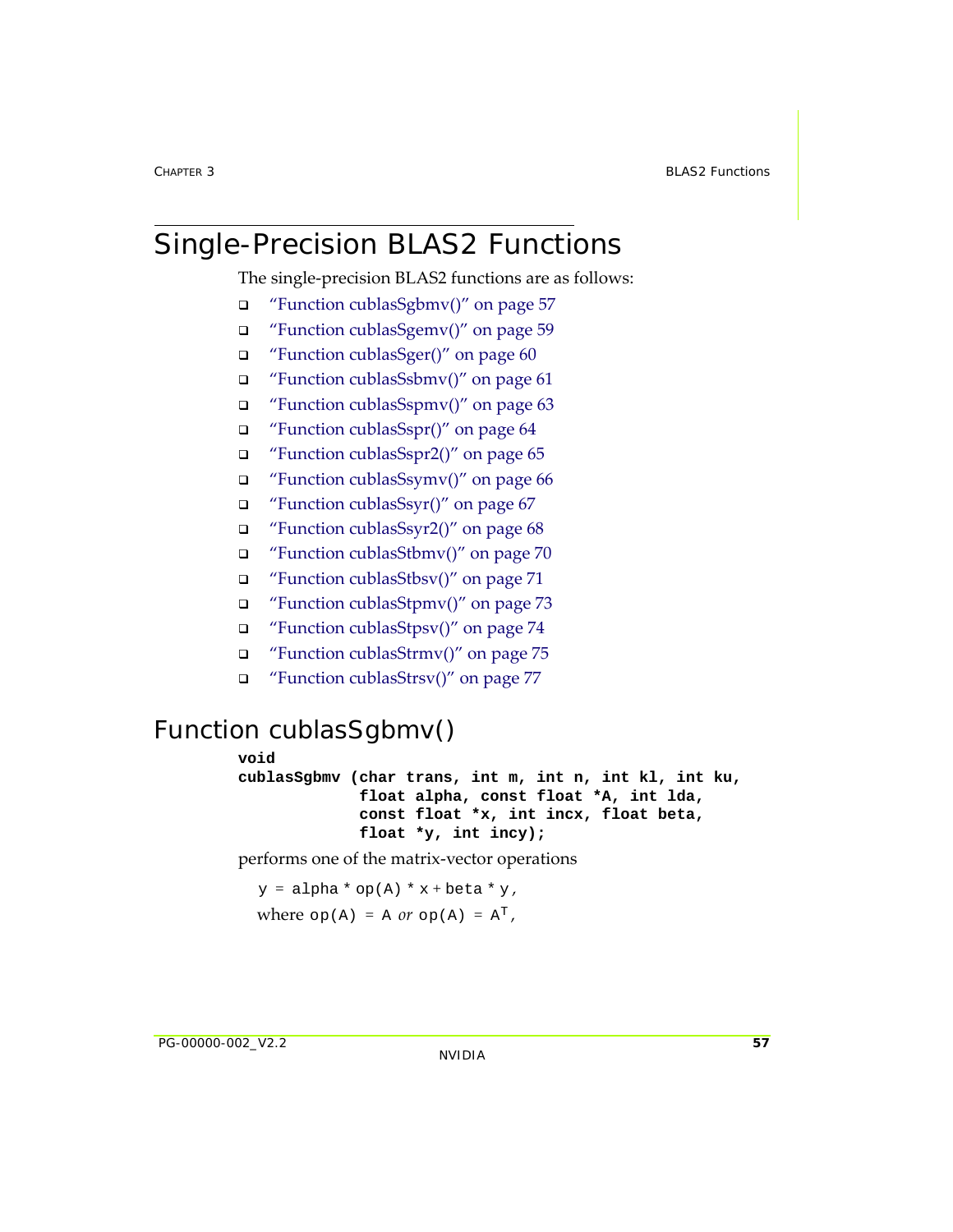alpha and beta are single-precision scalars, and  $x$  and  $y$  are singleprecision vectors. A is an m×n band matrix consisting of singleprecision elements with kl subdiagonals and ku superdiagonals.

| Input  |                                                                                                                                                                                                                                                                                                                                                                                                                                                                                                                           |
|--------|---------------------------------------------------------------------------------------------------------------------------------------------------------------------------------------------------------------------------------------------------------------------------------------------------------------------------------------------------------------------------------------------------------------------------------------------------------------------------------------------------------------------------|
| trans  | specifies $op(A)$ . If trans == 'N' or 'n', $op(A) = A$ .<br>If trans == $'T', 't', 'C', or 'c', op(A) = AT.$                                                                                                                                                                                                                                                                                                                                                                                                             |
| m      | the number of rows of matrix A; m must be at least zero.                                                                                                                                                                                                                                                                                                                                                                                                                                                                  |
| n      | the number of columns of matrix A; n must be at least zero.                                                                                                                                                                                                                                                                                                                                                                                                                                                               |
| kl     | the number of subdiagonals of matrix A; k1 must be at least zero.                                                                                                                                                                                                                                                                                                                                                                                                                                                         |
| ku     | the number of superdiagonals of matrix A; ku must be at least zero.                                                                                                                                                                                                                                                                                                                                                                                                                                                       |
| alpha  | single-precision scalar multiplier applied to op(A).                                                                                                                                                                                                                                                                                                                                                                                                                                                                      |
| Α      | single-precision array of dimensions (1da, n). The leading<br>$(kl + ku + 1) \times n$ part of array A must contain the band matrix A,<br>supplied column by column, with the leading diagonal of the matrix in<br>row ku+1 of the array, the first superdiagonal starting at position 2 in<br>row ku, the first subdiagonal starting at position 1 in row ku+2, and so<br>on. Elements in the array A that do not correspond to elements in the<br>band matrix (such as the top left kuxku triangle) are not referenced. |
| lda    | leading dimension of A; 1da must be at least $k1 + ku + 1$ .                                                                                                                                                                                                                                                                                                                                                                                                                                                              |
| x      | single-precision array of length at least $(1 + (n - 1) * abs(incx))$<br>when trans == 'N' or 'n', and at least $(1 + (m-1) * abs(incx))$<br>otherwise.                                                                                                                                                                                                                                                                                                                                                                   |
| incx   | storage spacing between elements of x; incx must not be zero.                                                                                                                                                                                                                                                                                                                                                                                                                                                             |
| beta   | single-precision scalar multiplier applied to vector y. If beta is zero, y<br>is not read.                                                                                                                                                                                                                                                                                                                                                                                                                                |
| У      | single-precision array of length at least $(1 + (m - 1) * abs(incy))$<br>when trans == 'N' or 'n' and at least $(1+(n-1) * abs(incy))$<br>otherwise. If beta is zero, y is not read.                                                                                                                                                                                                                                                                                                                                      |
| incy   | storage spacing between elements of y; incy must not be zero.                                                                                                                                                                                                                                                                                                                                                                                                                                                             |
| Output |                                                                                                                                                                                                                                                                                                                                                                                                                                                                                                                           |
| У      | updated according to $y = \text{alpha} * \text{ op}(A) * x + \text{beta} * y$ .                                                                                                                                                                                                                                                                                                                                                                                                                                           |

Reference: http://www.netlib.org/blas/sgbmv.f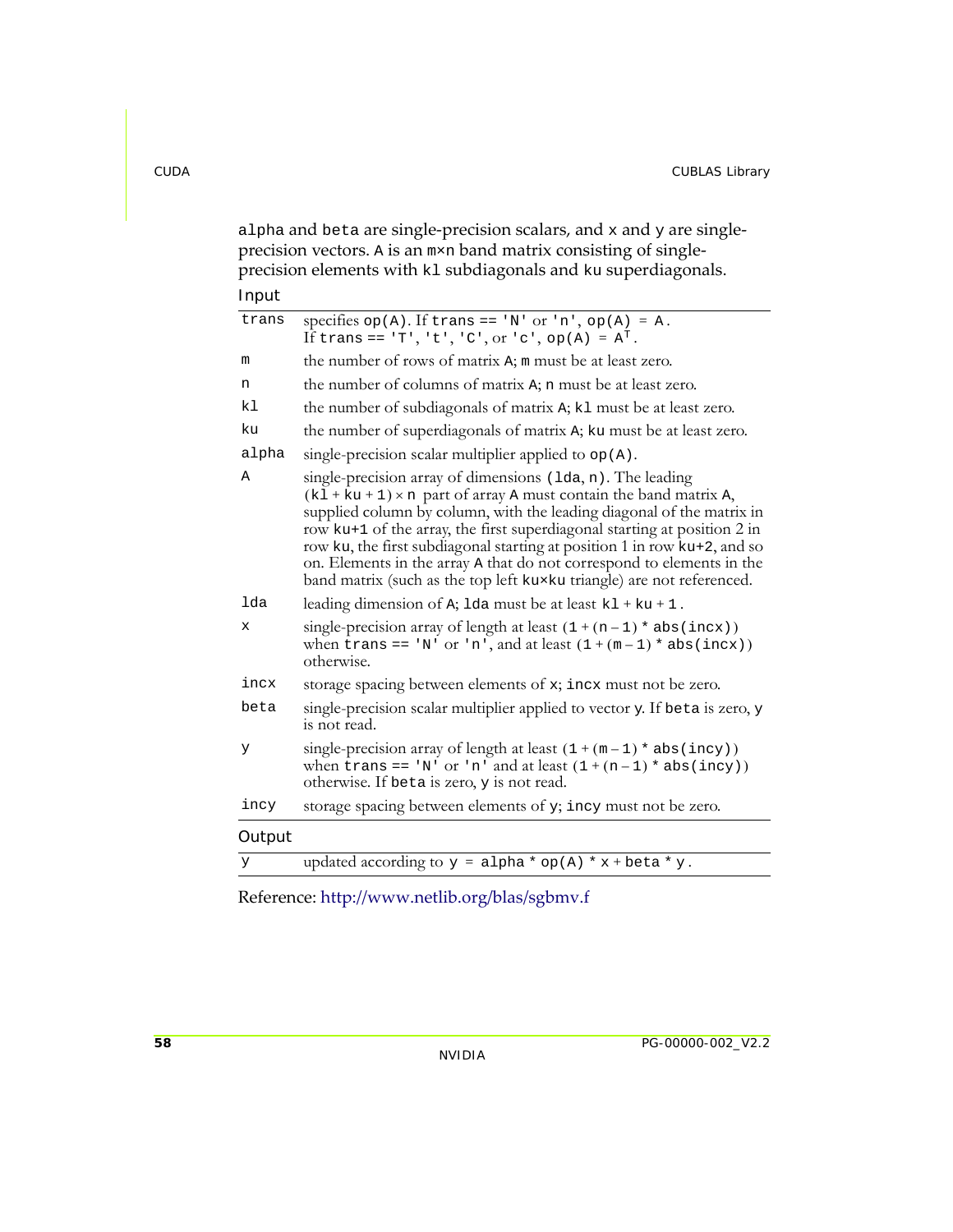Error status for this function can be retrieved via **cublasGetError()**. Error Status

```
CUBLAS_STATUS_NOT_INITIALIZED if CUBLAS library was not initialized
CUBLAS_STATUS_INVALID_VALUE if m < 0, n < 0, k1 < 0, ku < 0,incx == 0, or incy == 0CUBLAS_STATUS_EXECUTION_FAILED if function failed to launch on GPU
```
## <span id="page-66-0"></span>Function cublasSgemv()

#### **void**

**cublasSgemv (char trans, int m, int n, float alpha, const float \*A, int lda, const float \*x, int incx, float beta, float \*y, int incy)**

performs one of the matrix‐vector operations

 $y = alpha * op(A) * x + beta * y,$ where  $op(A) = A$  or  $op(A) = A<sup>T</sup>$ ,

alpha and beta are single‐precision scalars, and x and y are single‐ precision vectors. A is an m×n matrix consisting of single‐precision elements. Matrix A is stored in column‐major format, and lda is the leading dimension of the two-dimensional array in which A is stored.

| trans | specifies $op(A)$ . If trans == 'N' or 'n', $op(A) = A$ .                                                                                                                                                 |
|-------|-----------------------------------------------------------------------------------------------------------------------------------------------------------------------------------------------------------|
|       | If trans == $'T', 't', 'C', or 'c', op(A) = AT.$                                                                                                                                                          |
| m     | specifies the number of rows of matrix A; m must be at least zero.                                                                                                                                        |
| n     | specifies the number of columns of matrix A; n must be at least zero.                                                                                                                                     |
| alpha | single-precision scalar multiplier applied to $op(A)$ .                                                                                                                                                   |
| Α     | single-precision array of dimensions (1da, n) if trans == 'N' or<br>'n', of dimensions (1da, m) otherwise; 1da must be at least<br>$max(1, m)$ if trans == 'N' or 'n' and at least $max(1, n)$ otherwise. |
| lda   | leading dimension of two-dimensional array used to store matrix A.                                                                                                                                        |
| x     | single-precision array of length at least $(1 + (n - 1) * abs(incx))$ if<br>trans == 'N' or 'n', else at least $(1 + (m-1) * abs(incx))$ .                                                                |
| incx  | specifies the storage spacing for elements of x; incx must not be zero.                                                                                                                                   |
| beta  | single-precision scalar multiplier applied to vector y. If beta is zero, y<br>is not read.                                                                                                                |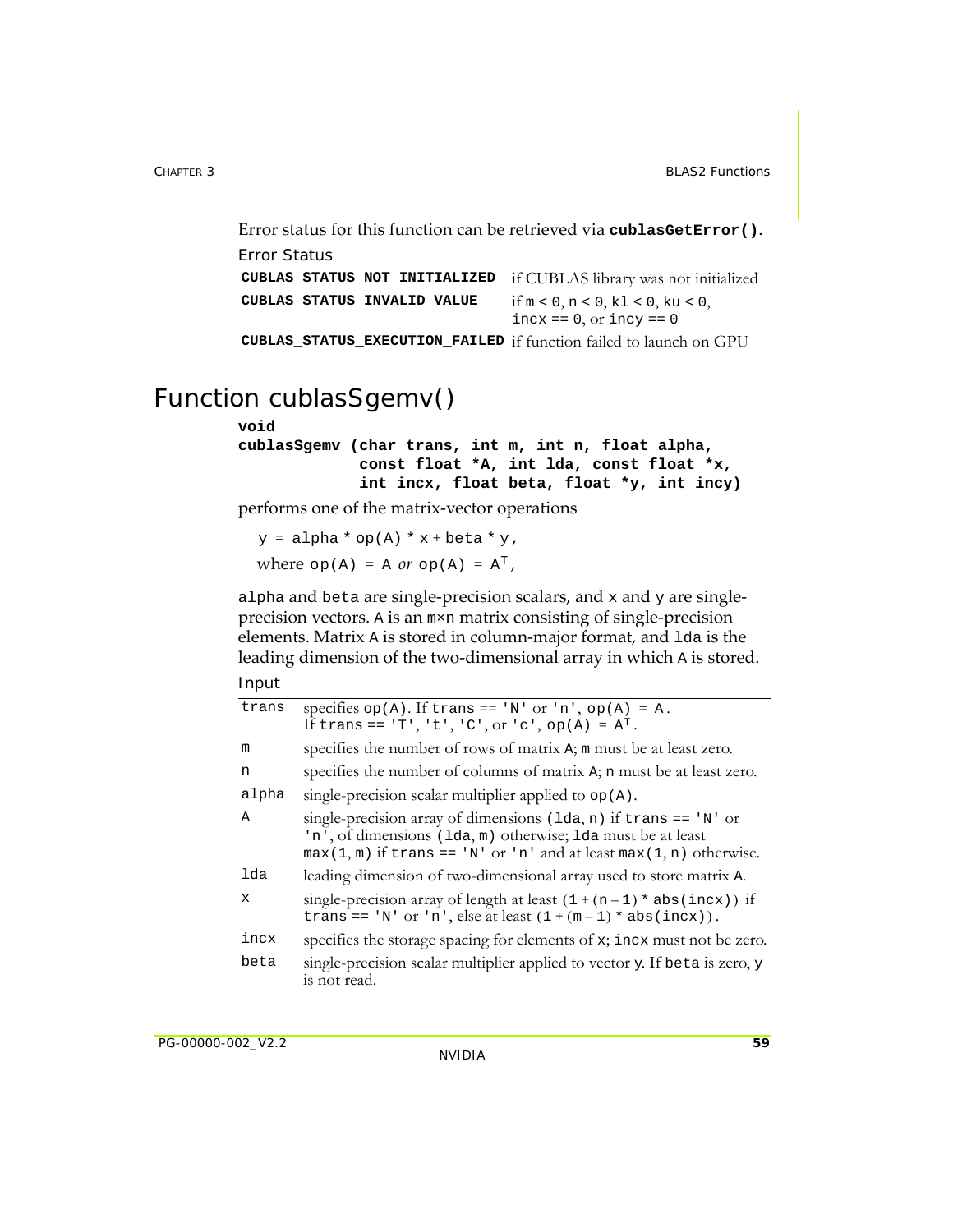#### Input (continued)

| $\bar{v}$                                                              | trans == 'N' or 'n', else at least $(1+(n-1) * abs(incy))$ .                    | single-precision array of length at least $(1 + (m - 1) * abs(incy))$ if |  |
|------------------------------------------------------------------------|---------------------------------------------------------------------------------|--------------------------------------------------------------------------|--|
| incy                                                                   |                                                                                 | the storage spacing between elements of y; incy must not be zero.        |  |
| Output                                                                 |                                                                                 |                                                                          |  |
| y                                                                      | updated according to $y = \text{alpha} * \text{ op}(A) * x + \text{beta} * y$ . |                                                                          |  |
|                                                                        | Reference: http://www.netlib.org/blas/sgemv.f                                   |                                                                          |  |
| Error status for this function can be retrieved via cublas GetError(). |                                                                                 |                                                                          |  |
| Error Status                                                           |                                                                                 |                                                                          |  |
|                                                                        | CUBLAS STATUS NOT INITIALIZED                                                   | if CUBLAS library was not initialized                                    |  |
|                                                                        | CUBLAS STATUS INVALID VALUE                                                     | if $m < 0$ , $n < 0$ , incx == 0, or<br>$incy == 0$                      |  |
|                                                                        | CUBLAS STATUS EXECUTION FAILED                                                  | if function failed to launch on GPU                                      |  |

## <span id="page-67-0"></span>Function cublasSger()

#### **void**

```
cublasSger (int m, int n, float alpha, const float *x,
            int incx, const float *y, int incy, float *A,
            int lda)
```
performs the symmetric rank 1 operation

 $A = alpha * x * y<sup>T</sup> + A,$ 

where alpha is a single-precision scalar,  $x$  is an m-element singleprecision vector,  $y$  is an n-element single-precision vector, and  $A$  is an m×n matrix consisting of single‐precision elements. Matrix A is stored in column-major format, and 1 da is the leading dimension of the twodimensional array used to store A.

| m            | specifies the number of rows of the matrix A; m must be at least zero.  |
|--------------|-------------------------------------------------------------------------|
| n            | specifies the number of columns of matrix A; n must be at least zero.   |
| alpha        | single-precision scalar multiplier applied to $x * y^T$ .               |
| $\mathbf{x}$ | single-precision array of length at least $(1 + (m - 1) * abs(incx))$ . |
| incx         | the storage spacing between elements of x; incx must not be zero.       |
|              |                                                                         |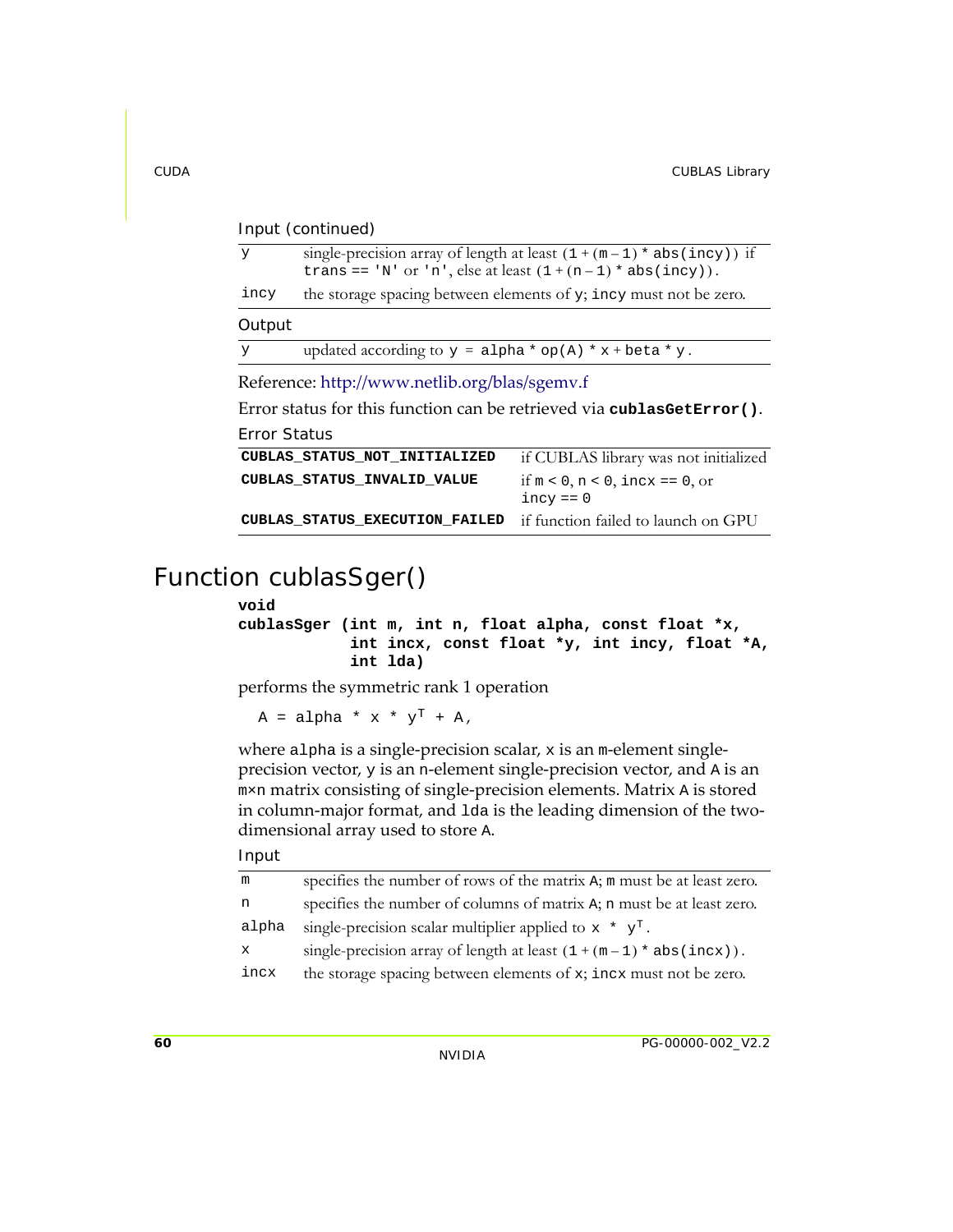| mput (communed) |                                                                         |
|-----------------|-------------------------------------------------------------------------|
| y               | single-precision array of length at least $(1 + (n - 1) * abs(incy))$ . |
| incy            | the storage spacing between elements of y; incy must not be zero.       |
| Α               | single-precision array of dimensions (1da, n).                          |
| lda             | leading dimension of two-dimensional array used to store matrix A.      |
| Output          |                                                                         |
| Α               | updated according to $A = alpha * x * y^T + A$ .                        |

#### $Input (condition and)$

Reference: http://www.netlib.org/blas/sger.f

Error status for this function can be retrieved via **cublasGetError()**. Error Status

| CUBLAS STATUS NOT INITIALIZED  | if CUBLAS library was not initialized               |
|--------------------------------|-----------------------------------------------------|
| CUBLAS STATUS INVALID VALUE    | if $m < 0$ , $n < 0$ , incx == 0, or<br>$incv == 0$ |
| CUBLAS STATUS EXECUTION FAILED | if function failed to launch on GPU                 |

### <span id="page-68-0"></span>Function cublasSsbmv()

#### **void**

**cublasSsbmv (char uplo, int n, int k, float alpha, const float \*A, int lda, const float \*x, int incx, float beta, float \*y, int incy)**

performs the matrix‐vector operation

 $y = alpha * A * x + beta * y,$ 

where alpha and beta are single-precision scalars, and x and y are n-element single-precision vectors. A is an n×n symmetric band matrix consisting of single‐precision elements, with k superdiagonals and the same number of subdiagonals.

| uplo | specifies whether the upper or lower triangular part of the symmetric<br>band matrix A is being supplied. If uplo == $'U'$ or $'u'$ , the upper<br>triangular part is being supplied. If up $1 \circ$ = $'L'$ or $'l'$ , the lower<br>triangular part is being supplied. |
|------|--------------------------------------------------------------------------------------------------------------------------------------------------------------------------------------------------------------------------------------------------------------------------|
| n    | specifies the number of rows and the number of columns of the<br>symmetric matrix A; n must be at least zero.                                                                                                                                                            |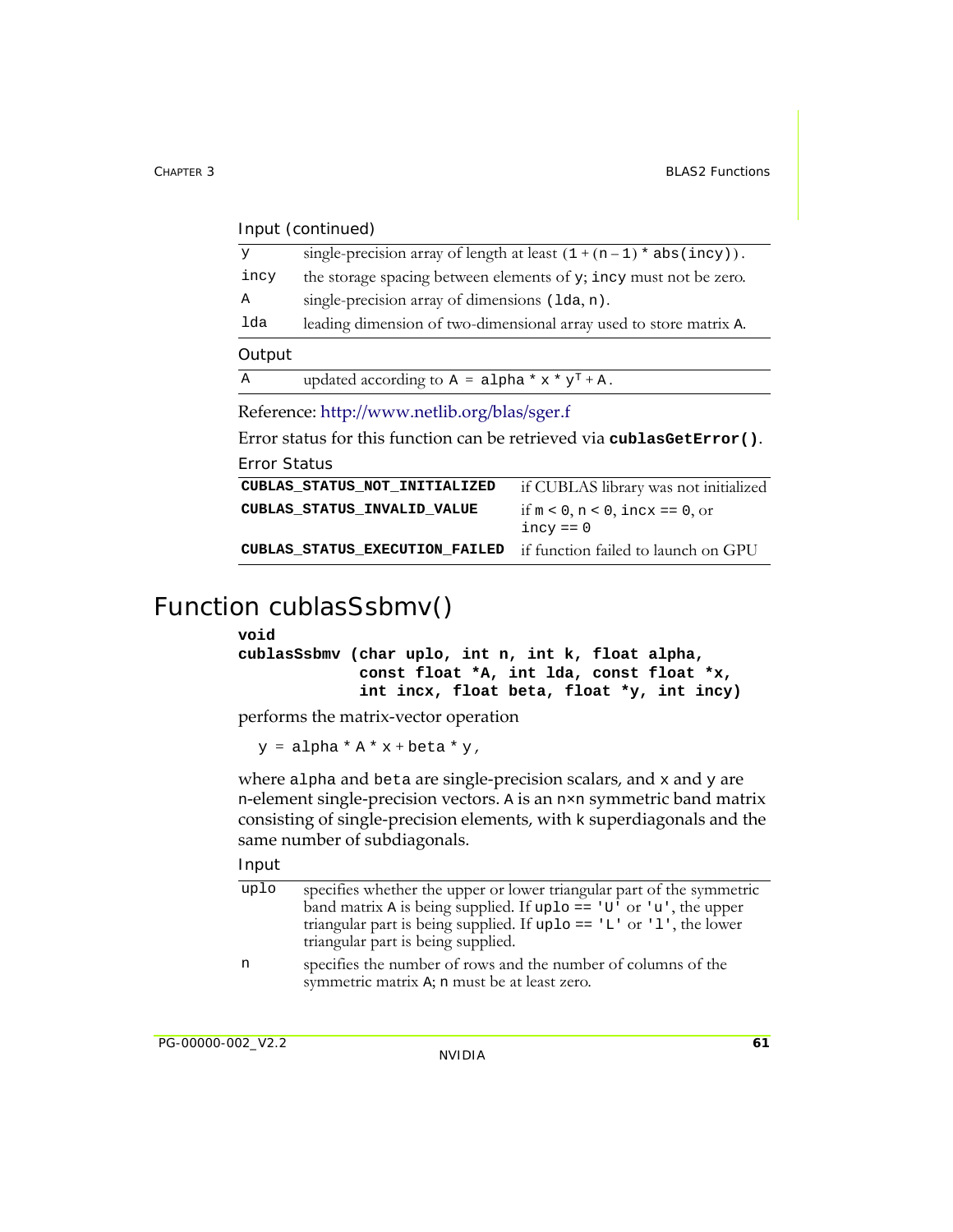| Input (continued) |                                                                                                                                                                                                                                                                                                                                                                                                                                                                                                                                                                                                                                                                                                                                                                                                                                |  |
|-------------------|--------------------------------------------------------------------------------------------------------------------------------------------------------------------------------------------------------------------------------------------------------------------------------------------------------------------------------------------------------------------------------------------------------------------------------------------------------------------------------------------------------------------------------------------------------------------------------------------------------------------------------------------------------------------------------------------------------------------------------------------------------------------------------------------------------------------------------|--|
| $\mathbf{k}$      | specifies the number of superdiagonals of matrix A. Since the matrix is<br>symmetric, this is also the number of subdiagonals; k must be at least<br>zero.                                                                                                                                                                                                                                                                                                                                                                                                                                                                                                                                                                                                                                                                     |  |
| alpha             | single-precision scalar multiplier applied to $A * x$ .                                                                                                                                                                                                                                                                                                                                                                                                                                                                                                                                                                                                                                                                                                                                                                        |  |
| Α                 | single-precision array of dimensions $(\text{lda}, n)$ . When uplo == 'U' or<br>'u', the leading (k+1) ×n part of array A must contain the upper<br>triangular band of the symmetric matrix, supplied column by column,<br>with the leading diagonal of the matrix in row $k+1$ of the array, the<br>first superdiagonal starting at position 2 in row k, and so on. The top<br>left kxk triangle of the array A is not referenced. When uplo == $'L$<br>or '1', the leading $(k+1) \times n$ part of the array A must contain the<br>lower triangular band part of the symmetric matrix, supplied column<br>by column, with the leading diagonal of the matrix in row 1 of the<br>array, the first subdiagonal starting at position 1 in row 2, and so on.<br>The bottom right kxk triangle of the array A is not referenced. |  |
| lda               | leading dimension of A; 1da must be at least $k+1$ .                                                                                                                                                                                                                                                                                                                                                                                                                                                                                                                                                                                                                                                                                                                                                                           |  |
| х                 | single-precision array of length at least $(1 + (n - 1) * abs(incx))$ .                                                                                                                                                                                                                                                                                                                                                                                                                                                                                                                                                                                                                                                                                                                                                        |  |
| incx              | storage spacing between elements of x; incx must not be zero.                                                                                                                                                                                                                                                                                                                                                                                                                                                                                                                                                                                                                                                                                                                                                                  |  |
| beta              | single-precision scalar multiplier applied to vector y. If beta is zero, y<br>is not read.                                                                                                                                                                                                                                                                                                                                                                                                                                                                                                                                                                                                                                                                                                                                     |  |
| У                 | single-precision array of length at least $(1 + (n - 1) * abs(incy))$ .<br>If beta is zero, y is not read.                                                                                                                                                                                                                                                                                                                                                                                                                                                                                                                                                                                                                                                                                                                     |  |
| incy              | storage spacing between elements of y; incy must not be zero.                                                                                                                                                                                                                                                                                                                                                                                                                                                                                                                                                                                                                                                                                                                                                                  |  |
| Output            |                                                                                                                                                                                                                                                                                                                                                                                                                                                                                                                                                                                                                                                                                                                                                                                                                                |  |
| У                 | updated according to $y = \text{alpha} * A * x + \text{beta} * y$ .                                                                                                                                                                                                                                                                                                                                                                                                                                                                                                                                                                                                                                                                                                                                                            |  |
|                   | Reference: http://www.netlib.org/blas/ssbmv.f                                                                                                                                                                                                                                                                                                                                                                                                                                                                                                                                                                                                                                                                                                                                                                                  |  |

Error status for this function can be retrieved via **cublasGetError()**.

| CUBLAS STATUS NOT INITIALIZED  | if CUBLAS library was not initialized            |
|--------------------------------|--------------------------------------------------|
| CUBLAS STATUS INVALID VALUE    | if $k < 0, n < 0$ , incx == 0, or<br>$incv == 0$ |
| CUBLAS STATUS EXECUTION FAILED | if function failed to launch on GPU              |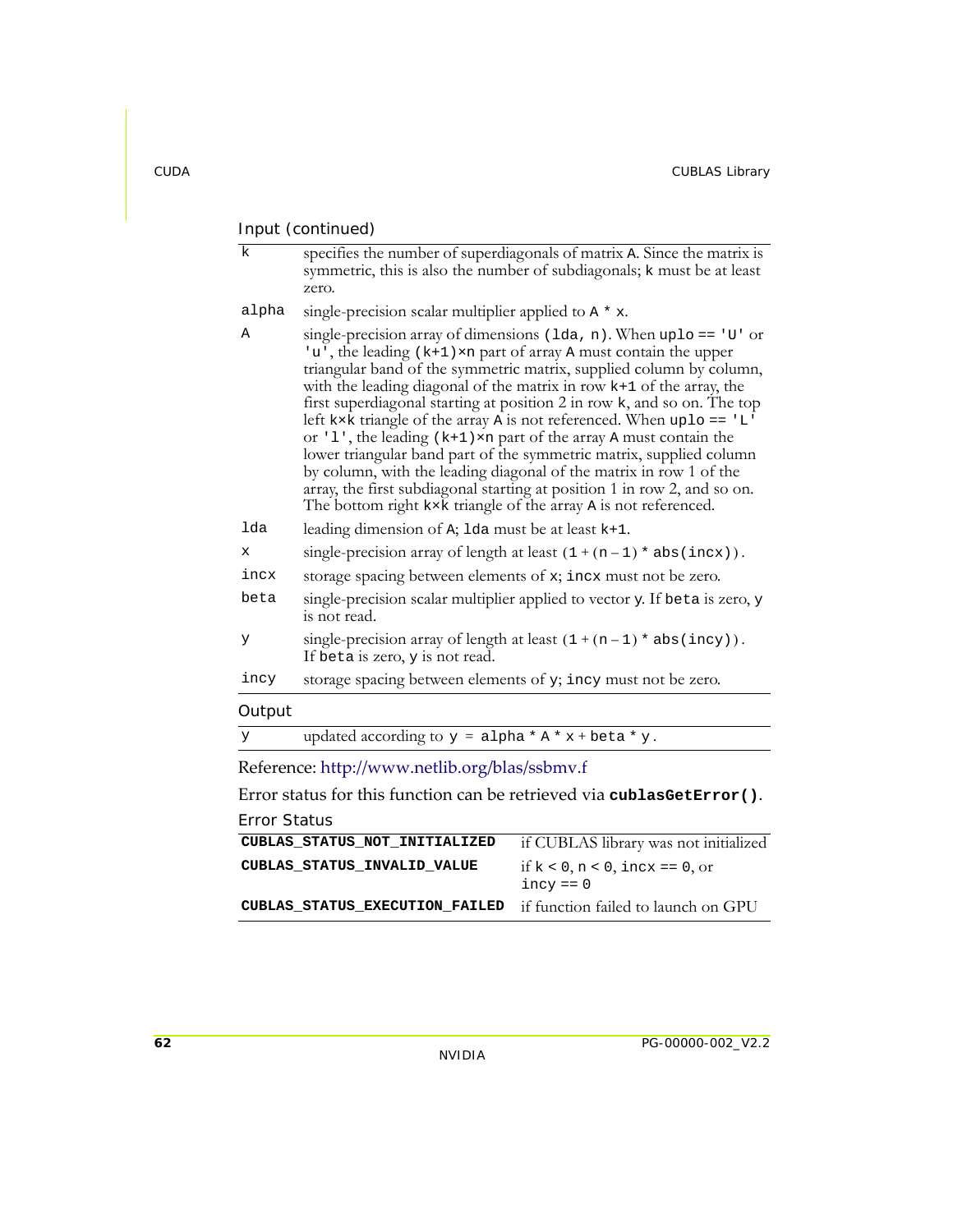## <span id="page-70-0"></span>Function cublasSspmv()

#### **void**

```
cublasSspmv (char uplo, int n, float alpha,
              const float *AP, const float *x, int incx,
              float beta, float *y, int incy)
```
performs the matrix‐vector operation

 $y = alpha * A * x + beta * y,$ 

where alpha and beta are single-precision scalars, and  $x$  and  $y$  are n‐element single‐precision vectors. A is a symmetric n×n matrix that consists of single‐precision elements and is supplied in packed form.

Input

| uplo   | specifies whether the matrix data is stored in the upper or the lower<br>triangular part of array AP. If uplo == $'U'$ or $'u'$ , the upper triangular<br>part of A is supplied in AP. If uplo == $'L'$ or $'l'$ , the lower triangular<br>part of A is supplied in AP.                                                                                                                                                                                                                                                |
|--------|------------------------------------------------------------------------------------------------------------------------------------------------------------------------------------------------------------------------------------------------------------------------------------------------------------------------------------------------------------------------------------------------------------------------------------------------------------------------------------------------------------------------|
| n      | the number of rows and columns of matrix A; n must be at least zero.                                                                                                                                                                                                                                                                                                                                                                                                                                                   |
| alpha  | single-precision scalar multiplier applied to $A \star x$ .                                                                                                                                                                                                                                                                                                                                                                                                                                                            |
| AP     | single-precision array with at least $(n * (n + 1))/2$ elements. If<br>$uplo == 'U'$ or 'u', array AP contains the upper triangular part of the<br>symmetric matrix A, packed sequentially, column by column; that is, if<br>$i \le j$ , A[i, j] is stored in AP[i + (j * (j + 1)/2)]. If uplo == 'L'<br>or '1', the array AP contains the lower triangular part of the<br>symmetric matrix A, packed sequentially, column by column; that is, if<br>$i > = j$ , A[i, j] is stored in AP[i + ((2 * n – j + 1) * j)/2]. |
| X      | single-precision array of length at least $(1 + (n - 1) * abs(incx))$ .                                                                                                                                                                                                                                                                                                                                                                                                                                                |
| incx   | storage spacing between elements of x; incx must not be zero.                                                                                                                                                                                                                                                                                                                                                                                                                                                          |
| beta   | single-precision scalar multiplier applied to vector y. If beta is zero, y<br>is not read.                                                                                                                                                                                                                                                                                                                                                                                                                             |
| У      | single-precision array of length at least $(1 + (n - 1) * abs(incy))$ .<br>If beta is zero, y is not read.                                                                                                                                                                                                                                                                                                                                                                                                             |
| incy   | storage spacing between elements of y; incy must not be zero.                                                                                                                                                                                                                                                                                                                                                                                                                                                          |
| Output |                                                                                                                                                                                                                                                                                                                                                                                                                                                                                                                        |
| y      | updated according to $y = \text{alpha} * A * x + \text{beta} * y$ .                                                                                                                                                                                                                                                                                                                                                                                                                                                    |

Reference: http://www.netlib.org/blas/sspmv.f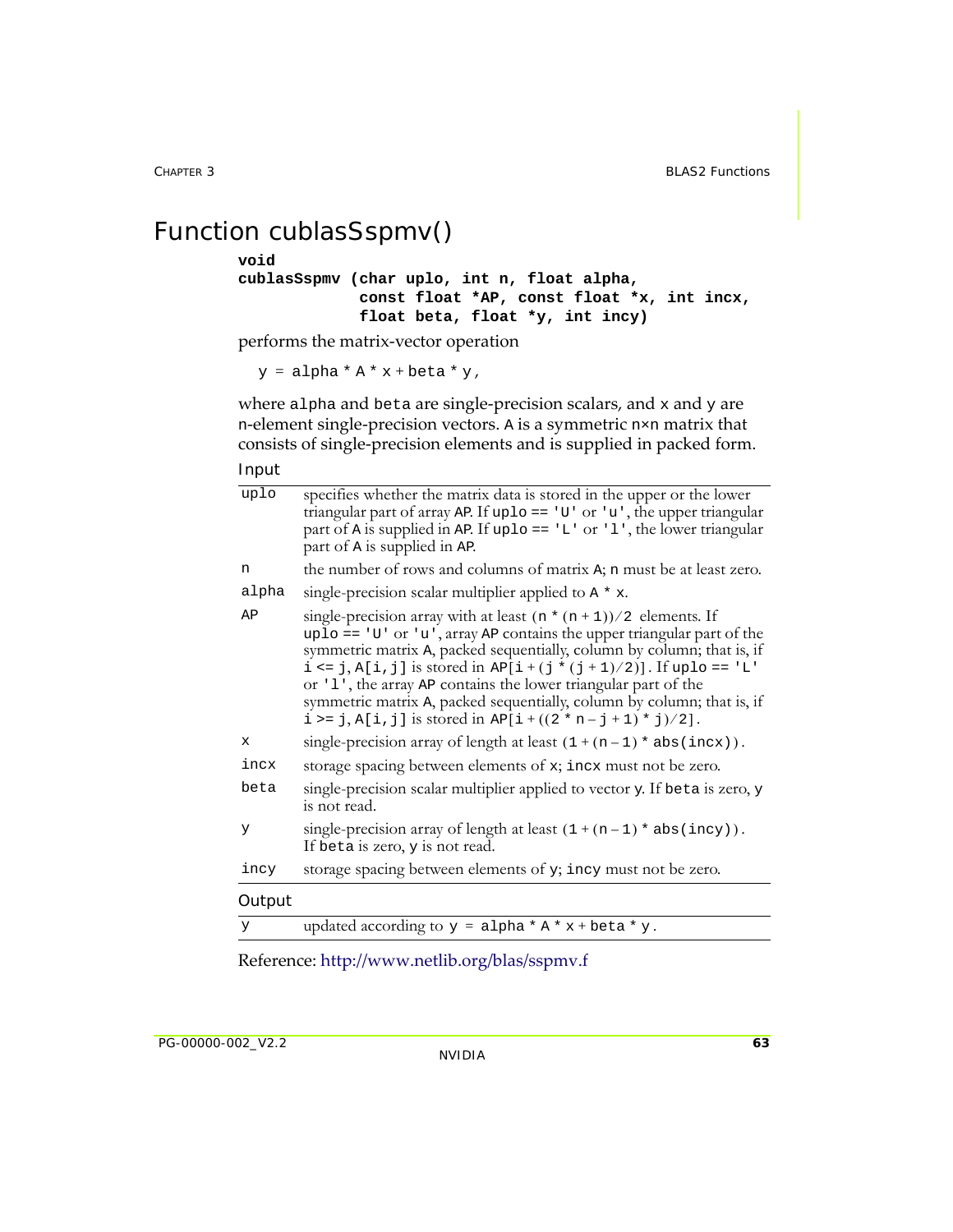Error status for this function can be retrieved via **cublasGetError()**.

```
Error Status
CUBLAS_STATUS_NOT_INITIALIZED if CUBLAS library was not initialized
CUBLAS_STATUS_INVALID_VALUE if n < 0, incx == 0, or incy == 0
CUBLAS_STATUS_EXECUTION_FAILED if function failed to launch on GPU
```
### <span id="page-71-0"></span>Function cublasSspr()

#### **void**

```
cublasSspr (char uplo, int n, float alpha,
            const float *x, int incx, float *AP)
```
performs the symmetric rank 1 operation

 $A = alpha * x * x<sup>T</sup> + A$ ,

where alpha is a single-precision scalar, and x is an n-element singleprecision vector. A is a symmetric n×n matrix that consists of single‐ precision elements and is supplied in packed form.

Input

| uplo  | specifies whether the matrix data is stored in the upper or the lower<br>triangular part of array AP. If uplo == $'U'$ or $'u'$ , the upper triangular<br>part of A is supplied in AP. If uplo == $'L'$ or $'l'$ , the lower triangular<br>part of A is supplied in AP.                                                                                                                                                                                                                                                |
|-------|------------------------------------------------------------------------------------------------------------------------------------------------------------------------------------------------------------------------------------------------------------------------------------------------------------------------------------------------------------------------------------------------------------------------------------------------------------------------------------------------------------------------|
| n     | the number of rows and columns of matrix A; n must be at least zero.                                                                                                                                                                                                                                                                                                                                                                                                                                                   |
| alpha | single-precision scalar multiplier applied to $x * x^T$ .                                                                                                                                                                                                                                                                                                                                                                                                                                                              |
| X     | single-precision array of length at least $(1 + (n-1) * abs(incx))$ .                                                                                                                                                                                                                                                                                                                                                                                                                                                  |
| incx  | storage spacing between elements of x; incx must not be zero.                                                                                                                                                                                                                                                                                                                                                                                                                                                          |
| AΡ    | single-precision array with at least $(n * (n + 1))/2$ elements. If<br>$uplo == 'U'$ or 'u', array AP contains the upper triangular part of the<br>symmetric matrix A, packed sequentially, column by column; that is, if<br>$i \le j$ , A[i, j] is stored in AP[i + (j * (j + 1)/2)]. If uplo == 'L'<br>or '1', the array AP contains the lower triangular part of the<br>symmetric matrix A, packed sequentially, column by column; that is, if<br>$i > = j$ , A[i, j] is stored in AP[i + ((2 * n – j + 1) * j)/2]. |

#### **Output**

A updated according to  $A = alpha * x * x^{T} + A$ .

Reference: http://www.netlib.org/blas/sspr.f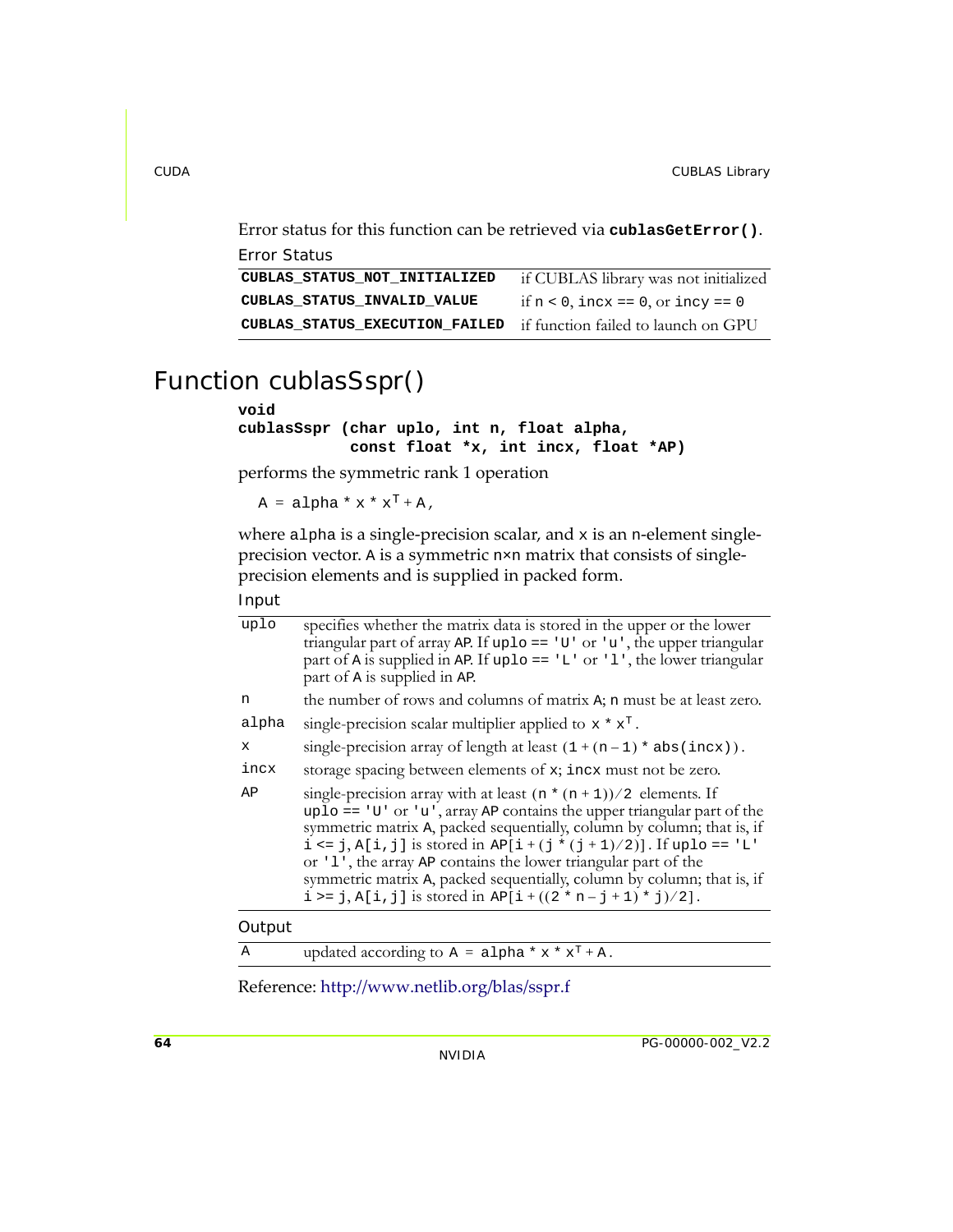Error status for this function can be retrieved via **cublasGetError()**.

```
Error Status
CUBLAS_STATUS_NOT_INITIALIZED if CUBLAS library was not initialized
CUBLAS_STATUS_INVALID_VALUE if n < 0 or incx == 0
CUBLAS_STATUS_EXECUTION_FAILED if function failed to launch on GPU
```
### Function cublasSspr2()

#### **void**

```
cublasSspr2 (char uplo, int n, float alpha,
              const float *x, int incx, const float *y,
              int incy, float *AP)
```
performs the symmetric rank 2 operation

 $A = alpha * x * y<sup>T</sup> + alpha * y * x<sup>T</sup> + A$ ,

where alpha is a single-precision scalar, and  $x$  and  $y$  are n-element single‐precision vectors. A is a symmetric n×n matrix that consists of single‐precision elements and is supplied in packed form.

| uplo        | specifies whether the matrix data is stored in the upper or the lower<br>triangular part of array A. If uplo == $'U'$ or $'u'$ , only the upper<br>triangular part of A may be referenced and the lower triangular part of<br>A is inferred. If uplo == $'L'$ or $'l'$ , only the lower triangular part of<br>A may be referenced and the upper triangular part of A is inferred.                                                                                                                                      |
|-------------|------------------------------------------------------------------------------------------------------------------------------------------------------------------------------------------------------------------------------------------------------------------------------------------------------------------------------------------------------------------------------------------------------------------------------------------------------------------------------------------------------------------------|
| n           | the number of rows and columns of matrix A; n must be at least zero.                                                                                                                                                                                                                                                                                                                                                                                                                                                   |
| alpha       | single-precision scalar multiplier applied to $x * y^T +$ alpha * $y * x^T$ .                                                                                                                                                                                                                                                                                                                                                                                                                                          |
| $\mathbf x$ | single-precision array of length at least $(1 + (n - 1) * abs(incx))$ .                                                                                                                                                                                                                                                                                                                                                                                                                                                |
| incx        | storage spacing between elements of x; incx must not be zero.                                                                                                                                                                                                                                                                                                                                                                                                                                                          |
| У           | single-precision array of length at least $(1 + (n - 1) * abs(incy))$ .                                                                                                                                                                                                                                                                                                                                                                                                                                                |
| incy        | storage spacing between elements of y; incy must not be zero.                                                                                                                                                                                                                                                                                                                                                                                                                                                          |
| AP          | single-precision array with at least $(n * (n + 1))/2$ elements. If<br>$uplo == 'U'$ or 'u', array AP contains the upper triangular part of the<br>symmetric matrix A, packed sequentially, column by column; that is, if<br>$i \le j$ , A[i, j] is stored in AP[i + (j * (j + 1)/2)]. If uplo == 'L'<br>or '1', the array AP contains the lower triangular part of the<br>symmetric matrix A, packed sequentially, column by column; that is, if<br>$i > = j$ , A[i, j] is stored in AP[i + ((2 * n - j + 1) * j)/2]. |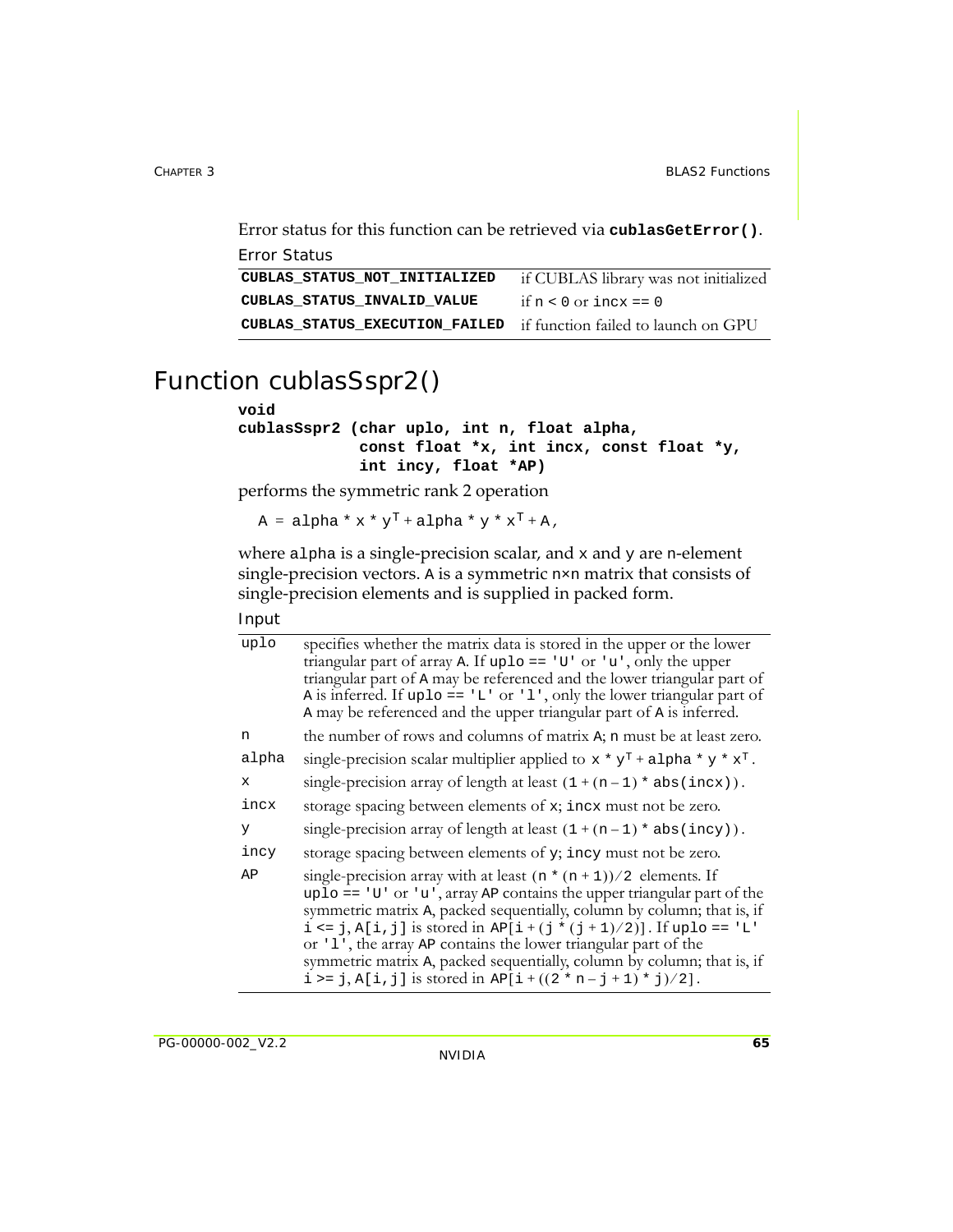### **Output**

| updated according to $A = alpha * x * y^T + alpha * y * x^T + A$ . |  |
|--------------------------------------------------------------------|--|
|--------------------------------------------------------------------|--|

Reference: http://www.netlib.org/blas/sspr2.f

Error status for this function can be retrieved via **cublasGetError()**. Error Status

```
CUBLAS_STATUS_NOT_INITIALIZED if CUBLAS library was not initialized
CUBLAS_STATUS_INVALID_VALUE if n < 0, incx == 0, or incy == 0
CUBLAS_STATUS_EXECUTION_FAILED if function failed to launch on GPU
```
### Function cublasSsymv()

#### **void**

**cublasSsymv (char uplo, int n, float alpha, const float \*A, int lda, const float \*x, int incx, float beta, float \*y, int incy)**

performs the matrix‐vector operation

```
y = alpha * A * x + beta * y,
```
where alpha and beta are single-precision scalars, and  $x$  and  $y$  are n-element single-precision vectors. A is a symmetric n×n matrix that consists of single‐precision elements and is stored in either upper or lower storage mode.

| uplo  | specifies whether the upper or lower triangular part of the array A is<br>referenced. If $uplo == 'U'$ or 'u', the symmetric matrix A is stored in<br>upper storage mode; that is, only the upper triangular part of A is<br>referenced while the lower triangular part of A is inferred. If uplo ==<br>'L' or 'l', the symmetric matrix A is stored in lower storage mode;<br>that is, only the lower triangular part of A is referenced while the upper<br>triangular part of A is inferred. |
|-------|------------------------------------------------------------------------------------------------------------------------------------------------------------------------------------------------------------------------------------------------------------------------------------------------------------------------------------------------------------------------------------------------------------------------------------------------------------------------------------------------|
| n     | specifies the number of rows and the number of columns of the<br>symmetric matrix A; n must be at least zero.                                                                                                                                                                                                                                                                                                                                                                                  |
| alpha | single-precision scalar multiplier applied to $A \star x$ .                                                                                                                                                                                                                                                                                                                                                                                                                                    |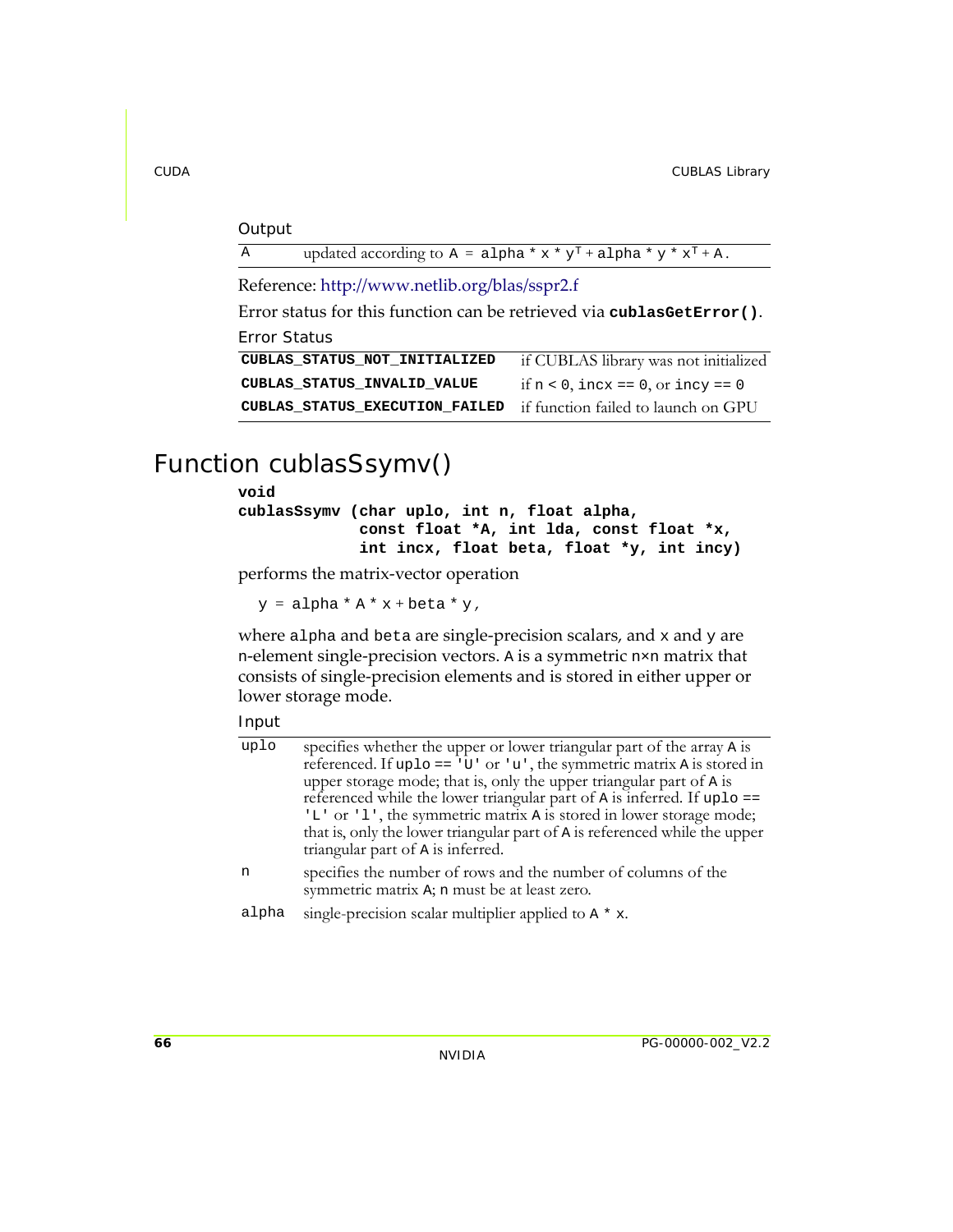| A           | single-precision array of dimensions $(\text{lda}, n)$ . If uplo == 'U' or 'u',<br>the leading nxn upper triangular part of the array A must contain the<br>upper triangular part of the symmetric matrix and the strictly lower<br>triangular part of A is not referenced. If uplo == $'L'$ or $'l'$ , the<br>leading n×n lower triangular part of the array A must contain the lower<br>triangular part of the symmetric matrix and the strictly upper<br>triangular part of A is not referenced. |
|-------------|-----------------------------------------------------------------------------------------------------------------------------------------------------------------------------------------------------------------------------------------------------------------------------------------------------------------------------------------------------------------------------------------------------------------------------------------------------------------------------------------------------|
| lda         | leading dimension of A; 1da must be at least $max(1, n)$ .                                                                                                                                                                                                                                                                                                                                                                                                                                          |
| $\mathbf x$ | single-precision array of length at least $(1 + (n - 1) * abs(incx))$ .                                                                                                                                                                                                                                                                                                                                                                                                                             |
| incx        | storage spacing between elements of x; incx must not be zero.                                                                                                                                                                                                                                                                                                                                                                                                                                       |
| beta        | single-precision scalar multiplier applied to vector y. If beta is zero, y<br>is not read.                                                                                                                                                                                                                                                                                                                                                                                                          |
| y           | single-precision array of length at least $(1 + (n - 1) * abs(incy))$ .<br>If beta is zero, y is not read.                                                                                                                                                                                                                                                                                                                                                                                          |
| incy        | storage spacing between elements of y; incy must not be zero.                                                                                                                                                                                                                                                                                                                                                                                                                                       |
| Output      |                                                                                                                                                                                                                                                                                                                                                                                                                                                                                                     |
| У           | updated according to $y = \text{alpha} * A * x + \text{beta} * y$ .                                                                                                                                                                                                                                                                                                                                                                                                                                 |
|             |                                                                                                                                                                                                                                                                                                                                                                                                                                                                                                     |

Reference: http://www.netlib.org/blas/ssymv.f

Error status for this function can be retrieved via **cublasGetError()**.

Error Status

| CUBLAS STATUS NOT INITIALIZED                                      | if CUBLAS library was not initialized |
|--------------------------------------------------------------------|---------------------------------------|
| CUBLAS STATUS INVALID VALUE                                        | if $n < 0$ , incx == 0, or incy == 0  |
| CUBLAS_STATUS_EXECUTION_FAILED if function failed to launch on GPU |                                       |

### Function cublasSsyr()

#### **void**

**cublasSsyr (char uplo, int n, float alpha, const float \*x, int incx, float \*A, int lda)**

performs the symmetric rank 1 operation

 $A = alpha * x * x<sup>T</sup> + A$ ,

where alpha is a single-precision scalar, x is an n-element singleprecision vector, and A is an n×n symmetric matrix consisting of single-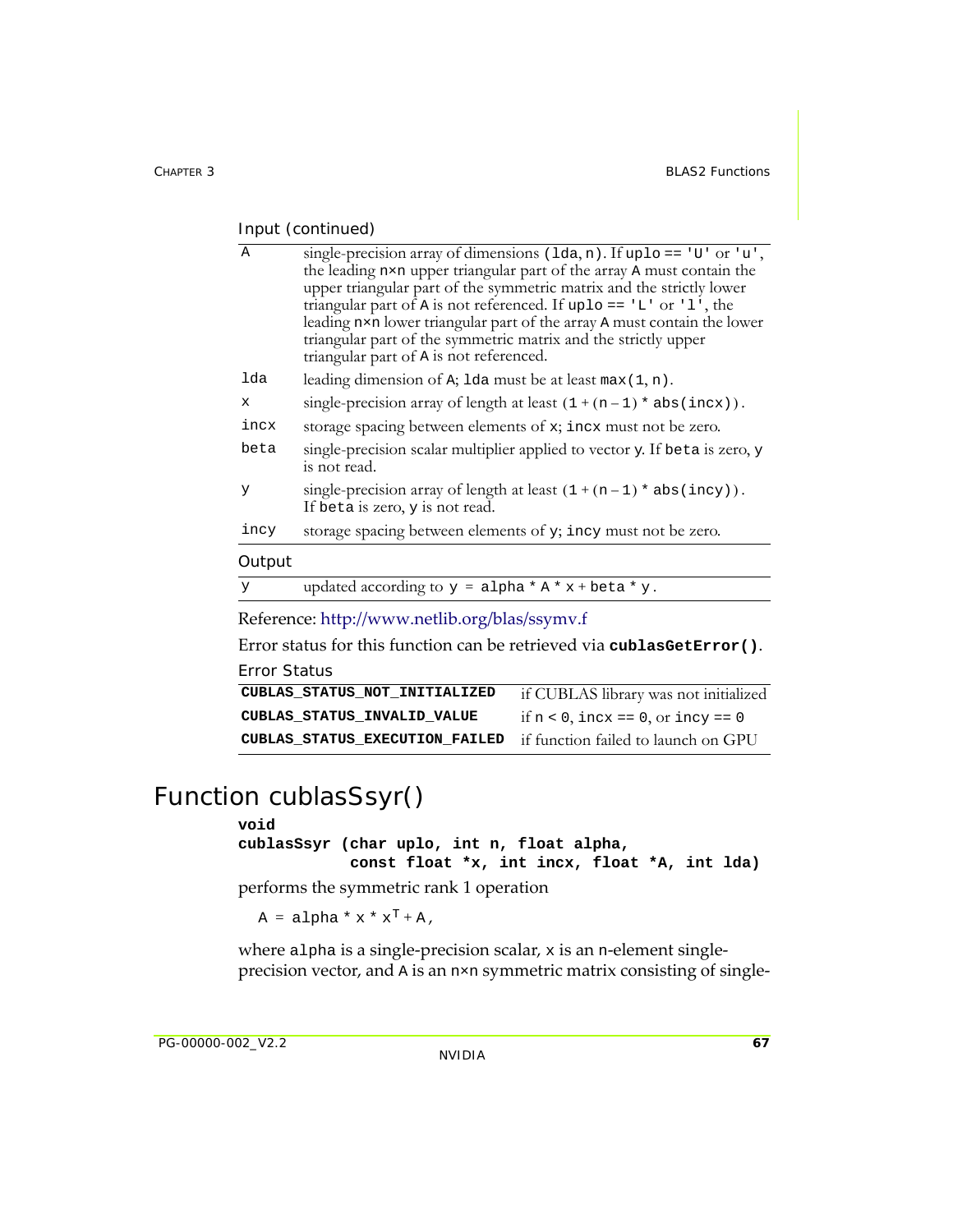precision elements. A is stored in column‐major format, and lda is the leading dimension of the two-dimensional array containing A.

| ٠<br>۰, |
|---------|
|---------|

| uplo  | specifies whether the matrix data is stored in the upper or the lower<br>triangular part of array A. If uplo == $'U'$ or $'u'$ , only the upper<br>triangular part of A is referenced. If uplo == $'L'$ or $'l'$ , only the<br>lower triangular part of A is referenced.                                                                                 |
|-------|----------------------------------------------------------------------------------------------------------------------------------------------------------------------------------------------------------------------------------------------------------------------------------------------------------------------------------------------------------|
| n     | the number of rows and columns of matrix A; n must be at least zero.                                                                                                                                                                                                                                                                                     |
| alpha | single-precision scalar multiplier applied to $x * x^T$ .                                                                                                                                                                                                                                                                                                |
| х     | single-precision array of length at least $(1 + (n - 1) * abs(incx))$ .                                                                                                                                                                                                                                                                                  |
| incx  | the storage spacing between elements of x; incx must not be zero.                                                                                                                                                                                                                                                                                        |
| Α     | single-precision array of dimensions (lda, n). If uplo == 'U' or 'u',<br>A contains the upper triangular part of the symmetric matrix, and the<br>strictly lower triangular part is not referenced. If uplo == 'L' or 'l',<br>A contains the lower triangular part of the symmetric matrix, and the<br>strictly upper triangular part is not referenced. |
| lda   | leading dimension of the two-dimensional array containing A;<br>1da must be at least $max(1, n)$ .                                                                                                                                                                                                                                                       |
| .     |                                                                                                                                                                                                                                                                                                                                                          |

### **Output**

| Α |  | updated according to $A = alpha * x * x^T + A$ . |  |  |  |  |
|---|--|--------------------------------------------------|--|--|--|--|
|---|--|--------------------------------------------------|--|--|--|--|

Reference: http://www.netlib.org/blas/ssyr.f

Error status for this function can be retrieved via **cublasGetError()**.

Error Status

```
CUBLAS_STATUS_NOT_INITIALIZED if CUBLAS library was not initialized
CUBLAS_STATUS_INVALID_VALUE if n < 0 or incx == 0
CUBLAS_STATUS_EXECUTION_FAILED if function failed to launch on GPU
```
### Function cublasSsyr2()

### **void**

**cublasSsyr2 (char uplo, int n, float alpha, const float \*x, int incx, const float \*y, int incy, float \*A, int lda)**

performs the symmetric rank 2 operation

 $A = alpha * x * y<sup>T</sup> + alpha * y * x<sup>T</sup> + A$ ,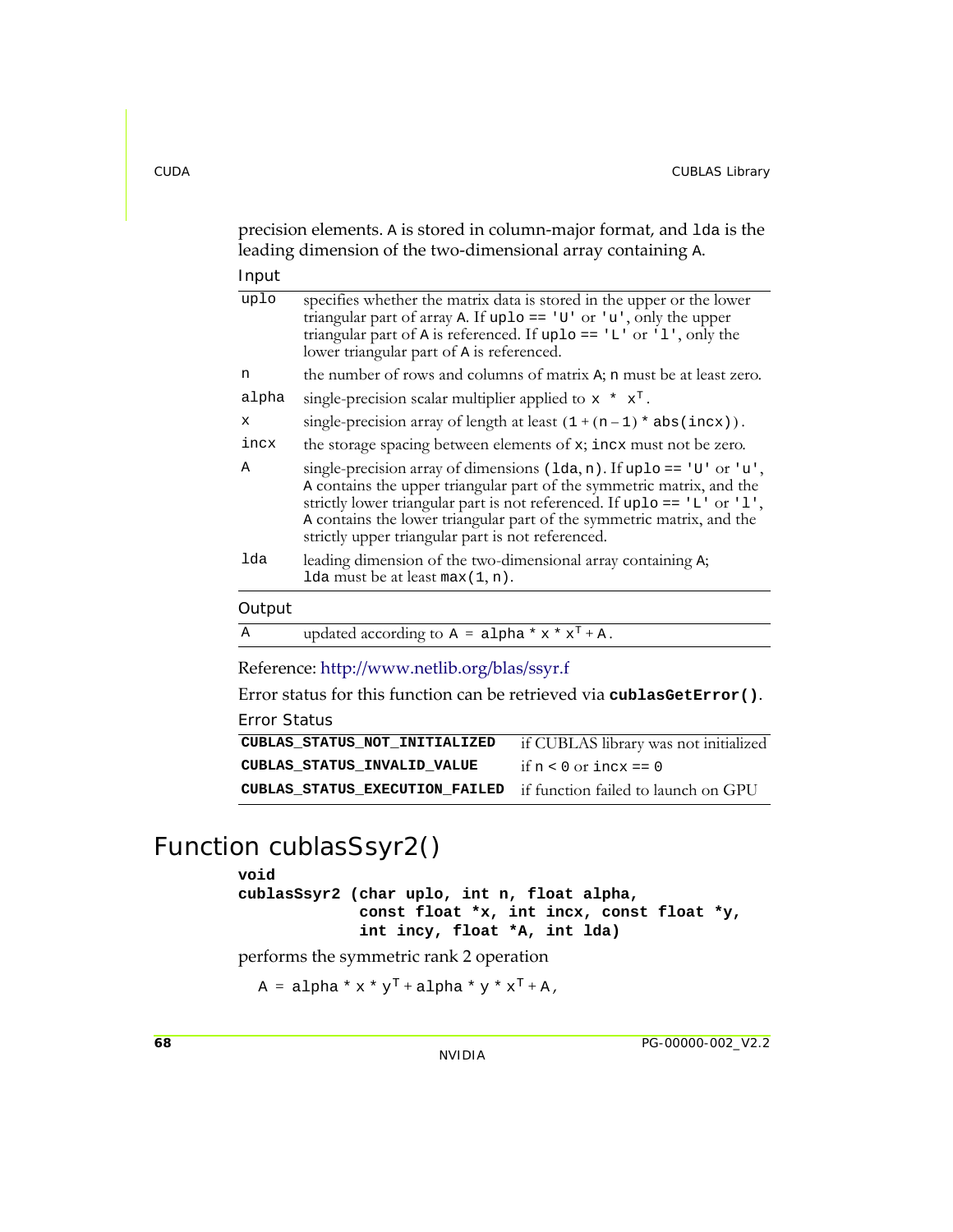where alpha is a single-precision scalar,  $x$  and  $y$  are n-element singleprecision vectors, and A is an n×n symmetric matrix consisting of single‐precision elements.

Input

| uplo         | specifies whether the matrix data is stored in the upper or the lower<br>triangular part of array A. If uplo == $'U'$ or $'u'$ , only the upper<br>triangular part of A is referenced and the lower triangular part of A is<br>inferred. If uplo == $'L'$ or $'l'$ , only the lower triangular part of A is<br>referenced and the upper triangular part of A is inferred. |
|--------------|---------------------------------------------------------------------------------------------------------------------------------------------------------------------------------------------------------------------------------------------------------------------------------------------------------------------------------------------------------------------------|
| n            | the number of rows and columns of matrix A; n must be at least zero.                                                                                                                                                                                                                                                                                                      |
| alpha        | single-precision scalar multiplier applied to $x * y^T + y * x^T$ .                                                                                                                                                                                                                                                                                                       |
| X            | single-precision array of length at least $(1 + (n - 1) * abs(incx))$ .                                                                                                                                                                                                                                                                                                   |
| incx         | storage spacing between elements of x; incx must not be zero.                                                                                                                                                                                                                                                                                                             |
| У            | single-precision array of length at least $(1 + (n - 1) * abs(incy))$ .                                                                                                                                                                                                                                                                                                   |
| incy         | storage spacing between elements of y; incy must not be zero.                                                                                                                                                                                                                                                                                                             |
| Α            | single-precision array of dimensions $(\text{lda}, n)$ . If uplo == 'U' or 'u',<br>A contains the upper triangular part of the symmetric matrix, and the<br>strictly lower triangular part is not referenced. If uplo == $'L'$ or $'l'$ ,<br>A contains the lower triangular part of the symmetric matrix, and the<br>strictly upper triangular part is not referenced.   |
| lda          | leading dimension of A; 1da must be at least $max(1, n)$ .                                                                                                                                                                                                                                                                                                                |
| Output       |                                                                                                                                                                                                                                                                                                                                                                           |
| $\mathsf{A}$ | updated according to A = alpha * $x * y^T +$ alpha * $y * x^T + A$ .                                                                                                                                                                                                                                                                                                      |
|              |                                                                                                                                                                                                                                                                                                                                                                           |

Reference: http://www.netlib.org/blas/ssyr2.f

Error status for this function can be retrieved via **cublasGetError()**. Error Status

| LITUL STATUS |        |  |
|--------------|--------|--|
| ----         | ------ |  |

| CUBLAS STATUS NOT INITIALIZED                                      | if CUBLAS library was not initialized |
|--------------------------------------------------------------------|---------------------------------------|
| CUBLAS STATUS INVALID VALUE                                        | if $n < 0$ , incx == 0, or incy == 0  |
| CUBLAS_STATUS_EXECUTION_FAILED if function failed to launch on GPU |                                       |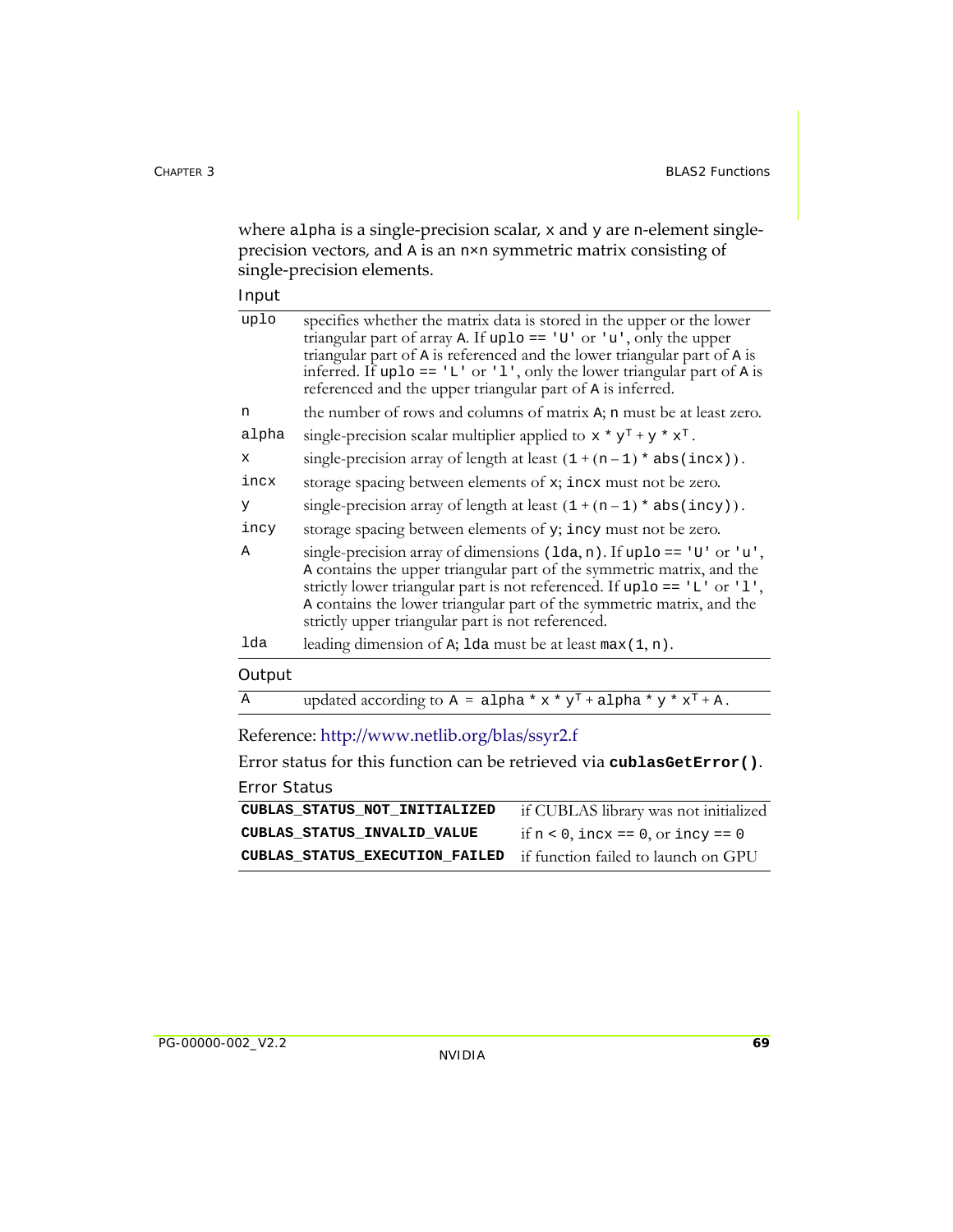### Function cublasStbmv()

### **void**

**cublasStbmv (char uplo, char trans, char diag, int n, int k, const float \*A, int lda, float \*x, int incx)**

performs one of the matrix‐vector operations

 $x = op(A) * x,$ 

where  $op(A) = A$  or  $op(A) = A<sup>T</sup>$ ,

 $x$  is an n-element single-precision vector, and A is an  $n \times n$ , unit or nonunit, upper or lower, triangular band matrix consisting of singleprecision elements.

Input

| uplo  | specifies whether the matrix A is an upper or lower triangular band<br>matrix. If uplo == $'U'$ or $'u'$ , A is an upper triangular band matrix. If<br>$uplo == 'L'$ or '1', A is a lower triangular band matrix.                                                                                                                                                                                                                                                                                                                                                                                                                                                                                                                                                                        |
|-------|------------------------------------------------------------------------------------------------------------------------------------------------------------------------------------------------------------------------------------------------------------------------------------------------------------------------------------------------------------------------------------------------------------------------------------------------------------------------------------------------------------------------------------------------------------------------------------------------------------------------------------------------------------------------------------------------------------------------------------------------------------------------------------------|
| trans | specifies $op(A)$ . If trans == 'N' or 'n', $op(A) = A$ .<br>If trans == $'T', 't', 'C', or 'c', op(A) = AT.$                                                                                                                                                                                                                                                                                                                                                                                                                                                                                                                                                                                                                                                                            |
| diag  | specifies whether or not matrix A is unit triangular. If diag == $'U'$ or<br>'u', A is assumed to be unit triangular. If diag == 'N' or 'n', A is<br>not assumed to be unit triangular.                                                                                                                                                                                                                                                                                                                                                                                                                                                                                                                                                                                                  |
| n     | specifies the number of rows and columns of the matrix A; n must be<br>at least zero. In the current implementation n must not exceed 4070.                                                                                                                                                                                                                                                                                                                                                                                                                                                                                                                                                                                                                                              |
| k     | specifies the number of superdiagonals or subdiagonals. If uplo ==<br>'U' or 'u', k specifies the number of superdiagonals. If uplo == 'L'<br>or '1' k specifies the number of subdiagonals; k must at least be zero.                                                                                                                                                                                                                                                                                                                                                                                                                                                                                                                                                                    |
| Α     | single-precision array of dimension $(\text{lda}, n)$ . If uplo == 'U' or 'u',<br>the leading $(k+1) \times n$ part of the array A must contain the upper<br>triangular band matrix, supplied column by column, with the leading<br>diagonal of the matrix in row k+1 of the array, the first superdiagonal<br>starting at position 2 in row k, and so on. The top left kxk triangle of<br>the array A is not referenced. If uplo == $'L'$ or $'l'$ , the leading<br>$(k+1)$ ×n part of the array A must contain the lower triangular band<br>matrix, supplied column by column, with the leading diagonal of the<br>matrix in row 1 of the array, the first subdiagonal starting at position 1<br>in row 2, and so on. The bottom right kxk triangle of the array is not<br>referenced. |

1da is the leading dimension of A; 1da must be at least  $k+1$ .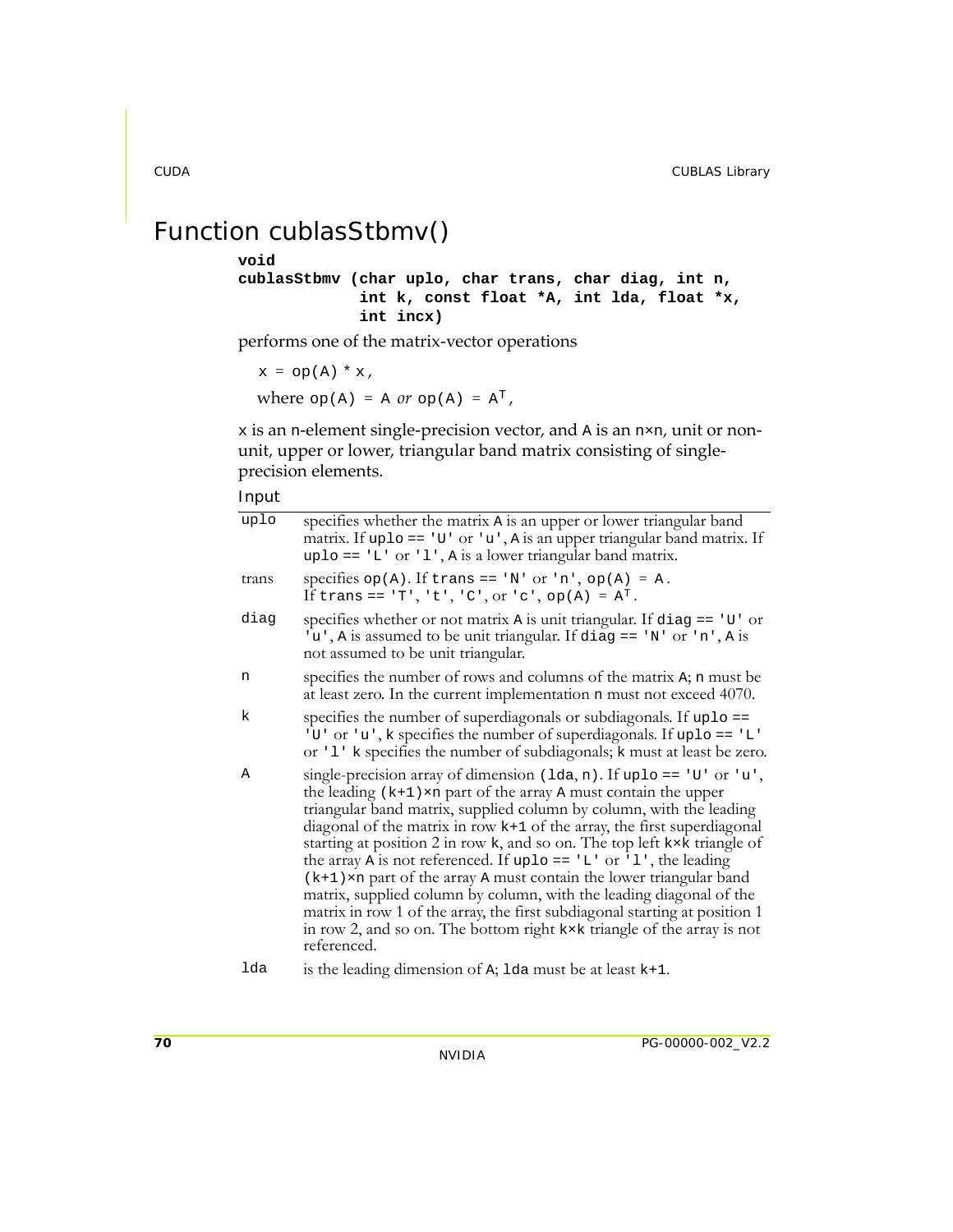| $\mathbf{x}$                                                           | the result vector.                     | single-precision array of length at least $(1 + (n - 1) * abs(incx))$ .<br>On entry, x contains the source vector. On exit, x is overwritten with |
|------------------------------------------------------------------------|----------------------------------------|---------------------------------------------------------------------------------------------------------------------------------------------------|
| incx                                                                   |                                        | specifies the storage spacing for elements of x; incx must not be zero.                                                                           |
| Output                                                                 |                                        |                                                                                                                                                   |
| $\mathbf{x}$                                                           | updated according to $x = op(A) * x$ . |                                                                                                                                                   |
| Reference: http://www.netlib.org/blas/stbmv.f                          |                                        |                                                                                                                                                   |
| Error status for this function can be retrieved via cublasGetError().  |                                        |                                                                                                                                                   |
| Error Status                                                           |                                        |                                                                                                                                                   |
| if CUBLAS library was not initialized<br>CUBLAS STATUS NOT INITIALIZED |                                        |                                                                                                                                                   |
|                                                                        |                                        |                                                                                                                                                   |

#### **CUBLAS\_STATUS\_EXECUTION\_FAILED** if function failed to launch on GPU

### Function cublasStbsv()

#### **void**

```
cublasStbsv (char uplo, char trans, char diag, int n,
              int k, const float *A, int lda, float X,
              int incx)
```
solves one of the systems of equations

```
op(A) * x = b,where op(A) = A or op(A) = A<sup>T</sup>,
```
b and x are n‐element vectors, and A is an n×n, unit or non‐unit, upper or lower, triangular band matrix with k+1 diagonals.

No test for singularity or near‐singularity is included in this function. Such tests must be performed before calling this function.

| uplo  | specifies whether the matrix is an upper or lower triangular band<br>matrix: If uplo == 'U' or 'u', A is an upper triangular band matrix. If |
|-------|----------------------------------------------------------------------------------------------------------------------------------------------|
|       | $uplo == 'L'$ or '1', A is a lower triangular band matrix.                                                                                   |
| trans | specifies $op(A)$ . If trans == 'N' or 'n', $op(A) = A$ .<br>If trans == 'T', 't', 'C', or 'c', op(A) = $A^T$ .                              |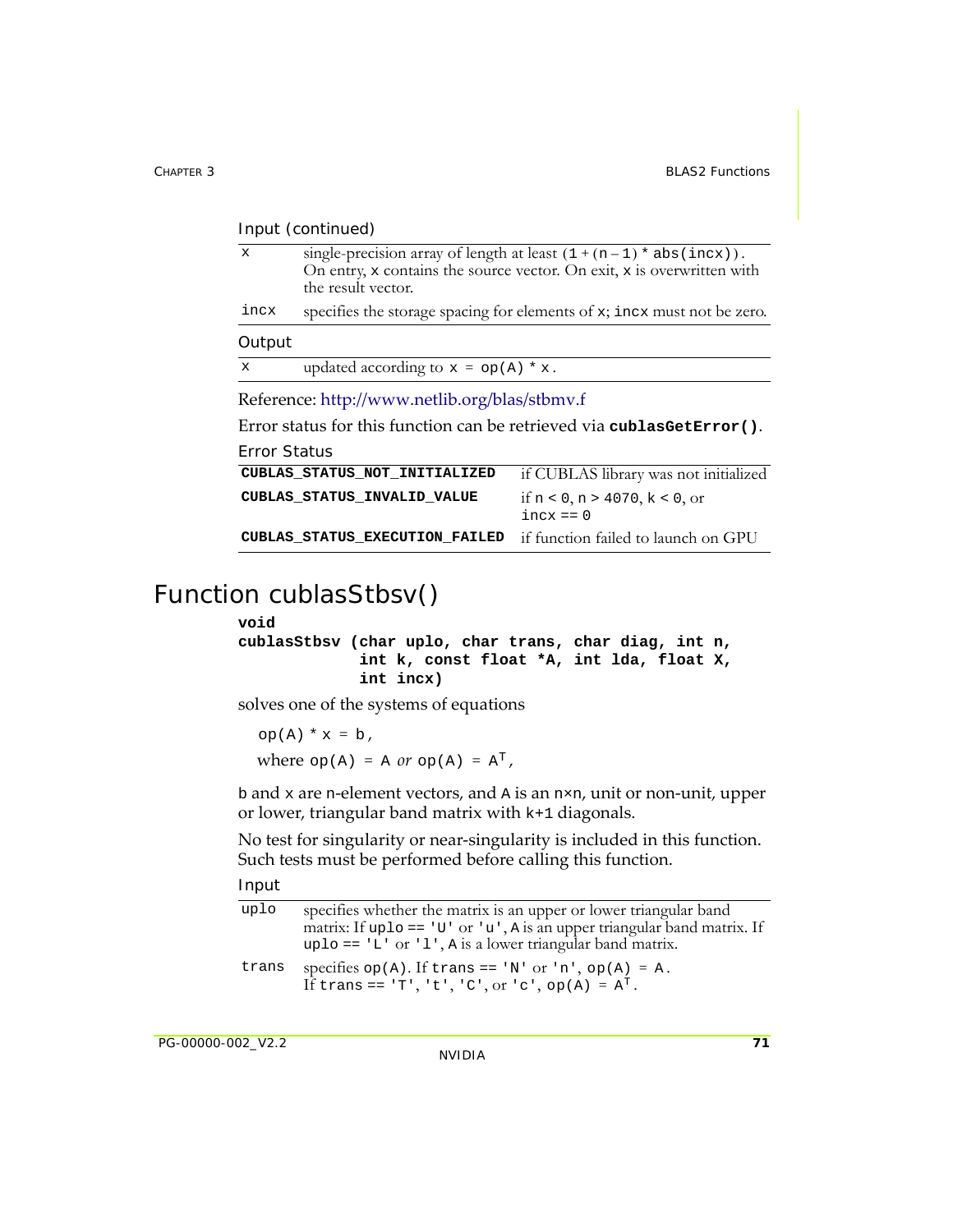| diag                | specifies whether A is unit triangular. If diag == $'U'$ or $'u'$ , A is<br>assumed to be unit triangular; that is, diagonal elements are not read<br>and are assumed to be unity. If diag == $'N'$ or $'n'$ , A is not assumed<br>to be unit triangular.                                                                                                                                                                                                                                                                                                                                                                                                                                                                                                                      |
|---------------------|--------------------------------------------------------------------------------------------------------------------------------------------------------------------------------------------------------------------------------------------------------------------------------------------------------------------------------------------------------------------------------------------------------------------------------------------------------------------------------------------------------------------------------------------------------------------------------------------------------------------------------------------------------------------------------------------------------------------------------------------------------------------------------|
| n                   | the number of rows and columns of matrix A; n must be at least zero.                                                                                                                                                                                                                                                                                                                                                                                                                                                                                                                                                                                                                                                                                                           |
| k                   | specifies the number of superdiagonals or subdiagonals.<br>If uplo == $'U'$ or $'u'$ , k specifies the number of superdiagonals. If<br>uplo == $'L'$ or $'l'$ , k specifies the number of subdiagonals; k must<br>be at least zero.                                                                                                                                                                                                                                                                                                                                                                                                                                                                                                                                            |
| Α                   | single-precision array of dimension (1da, n). If uplo == 'U' or 'u',<br>the leading $(k+1) \times n$ part of the array A must contain the upper<br>triangular band matrix, supplied column by column, with the leading<br>diagonal of the matrix in row k+1 of the array, the first superdiagonal<br>starting at position 2 in row k, and so on. The top left kxk triangle of<br>the array A is not referenced. If uplo == $'L'$ or $l'$ , the leading<br>$(k+1)$ ×n part of the array A must contain the lower triangular band<br>matrix, supplied column by column, with the leading diagonal of the<br>matrix in row 1 of the array, the first sub-diagonal starting at position<br>1 in row 2, and so on. The bottom right kxk triangle of the array is not<br>referenced. |
| x                   | single-precision array of length at least $(1 + (n-1) * abs(incx))$ .<br>On entry, x contains the n-element right-hand side vector b. On exit, it<br>is overwritten with the solution vector x.                                                                                                                                                                                                                                                                                                                                                                                                                                                                                                                                                                                |
| incx                | storage spacing between elements of x; incx must not be zero.                                                                                                                                                                                                                                                                                                                                                                                                                                                                                                                                                                                                                                                                                                                  |
| Output              |                                                                                                                                                                                                                                                                                                                                                                                                                                                                                                                                                                                                                                                                                                                                                                                |
| X                   | updated to contain the solution vector x that solves $op(A) * x = b$ .                                                                                                                                                                                                                                                                                                                                                                                                                                                                                                                                                                                                                                                                                                         |
|                     | Reference: http://www.netlib.org/blas/stbsv.f                                                                                                                                                                                                                                                                                                                                                                                                                                                                                                                                                                                                                                                                                                                                  |
|                     | Error status for this function can be retrieved via cublasGetError().                                                                                                                                                                                                                                                                                                                                                                                                                                                                                                                                                                                                                                                                                                          |
| <b>Error Status</b> |                                                                                                                                                                                                                                                                                                                                                                                                                                                                                                                                                                                                                                                                                                                                                                                |
|                     | CUBLAS_STATUS_NOT_INITIALIZED<br>if CUBLAS library was not initialized                                                                                                                                                                                                                                                                                                                                                                                                                                                                                                                                                                                                                                                                                                         |

| CUBLAS STATUS INVALID VALUE                                               | if incx == 0, n < 0, or n > 4070 |
|---------------------------------------------------------------------------|----------------------------------|
| <b>CUBLAS_STATUS_EXECUTION_FAILED</b> if function failed to launch on GPU |                                  |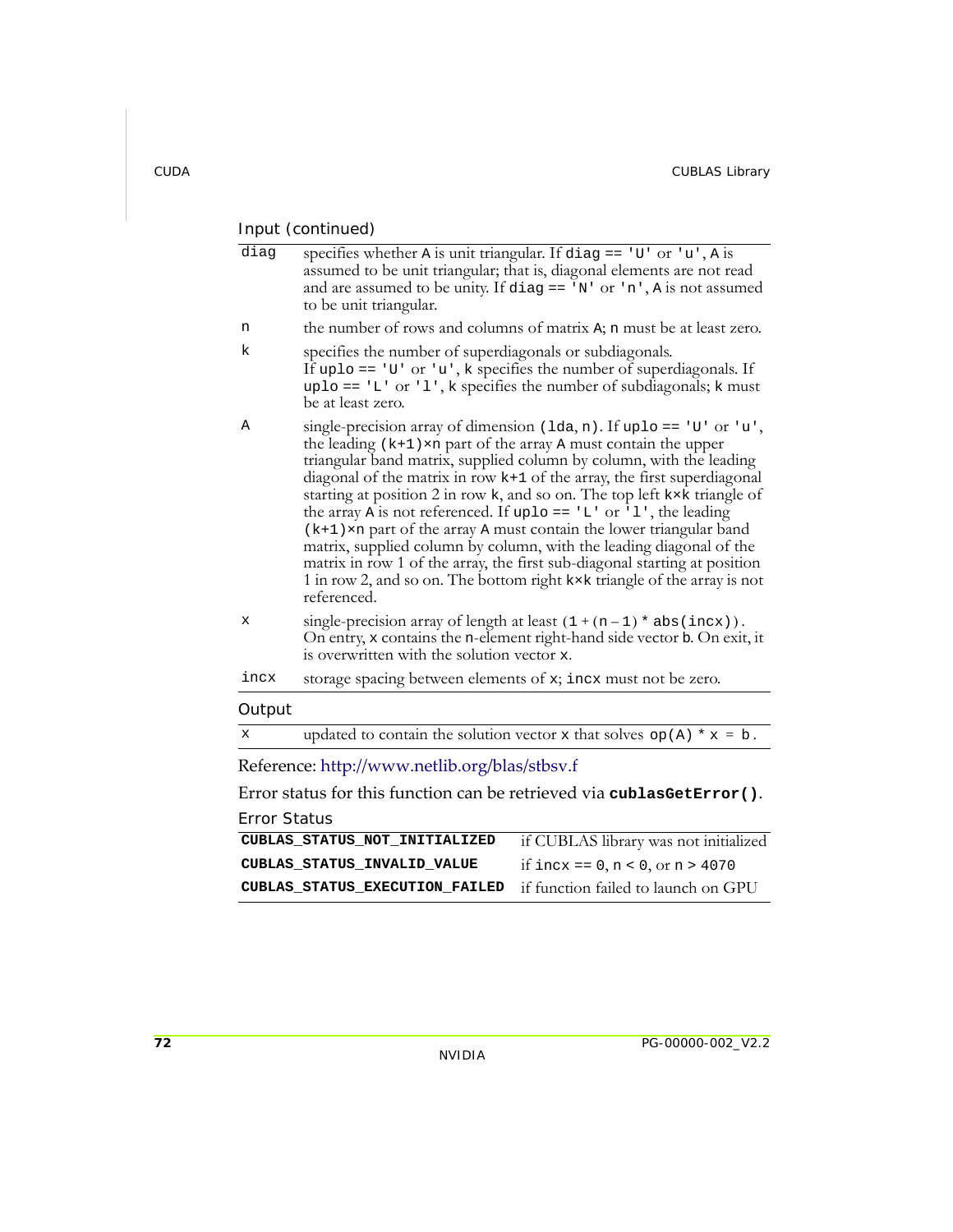### Function cublasStpmv()

#### **void**

**cublasStpmv (char uplo, char trans, char diag, int n, const float \*AP, float \*x, int incx)**

performs one of the matrix‐vector operations

 $x = op(A) * x,$ 

where  $op(A) = A$  or  $op(A) = A<sup>T</sup>$ ,

 $x$  is an n-element single-precision vector, and A is an  $n \times n$ , unit or nonunit, upper or lower, triangular matrix consisting of single‐precision elements.

#### Input

| Output |                                                                                                                                                                                                                                                                                                                                                                                                                                                                                                                   |
|--------|-------------------------------------------------------------------------------------------------------------------------------------------------------------------------------------------------------------------------------------------------------------------------------------------------------------------------------------------------------------------------------------------------------------------------------------------------------------------------------------------------------------------|
| incx   | specifies the storage spacing for elements of x; incx must not be zero.                                                                                                                                                                                                                                                                                                                                                                                                                                           |
| x      | single-precision array of length at least $(1 + (n - 1) * abs(incx))$ .<br>On entry, x contains the source vector. On exit, x is overwritten with<br>the result vector.                                                                                                                                                                                                                                                                                                                                           |
| AP     | single-precision array with at least $(n * (n + 1))/2$ elements. If<br>$uplo == 'U'$ or 'u', the array AP contains the upper triangular part of<br>the symmetric matrix A, packed sequentially, column by column; that<br>is, if $i \le j$ , A[i, j] is stored in AP[i+(j * (j+1)/2)]. If uplo ==<br>'L' or '1', array AP contains the lower triangular part of the<br>symmetric matrix A, packed sequentially, column by column; that is, if<br>i >= j, A[i, j] is stored in AP[i + $((2 * n - j + 1) * j)/2$ ]. |
| n      | specifies the number of rows and columns of the matrix A; n must be<br>at least zero. In the current implementation n must not exceed 4070.                                                                                                                                                                                                                                                                                                                                                                       |
| diag   | specifies whether or not matrix A is unit triangular.<br>If diag == $'U'$ or $'u'$ , A is assumed to be unit triangular.<br>If diag == $'N'$ or $'n'$ , A is not assumed to be unit triangular.                                                                                                                                                                                                                                                                                                                   |
| trans  | specifies $op(A)$ . If trans == 'N' or 'n', $op(A) = A$ .<br>If trans == $'T', 't', 'C', or 'c', op(A) = AT.$                                                                                                                                                                                                                                                                                                                                                                                                     |
| uplo   | specifies whether the matrix A is an upper or lower triangular matrix.<br>If uplo == $'U'$ or $'u'$ , A is an upper triangular matrix.<br>If uplo == $'L'$ or $'l'$ , A is a lower triangular matrix.                                                                                                                                                                                                                                                                                                             |

 $x \quad \text{updated according to } x = \text{op}(A) * x.$ 

Reference: http://www.netlib.org/blas/stpmv.f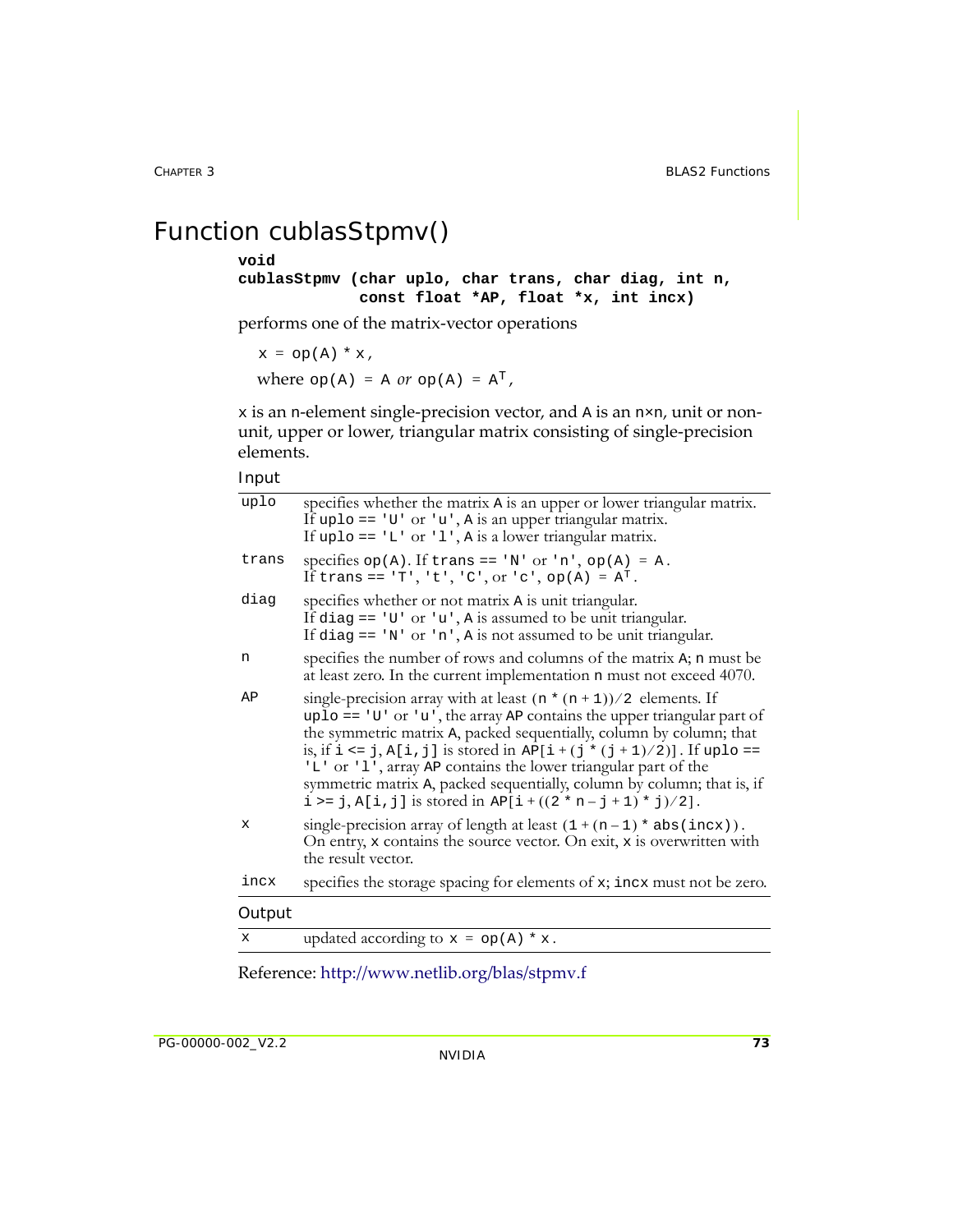Error status for this function can be retrieved via **cublasGetError()**.

```
Error Status
CUBLAS_STATUS_NOT_INITIALIZED if CUBLAS library was not initialized
CUBLAS_STATUS_INVALID_VALUE if incx == 0, n < 0, or n > 4070
CUBLAS_STATUS_EXECUTION_FAILED if function failed to launch on GPU
```
### Function cublasStpsv()

### **void**

**cublasStpsv (char uplo, char trans, char diag, int n, const float \*AP, float \*X, int incx)**

solves one of the systems of equations

```
op(A) * x = b,where op(A) = A or op(A) = A<sup>T</sup>,
```
b and x are n‐element single‐precision vectors, and A is an n×n, unit or non‐unit, upper or lower, triangular matrix.

No test for singularity or near‐singularity is included in this function. Such tests must be performed before calling this function.

| uplo  | specifies whether the matrix is an upper or lower triangular matrix. If<br>uplo == 'U' or 'u', A is an upper triangular matrix. If uplo == 'L'<br>or '1', A is a lower triangular matrix.                                                            |
|-------|------------------------------------------------------------------------------------------------------------------------------------------------------------------------------------------------------------------------------------------------------|
| trans | specifies $op(A)$ . If trans == 'N' or 'n', $op(A) = A$ .<br>If trans == 'T', 't', 'C', or 'c', op(A) = $A^T$ .                                                                                                                                      |
| diag  | specifies whether A is unit triangular. If diag == $'U'$ or $'u'$ , A is<br>assumed to be unit triangular; that is, diagonal elements are not read<br>and are assumed to be unity. If diag == 'N' or 'n', A is not assumed<br>to be unit triangular. |
| n     | specifies the number of rows and columns of the matrix A; n must be<br>at least zero. In the current implementation n must not exceed 4070.                                                                                                          |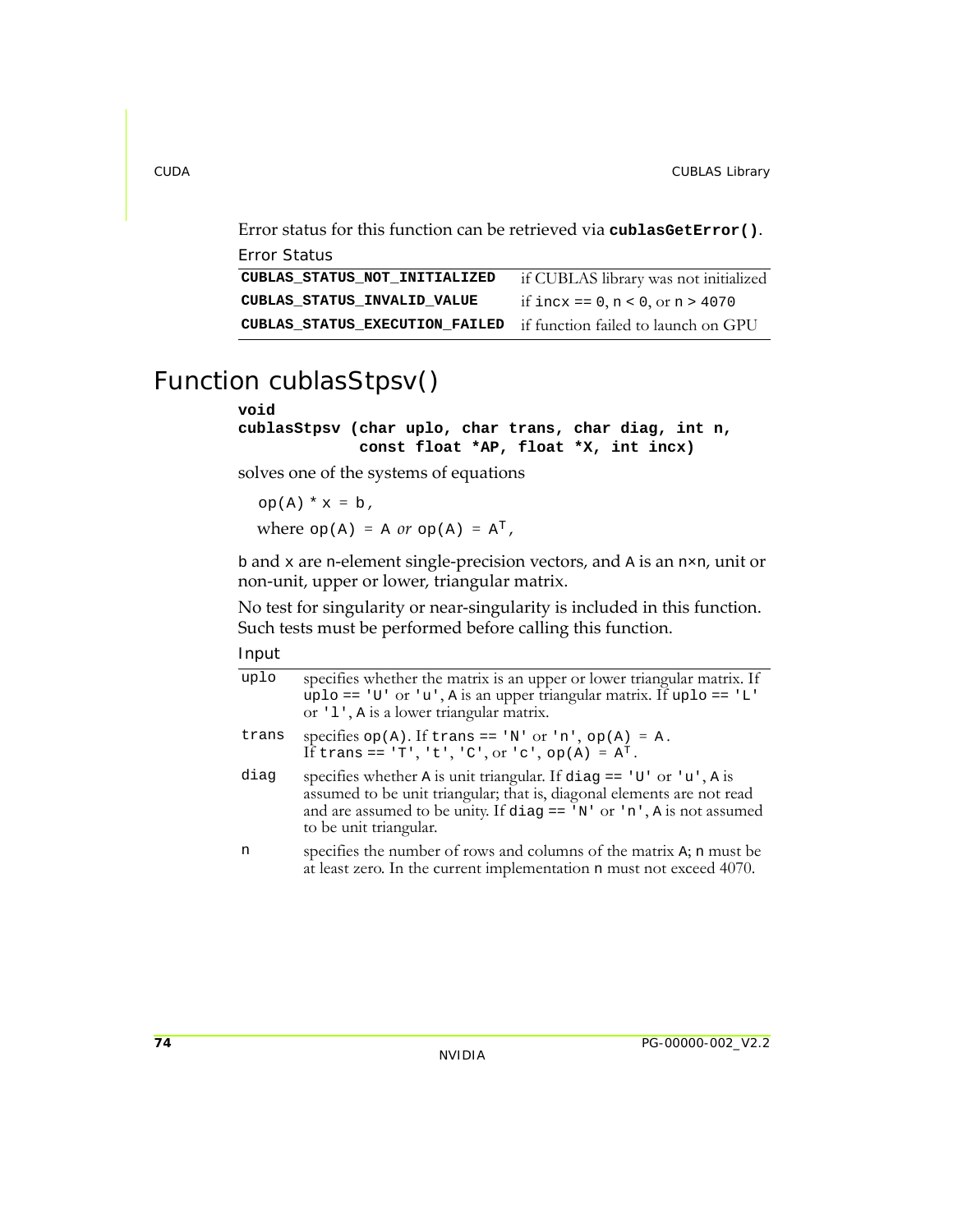| AP                  | single-precision array with at least $(n * (n + 1))/2$ elements. If                                                                                                                                       |
|---------------------|-----------------------------------------------------------------------------------------------------------------------------------------------------------------------------------------------------------|
|                     | uplo == 'U' or 'u', array AP contains the upper triangular matrix A,                                                                                                                                      |
|                     | packed sequentially, column by column; that is, if $i \le j$ , $A[i, j]$ is                                                                                                                               |
|                     | stored in $AP[i + (j * (j + 1)/2)]$ . If uplo == 'L' or 'l', array AP<br>contains the lower triangular matrix A, packed sequentially, column by<br>column; that is, if $i \ge j$ , $A[i, j]$ is stored in |
|                     | $AP[i + ((2 * n - j + 1) * j)/2]$ . When diag == 'U' or 'u', the<br>diagonal elements of A are not referenced and are assumed to be unity.                                                                |
| X                   | single-precision array of length at least $(1 + (n-1) * abs(incx))$ .<br>On entry, x contains the n-element right-hand side vector b. On exit, it<br>is overwritten with the solution vector x.           |
| incx                | storage spacing between elements of x; incx must not be zero.                                                                                                                                             |
| Output              |                                                                                                                                                                                                           |
| $\mathbf x$         | updated to contain the solution vector x that solves $op(A) * x = b$ .                                                                                                                                    |
|                     | Reference: http://www.netlib.org/blas/stpsv.f                                                                                                                                                             |
|                     | Error status for this function can be retrieved via cublas GetError().                                                                                                                                    |
| <b>Error Status</b> |                                                                                                                                                                                                           |

| CUBLAS STATUS NOT INITIALIZED  | if CUBLAS library was not initialized |
|--------------------------------|---------------------------------------|
| CUBLAS STATUS INVALID VALUE    | if $incx = 0, n < 0, or n > 4070$     |
| CUBLAS STATUS EXECUTION FAILED | if function failed to launch on GPU   |

### Function cublasStrmv()

#### **void**

**cublasStrmv (char uplo, char trans, char diag, int n, const float \*A, int lda, float \*x, int incx)**

performs one of the matrix‐vector operations

```
x = op(A) * x,where op(A) = A or op(A) = A<sup>T</sup>,
```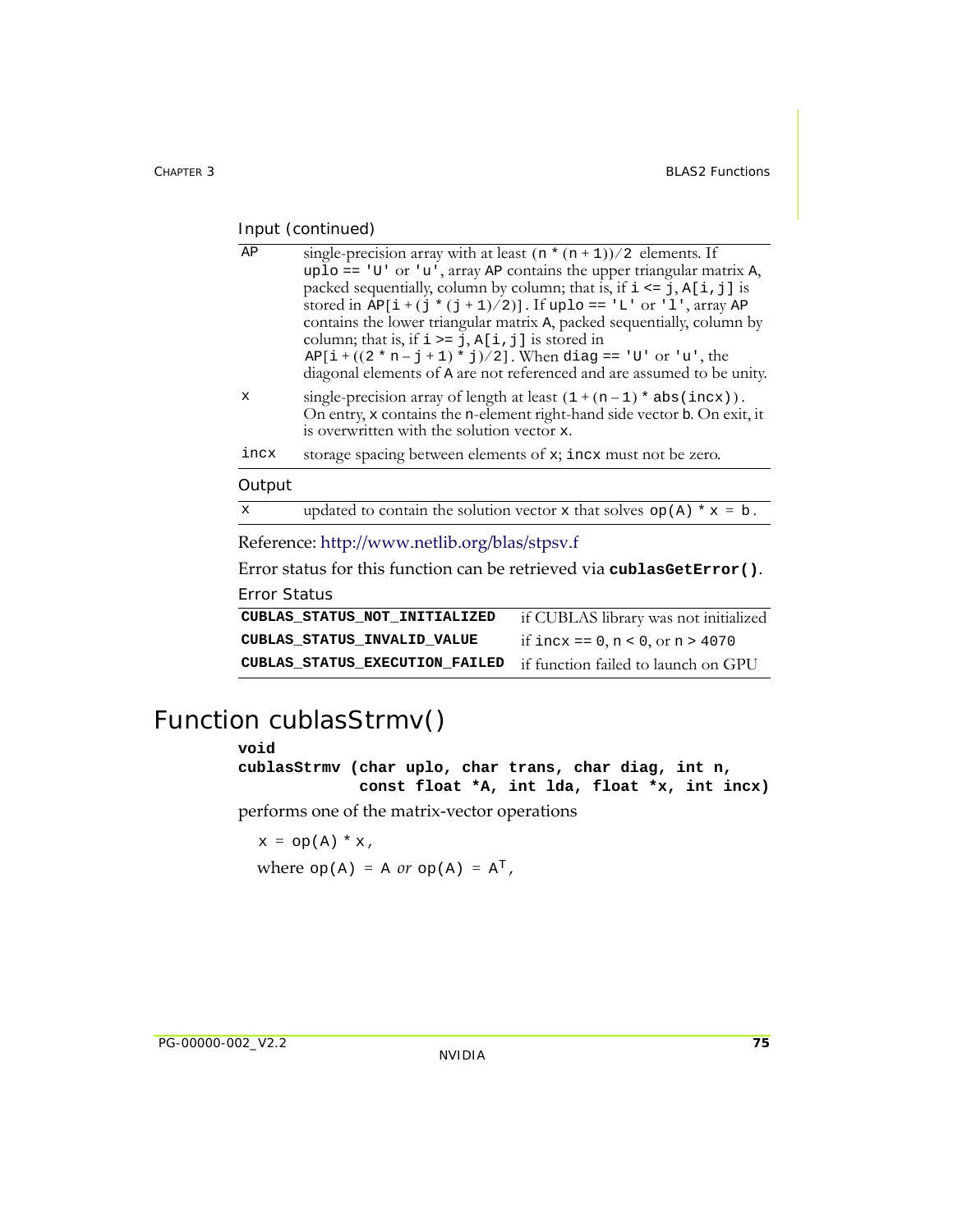$x$  is an n-element single-precision vector, and A is an  $n \times n$ , unit or nonunit, upper or lower, triangular matrix consisting of single‐precision elements.

Input

| uplo   | specifies whether the matrix A is an upper or lower triangular matrix.<br>If uplo == $'U'$ or $'u'$ , A is an upper triangular matrix.<br>If uplo == $'L'$ or $'l'$ , A is an lower triangular matrix.                                                                                                                                                                                                                                                                                                                                                              |
|--------|---------------------------------------------------------------------------------------------------------------------------------------------------------------------------------------------------------------------------------------------------------------------------------------------------------------------------------------------------------------------------------------------------------------------------------------------------------------------------------------------------------------------------------------------------------------------|
| trans  | specifies $op(A)$ . If trans == 'N' or 'n', $op(A) = A$ .<br>If trans == $'T', 't', 'C', or 'c', op(A) = AT.$                                                                                                                                                                                                                                                                                                                                                                                                                                                       |
| diag   | specifies whether or not A is a unit triangular matrix. If diag == 'U'<br>or 'u', A is assumed to be unit triangular. If diag == 'N' or 'n', A is<br>not assumed to be unit triangular.                                                                                                                                                                                                                                                                                                                                                                             |
| n      | specifies the number of rows and columns of the matrix A; n must be<br>at least zero. In the current implementation, n must not exceed 4070.                                                                                                                                                                                                                                                                                                                                                                                                                        |
| Α      | single-precision array of dimensions (1da, n). If uplo == 'U' or 'u',<br>the leading n×n upper triangular part of the array A must contain the<br>upper triangular matrix, and the strictly lower triangular part of A is<br>not referenced. If uplo == $'L'$ or $'l'$ , the leading n×n lower<br>triangular part of the array A must contain the lower triangular matrix,<br>and the strictly upper triangular part of A is not referenced. When<br>diag == $'U'$ or $'u'$ , the diagonal elements of A are not referenced<br>either, but are assumed to be unity. |
| lda    | leading dimension of $A$ ; lda must be at least max $(1, n)$ .                                                                                                                                                                                                                                                                                                                                                                                                                                                                                                      |
| x      | single-precision array of length at least $(1 + (n - 1) * abs(incx))$ .<br>On entry, x contains the source vector. On exit, x is overwritten with<br>the result vector.                                                                                                                                                                                                                                                                                                                                                                                             |
| incx   | the storage spacing between elements of x; incx must not be zero.                                                                                                                                                                                                                                                                                                                                                                                                                                                                                                   |
| Output |                                                                                                                                                                                                                                                                                                                                                                                                                                                                                                                                                                     |
|        |                                                                                                                                                                                                                                                                                                                                                                                                                                                                                                                                                                     |

 $x \quad \text{updated according to } x = \text{op}(A) * x.$ 

### Reference: http://www.netlib.org/blas/strmv.f

Error status for this function can be retrieved via **cublasGetError()**.

#### Error Status

```
CUBLAS_STATUS_NOT_INITIALIZED if CUBLAS library was not initialized
CUBLAS_STATUS_INVALID_VALUE if incx == 0, n < 0, or n > 4070
CUBLAS_STATUS_EXECUTION_FAILED if function failed to launch on GPU
```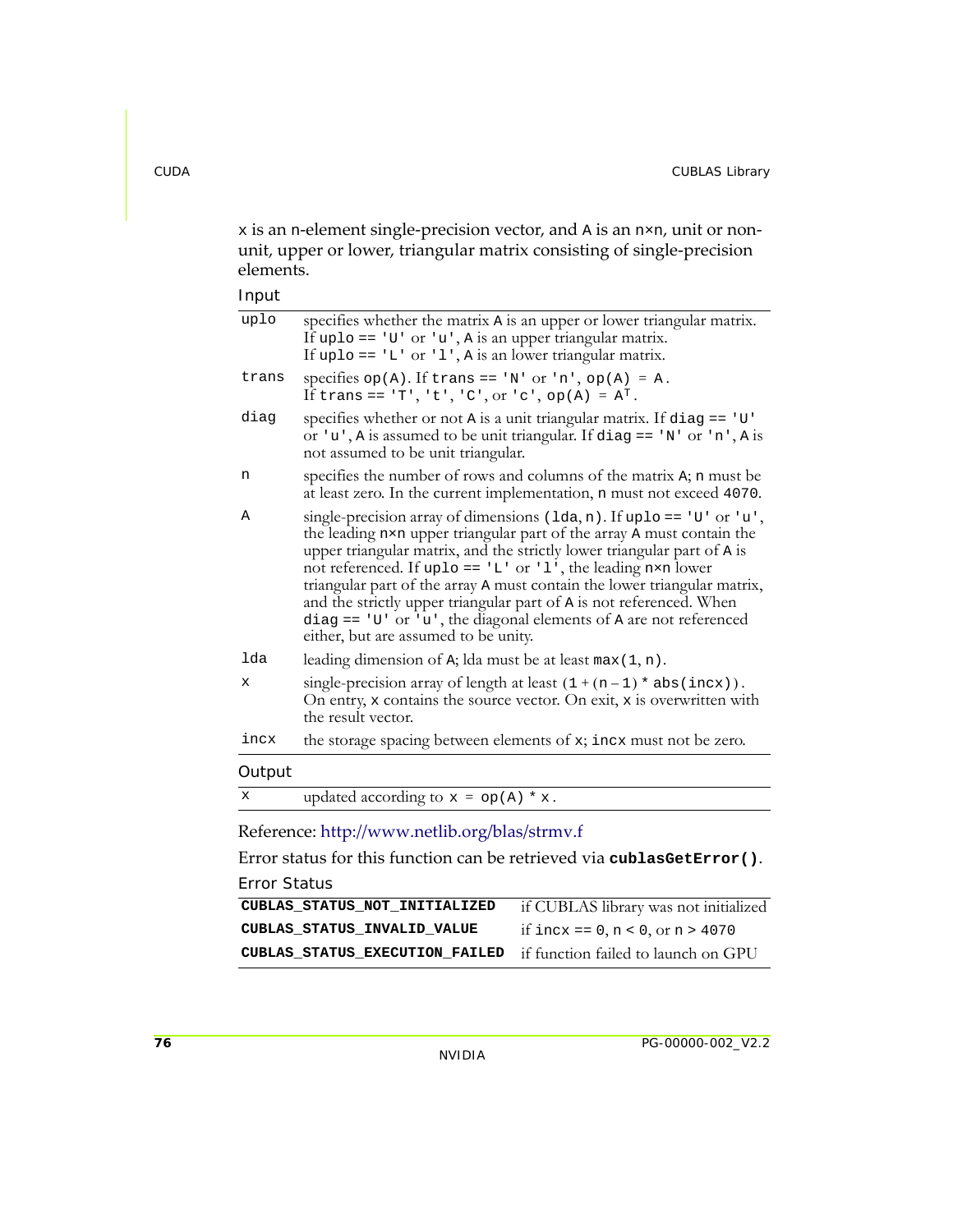### Function cublasStrsv()

#### **void**

**cublasStrsv (char uplo, char trans, char diag, int n, const float \*A, int lda, float \*x, int incx)**

solves a system of equations

 $op(A) * x = b,$ where  $op(A) = A$  or  $op(A) = A<sup>T</sup>$ ,

b and x are n-element single-precision vectors, and A is an  $n \times n$ , unit or non-unit, upper or lower, triangular matrix consisting of singleprecision elements. Matrix A is stored in column‐major format, and lda is the leading dimension of the two‐dimensional array containing A.

No test for singularity or near‐singularity is included in this function. Such tests must be performed before calling this function.

| uplo  | specifies whether the matrix data is stored in the upper or the lower<br>triangular part of array A. If uplo == $'U'$ or $'u'$ , only the upper<br>triangular part of A may be referenced. If uplo == $'L'$ or $'l'$ , only<br>the lower triangular part of A may be referenced.                                                                                   |
|-------|--------------------------------------------------------------------------------------------------------------------------------------------------------------------------------------------------------------------------------------------------------------------------------------------------------------------------------------------------------------------|
| trans | specifies $op(A)$ . If trans == 'N' or 'n', $op(A) = A$ .<br>If trans == 'T', 't', 'C', or 'c', op(A) = $A^T$ .                                                                                                                                                                                                                                                    |
| diag  | specifies whether or not A is a unit triangular matrix.<br>If diag $== 'U'$ or 'u', A is assumed to be unit triangular.<br>If diag == $'N'$ or $'n'$ , A is not assumed to be unit triangular.                                                                                                                                                                     |
| n     | specifies the number of rows and columns of the matrix A; n must be<br>at least zero. In the current implementation, n must not exceed 4070.                                                                                                                                                                                                                       |
| Α     | single-precision array of dimensions $(\text{lda}, n)$ . If uplo == 'U' or 'u',<br>A contains the upper triangular part of the symmetric matrix, and the<br>strictly lower triangular part is not referenced. If uplo == 'L' or 'l',<br>A contains the lower triangular part of the symmetric matrix, and the<br>strictly upper triangular part is not referenced. |
| lda   | leading dimension of the two-dimensional array containing A;<br>1da must be at least $max(1, n)$ .                                                                                                                                                                                                                                                                 |
| x     | single-precision array of length at least $(1 + (n - 1) * abs(incx))$ .<br>On entry, x contains the n-element, right-hand-side vector b. On exit,<br>it is overwritten with the solution vector x.                                                                                                                                                                 |
| incx  | the storage spacing between elements of x; incx must not be zero.                                                                                                                                                                                                                                                                                                  |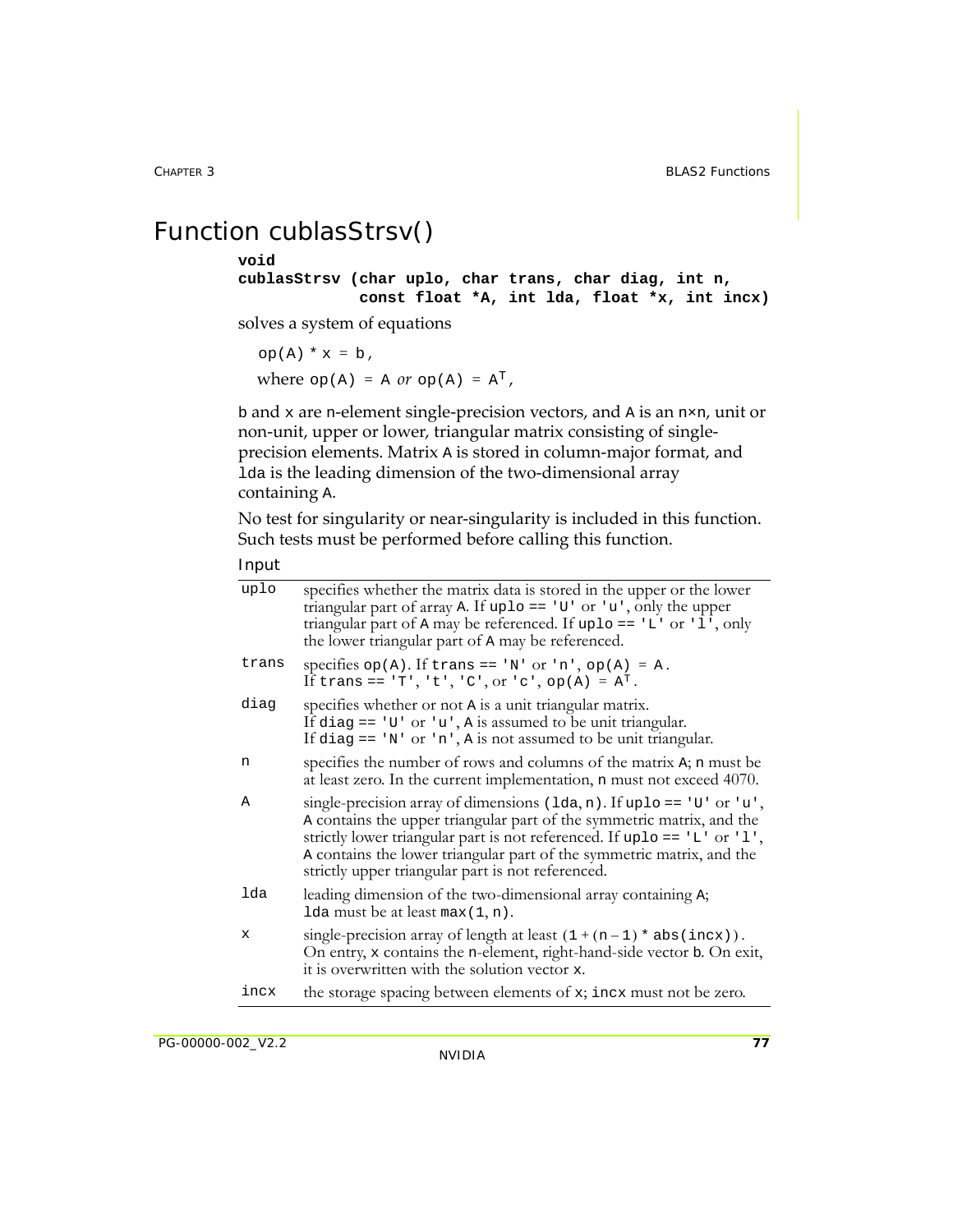| Output                                                                 |                                                                        |  |
|------------------------------------------------------------------------|------------------------------------------------------------------------|--|
| $\mathbf{x}$                                                           | updated to contain the solution vector x that solves $op(A) * x = b$ . |  |
| Reference: http://www.netlib.org/blas/strsv.f                          |                                                                        |  |
| Error status for this function can be retrieved via cublas GetError(). |                                                                        |  |
| Error Status                                                           |                                                                        |  |
| CUBLAS STATUS NOT INITIALIZED                                          | if CUBLAS library was not initialized                                  |  |
| CUBLAS STATUS INVALID VALUE                                            | if incx == $0, n < 0$ , or $n > 4070$                                  |  |
| CUBLAS STATUS EXECUTION FAILED                                         | if function failed to launch on GPU                                    |  |
|                                                                        |                                                                        |  |

# Single-Precision Complex BLAS2 Functions

These functions have not been implemented yet.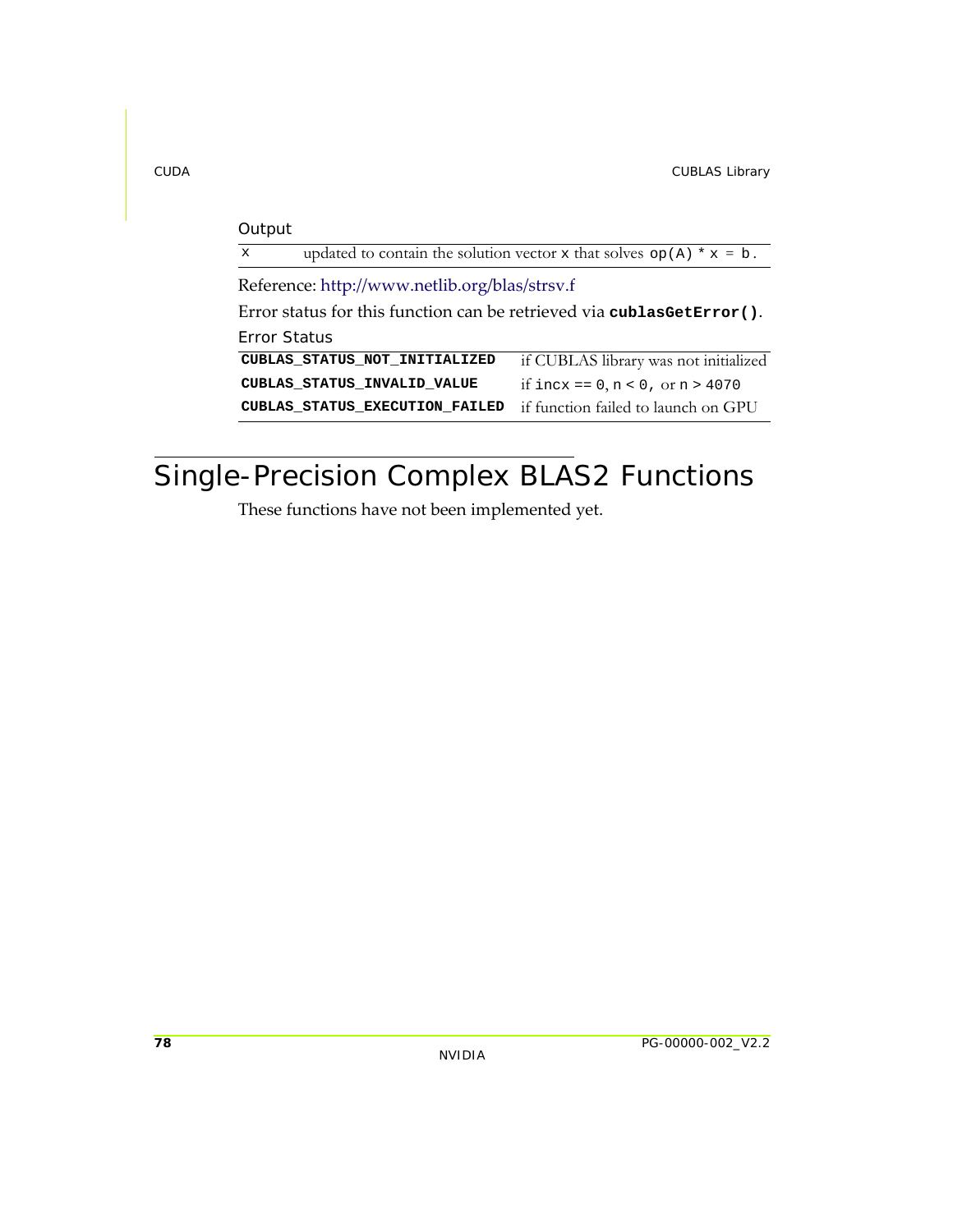## Double-Precision BLAS2 Functions

**Note:** Double-precision functions are only supported on GPUs with doubleprecision hardware.

The double‐precision BLAS2 functions are as follows:

- "Function [cublasDgemv\(\)"](#page-86-0) on page 79
- "Function [cublasDger\(\)"](#page-87-0) on page 80
- "Function [cublasDsyr\(\)"](#page-88-0) on page 81
- "Function [cublasDtrsv\(\)"](#page-90-0) on page 83

### <span id="page-86-0"></span>Function cublasDgemv()

### **void**

**cublasDgemv (char trans, int m, int n, double alpha, const double \*A, int lda, const double \*x, int incx, double beta, double \*y, int incy)**

performs one of the matrix‐vector operations

 $y = alpha * op(A) * x + beta * y,$ where  $op(A) = A$  or  $op(A) = A<sup>T</sup>$ ,

alpha and beta are double-precision scalars, and x and y are doubleprecision vectors. A is an m×n matrix consisting of double‐precision elements. Matrix A is stored in column‐major format, and lda is the leading dimension of the two-dimensional array in which A is stored.

| trans | specifies $op(A)$ . If trans == 'N' or 'n', $op(A) = A$ .<br>If trans == 'T', 't', 'C', or 'c', op(A) = $A^T$ .                                                                                               |
|-------|---------------------------------------------------------------------------------------------------------------------------------------------------------------------------------------------------------------|
| m     | specifies the number of rows of matrix A; m must be at least zero.                                                                                                                                            |
| n     | specifies the number of columns of matrix A; n must be at least zero.                                                                                                                                         |
| alpha | double-precision scalar multiplier applied to $op(A)$ .                                                                                                                                                       |
| Α     | double-precision array of dimensions ( $1da, n$ ) if trans == 'N' or<br>'n', of dimensions (1da, m) otherwise; 1da must be at least<br>$max(1, m)$ if trans == 'N' or 'n' and at least $max(1, n)$ otherwise. |
| lda   | leading dimension of two-dimensional array used to store matrix A.                                                                                                                                            |
|       |                                                                                                                                                                                                               |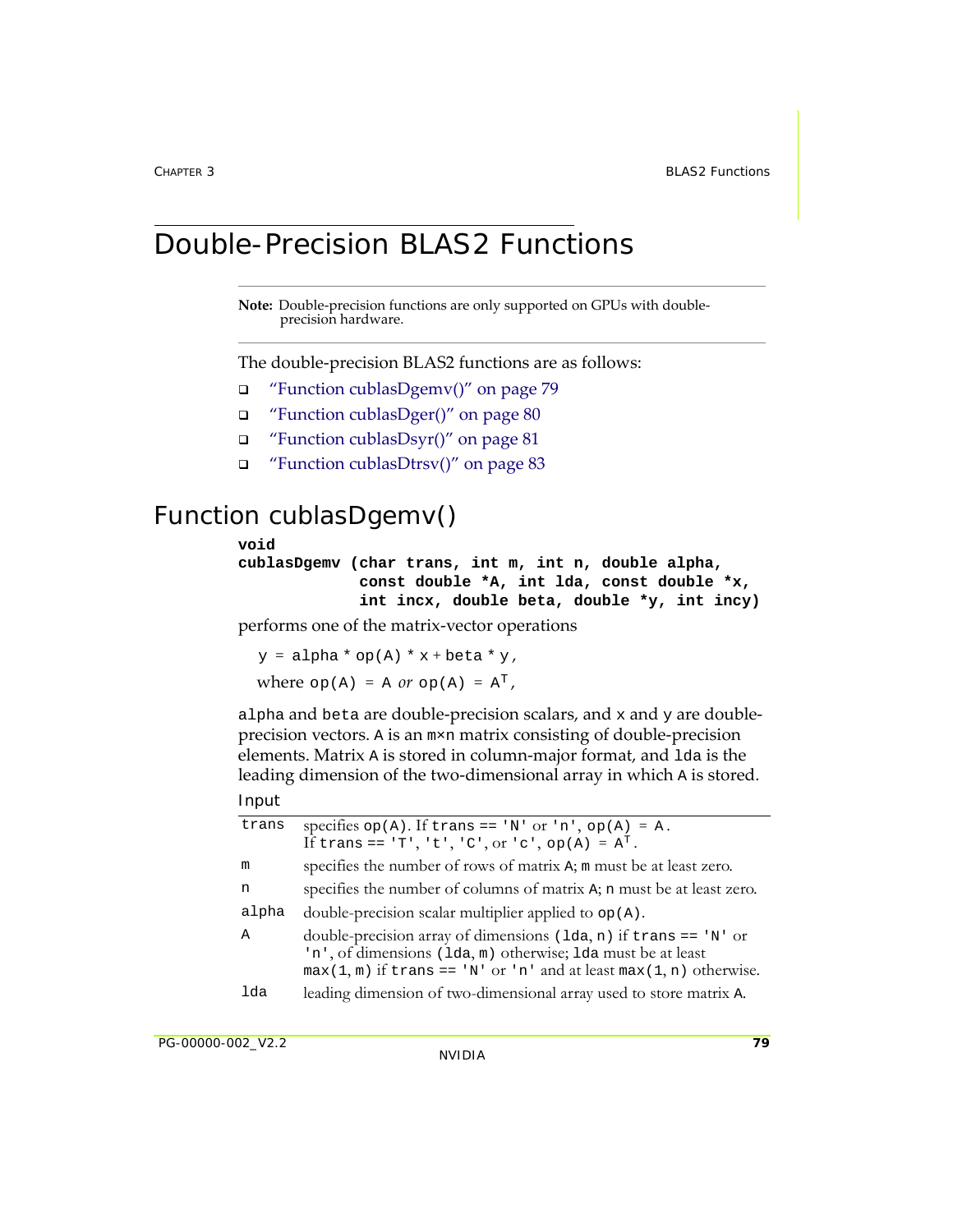| $\mathbf x$ | double-precision array of length at least $(1 + (n - 1) * abs(incx))$ if<br>trans == 'N' or 'n', else at least $(1 + (m-1) * abs(incx))$ . |
|-------------|--------------------------------------------------------------------------------------------------------------------------------------------|
| incx        | specifies the storage spacing for elements of x; incx must not be zero.                                                                    |
| beta        | double-precision scalar multiplier applied to vector y. If beta is zero,<br>y is not read.                                                 |
| У           | double-precision array of length at least $(1 + (m-1) * abs(incy))$ if<br>trans == 'N' or 'n', else at least $(1+(n-1) * abs(incy))$ .     |
| incy        | the storage spacing between elements of y; incy must not be zero.                                                                          |
| Output      |                                                                                                                                            |

```
y updated according to y = \text{alpha} * \text{ op}(A) * x + \text{beta} * y.
```
Reference: http://www.netlib.org/blas/dgemv.f

Error status for this function can be retrieved via **cublasGetError()**.

Error Status

| CUBLAS STATUS NOT INITIALIZED  | if CUBLAS library was not initialized                                   |
|--------------------------------|-------------------------------------------------------------------------|
| CUBLAS STATUS INVALID VALUE    | if $m < 0$ , $n < 0$ , incx == 0, or<br>$incy == 0$                     |
| CUBLAS STATUS ARCH MISMATCH    | if function invoked on device that<br>does not support double precision |
| CUBLAS STATUS EXECUTION FAILED | if function failed to launch on GPU                                     |

### <span id="page-87-0"></span>Function cublasDger()

### **void**

**cublasDger (int m, int n, double alpha, const double \*x, int incx, const double \*y, int incy, double \*A, int lda)**

performs the symmetric rank 1 operation

 $A = alpha * x * y<sup>T</sup> + A$ ,

where alpha is a double-precision scalar, x is an m-element doubleprecision vector, y is an n‐element double‐precision vector, and A is an m×n matrix consisting of double‐precision elements. Matrix A is stored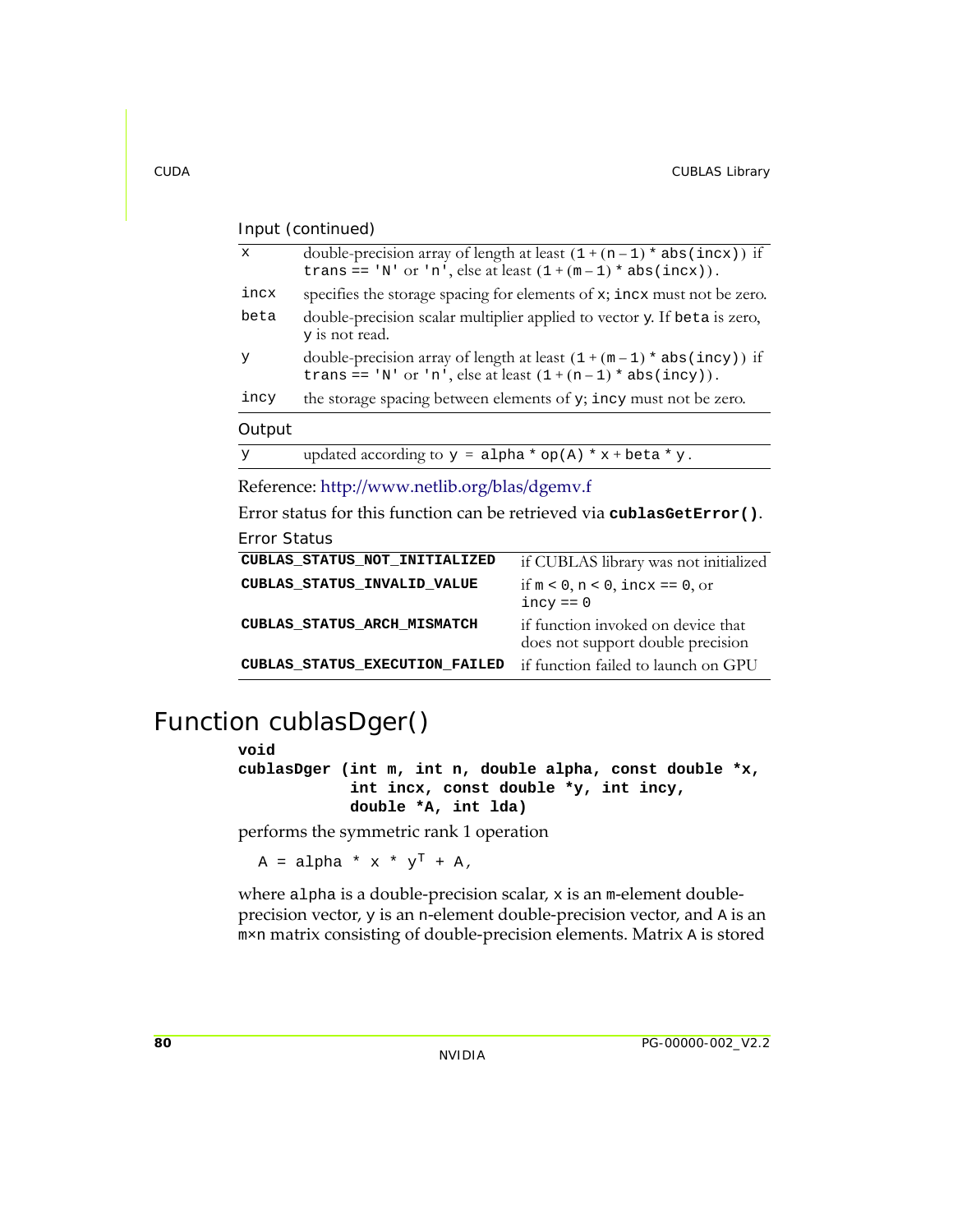in column-major format, and 1da is the leading dimension of the twodimensional array used to store A.

|  | ٠ |
|--|---|
|--|---|

| m            | specifies the number of rows of the matrix A; m must be at least zero. |
|--------------|------------------------------------------------------------------------|
| n            | specifies the number of columns of matrix A; n must be at least zero.  |
| alpha        | double-precision scalar multiplier applied to $x * y^T$ .              |
| $\mathbf{x}$ | double-precision array of length at least $(1 + (m-1) * abs(incx))$ .  |
| incx         | the storage spacing between elements of x; incx must not be zero.      |
| У            | double-precision array of length at least $(1 + (n - 1) * abs(incy)).$ |
| incy         | the storage spacing between elements of y; incy must not be zero.      |
| A            | double-precision array of dimensions (1da, n).                         |
| lda          | leading dimension of two-dimensional array used to store matrix A.     |
| Output       |                                                                        |
| $\mathbb{A}$ | updated according to $A = alpha * x * y^T + A$ .                       |

### Reference: http://www.netlib.org/blas/dger.f

Error status for this function can be retrieved via **cublasGetError()**. Error Status

| CUBLAS STATUS NOT INITIALIZED  | if CUBLAS library was not initialized                                   |
|--------------------------------|-------------------------------------------------------------------------|
| CUBLAS STATUS INVALID VALUE    | if $m < 0$ , $n < 0$ , incx == 0, or<br>$incy == 0$                     |
| CUBLAS STATUS ARCH MISMATCH    | if function invoked on device that<br>does not support double precision |
| CUBLAS STATUS EXECUTION FAILED | if function failed to launch on GPU                                     |

### <span id="page-88-0"></span>Function cublasDsyr()

#### **void**

**cublasDsyr (char uplo, int n, double alpha, const double \*x, int incx, double \*A, int lda)**

performs the symmetric rank 1 operation

 $A = alpha * x * x<sup>T</sup> + A$ ,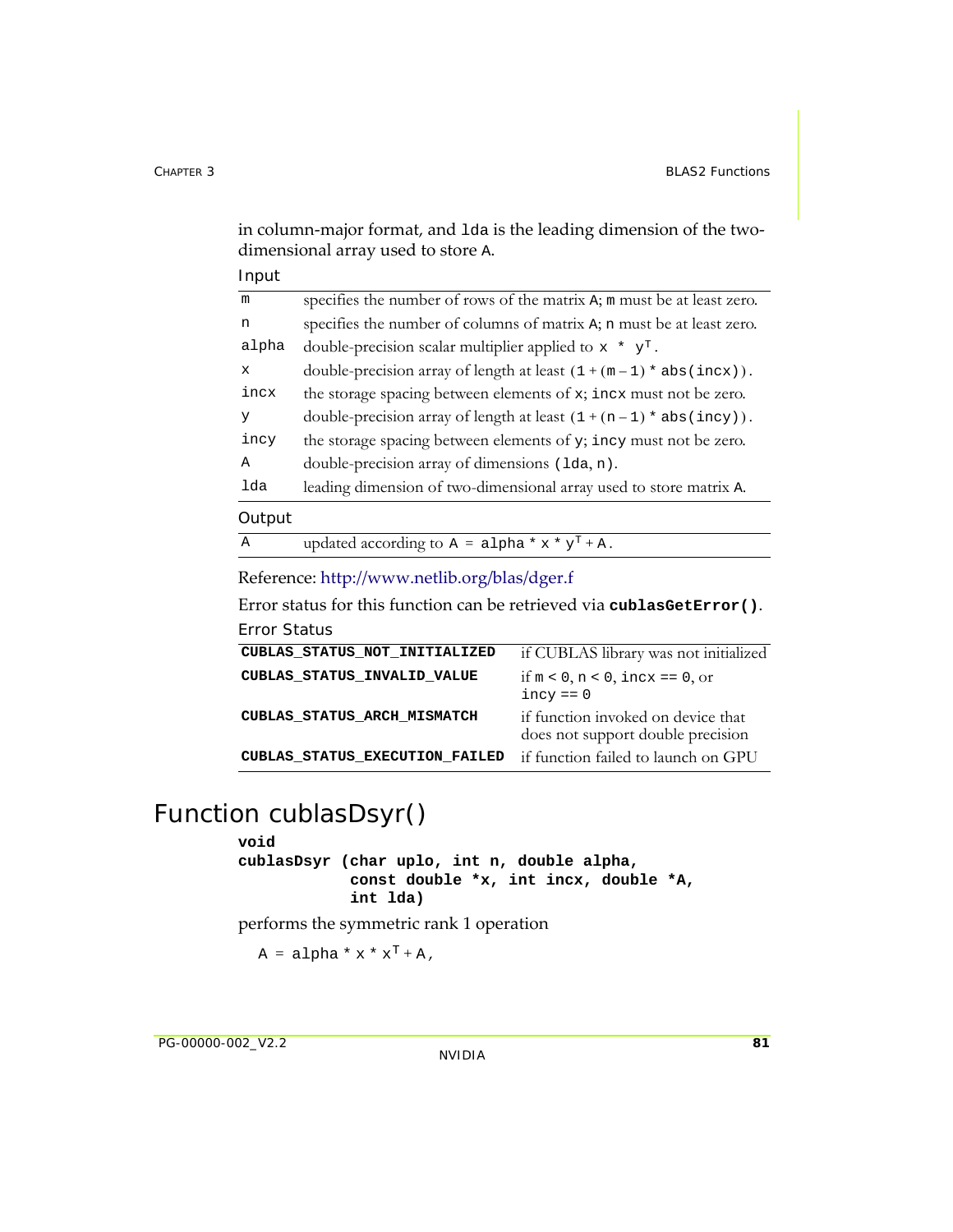where alpha is a double-precision scalar, x is an n-element doubleprecision vector, and A is an n×n symmetric matrix consisting of double‐precision elements. A is stored in column‐major format, and lda is the leading dimension of the two‐dimensional array containing A.

Input

| Output |                                                                                                                                                                                                                                                                                                                                                                     |
|--------|---------------------------------------------------------------------------------------------------------------------------------------------------------------------------------------------------------------------------------------------------------------------------------------------------------------------------------------------------------------------|
| lda    | leading dimension of the two-dimensional array containing A;<br>1da must be at least $max(1, n)$ .                                                                                                                                                                                                                                                                  |
| A      | double-precision array of dimensions $(\text{lda}, n)$ . If uplo == 'U' or<br>'u', A contains the upper triangular part of the symmetric matrix, and<br>the strictly lower triangular part is not referenced. If up $10 = -1$ or<br>'1', A contains the lower triangular part of the symmetric matrix, and<br>the strictly upper triangular part is not referenced. |
| incx   | the storage spacing between elements of x; incx must not be zero.                                                                                                                                                                                                                                                                                                   |
| X      | double-precision array of length at least $(1 + (n-1) * abs(incx))$ .                                                                                                                                                                                                                                                                                               |
| alpha  | double-precision scalar multiplier applied to $x * x^T$ .                                                                                                                                                                                                                                                                                                           |
| n      | the number of rows and columns of matrix A; n must be at least zero.                                                                                                                                                                                                                                                                                                |
| uplo   | specifies whether the matrix data is stored in the upper or the lower<br>triangular part of array A. If uplo == $'U'$ or $'u'$ , only the upper<br>triangular part of A is referenced. If uplo == $'L'$ or $'l'$ , only the<br>lower triangular part of A is referenced.                                                                                            |

| updated according to $A = alpha * x * x^T + A$ . |
|--------------------------------------------------|
|                                                  |

Reference: http://www.netlib.org/blas/dsyr.f

Error status for this function can be retrieved via **cublasGetError()**.

#### Error Status

| CUBLAS STATUS NOT INITIALIZED  | if CUBLAS library was not initialized                                   |
|--------------------------------|-------------------------------------------------------------------------|
| CUBLAS STATUS INVALID VALUE    | if $n < 0$ or incx == 0                                                 |
| CUBLAS STATUS ARCH MISMATCH    | if function invoked on device that<br>does not support double precision |
| CUBLAS STATUS EXECUTION FAILED | if function failed to launch on GPU                                     |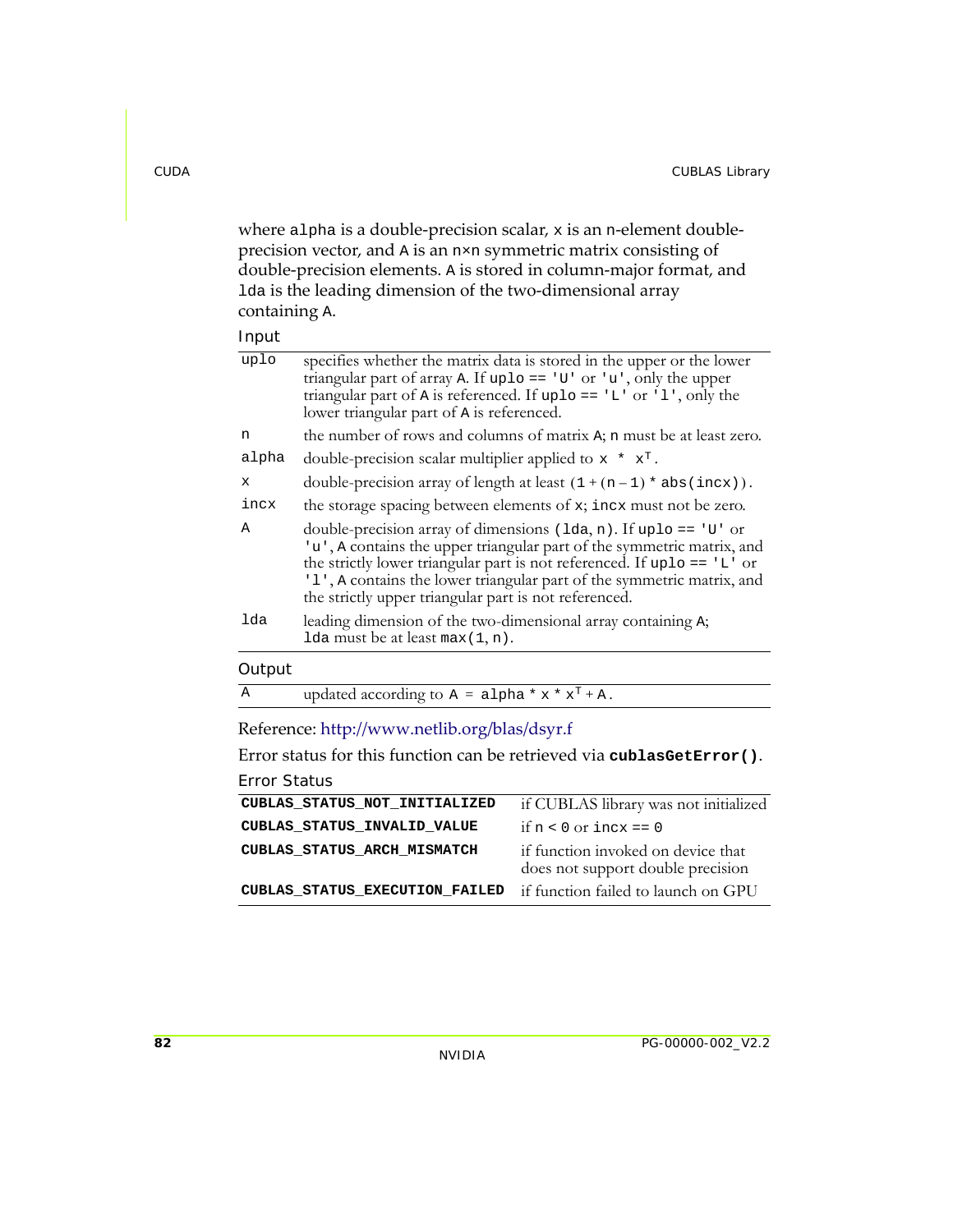### <span id="page-90-0"></span>Function cublasDtrsv()

#### **void**

**cublasDtrsv (char uplo, char trans, char diag, int n, const double \*A, int lda, double \*x, int incx)**

solves a system of equations

```
op(A) * x = b,where op(A) = A or op(A) = A<sup>T</sup>,
```
b and x are n-element double-precision vectors, and A is an  $n \times n$ , unit or non‐unit, upper or lower, triangular matrix consisting of double‐ precision elements. Matrix A is stored in column‐major format, and lda is the leading dimension of the two‐dimensional array containing A.

No test for singularity or near‐singularity is included in this function. Such tests must be performed before calling this function.

| uplo  | specifies whether the matrix data is stored in the upper or the lower<br>triangular part of array A. If uplo == $'U'$ or $'u'$ , only the upper<br>triangular part of A may be referenced. If uplo == $'L'$ or $'l'$ , only<br>the lower triangular part of A may be referenced.                                                                                     |
|-------|----------------------------------------------------------------------------------------------------------------------------------------------------------------------------------------------------------------------------------------------------------------------------------------------------------------------------------------------------------------------|
| trans | specifies $op(A)$ . If trans == 'N' or 'n', $op(A) = A$ .<br>If trans == $'T', 't', 'C', or 'c', op(A) = AT.$                                                                                                                                                                                                                                                        |
| diag  | specifies whether or not A is a unit triangular matrix.<br>If diag == $'U'$ or $'u'$ , A is assumed to be unit triangular.<br>If diag $== 'N'$ or 'n', A is not assumed to be unit triangular.                                                                                                                                                                       |
| n     | specifies the number of rows and columns of the matrix A; n must be<br>at least zero. In the current implementation, n must not exceed 2040.                                                                                                                                                                                                                         |
| Α     | double-precision array of dimensions $(\text{lda}, n)$ . If uplo == 'U' or<br>'u', A contains the upper triangular part of the symmetric matrix, and<br>the strictly lower triangular part is not referenced. If uplo == $'L'$ or<br>'1', A contains the lower triangular part of the symmetric matrix, and<br>the strictly upper triangular part is not referenced. |
| lda   | leading dimension of the two-dimensional array containing A;<br>1da must be at least $max(1, n)$ .                                                                                                                                                                                                                                                                   |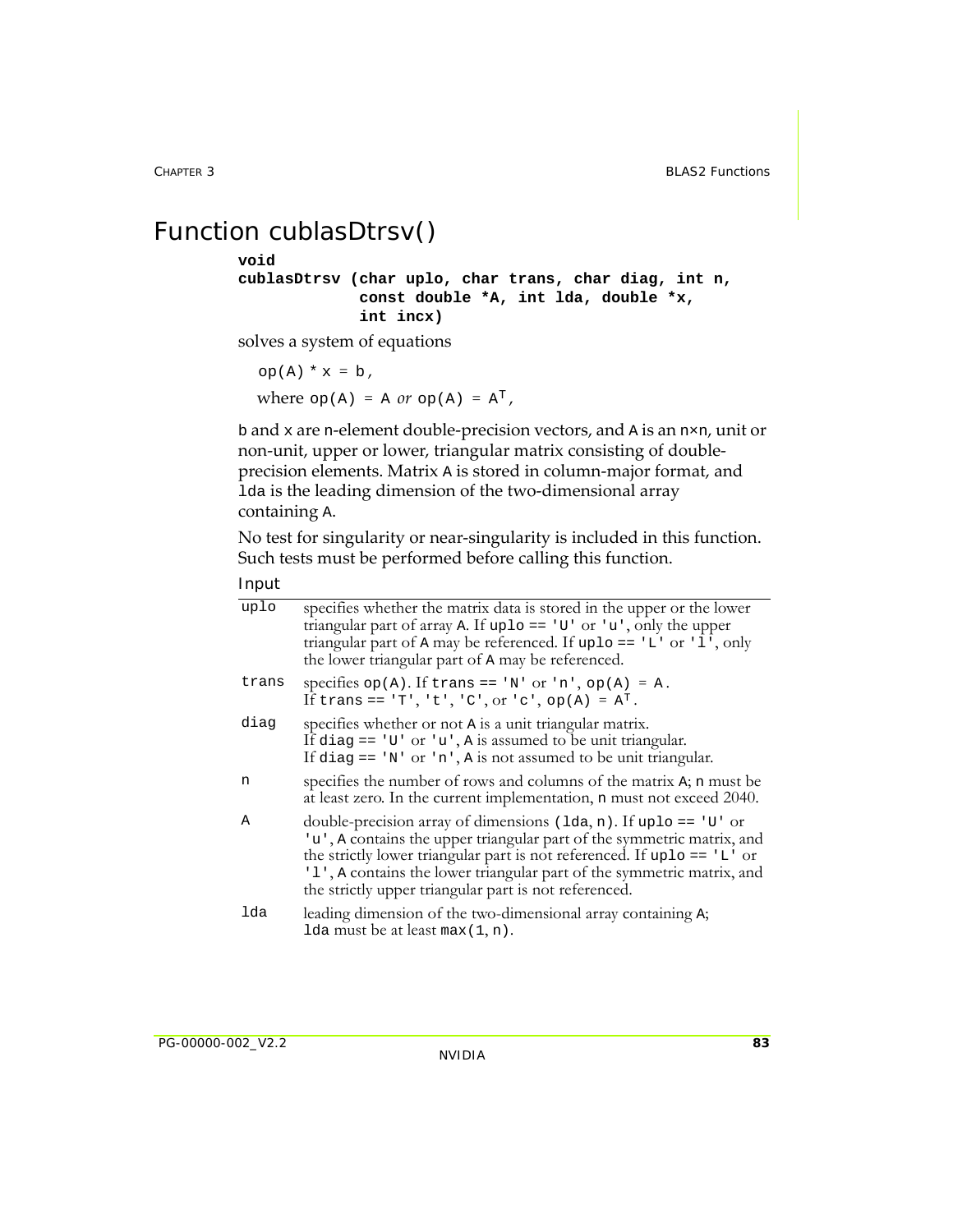| $\mathbf x$                                   | it is overwritten with the solution vector x. | double-precision array of length at least $(1 + (n - 1) * abs(incx))$ .<br>On entry, x contains the n-element, right-hand-side vector b. On exit, |
|-----------------------------------------------|-----------------------------------------------|---------------------------------------------------------------------------------------------------------------------------------------------------|
| incx                                          |                                               | the storage spacing between elements of x; incx must not be zero.                                                                                 |
| Output                                        |                                               |                                                                                                                                                   |
| $\mathbf{x}$                                  |                                               | updated to contain the solution vector x that solves $op(A) * x = b$ .                                                                            |
| Reference: http://www.netlib.org/blas/dtrsv.f |                                               |                                                                                                                                                   |
|                                               |                                               |                                                                                                                                                   |
|                                               |                                               | Error status for this function can be retrieved via cublasGetError().                                                                             |
| Error Status                                  |                                               |                                                                                                                                                   |
|                                               | CUBLAS STATUS NOT INITIALIZED                 | if CUBLAS library was not initialized                                                                                                             |
|                                               | CUBLAS STATUS INVALID VALUE                   | if incx == $0, n < 0$ , or $n > 2040$                                                                                                             |
|                                               | CUBLAS STATUS ARCH MISMATCH                   | if function invoked on device that<br>does not support double precision                                                                           |

### Double-Precision Complex BLAS2 functions

**Note:** Double‐precision functions are only supported on GPUs with double‐ precision hardware.

Only one double‐precision complex BLAS2 function is implemented.

### Function cublasZgemv()

**void**

**cublasZgemv (char trans, int m, int n, cuDoubleComplex alpha, const cuDoubleComplex \*A, int lda, const cuDoubleComplex \*x, int incx, cuDoubleComplex beta, cuDoubleComplex \*y, int incy)**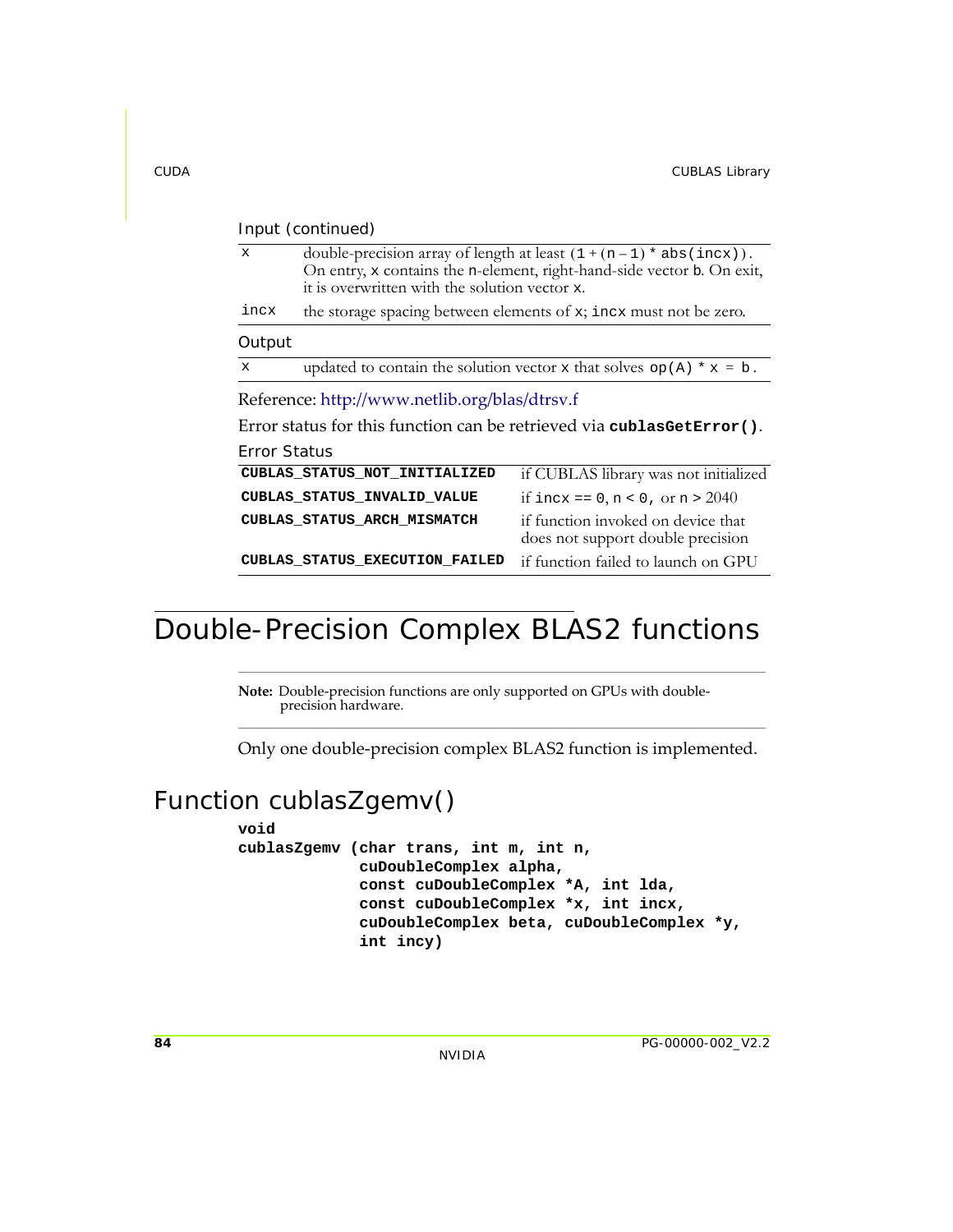performs one of the matrix‐vector operations

```
y = alpha * op(A) * x + beta * y,where op(A) = A or op(A) = A<sup>T</sup>,
```
alpha and beta are double-precision complex scalars, and x and y are double‐precision complex vectors. A is an m×n matrix consisting of double‐precision complex elements. Matrix A is stored in column‐ major format, and 1da is the leading dimension of the twodimensional array in which A is stored.

```
Input
```

| trans  | specifies $op(A)$ . If trans == 'N' or 'n', $op(A) = A$ .<br>If trans == 'T', 't', 'C', or 'c', op(A) = $A^T$ .                                                                                                 |
|--------|-----------------------------------------------------------------------------------------------------------------------------------------------------------------------------------------------------------------|
| m      | specifies the number of rows of matrix A; m must be at least zero.                                                                                                                                              |
| n      | specifies the number of columns of matrix A; n must be at least zero.                                                                                                                                           |
| alpha  | double-precision complex scalar multiplier applied to $op(A)$ .                                                                                                                                                 |
| Α      | double-precision complex array of dimensions (1da, n) if trans ==<br>'N' or 'n', of dimensions (lda, m) otherwise; lda must be at least<br>$max(1, m)$ if trans == 'N' or 'n' and at least max(1, n) otherwise. |
| lda    | leading dimension of two-dimensional array used to store matrix A.                                                                                                                                              |
| x      | double-precision complex array of length at least<br>$(1+(n-1) * abs(incx))$ if trans == 'N' or 'n', else at least<br>$(1 + (m - 1) * abs(incx)).$                                                              |
| incx   | specifies the storage spacing for elements of x; incx must not be zero.                                                                                                                                         |
| beta   | double-precision complex scalar multiplier applied to vector y. If beta<br>is zero, y is not read.                                                                                                              |
| У      | double-precision complex array of length at least<br>$(1+(m-1) * abs(incy))$ if trans == 'N' or 'n', else at least<br>$(1 + (n - 1) * abs(incy)).$                                                              |
| incy   | the storage spacing between elements of y; incy must not be zero.                                                                                                                                               |
| Output |                                                                                                                                                                                                                 |
| У      | updated according to $y = alpha * op(A) * x + beta * y$ .                                                                                                                                                       |

Reference: http://www.netlib.org/blas/zgemv.f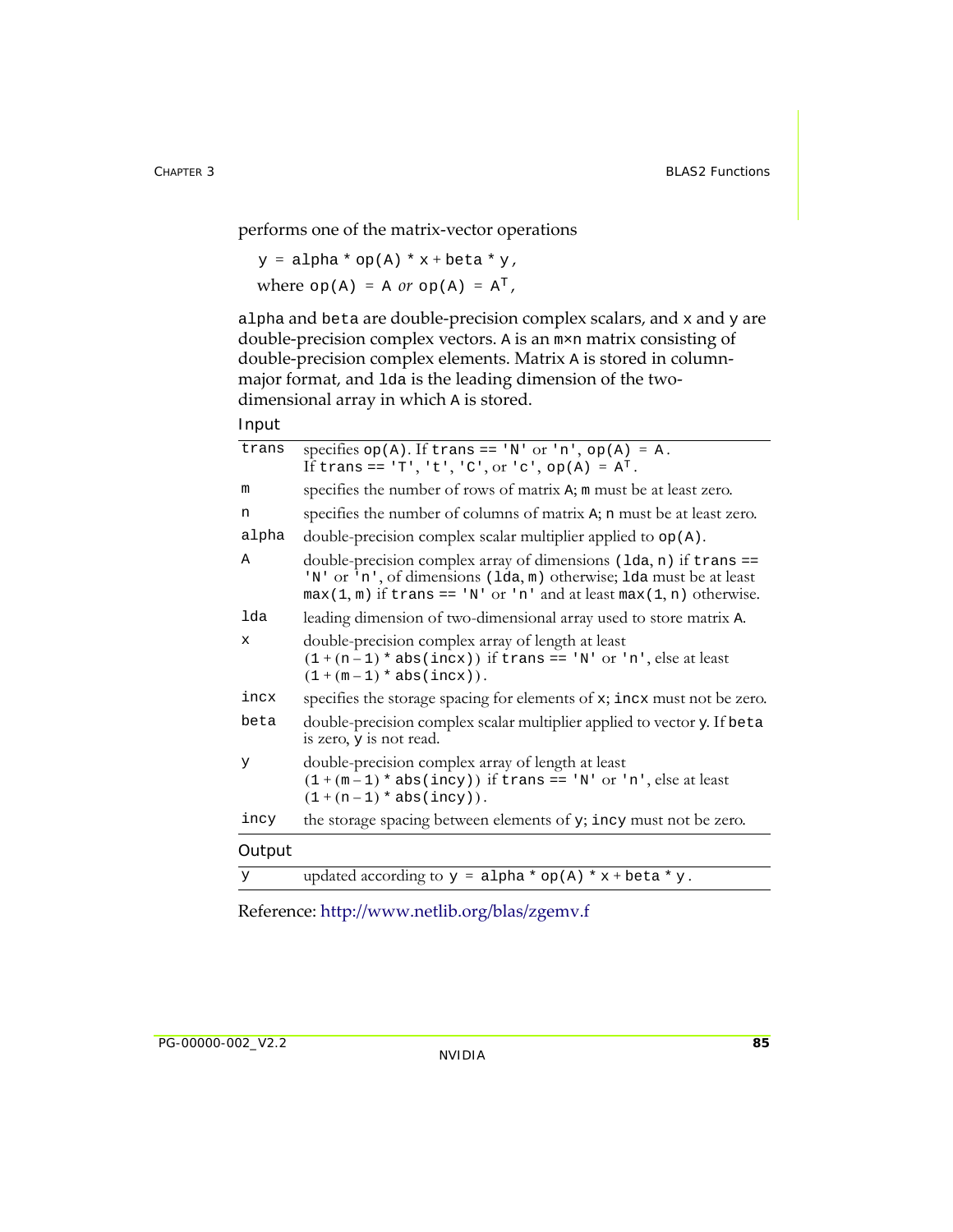Error status for this function can be retrieved via **cublasGetError()**.

| Error Status                   |                                                                         |
|--------------------------------|-------------------------------------------------------------------------|
| CUBLAS STATUS NOT INITIALIZED  | if CUBLAS library was not initialized                                   |
| CUBLAS STATUS INVALID VALUE    | if $m < 0$ , $n < 0$ , incx == 0, or<br>$incy == 0$                     |
| CUBLAS STATUS ARCH MISMATCH    | if function invoked on device that<br>does not support double precision |
| CUBLAS STATUS EXECUTION FAILED | if function failed to launch on GPU                                     |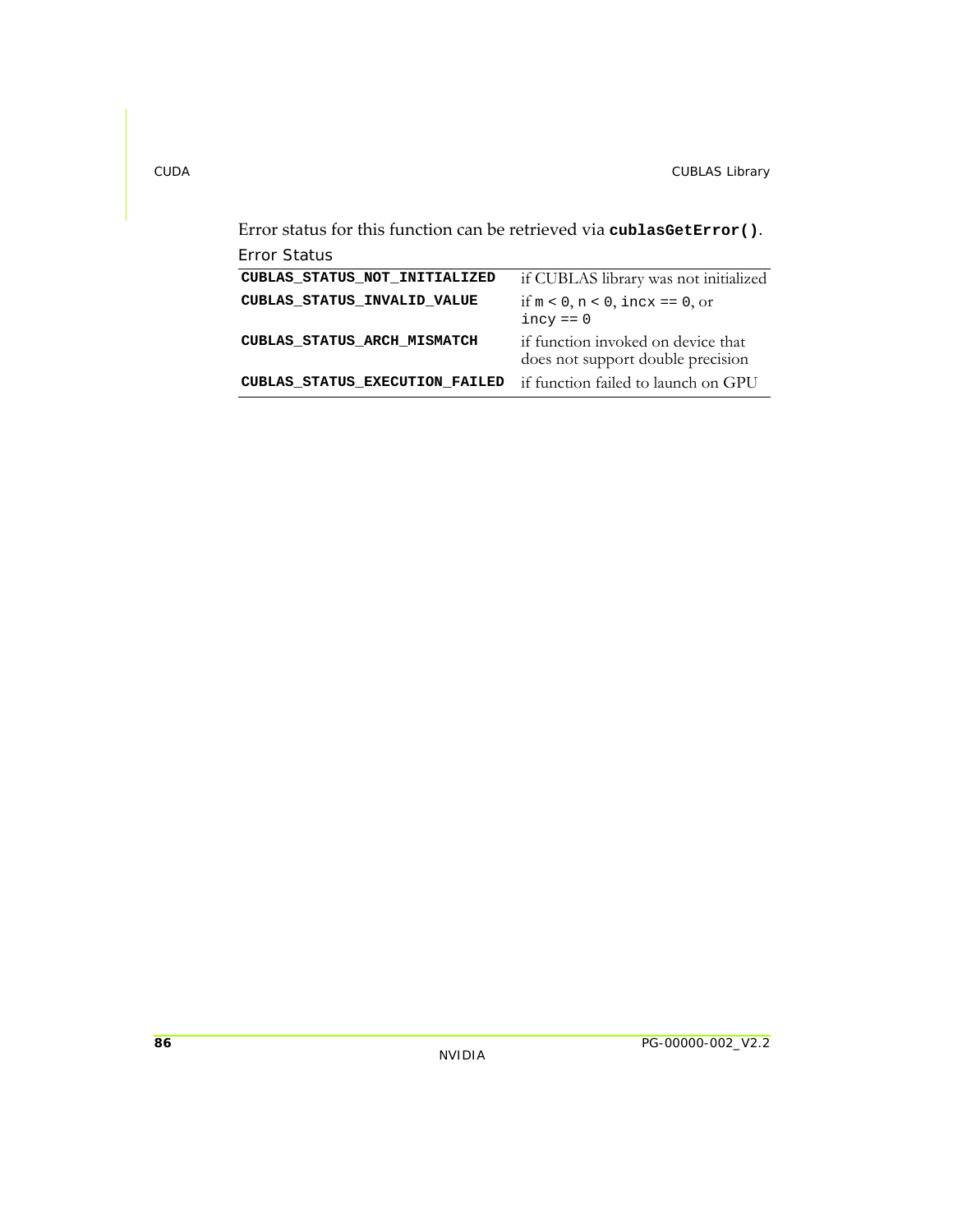### **C HAPTER**

**4**

# **BLAS3 Functions**

Level 3 Basic Linear Algebra Subprograms (BLAS3) perform matrix‐ matrix operations. The CUBLAS implementations are described in the following sections:

- "Single‐Precision BLAS3 [Functions"](#page-95-0) on page 88
- "Single‐Precision Complex BLAS3 [Functions"](#page-106-0) on page 99
- "Double‐Precision BLAS3 [Functions"](#page-108-0) on page 101
- "Double‐Precision Complex BLAS3 [Functions"](#page-120-0) on page 113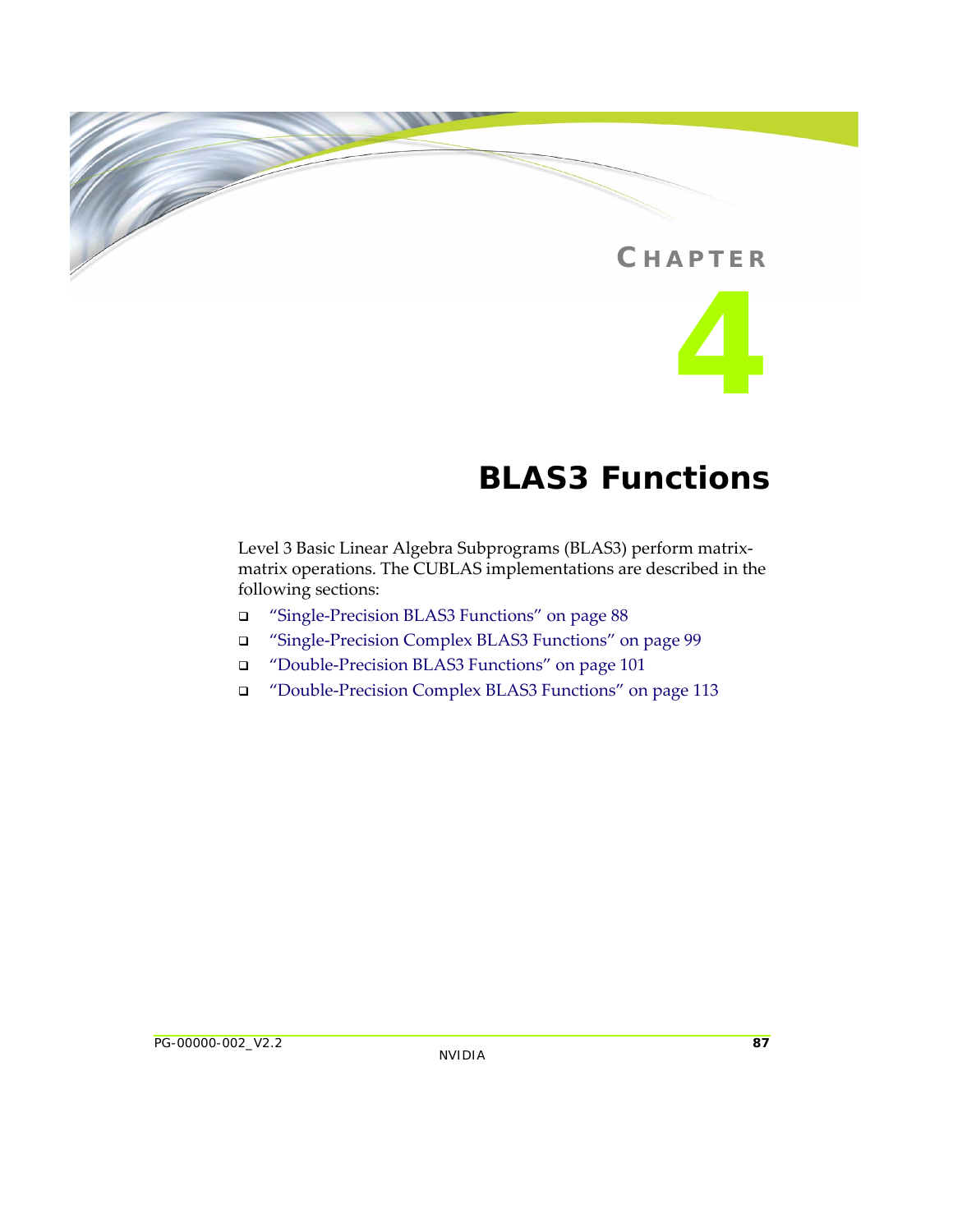### <span id="page-95-0"></span>Single-Precision BLAS3 Functions

The single-precision BLAS3 functions are listed below:

- "Function [cublasSgemm\(\)"](#page-95-1) on page 88
- "Function [cublasSsymm\(\)"](#page-97-0) on page 90
- "Function [cublasSsyrk\(\)"](#page-99-0) on page 92
- "Function [cublasSsyr2k\(\)"](#page-100-0) on page 93
- "Function [cublasStrmm\(\)"](#page-102-0) on page 95
- "Function [cublasStrsm\(\)"](#page-104-0) on page 97

### <span id="page-95-1"></span>Function cublasSgemm()

### **void**

**cublasSgemm (char transa, char transb, int m, int n, int k, float alpha, const float \*A, int lda, const float \*B, int ldb, float beta, float \*C, int ldc)**

computes the product of matrix A and matrix B, multiplies the result by scalar alpha, and adds the sum to the product of matrix C and scalar beta. It performs one of the matrix‐matrix operations:

```
C = alpha * op(A) * op(B) + beta * C,where op(X) = X or op(X) = X<sup>T</sup>,
```
and alpha and beta are single‐precision scalars. A, B, and C are matrices consisting of single-precision elements, with  $op(A)$  an  $m \times k$ matrix,  $op(B)$  a k×n matrix, and C an  $m\times n$  matrix. Matrices A, B, and C are stored in column‐major format, and lda, ldb, and ldc are the leading dimensions of the two-dimensional arrays containing A, B, and C.

|   | transa specifies op(A). If transa == 'N' or 'n', op(A) = A.<br>If transa == 'T', 't', 'C', or 'c', op(A) = $AT$ .       |
|---|-------------------------------------------------------------------------------------------------------------------------|
|   | transb specifies $op(B)$ . If transb == 'N' or 'n', $op(B) = B$ .<br>If transb == 'T', 't', 'C', or 'c', op(B) = $BT$ . |
| m | number of rows of matrix $op(A)$ and rows of matrix C; m must be at<br>least zero.                                      |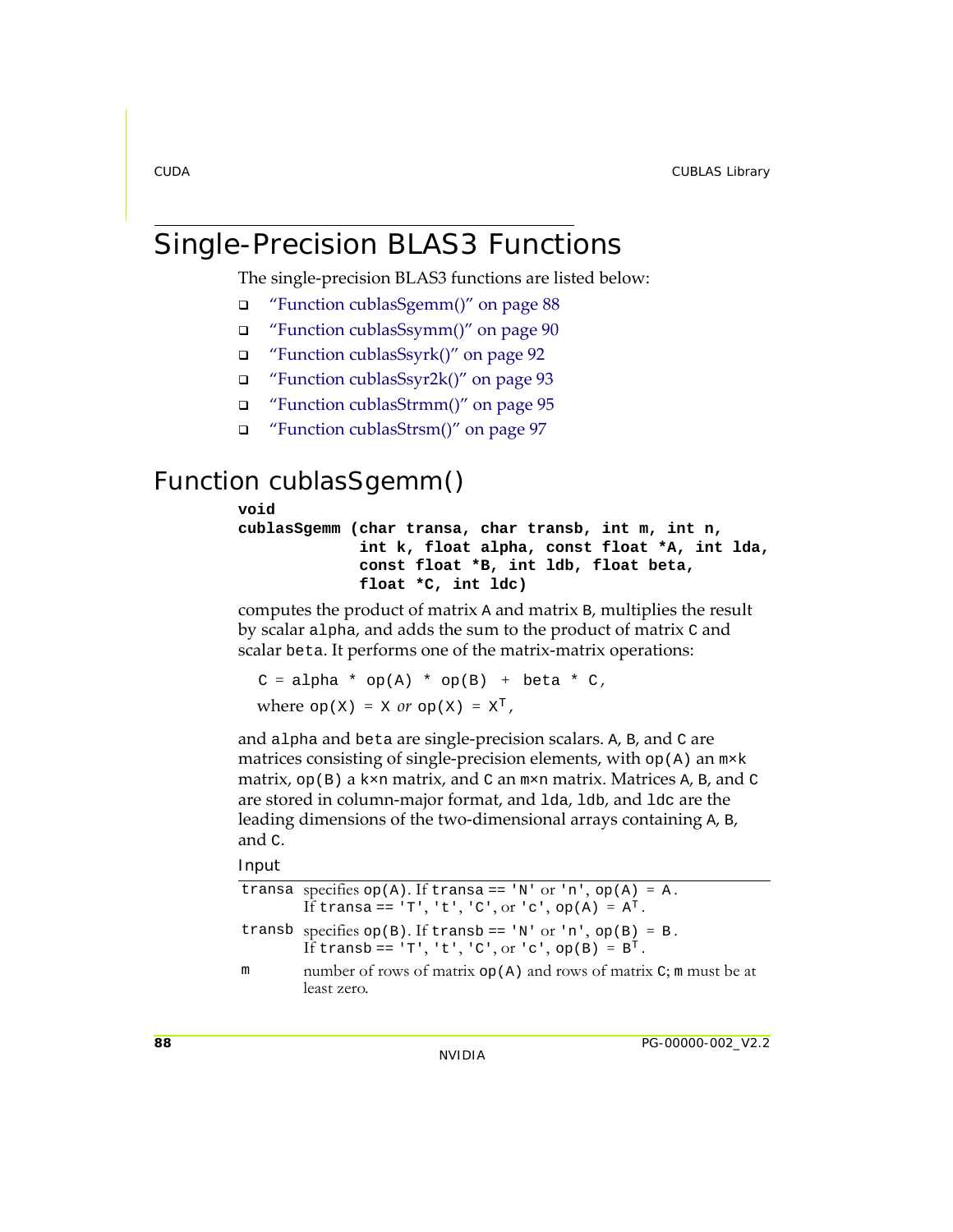| n             | number of columns of matrix op(B) and number of columns of C;<br>n must be at least zero.                                                                                                                                                    |
|---------------|----------------------------------------------------------------------------------------------------------------------------------------------------------------------------------------------------------------------------------------------|
| k             | number of columns of matrix $op(A)$ and number of rows of $op(B)$ ;<br>k must be at least zero.                                                                                                                                              |
| alpha         | single-precision scalar multiplier applied to $op(A) * op(B)$ .                                                                                                                                                                              |
| A             | single-precision array of dimensions ( $lda, k$ ) if transa == 'N' or<br>'n', and of dimensions (lda, m) otherwise. If transa == 'N' or<br>'n', 1da must be at least $max(1, m)$ ; otherwise, 1da must be at least<br>$max(1, k)$ .          |
| lda           | leading dimension of two-dimensional array used to store matrix A.                                                                                                                                                                           |
| B             | single-precision array of dimensions $(\text{lab}, n)$ if transb == 'N' or<br>'n', and of dimensions ( $1db, k$ ) otherwise. If transb == 'N' or<br>'n', 1db must be at least $max(1, k)$ ; otherwise, 1db must be at least<br>$max(1, n)$ . |
| ldb           | leading dimension of two-dimensional array used to store matrix B.                                                                                                                                                                           |
| beta          | single-precision scalar multiplier applied to C. If zero, C does not have<br>to be a valid input.                                                                                                                                            |
| C             | single-precision array of dimensions (1dc, n); 1dc must be at least<br>max(1, m).                                                                                                                                                            |
| ldc           | leading dimension of two-dimensional array used to store matrix C.                                                                                                                                                                           |
| Output        |                                                                                                                                                                                                                                              |
| $\mathcal{C}$ | updated based on $C = alpha * op(A) * op(B)$<br>beta * C.<br>$^{+}$                                                                                                                                                                          |
|               |                                                                                                                                                                                                                                              |

Reference: http://www.netlib.org/blas/sgemm.f

Error status for this function can be retrieved via **cublasGetError()**. Error Status

| CUBLAS STATUS NOT INITIALIZED                                      | if CUBLAS library was not initialized |
|--------------------------------------------------------------------|---------------------------------------|
| CUBLAS STATUS INVALID VALUE                                        | if $m < 0$ , $n < 0$ , or $k < 0$     |
| CUBLAS_STATUS_EXECUTION_FAILED if function failed to launch on GPU |                                       |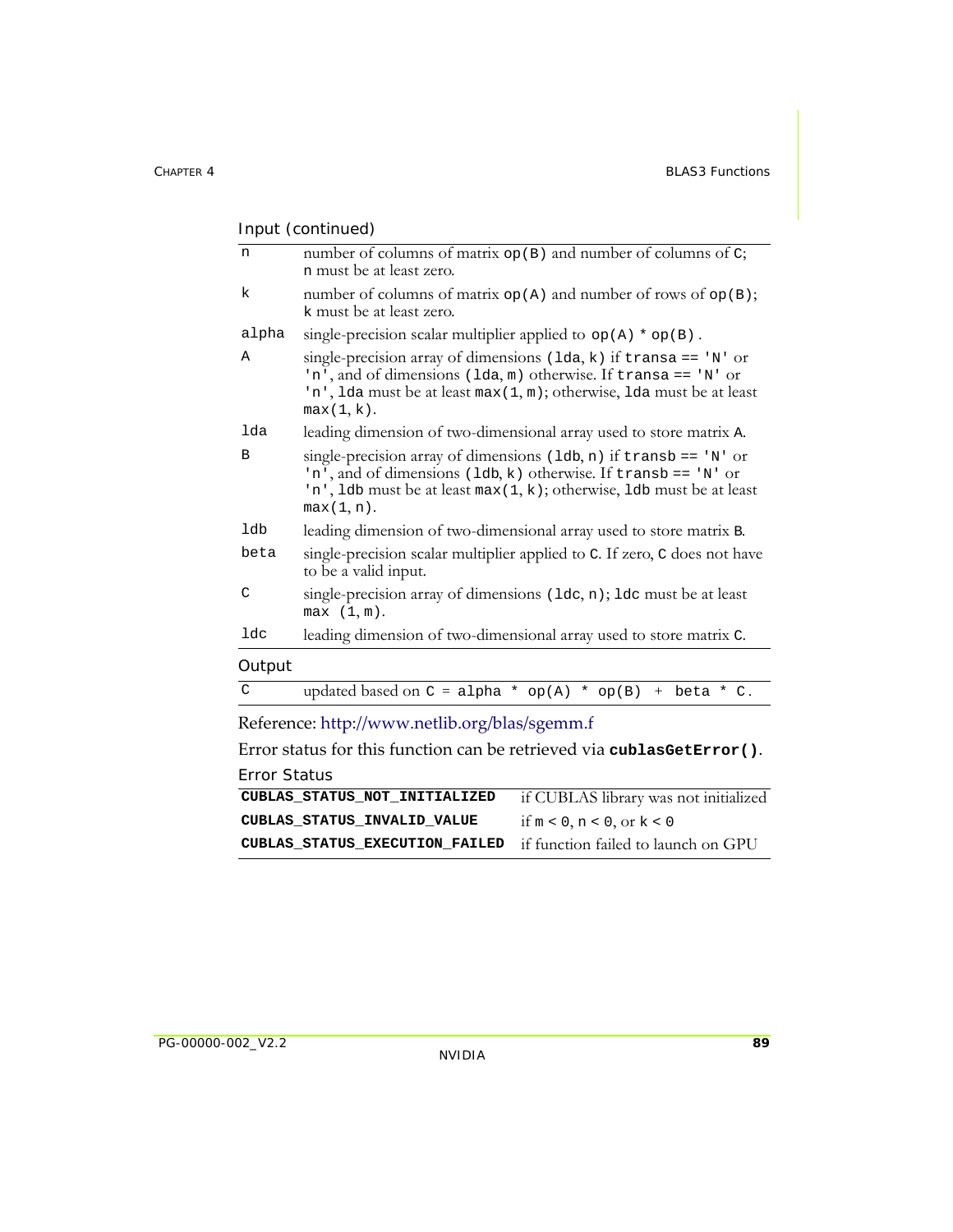### <span id="page-97-0"></span>Function cublasSsymm()

### **void**

**cublasSsymm (char side, char uplo, int m, int n, float alpha, const float \*A, int lda, const float \*B, int ldb, float beta, float \*C, int ldc)**

performs one of the matrix‐matrix operations

```
C = alpha * A * B + beta * C or C = alpha * B * A + beta * C,
```
where alpha and beta are single-precision scalars, A is a symmetric matrix consisting of single‐precision elements and is stored in either lower or upper storage mode. B and C are m×n matrices consisting of single‐precision elements.

| side  | specifies whether the symmetric matrix A appears on the left-hand side<br>or right-hand side of matrix B.<br>If side == 'L' or 'l', $C = alpha * A * B + beta * C$ .<br>If side == 'R' or 'r', $C = alpha * B * A + beta * C$ .                                                                                                                                                                                                                                                                                                    |
|-------|------------------------------------------------------------------------------------------------------------------------------------------------------------------------------------------------------------------------------------------------------------------------------------------------------------------------------------------------------------------------------------------------------------------------------------------------------------------------------------------------------------------------------------|
| uplo  | specifies whether the symmetric matrix A is stored in upper or lower<br>storage mode. If uplo == $'U'$ or $'u'$ , only the upper triangular part<br>of the symmetric matrix is referenced, and the elements of the strictly<br>lower triangular part are inferred from those in the upper triangular<br>part. If uplo == $'L'$ or $'l'$ , only the lower triangular part of the<br>symmetric matrix is referenced, and the elements of the strictly upper<br>triangular part are inferred from those in the lower triangular part. |
| m     | specifies the number of rows of matrix C, and the number of rows of<br>matrix B. It also specifies the dimensions of symmetric matrix A when<br>side == $'L'$ or $l'$ ; m must be at least zero.                                                                                                                                                                                                                                                                                                                                   |
| n     | specifies the number of columns of matrix C, and the number of<br>columns of matrix B. It also specifies the dimensions of symmetric<br>matrix A when side == $'R'$ or $'r'$ ; n must be at least zero.                                                                                                                                                                                                                                                                                                                            |
| alpha | single-precision scalar multiplier applied to $A * B$ or $B * A$ .                                                                                                                                                                                                                                                                                                                                                                                                                                                                 |
|       |                                                                                                                                                                                                                                                                                                                                                                                                                                                                                                                                    |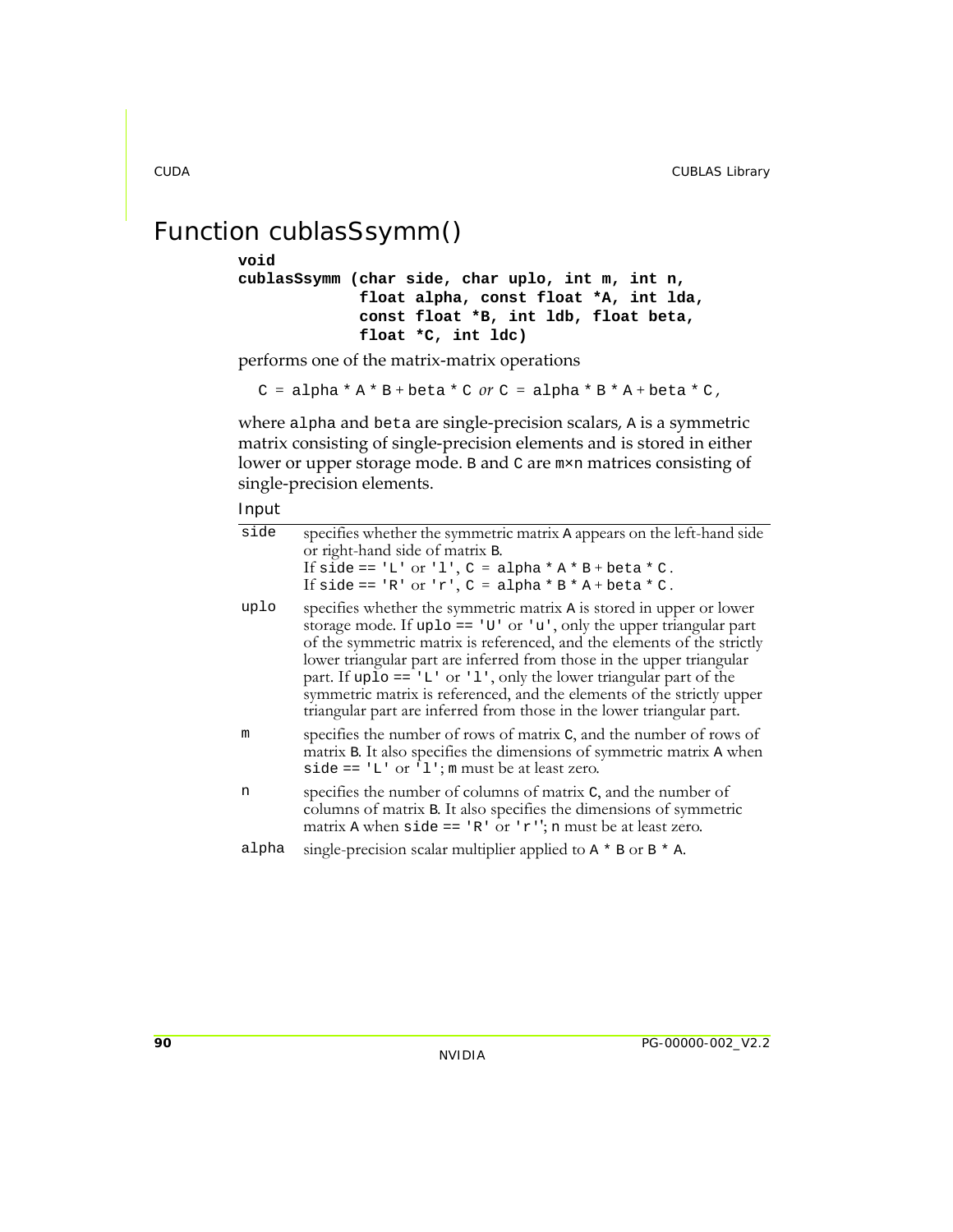| Α             | single-precision array of dimensions (1da, ka), where ka is m when<br>side == $'L'$ or $'l'$ and is n otherwise. If side == $'L'$ or $'l'$ , the<br>leading mxm part of array A must contain the symmetric matrix, such<br>that when $uplo == 'U'$ or 'u', the leading m $x$ m part stores the upper<br>triangular part of the symmetric matrix, and the strictly lower<br>triangular part of A is not referenced; and when uplo == 'L' or 'l',<br>the leading m×m part stores the lower triangular part of the symmetric<br>matrix and the strictly upper triangular part is not referenced. If<br>side == $'R'$ or $'r'$ , the leading nxn part of array A must contain the<br>symmetric matrix, such that when uplo == $'U'$ or $'u'$ , the leading<br>n×n part stores the upper triangular part of the symmetric matrix and<br>the strictly lower triangular part of A is not referenced; and when<br>$uplo == 'L'$ or '1', the leading n×n part stores the lower triangular<br>part of the symmetric matrix and the strictly upper triangular part is |
|---------------|------------------------------------------------------------------------------------------------------------------------------------------------------------------------------------------------------------------------------------------------------------------------------------------------------------------------------------------------------------------------------------------------------------------------------------------------------------------------------------------------------------------------------------------------------------------------------------------------------------------------------------------------------------------------------------------------------------------------------------------------------------------------------------------------------------------------------------------------------------------------------------------------------------------------------------------------------------------------------------------------------------------------------------------------------------|
|               | not referenced.                                                                                                                                                                                                                                                                                                                                                                                                                                                                                                                                                                                                                                                                                                                                                                                                                                                                                                                                                                                                                                            |
| lda           | leading dimension of A. When side == $'L'$ or $'l'$ , it must be at least<br>$max(1, m)$ and at least $max(1, n)$ otherwise.                                                                                                                                                                                                                                                                                                                                                                                                                                                                                                                                                                                                                                                                                                                                                                                                                                                                                                                               |
| B             | single-precision array of dimensions (1db, n). On entry, the leading<br>m×n part of the array contains the matrix B.                                                                                                                                                                                                                                                                                                                                                                                                                                                                                                                                                                                                                                                                                                                                                                                                                                                                                                                                       |
| ldb           | leading dimension of $B$ ; 1db must be at least max $(1, m)$ .                                                                                                                                                                                                                                                                                                                                                                                                                                                                                                                                                                                                                                                                                                                                                                                                                                                                                                                                                                                             |
| beta          | single-precision scalar multiplier applied to C. If beta is zero, C does<br>not have to be a valid input.                                                                                                                                                                                                                                                                                                                                                                                                                                                                                                                                                                                                                                                                                                                                                                                                                                                                                                                                                  |
| $\mathcal{C}$ | single-precision array of dimensions (ldc, n).                                                                                                                                                                                                                                                                                                                                                                                                                                                                                                                                                                                                                                                                                                                                                                                                                                                                                                                                                                                                             |
| ldc           | leading dimension of C; 1dc must be at least $max(1, m)$ .                                                                                                                                                                                                                                                                                                                                                                                                                                                                                                                                                                                                                                                                                                                                                                                                                                                                                                                                                                                                 |
| Output        |                                                                                                                                                                                                                                                                                                                                                                                                                                                                                                                                                                                                                                                                                                                                                                                                                                                                                                                                                                                                                                                            |
| $\mathcal{C}$ | updated according to $C = alpha * A * B + beta * C$ or<br>$C = alpha * B * A + beta * C.$                                                                                                                                                                                                                                                                                                                                                                                                                                                                                                                                                                                                                                                                                                                                                                                                                                                                                                                                                                  |
|               |                                                                                                                                                                                                                                                                                                                                                                                                                                                                                                                                                                                                                                                                                                                                                                                                                                                                                                                                                                                                                                                            |

Reference: http://www.netlib.org/blas/ssymm.f

Error status for this function can be retrieved via **cublasGetError()**.

### Error Status

| CUBLAS STATUS NOT INITIALIZED                                      | if CUBLAS library was not initialized |
|--------------------------------------------------------------------|---------------------------------------|
| CUBLAS STATUS INVALID VALUE                                        | if $m < 0$ or $n < 0$                 |
| CUBLAS_STATUS_EXECUTION_FAILED if function failed to launch on GPU |                                       |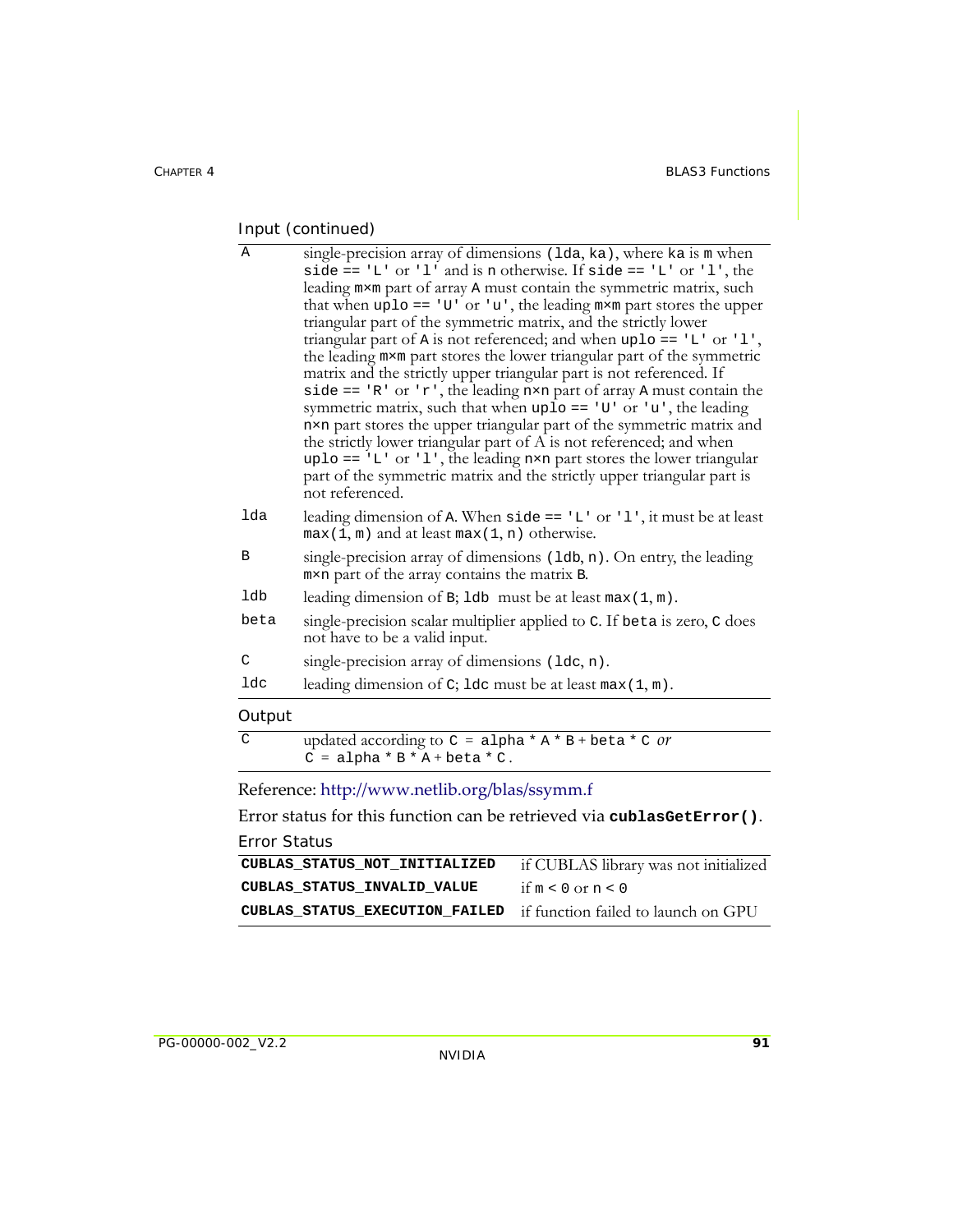### <span id="page-99-0"></span>Function cublasSsyrk()

### **void**

```
cublasSsyrk (char uplo, char trans, int n, int k,
              float alpha, const float *A, int lda,
              float beta, float *C, int ldc)
```
performs one of the symmetric rank k operations

 $C = alpha * A * A<sup>T</sup> + beta * C$  or  $C = alpha * A<sup>T</sup> * A + beta * C$ ,

where alpha and beta are single-precision scalars. C is an n×n symmetric matrix consisting of single‐precision elements and is stored in either lower or upper storage mode. A is a matrix consisting of single-precision elements with dimensions of  $n \times k$  in the first case, and k×n in the second case.

| uplo  | specifies whether the symmetric matrix C is stored in upper or lower<br>storage mode. If uplo == $'U'$ or $'u'$ , only the upper triangular part<br>of the symmetric matrix is referenced, and the elements of the strictly<br>lower triangular part are inferred from those in the upper triangular<br>part. If up $1 \circ$ = $' L'$ or $' l'$ , only the lower triangular part of the<br>symmetric matrix is referenced, and the elements of the strictly upper<br>triangular part are inferred from those in the lower triangular part. |
|-------|---------------------------------------------------------------------------------------------------------------------------------------------------------------------------------------------------------------------------------------------------------------------------------------------------------------------------------------------------------------------------------------------------------------------------------------------------------------------------------------------------------------------------------------------|
| trans | specifies the operation to be performed. If $trans == 'N'$ or 'n',<br>$C = alpha * A * AT + beta * C$ . If trans == 'T', 't', 'C', or 'c',<br>$C = alpha * AT * A + beta * C.$                                                                                                                                                                                                                                                                                                                                                              |
| n     | specifies the number of rows and the number columns of matrix C. If<br>trans == $'N'$ or $'n'$ , n specifies the number of rows of matrix A. If<br>trans == $T$ , $t$ , $c$ , $c$ , or $c$ , n specifies the number of columns<br>of matrix A; n must be at least zero.                                                                                                                                                                                                                                                                     |
| k     | If trans == $'N'$ or $'n'$ , k specifies the number of columns of<br>matrix A. If trans == $T$ , $t$ , $c$ , $c$ , $c$ , $c$ , $k$ specifies the number<br>of rows of matrix A; k must be at least zero.                                                                                                                                                                                                                                                                                                                                    |
| alpha | single-precision scalar multiplier applied to $A^* A^T$ or $A^T * A$ .                                                                                                                                                                                                                                                                                                                                                                                                                                                                      |
| Α     | single-precision array of dimensions (1da, ka), where ka is k when<br>trans == 'N' or 'n', and is n otherwise. When trans == 'N' or<br>'n', the leading n×k part of array A contains the matrix A; otherwise,<br>the leading kxn part of the array contains the matrix A.                                                                                                                                                                                                                                                                   |
| lda   | leading dimension of A. When $trans == 'N'$ or 'n', 1da must be at<br>least max(1, n). Otherwise 1da must be at least max(1, k).                                                                                                                                                                                                                                                                                                                                                                                                            |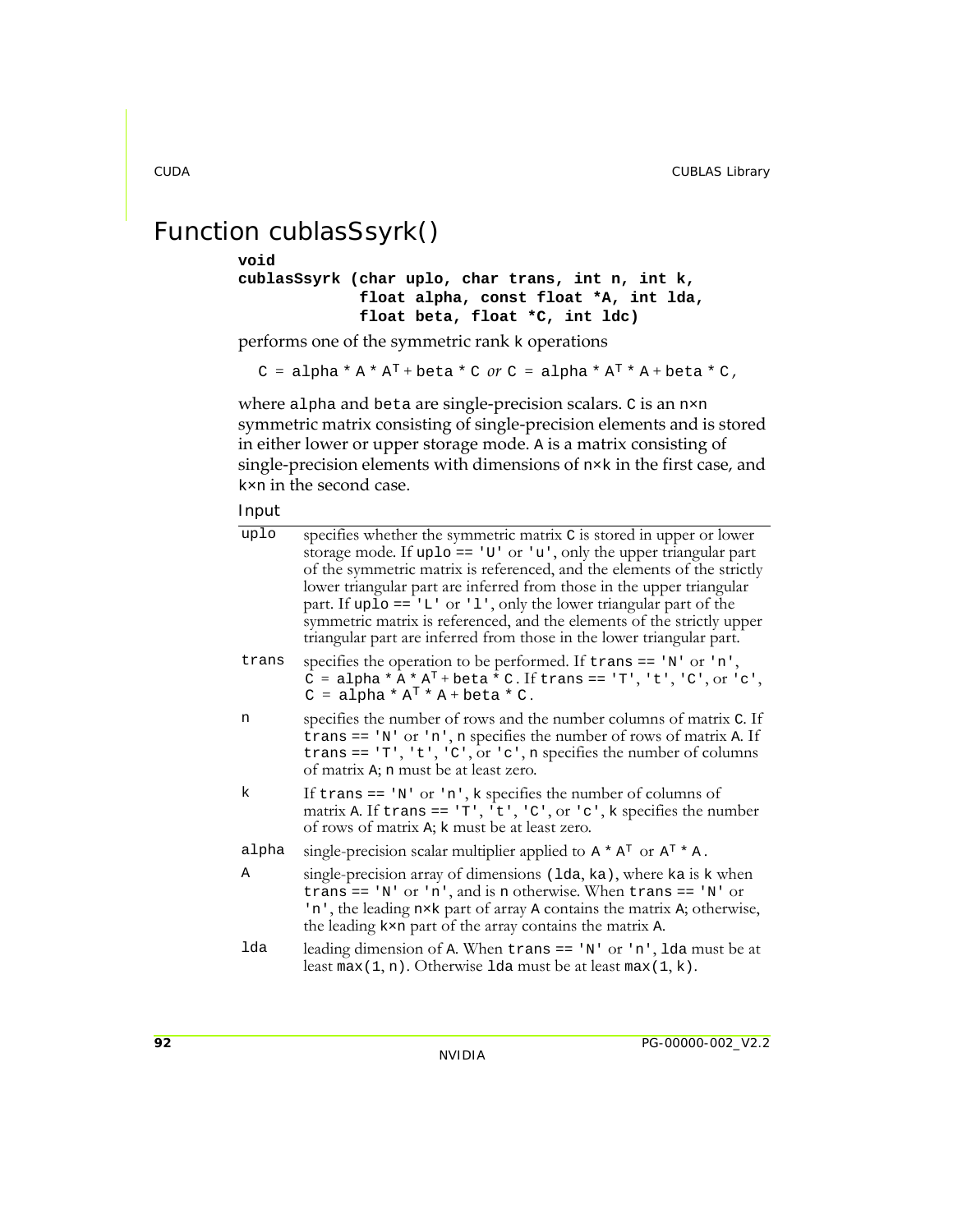| beta | single-precision scalar multiplier applied to C.<br>If beta is zero, C is not read.                                                                                                                                                                                                                                                                                                                                                                                                                                                                                                                                                                                                                                            |
|------|--------------------------------------------------------------------------------------------------------------------------------------------------------------------------------------------------------------------------------------------------------------------------------------------------------------------------------------------------------------------------------------------------------------------------------------------------------------------------------------------------------------------------------------------------------------------------------------------------------------------------------------------------------------------------------------------------------------------------------|
| C    | single-precision array of dimensions $(\text{Idc}, n)$ . If uplo == 'U' or 'u',<br>the leading n×n triangular part of the array C must contain the upper<br>triangular part of the symmetric matrix C, and the strictly lower<br>triangular part of C is not referenced. On exit, the upper triangular part<br>of C is overwritten by the upper triangular part of the updated matrix.<br>If uplo == $'L'$ or $'l'$ , the leading n×n triangular part of the array $C$<br>must contain the lower triangular part of the symmetric matrix C, and<br>the strictly upper triangular part of C is not referenced. On exit, the<br>lower triangular part of C is overwritten by the lower triangular part of<br>the updated matrix. |
| ldc  | leading dimension of C; 1 dc must be at least $max(1, n)$ .                                                                                                                                                                                                                                                                                                                                                                                                                                                                                                                                                                                                                                                                    |

#### **Output**

| $\sim$ | updated according to $C = alpha * A * AT + beta * C$ or |
|--------|---------------------------------------------------------|
|        | $C = alpha * AT * A + beta * C.$                        |

### Reference: http://www.netlib.org/blas/ssyrk.f

Error status for this function can be retrieved via **cublasGetError()**. Error Status

| CUBLAS STATUS NOT INITIALIZED                                      | if CUBLAS library was not initialized |
|--------------------------------------------------------------------|---------------------------------------|
| CUBLAS STATUS INVALID VALUE                                        | if $n < 0$ or $k < 0$                 |
| CUBLAS_STATUS_EXECUTION_FAILED if function failed to launch on GPU |                                       |

### <span id="page-100-0"></span>Function cublasSsyr2k()

### **void**

**cublasSsyr2k (char uplo, char trans, int n, int k, float alpha, const float \*A, int lda, const float \*B, int ldb, float beta, float \*C, int ldc)**

performs one of the symmetric rank 2k operations

```
C = \text{alpha} * A * B^{T} + \text{alpha} * B * A^{T} + \text{beta} * C \text{ or }C = alpha * A<sup>T</sup> * B + alpha * B<sup>T</sup> * A + beta * C,
```
where alpha and beta are single-precision scalars. C is an n×n symmetric matrix consisting of single-precision elements and is stored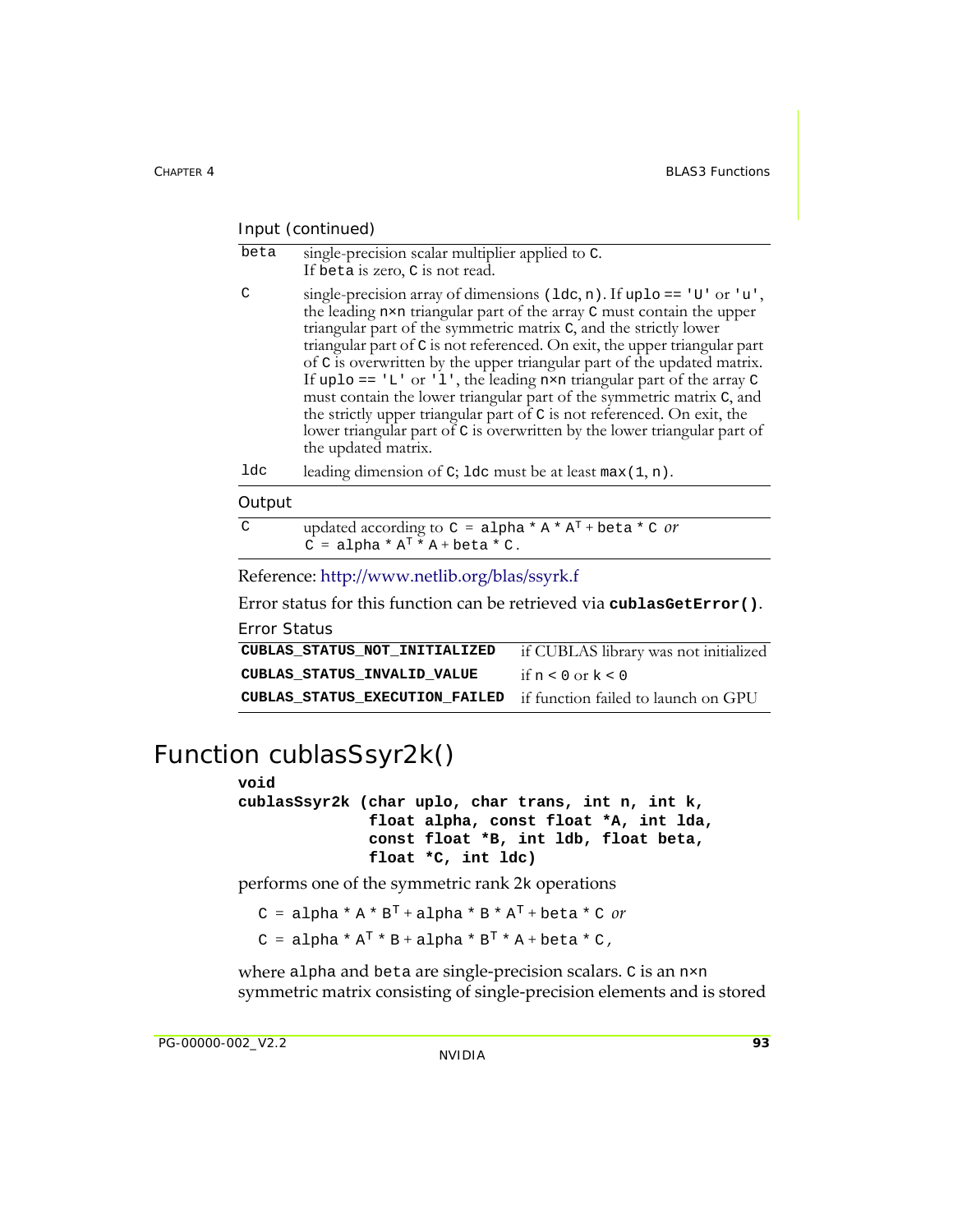in either lower or upper storage mode. A and B are matrices consisting of single‐precision elements with dimension of n×k in the first case, and k×n in the second case.

| uplo  | specifies whether the symmetric matrix C is stored in upper or lower<br>storage mode. If uplo == $'U'$ or $'u'$ , only the upper triangular part<br>of the symmetric matrix is referenced, and the elements of the strictly<br>lower triangular part are inferred from those in the upper triangular<br>part. If uplo == $'L'$ or $'l'$ , only the lower triangular part of the<br>symmetric matrix is referenced, and the elements of the strictly upper<br>triangular part are inferred from those in the lower triangular part. |
|-------|------------------------------------------------------------------------------------------------------------------------------------------------------------------------------------------------------------------------------------------------------------------------------------------------------------------------------------------------------------------------------------------------------------------------------------------------------------------------------------------------------------------------------------|
| trans | specifies the operation to be performed. If $trans == 'N'$ or 'n',<br>C = alpha * A * $B^T$ + alpha * B * $A^T$ + beta * C. If trans == 'T',<br>'t', 'C', or 'c', C = alpha * $A^T$ * B + alpha * $B^T$ * A + beta * C.                                                                                                                                                                                                                                                                                                            |
| n     | specifies the number of rows and the number columns of matrix C. If<br>trans == $'N'$ or $'n'$ , n specifies the number of rows of matrix A. If<br>trans == $T$ ', 't', 'C', or 'c', n specifies the number of columns<br>of matrix A; n must be at least zero.                                                                                                                                                                                                                                                                    |
| k     | If trans $== 'N'$ or 'n', k specifies the number of columns of matrix<br>A. If trans == $T$ , 't', 'C', or 'c', k specifies the number of rows<br>of matrix A; k must be at least zero.                                                                                                                                                                                                                                                                                                                                            |
| alpha | single-precision scalar multiplier.                                                                                                                                                                                                                                                                                                                                                                                                                                                                                                |
| Α     | single-precision array of dimensions (1da, ka), where ka is k when<br>trans == $'W'$ or $'n'$ , and is n otherwise. When trans == $'W'$ or<br>'n', the leading n×k part of array A must contain the matrix A,<br>otherwise the leading kxn part of the array must contain the matrix A.                                                                                                                                                                                                                                            |
| lda   | leading dimension of A. When trans == 'N' or 'n', 1da must be at<br>least max(1, n). Otherwise 1da must be at least max(1, k).                                                                                                                                                                                                                                                                                                                                                                                                     |
| В     | single-precision array of dimensions $(1da, kb)$ , where $kb = k$ when<br>trans == 'N' or 'n', and $k = n$ otherwise. When trans == 'N' or<br>'n', the leading nxk part of array B must contain the matrix B,<br>otherwise the leading kxn part of the array must contain the matrix B.                                                                                                                                                                                                                                            |
| ldb   | leading dimension of B. When trans == $'N'$ or $'n'$ , 1db must be at<br>least max(1, n). Otherwise 1db must be at least max(1, k).                                                                                                                                                                                                                                                                                                                                                                                                |
| beta  | single-precision scalar multiplier applied to C. If beta is zero, C does<br>not have to be a valid input.                                                                                                                                                                                                                                                                                                                                                                                                                          |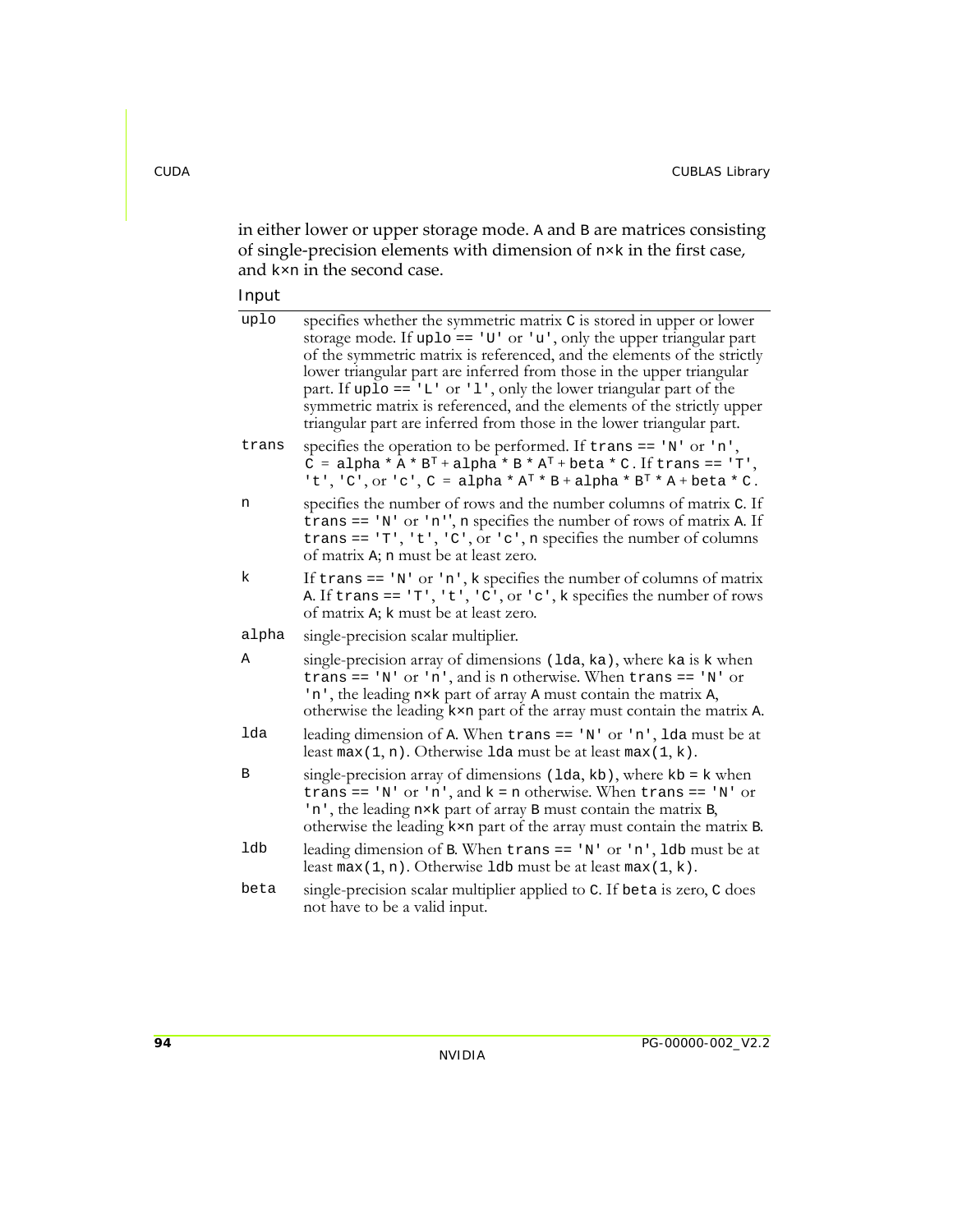| C. | single-precision array of dimensions $(\text{Idc}, n)$ . If uplo == 'U' or 'u', |
|----|---------------------------------------------------------------------------------|
|    | the leading n×n triangular part of the array C must contain the upper           |
|    | triangular part of the symmetric matrix C, and the strictly lower               |
|    | triangular part of C is not referenced. On exit, the upper triangular part      |
|    | of C is overwritten by the upper triangular part of the updated matrix.         |
|    | If uplo == $'L'$ or $l'$ , the leading nxn triangular part of the array C       |
|    | must contain the lower triangular part of the symmetric matrix C, and           |
|    | the strictly upper triangular part of C is not referenced. On exit, the         |
|    | lower triangular part of C is overwritten by the lower triangular part of       |
|    | the updated matrix.                                                             |
|    |                                                                                 |

1dc leading dimension of C; idc must be at least  $max(1, n)$ .

#### **Output**

| C | updated according to                                |
|---|-----------------------------------------------------|
|   | $C = alpha * A * BT + alpha * B * AT + beta * C 0r$ |
|   | $C = alpha * AT * B + alpha * BT * A + beta * C.$   |

Reference: http://www.netlib.org/blas/ssyr2k.f

Error status for this function can be retrieved via **cublasGetError()**.

Error Status

| CUBLAS STATUS NOT INITIALIZED                                      | if CUBLAS library was not initialized |
|--------------------------------------------------------------------|---------------------------------------|
| CUBLAS STATUS INVALID VALUE                                        | if $n < 0$ or $k < 0$                 |
| CUBLAS_STATUS_EXECUTION_FAILED if function failed to launch on GPU |                                       |

### <span id="page-102-0"></span>Function cublasStrmm()

**void cublasStrmm (char side, char uplo, char transa, char diag, int m, int n, float alpha, const float \*A, int lda, const float \*B, int ldb)**

performs one of the matrix‐matrix operations

 $B = alpha * op(A) * B or B = alpha * B * op(A)$ , where  $op(A) = A$  or  $op(A) = A<sup>T</sup>$ ,

alpha is a single‐precision scalar, B is an m×n matrix consisting of single-precision elements, and A is a unit or non-unit, upper or lower triangular matrix consisting of single‐precision elements.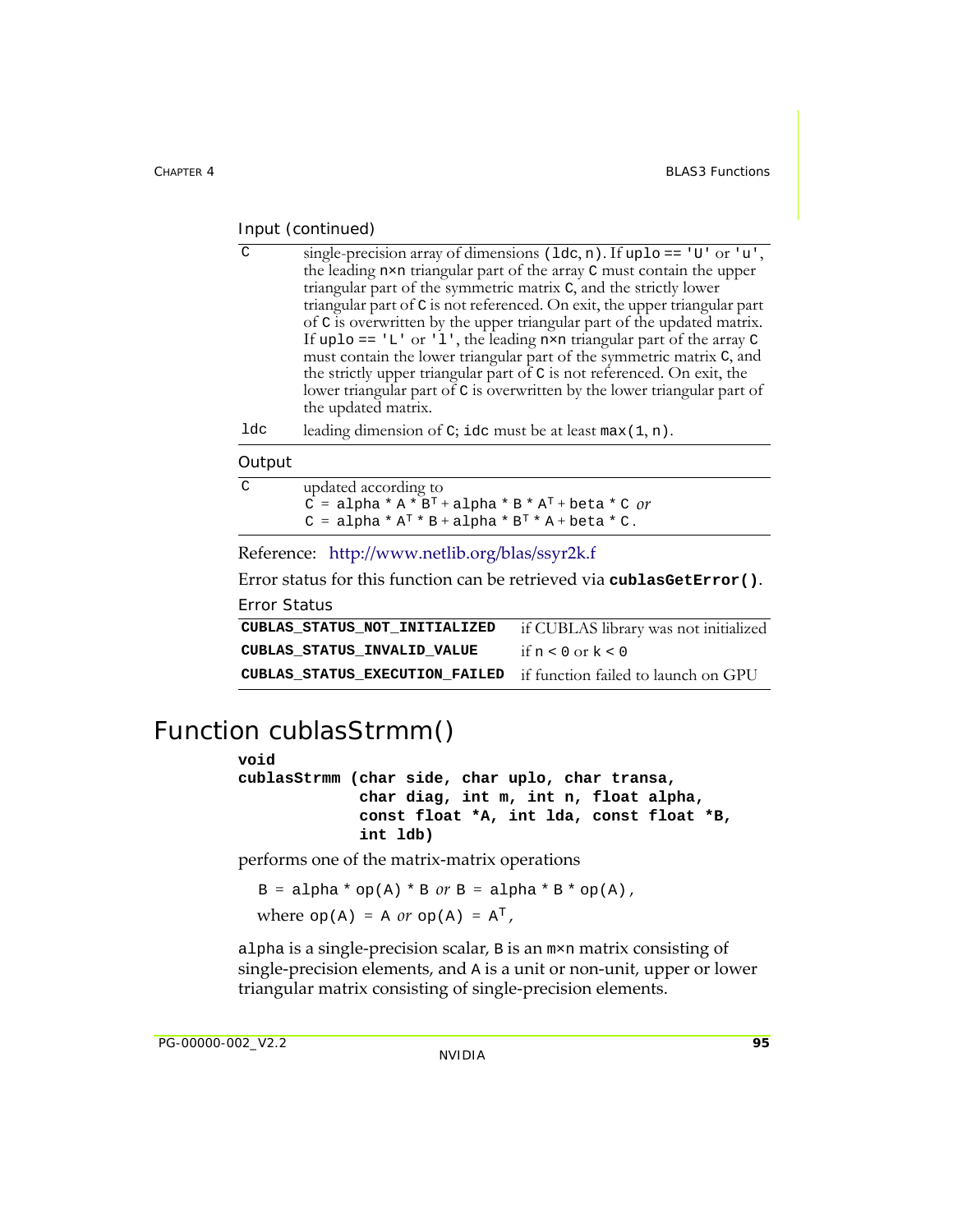Matrices A and B are stored in column-major format, and 1da and 1db are the leading dimensions of the two-dimensional arrays that contain A and B, respectively.

| side   | specifies whether op(A) multiplies B from the left or right.<br>If side == 'L' or 'l', B = alpha * op(A) * B.<br>If side == 'R' or 'r', B = alpha * B * op(A).                                                                                                                                                                                                                                                                                                                                                                                                                                                                 |
|--------|--------------------------------------------------------------------------------------------------------------------------------------------------------------------------------------------------------------------------------------------------------------------------------------------------------------------------------------------------------------------------------------------------------------------------------------------------------------------------------------------------------------------------------------------------------------------------------------------------------------------------------|
| uplo   | specifies whether the matrix A is an upper or lower triangular matrix.<br>If uplo == $'U'$ or $'u'$ , A is an upper triangular matrix.<br>If uplo == $'L'$ or $'l'$ , A is a lower triangular matrix.                                                                                                                                                                                                                                                                                                                                                                                                                          |
|        | transa specifies the form of $op(A)$ to be used in the matrix multiplication.<br>If transa == 'N' or 'n', op(A) = A.<br>If transa == $'T', 't', 'C', or 'c', op(A) = AT.$                                                                                                                                                                                                                                                                                                                                                                                                                                                      |
| diag   | specifies whether or not A is a unit triangular matrix. If $diag == 'U'$<br>or 'u', A is assumed to be unit triangular. If diag == 'N' or 'n', A is<br>not assumed to be unit triangular.                                                                                                                                                                                                                                                                                                                                                                                                                                      |
| m      | the number of rows of matrix B; m must be at least zero.                                                                                                                                                                                                                                                                                                                                                                                                                                                                                                                                                                       |
| n      | the number of columns of matrix B; n must be at least zero.                                                                                                                                                                                                                                                                                                                                                                                                                                                                                                                                                                    |
| alpha  | single-precision scalar multiplier applied to op(A)*B or B*op(A),<br>respectively. If alpha is zero, no accesses are made to matrix A, and<br>no read accesses are made to matrix B.                                                                                                                                                                                                                                                                                                                                                                                                                                           |
| Α      | single-precision array of dimensions ( $1da, k$ ). If side == 'L' or 'l',<br>k = m. If side == 'R' or 'r', k = n. If uplo == 'U' or 'u', the<br>leading kxk upper triangular part of the array A must contain the<br>upper triangular matrix, and the strictly lower triangular part of A is<br>not referenced. If uplo == $'L'$ or $'l'$ , the leading k×k lower<br>triangular part of the array A must contain the lower triangular matrix,<br>and the strictly upper triangular part of A is not referenced. When<br>diag == $'U'$ or $'u'$ , the diagonal elements of A are not referenced<br>and are assumed to be unity. |
| lda    | leading dimension of A. When $side == 'L'$ or '1', it must be at least<br>$max(1, m)$ and at least $max(1, n)$ otherwise.                                                                                                                                                                                                                                                                                                                                                                                                                                                                                                      |
| В      | single-precision array of dimensions (1db, n). On entry, the leading<br>m×n part of the array contains the matrix B. It is overwritten with the<br>transformed matrix on exit.                                                                                                                                                                                                                                                                                                                                                                                                                                                 |
| ldb    | leading dimension of B; 1db must be at least $max(1, m)$ .                                                                                                                                                                                                                                                                                                                                                                                                                                                                                                                                                                     |
| Output |                                                                                                                                                                                                                                                                                                                                                                                                                                                                                                                                                                                                                                |
| B      | updated according to $B = alpha * op(A) * B$ or<br>$B = alpha * B * op(A).$                                                                                                                                                                                                                                                                                                                                                                                                                                                                                                                                                    |

|  |  |  | $B = alpha * B * op(A).$ |  |
|--|--|--|--------------------------|--|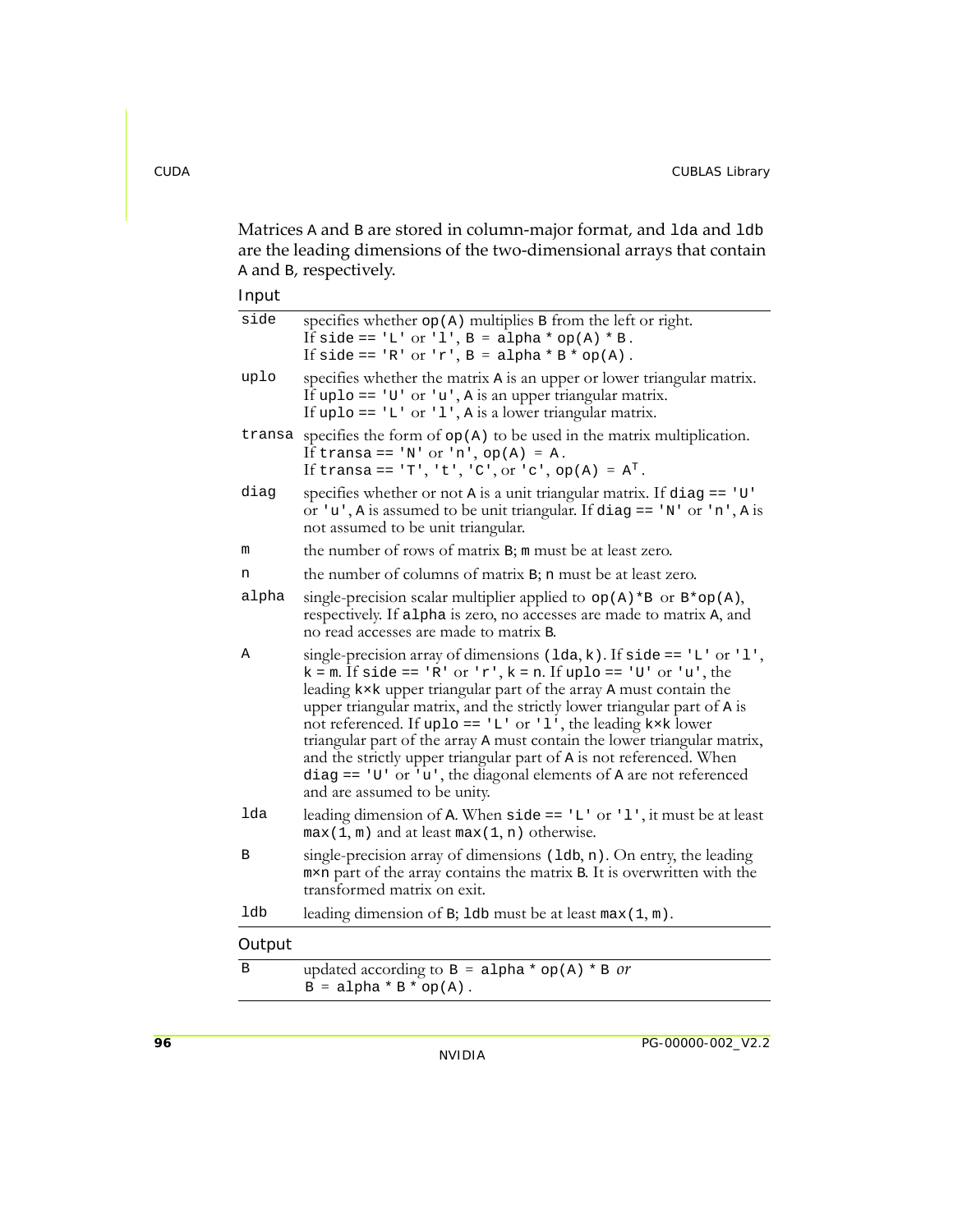```
Reference: http://www.netlib.org/blas/strmm.f
```
Error status for this function can be retrieved via **cublasGetError()**.

```
Error Status
```

| CUBLAS STATUS NOT INITIALIZED                                      | if CUBLAS library was not initialized |
|--------------------------------------------------------------------|---------------------------------------|
| CUBLAS STATUS INVALID VALUE                                        | if $m < 0$ or $n < 0$                 |
| CUBLAS_STATUS_EXECUTION_FAILED if function failed to launch on GPU |                                       |

### <span id="page-104-0"></span>Function cublasStrsm()

#### **void**

```
cublasStrsm (char side, char uplo, char transa,
              char diag, int m, int n, float alpha,
              const float *A, int lda, float *B, int ldb)
```
solves one of the matrix equations

 $op(A) * X = alpha * B \text{ or } X * op(A) = alpha * B$ , where  $op(A) = A$  or  $op(A) = A<sup>T</sup>$ ,

alpha is a single‐precision scalar, and X and B are m×n matrices that consist of single‐precision elements. A is a unit or non‐unit, upper or lower, triangular matrix.

The result matrix x overwrites input matrix B; that is, on exit the result is stored in B. Matrices A and B are stored in column‐major format, and lda and ldb are the leading dimensions of the two‐dimensional arrays that contain A and B, respectively.

| side | specifies whether $op(A)$ appears on the left or right of x:<br>side == 'L' or 'l' indicates solve op(A) * $X =$ alpha * B;<br>side == 'R' or 'r' indicates solve $X * op(A) = alpha * B$ .                 |
|------|-------------------------------------------------------------------------------------------------------------------------------------------------------------------------------------------------------------|
| uplo | specifies whether the matrix A is an upper or lower triangular matrix:<br>uplo == 'U' or 'u' indicates A is an upper triangular matrix;<br>uplo == $'L'$ or $'l'$ indicates A is a lower triangular matrix. |
|      | transa specifies the form of $op(A)$ to be used in matrix multiplication.<br>If transa == 'N' or 'n', op(A) = A.<br>If transa == 'T', 't', 'C', or 'c', op(A) = $A^T$ .                                     |
| diag | specifies whether or not A is a unit triangular matrix.<br>If diag == $'U'$ or $'u'$ , A is assumed to be unit triangular.<br>If diag $== 'N'$ or 'n', A is not assumed to be unit triangular.              |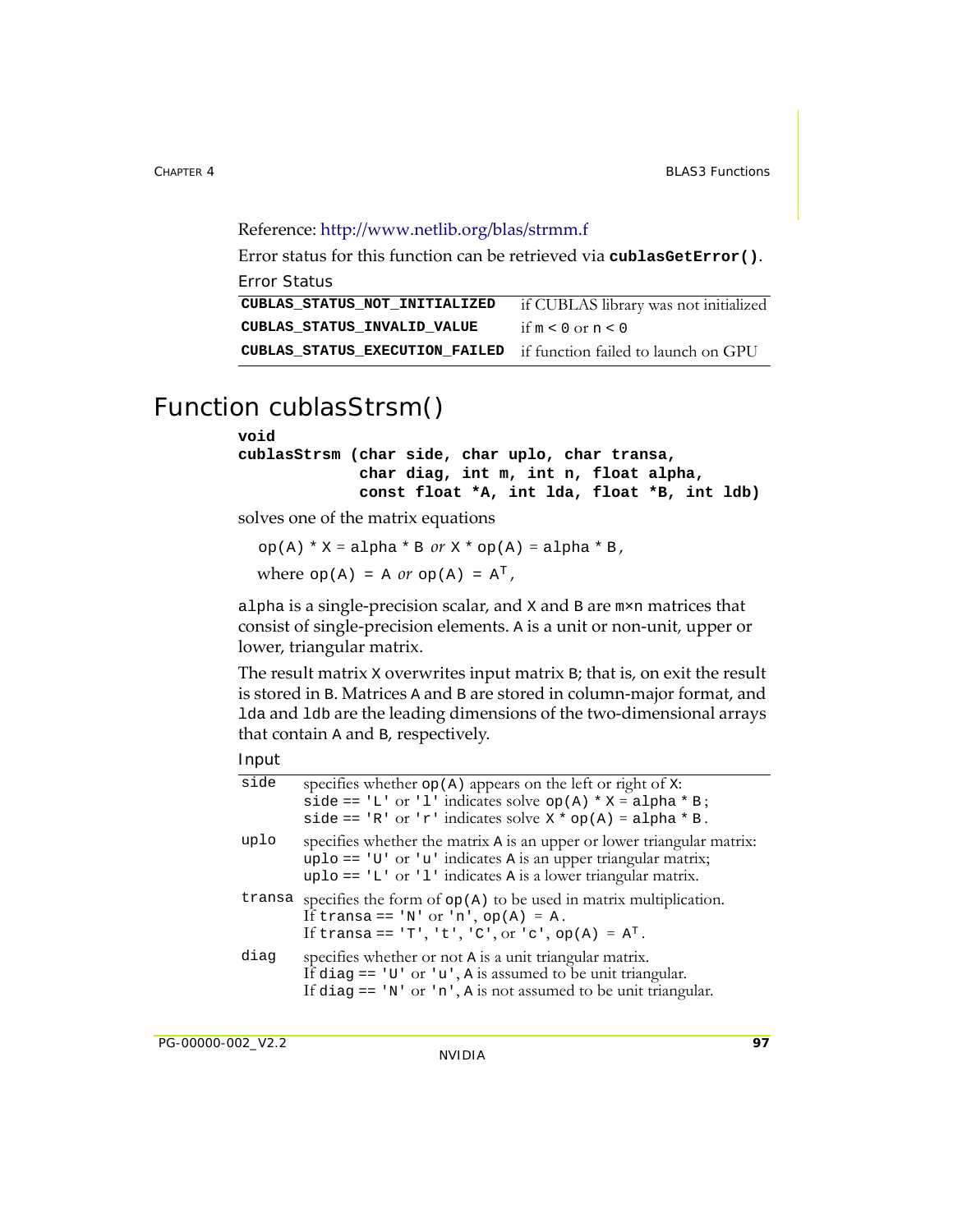| m      | specifies the number of rows of B; m must be at least zero.                                                                                                                                                                                                                                                                                                                                                                                                                                                                                                                                                                                          |
|--------|------------------------------------------------------------------------------------------------------------------------------------------------------------------------------------------------------------------------------------------------------------------------------------------------------------------------------------------------------------------------------------------------------------------------------------------------------------------------------------------------------------------------------------------------------------------------------------------------------------------------------------------------------|
| n      | specifies the number of columns of B; n must be at least zero.                                                                                                                                                                                                                                                                                                                                                                                                                                                                                                                                                                                       |
| alpha  | single-precision scalar multiplier applied to B. When alpha is zero, A is<br>not referenced and B does not have to be a valid input.                                                                                                                                                                                                                                                                                                                                                                                                                                                                                                                 |
| Α      | single-precision array of dimensions (1da, k), where k is m when<br>side == 'L' or 'l', and is n when side == 'R' or 'r'. If uplo ==<br>'U' or 'u', the leading kxk upper triangular part of the array A must<br>contain the upper triangular matrix, and the strictly lower triangular<br>matrix of A is not referenced. When uplo == $'L'$ or $'l'$ , the leading<br>kxk lower triangular part of the array A must contain the lower<br>triangular matrix, and the strictly upper triangular part of A is not<br>referenced. Note that when diag == $'U'$ or $'u'$ , the diagonal<br>elements of A are not referenced and are assumed to be unity. |
| lda    | leading dimension of the two-dimensional array containing A.<br>When side == 'L' or 'l', lda must be at least $max(1, m)$ .<br>When side == 'R' or 'r', lda must be at least max $(1, n)$ .                                                                                                                                                                                                                                                                                                                                                                                                                                                          |
| B      | single-precision array of dimensions (1db, n); 1db must be at least<br>$max(1, m)$ . The leading $m \times n$ part of the array B must contain the right-<br>hand side matrix B. On exit B is overwritten by the solution matrix X.                                                                                                                                                                                                                                                                                                                                                                                                                  |
| ldb    | leading dimension of the two-dimensional array containing B; 1db<br>must be at least $max(1, m)$ .                                                                                                                                                                                                                                                                                                                                                                                                                                                                                                                                                   |
| Output |                                                                                                                                                                                                                                                                                                                                                                                                                                                                                                                                                                                                                                                      |
| B      | contains the solution matrix x satisfying op(A) * $X = \text{alpha} * B$ or                                                                                                                                                                                                                                                                                                                                                                                                                                                                                                                                                                          |

 $X * op(A) = alpha * B.$ 

### Reference: http://www.netlib.org/blas/strsm.f

Error status for this function can be retrieved via **cublasGetError()**.

Error Status

| CUBLAS STATUS NOT INITIALIZED                                      | if CUBLAS library was not initialized |
|--------------------------------------------------------------------|---------------------------------------|
| CUBLAS STATUS INVALID VALUE                                        | if $m < 0$ or $n < 0$                 |
| CUBLAS_STATUS_EXECUTION_FAILED if function failed to launch on GPU |                                       |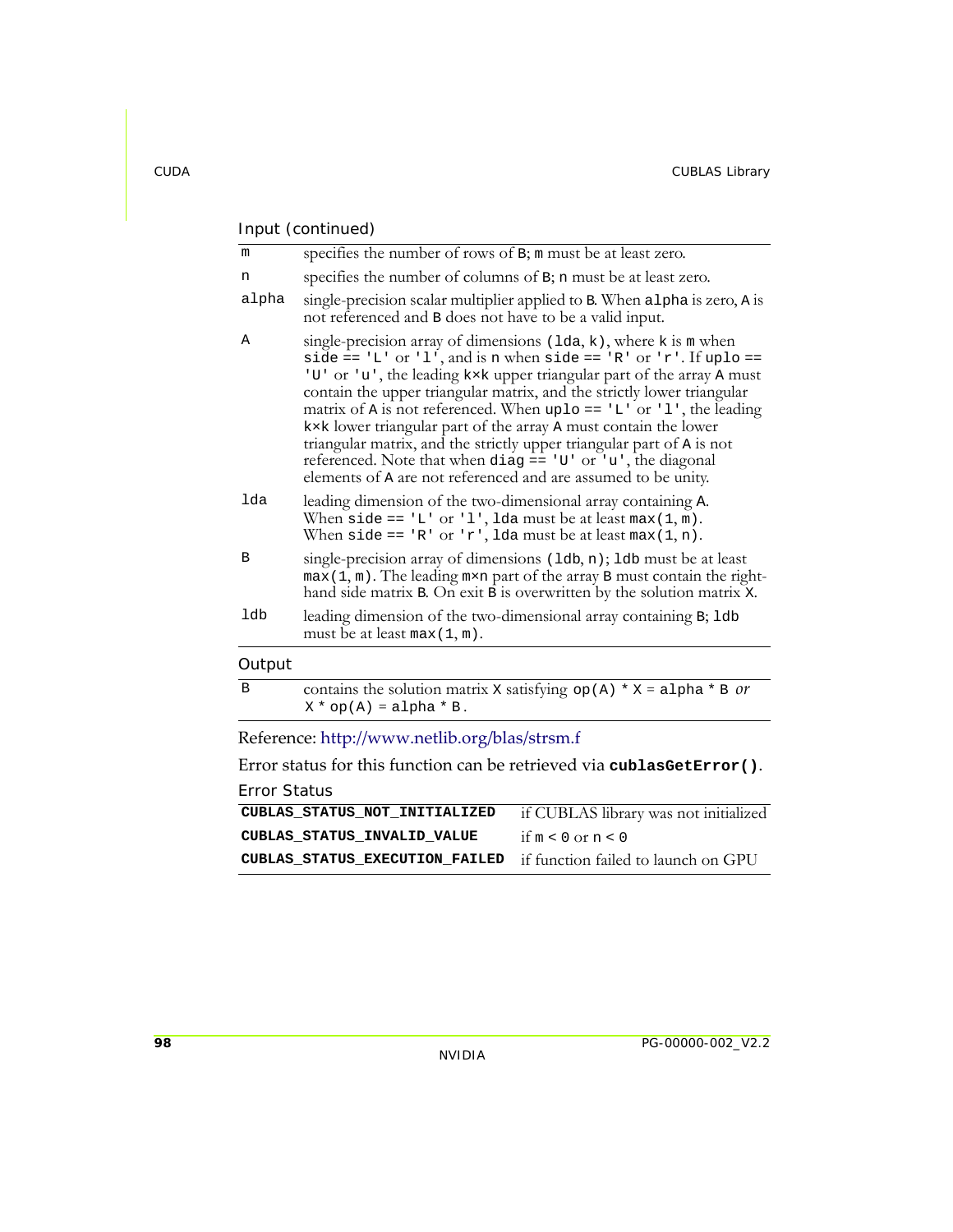### <span id="page-106-0"></span>Single-Precision Complex BLAS3 Functions

The only single‐precision complex BLAS3 function is **cublasCgemm()**.

### Function cublasCgemm()

#### **void**

**cublasCgemm (char transa, char transb, int m, int n, int k, cuComplex alpha, const cuComplex \*A, int lda, const cuComplex \*B, int ldb, cuComplex beta, cuComplex \*C, int ldc)**

performs one of the matrix‐matrix operations

 $C = alpha * op(A) * op(B) + beta * C,$ where  $op(X) = X$ ,  $op(X) = X<sup>T</sup>$ ,  $or$   $op(X) = X<sup>H</sup>$ ;

and alpha and beta are single‐precision complex scalars. A, B, and C are matrices consisting of single‐precision complex elements, with op(A) an  $m \times k$  matrix, op(B) a k×n matrix and C an  $m \times n$  matrix.

|       | transa specifies op(A). If transa == 'N' or 'n', op(A) = A.<br>If transa == $'T'$ or $'t', op(A) = A^T$ .<br>If transa == 'C' or 'c', $op(A) = AH$ .     |
|-------|----------------------------------------------------------------------------------------------------------------------------------------------------------|
|       | transb specifies op(B). If transb == 'N' or 'n', op(B) = B.<br>If transb == $'T'$ or $'t', op(B) = BT$ .<br>If transb == $'C'$ or $'C'$ , op(B) = $BH$ . |
| m     | number of rows of matrix $op(A)$ and rows of matrix C;<br>m must be at least zero.                                                                       |
| n     | number of columns of matrix $op(B)$ and number of columns of C;<br>n must be at least zero.                                                              |
| k     | number of columns of matrix $op(A)$ and number of rows of $op(B)$ ;<br>k must be at least zero.                                                          |
| alpha | single-precision complex scalar multiplier applied to $op(A) * op(B)$ .                                                                                  |
| Α     | single-precision complex array of dimension $(\text{lda}, k)$ if transa ==<br>'N' or 'n', and of dimension (lda, m) otherwise.                           |
| lda   | leading dimension of A. When transa $== 'N'$ or 'n', it must be at<br>least max(1, m) and at least max(1, k) otherwise.                                  |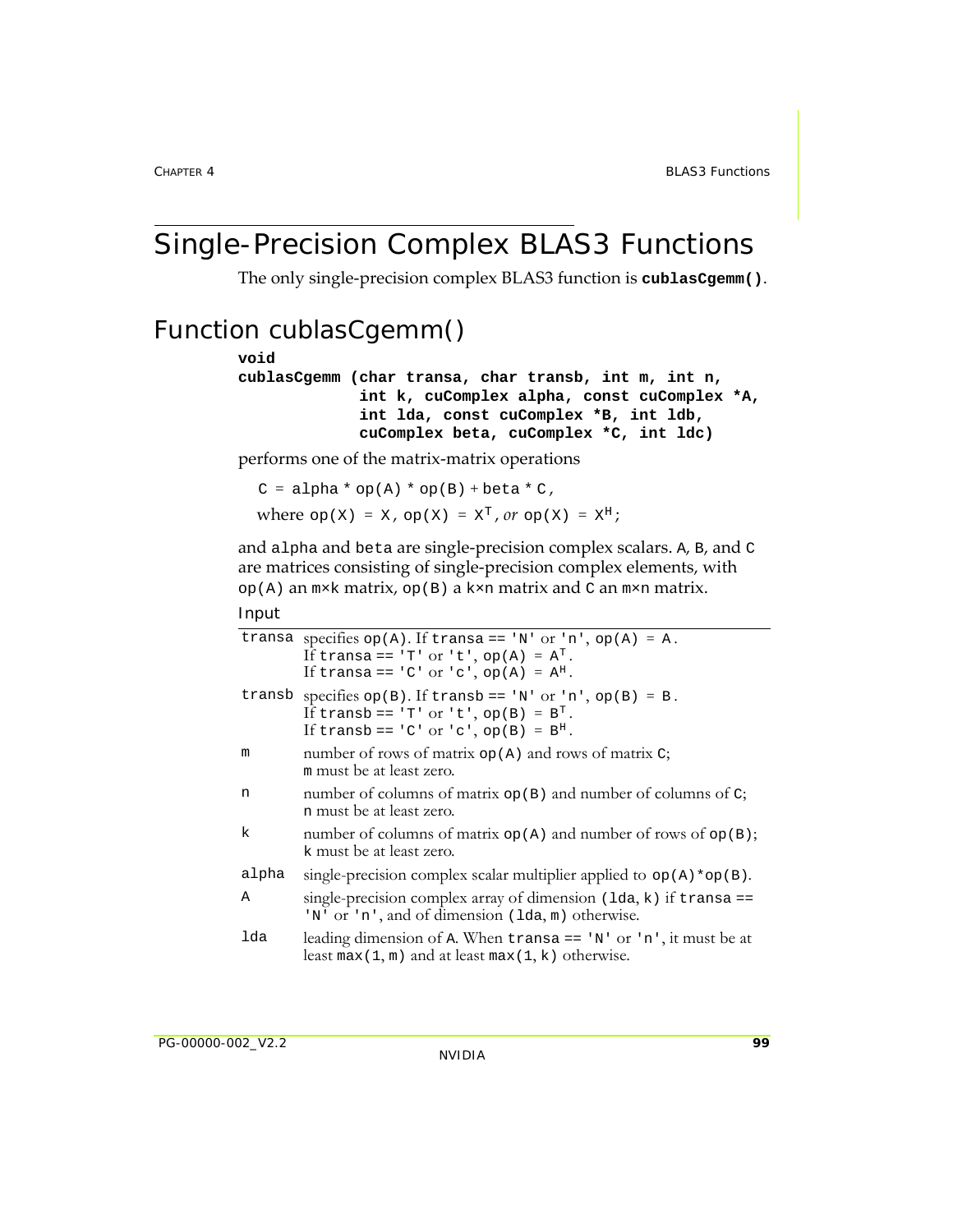| B             | single-precision complex array of dimension $(\text{lab}, n)$ if transb ==<br>'N' or 'n', and of dimension (1db, k) otherwise. |
|---------------|--------------------------------------------------------------------------------------------------------------------------------|
| ldb           | leading dimension of B. When $transb == 'N'$ or 'n', it must be at<br>least max(1, k) and at least max(1, n) otherwise.        |
| beta          | single-precision complex scalar multiplier applied to C. If beta is zero,<br>C does not have to be a valid input.              |
| $\mathcal{C}$ | single-precision array of dimensions (ldc, n).                                                                                 |
| ldc           | leading dimension of C; idc must be at least $max(1, m)$ .                                                                     |
| Output        |                                                                                                                                |
| $\mathcal{C}$ | updated according to $C = alpha * op(A) * op(B) + beta * C$ .                                                                  |
|               |                                                                                                                                |

Reference: http://www.netlib.org/blas/cgemm.f

Error status for this function can be retrieved via **cublasGetError()**.

### Error Status

| CUBLAS STATUS NOT INITIALIZED                                      | if CUBLAS library was not initialized |
|--------------------------------------------------------------------|---------------------------------------|
| CUBLAS STATUS INVALID VALUE                                        | if $m < 0$ , $n < 0$ , or $k < 0$     |
| CUBLAS_STATUS_EXECUTION_FAILED if function failed to launch on GPU |                                       |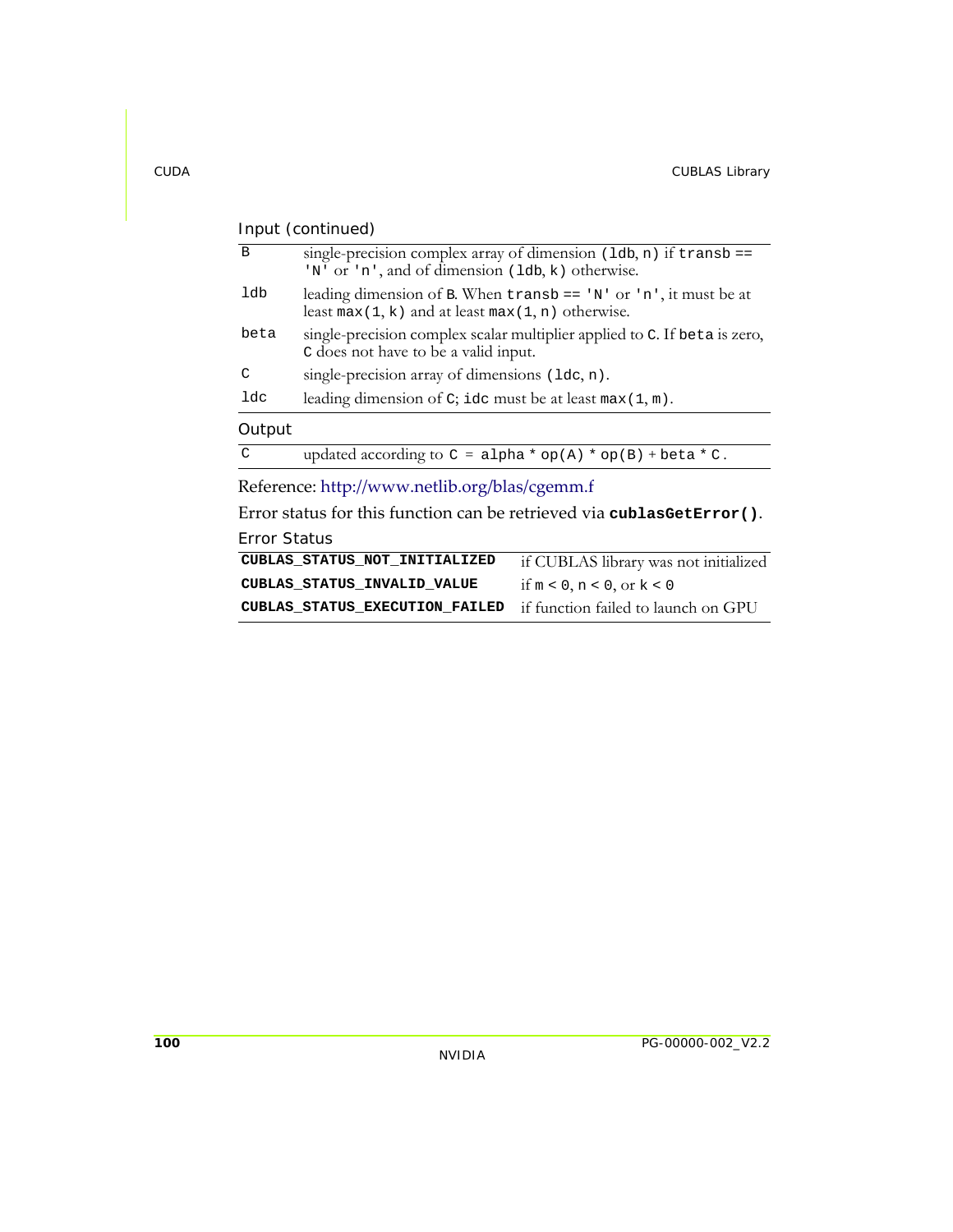## Double-Precision BLAS3 Functions

**Note:** Double-precision functions are only supported on GPUs with doubleprecision hardware.

The double‐precision BLAS3 functions are listed below:

- "Function [cublasDgemm\(\)"](#page-108-0) on page 101
- "Function [cublasDsymm\(\)"](#page-110-0) on page 103
- "Function [cublasDsyrk\(\)"](#page-112-0) on page 105
- "Function [cublasDsyr2k\(\)"](#page-114-0) on page 107
- "Function [cublasDtrmm\(\)"](#page-116-0) on page 109
- "Function [cublasDtrsm\(\)"](#page-118-0) on page 111

## <span id="page-108-0"></span>Function cublasDgemm()

#### **void**

**cublasDgemm (char transa, char transb, int m, int n, int k, double alpha, const double \*A, int lda, const double \*B, int ldb, double beta, double \*C, int ldc)**

computes the product of matrix A and matrix B, multiplies the result by scalar alpha, and adds the sum to the product of matrix C and scalar beta. It performs one of the matrix‐matrix operations:

```
C = alpha * op(A) * op(B) + beta * C,where op(X) = X or op(X) = X<sup>T</sup>,
```
and alpha and beta are double‐precision scalars. A, B, and C are matrices consisting of double-precision elements, with  $op(A)$  an  $m \times k$ matrix,  $op(B)$  a k×n matrix, and C an  $m\times n$  matrix. Matrices A, B, and C are stored in column‐major format, and lda, ldb, and ldc are the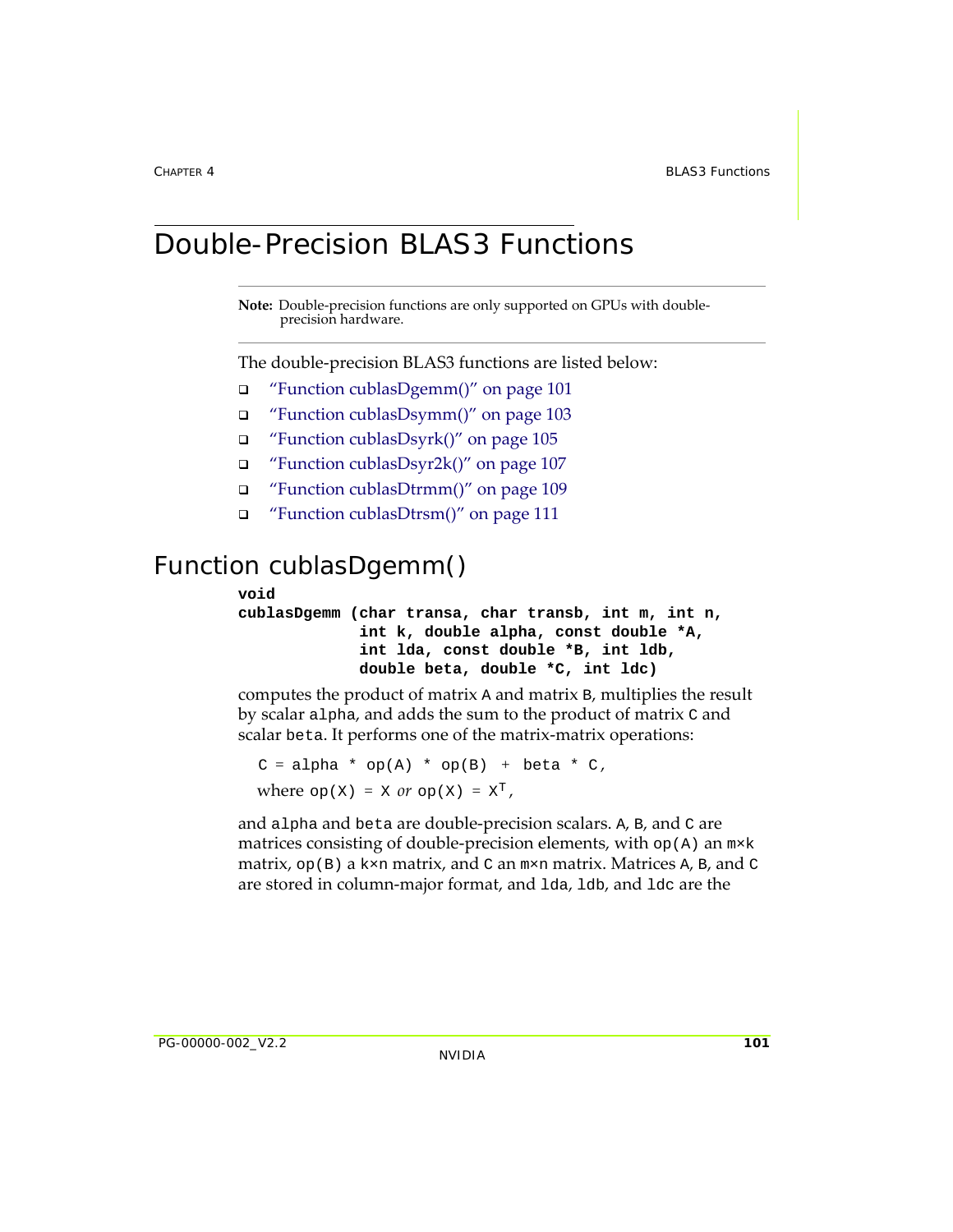leading dimensions of the two-dimensional arrays containing A, B, and C.

Input

|        | transa specifies $op(A)$ . If transa == 'N' or 'n', $op(A) = A$ .<br>If transa == 'T', 't', 'C', or 'c', op(A) = $AT$ .                                                                                                               |
|--------|---------------------------------------------------------------------------------------------------------------------------------------------------------------------------------------------------------------------------------------|
|        | transb specifies op(B). If transb == 'N' or 'n', op(B) = B.<br>If transb == $'T', 't', 'C', or 'c', op(B) = BT.$                                                                                                                      |
| m      | number of rows of matrix $op(A)$ and rows of matrix $C$ ; m must be at<br>least zero.                                                                                                                                                 |
| n      | number of columns of matrix op(B) and number of columns of C;<br>n must be at least zero.                                                                                                                                             |
| k      | number of columns of matrix $op(A)$ and number of rows of $op(B)$ ;<br>k must be at least zero.                                                                                                                                       |
| alpha  | double-precision scalar multiplier applied to $op(A) * op(B)$ .                                                                                                                                                                       |
| Α      | double-precision array of dimensions ( $1da, k$ ) if transa == 'N' or<br>'n', and of dimensions (1da, m) otherwise. If transa == 'N' or<br>'n', 1da must be at least max(1, m); otherwise, 1da must be at least<br>$max(1, k)$ .      |
| lda    | leading dimension of two-dimensional array used to store matrix A.                                                                                                                                                                    |
| B      | double-precision array of dimensions (1db, n) if $transb == 'N'$ or<br>'n', and of dimensions ( $1db, k$ ) otherwise. If transb == 'N' or<br>'n', 1db must be at least $max(1, k)$ ; otherwise, 1db must be at least<br>$max(1, n)$ . |
| ldb    | leading dimension of two-dimensional array used to store matrix B.                                                                                                                                                                    |
| beta   | double-precision scalar multiplier applied to C. If zero, C does not have<br>to be a valid input.                                                                                                                                     |
| C      | double-precision array of dimensions (1dc, n); 1dc must be at least<br>max(1, m).                                                                                                                                                     |
| ldc    | leading dimension of two-dimensional array used to store matrix C.                                                                                                                                                                    |
| Output |                                                                                                                                                                                                                                       |

| $\sim$ | updated based on $C = alpha * op(A) * op(B) + beta * C$ . |  |  |  |  |
|--------|-----------------------------------------------------------|--|--|--|--|

Reference: http://www.netlib.org/blas/dgemm.f

Error status for this function can be retrieved via **cublasGetError()**. Error Status

| CUBLAS STATUS NOT INITIALIZED | if CUBLAS library was not initialized |
|-------------------------------|---------------------------------------|
| CUBLAS STATUS INVALID VALUE   | if $m < 0$ , $n < 0$ , or $k < 0$     |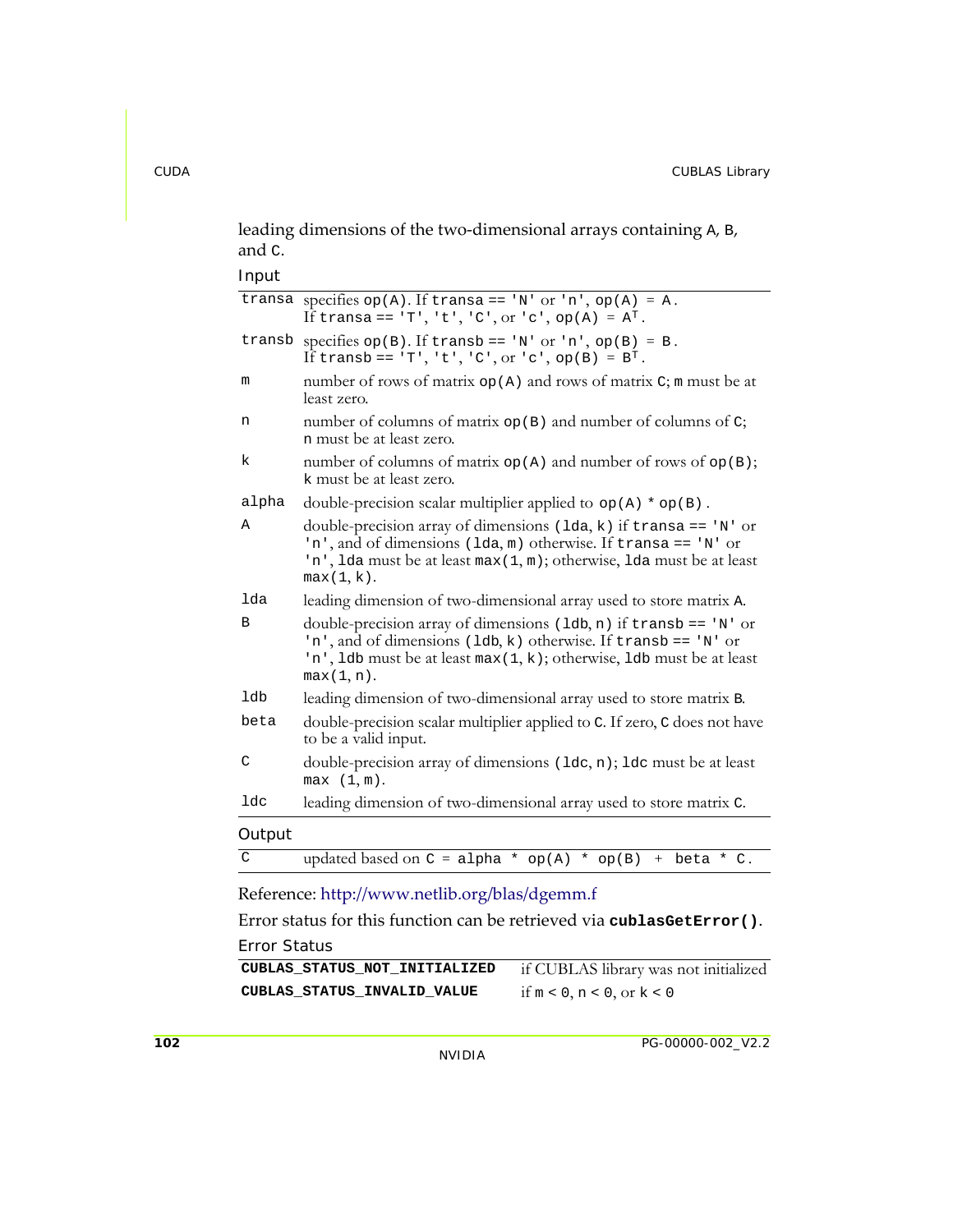| Error Status (continued)       |                                                                         |
|--------------------------------|-------------------------------------------------------------------------|
| CUBLAS STATUS ARCH MISMATCH    | if function invoked on device that<br>does not support double precision |
| CUBLAS STATUS EXECUTION FAILED | if function failed to launch on GPU                                     |

## <span id="page-110-0"></span>Function cublasDsymm()

#### **void**

**cublasDsymm (char side, char uplo, int m, int n, double alpha, const double \*A, int lda, const double \*B, int ldb, double beta, double \*C, int ldc)**

performs one of the matrix‐matrix operations

 $C = alpha * A * B + beta * C$  or  $C = alpha * B * A + beta * C$ ,

where alpha and beta are double‐precision scalars, A is a symmetric matrix consisting of double‐precision elements and is stored in either lower or upper storage mode. B and C are m×n matrices consisting of double‐precision elements.

| side  | specifies whether the symmetric matrix A appears on the left-hand side<br>or right-hand side of matrix B.<br>If side == 'L' or 'l', $C = alpha * A * B + beta * C$ .<br>If side == 'R' or 'r', $C = alpha * B * A + beta * C$ .                                                                                                                                                                                                                                                                                                    |
|-------|------------------------------------------------------------------------------------------------------------------------------------------------------------------------------------------------------------------------------------------------------------------------------------------------------------------------------------------------------------------------------------------------------------------------------------------------------------------------------------------------------------------------------------|
| uplo  | specifies whether the symmetric matrix A is stored in upper or lower<br>storage mode. If uplo == $'U'$ or $'u'$ , only the upper triangular part<br>of the symmetric matrix is referenced, and the elements of the strictly<br>lower triangular part are inferred from those in the upper triangular<br>part. If uplo == $'L'$ or $'l'$ , only the lower triangular part of the<br>symmetric matrix is referenced, and the elements of the strictly upper<br>triangular part are inferred from those in the lower triangular part. |
| m     | specifies the number of rows of matrix C, and the number of rows of<br>matrix B. It also specifies the dimensions of symmetric matrix A when<br>side == $'L'$ or $'l'$ ; m must be at least zero.                                                                                                                                                                                                                                                                                                                                  |
| n     | specifies the number of columns of matrix C, and the number of<br>columns of matrix B. It also specifies the dimensions of symmetric<br>matrix A when side == $'R'$ or $'r'$ ; n must be at least zero.                                                                                                                                                                                                                                                                                                                            |
| alpha | double-precision scalar multiplier applied to $A * B$ or $B * A$ .                                                                                                                                                                                                                                                                                                                                                                                                                                                                 |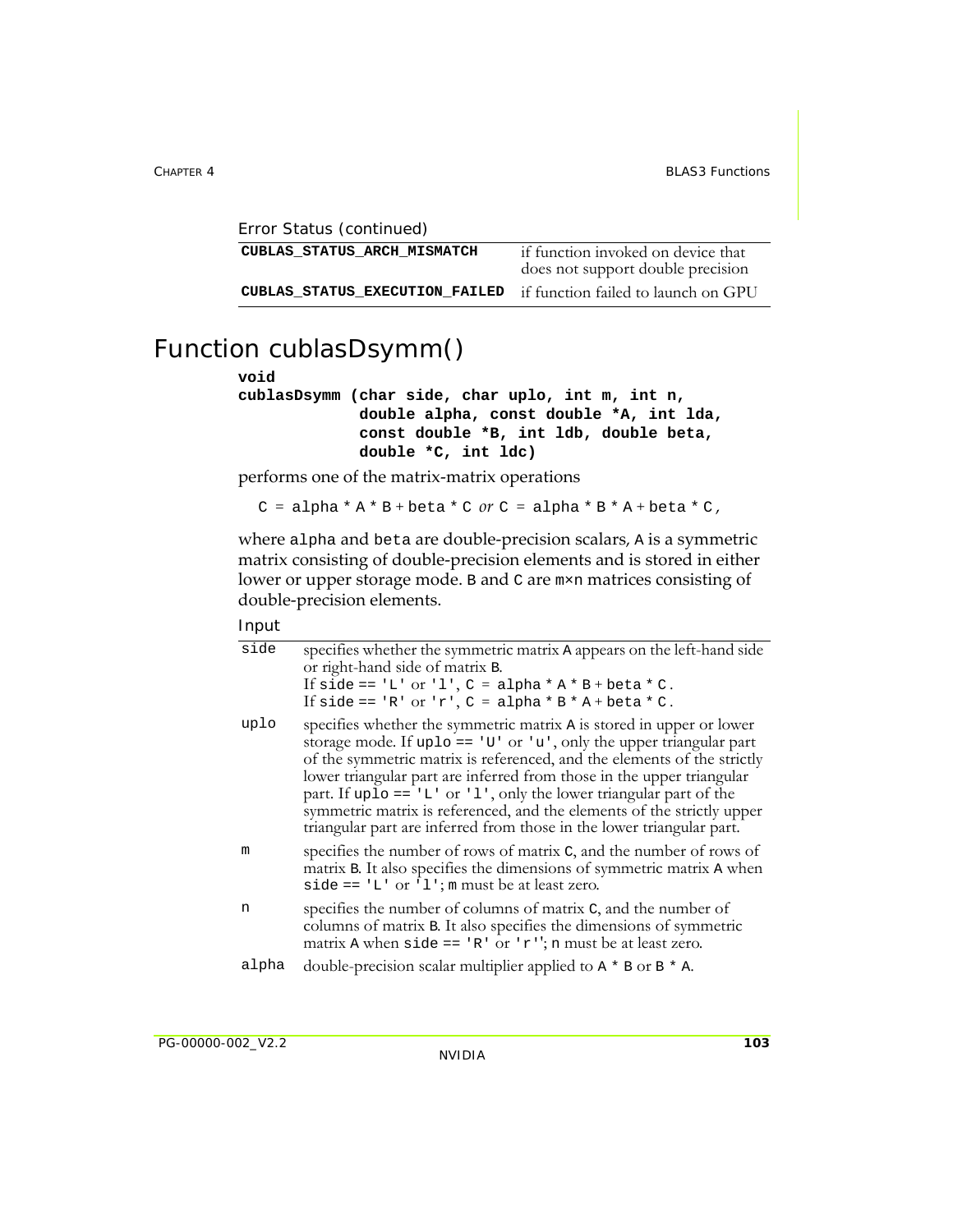| Α             | double-precision array of dimensions (1da, ka), where ka is m when<br>side == $'L'$ or $'l'$ and is n otherwise. If side == $'L'$ or $'l'$ , the<br>leading mxm part of array A must contain the symmetric matrix, such<br>that when $uplo == 'U'$ or 'u', the leading $m \times m$ part stores the upper<br>triangular part of the symmetric matrix, and the strictly lower<br>triangular part of A is not referenced; and when uplo == $'L'$ or $'l'$ ,<br>the leading mxm part stores the lower triangular part of the symmetric<br>matrix and the strictly upper triangular part is not referenced. If<br>side == $'R'$ or $'r'$ , the leading n×n part of array A must contain the<br>symmetric matrix, such that when uplo == $'U'$ or $'u'$ , the leading<br>n×n part stores the upper triangular part of the symmetric matrix and<br>the strictly lower triangular part of A is not referenced; and when<br>uplo == 'L' or 'l', the leading n×n part stores the lower triangular<br>part of the symmetric matrix and the strictly upper triangular part is<br>not referenced. |
|---------------|---------------------------------------------------------------------------------------------------------------------------------------------------------------------------------------------------------------------------------------------------------------------------------------------------------------------------------------------------------------------------------------------------------------------------------------------------------------------------------------------------------------------------------------------------------------------------------------------------------------------------------------------------------------------------------------------------------------------------------------------------------------------------------------------------------------------------------------------------------------------------------------------------------------------------------------------------------------------------------------------------------------------------------------------------------------------------------------|
| lda           | leading dimension of A. When $side == 'L'$ or '1', it must be at least<br>$max(1, m)$ and at least max(1, n) otherwise.                                                                                                                                                                                                                                                                                                                                                                                                                                                                                                                                                                                                                                                                                                                                                                                                                                                                                                                                                               |
| B             | double-precision array of dimensions (1db, n). On entry, the leading<br>m×n part of the array contains the matrix B.                                                                                                                                                                                                                                                                                                                                                                                                                                                                                                                                                                                                                                                                                                                                                                                                                                                                                                                                                                  |
| ldb           | leading dimension of $B$ ; 1db must be at least $max(1, m)$ .                                                                                                                                                                                                                                                                                                                                                                                                                                                                                                                                                                                                                                                                                                                                                                                                                                                                                                                                                                                                                         |
| beta          | double-precision scalar multiplier applied to C. If beta is zero, C does<br>not have to be a valid input.                                                                                                                                                                                                                                                                                                                                                                                                                                                                                                                                                                                                                                                                                                                                                                                                                                                                                                                                                                             |
| $\mathcal{C}$ | double-precision array of dimensions (1dc, n).                                                                                                                                                                                                                                                                                                                                                                                                                                                                                                                                                                                                                                                                                                                                                                                                                                                                                                                                                                                                                                        |
| ldc           | leading dimension of C; 1dc must be at least $max(1, m)$ .                                                                                                                                                                                                                                                                                                                                                                                                                                                                                                                                                                                                                                                                                                                                                                                                                                                                                                                                                                                                                            |
| Output        |                                                                                                                                                                                                                                                                                                                                                                                                                                                                                                                                                                                                                                                                                                                                                                                                                                                                                                                                                                                                                                                                                       |
| $\mathcal{C}$ | updated according to $C = alpha * A * B + beta * C$ or<br>$C = alpha * B * A + beta * C.$                                                                                                                                                                                                                                                                                                                                                                                                                                                                                                                                                                                                                                                                                                                                                                                                                                                                                                                                                                                             |

Reference: http://www.netlib.org/blas/dsymm.f

Error status for this function can be retrieved via **cublasGetError()**.

```
Error Status
```

| CUBLAS STATUS NOT INITIALIZED  | if CUBLAS library was not initialized                                   |
|--------------------------------|-------------------------------------------------------------------------|
| CUBLAS_STATUS_INVALID_VALUE    | if $m < 0$ , $n < 0$ , or $k < 0$                                       |
| CUBLAS STATUS ARCH MISMATCH    | if function invoked on device that<br>does not support double precision |
| CUBLAS STATUS EXECUTION FAILED | if function failed to launch on GPU                                     |
|                                |                                                                         |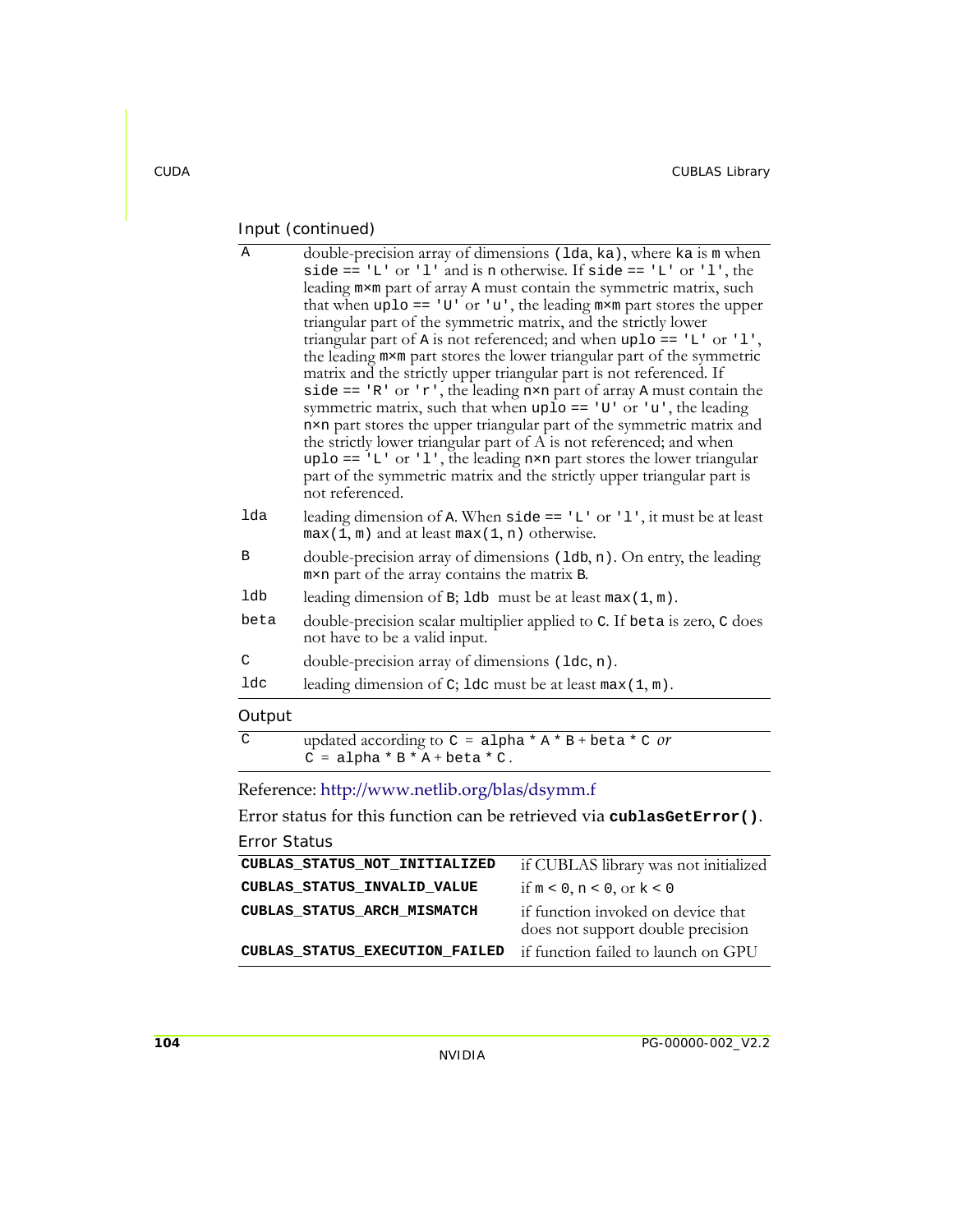## <span id="page-112-0"></span>Function cublasDsyrk()

#### **void**

```
cublasDsyrk (char uplo, char trans, int n, int k,
              double alpha, const double *A, int lda,
              double beta, double *C, int ldc)
```
performs one of the symmetric rank k operations

 $C = alpha * A * A<sup>T</sup> + beta * C$  or  $C = alpha * A<sup>T</sup> * A + beta * C$ ,

where alpha and beta are double-precision scalars. C is an n×n symmetric matrix consisting of double-precision elements and is stored in either lower or upper storage mode. A is a matrix consisting of double‐precision elements with dimensions of n×k in the first case, and k×n in the second case.

| uplo  | specifies whether the symmetric matrix C is stored in upper or lower<br>storage mode. If uplo == $'U'$ or $'u'$ , only the upper triangular part<br>of the symmetric matrix is referenced, and the elements of the strictly<br>lower triangular part are inferred from those in the upper triangular<br>part. If uplo == $'L'$ or $'l'$ , only the lower triangular part of the<br>symmetric matrix is referenced, and the elements of the strictly upper<br>triangular part are inferred from those in the lower triangular part. |
|-------|------------------------------------------------------------------------------------------------------------------------------------------------------------------------------------------------------------------------------------------------------------------------------------------------------------------------------------------------------------------------------------------------------------------------------------------------------------------------------------------------------------------------------------|
| trans | specifies the operation to be performed. If $trans == 'N'$ or 'n',<br>$C = alpha * A * AT + beta * C$ . If trans == 'T', 't', 'C', or 'c',<br>$C = alpha * AT * A + beta * C.$                                                                                                                                                                                                                                                                                                                                                     |
| n     | specifies the number of rows and the number columns of matrix C. If<br>trans == $'N'$ or $'n'$ , n specifies the number of rows of matrix A. If<br>trans == $T$ , $t$ , $C$ , $c$ , $t$ , $c$ , $n$ specifies the number of columns<br>of matrix A; n must be at least zero.                                                                                                                                                                                                                                                       |
| k     | If trans == $'N'$ or $'n'$ , k specifies the number of columns of<br>matrix A. If trans == $T$ , 't', 'C', or 'c', k specifies the number<br>of rows of matrix A; k must be at least zero.                                                                                                                                                                                                                                                                                                                                         |
| alpha | double-precision scalar multiplier applied to $A \star A^{T}$ or $A^{T} \star A$ .                                                                                                                                                                                                                                                                                                                                                                                                                                                 |
| Α     | double-precision array of dimensions (1da, ka), where ka is k when<br>trans == 'N' or 'n', and is n otherwise. When trans == 'N' or<br>'n', the leading n×k part of array A contains the matrix A; otherwise,<br>the leading kxn part of the array contains the matrix A.                                                                                                                                                                                                                                                          |
| lda   | leading dimension of A. When $trans == 'N'$ or 'n', 1da must be at<br>least max(1, n). Otherwise 1da must be at least max(1, k).                                                                                                                                                                                                                                                                                                                                                                                                   |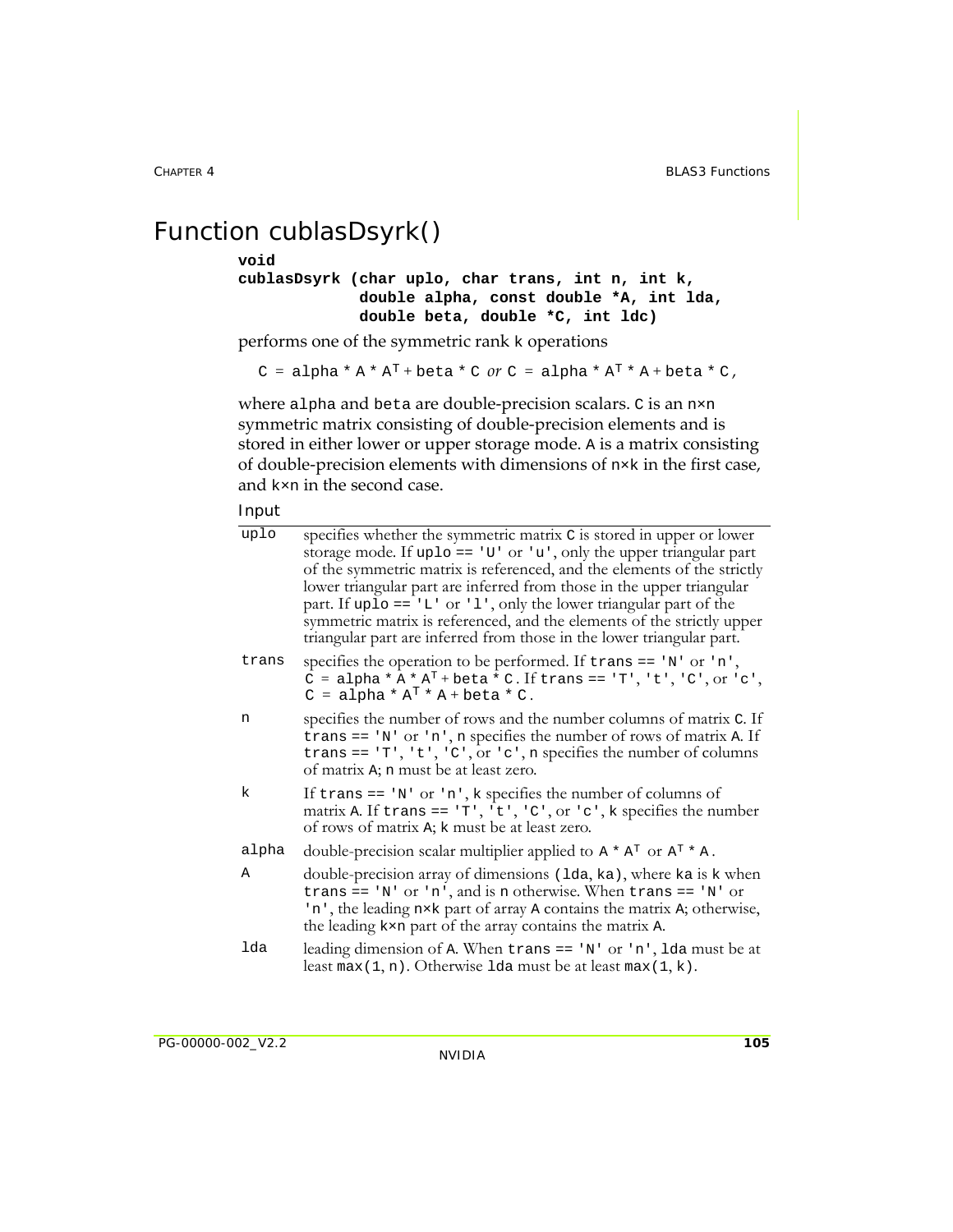| beta | double-precision scalar multiplier applied to C.<br>If beta is zero, C is not read.                                                                                                                                                                                                                                                                                                                                                                                                                                                                                                                                                                                                                                            |
|------|--------------------------------------------------------------------------------------------------------------------------------------------------------------------------------------------------------------------------------------------------------------------------------------------------------------------------------------------------------------------------------------------------------------------------------------------------------------------------------------------------------------------------------------------------------------------------------------------------------------------------------------------------------------------------------------------------------------------------------|
| C    | double-precision array of dimensions $(\text{Idc}, n)$ . If uplo == 'U' or<br>'u', the leading n×n triangular part of the array C must contain the<br>upper triangular part of the symmetric matrix C, and the strictly lower<br>triangular part of C is not referenced. On exit, the upper triangular part<br>of C is overwritten by the upper triangular part of the updated matrix.<br>If uplo == $'L'$ or $'l'$ , the leading n×n triangular part of the array $C$<br>must contain the lower triangular part of the symmetric matrix C, and<br>the strictly upper triangular part of C is not referenced. On exit, the<br>lower triangular part of C is overwritten by the lower triangular part of<br>the updated matrix. |
| ldc  | leading dimension of $C$ ; 1dc must be at least max $(1, n)$ .                                                                                                                                                                                                                                                                                                                                                                                                                                                                                                                                                                                                                                                                 |
|      |                                                                                                                                                                                                                                                                                                                                                                                                                                                                                                                                                                                                                                                                                                                                |

#### Output

| С | updated according to $C = \text{alpha} * A * A^{T} + \text{beta} * C$ or |
|---|--------------------------------------------------------------------------|
|   | $C = alpha * AT * A + beta * C.$                                         |

#### Reference: http://www.netlib.org/blas/dsyrk.f

Error status for this function can be retrieved via cublasGetError().

Error status for this function can be retrieved via **cublasGetError()**.

| CUBLAS STATUS NOT INITIALIZED  | if CUBLAS library was not initialized                                   |
|--------------------------------|-------------------------------------------------------------------------|
| CUBLAS STATUS INVALID VALUE    | if $m < 0$ , $n < 0$ , or $k < 0$                                       |
| CUBLAS STATUS ARCH MISMATCH    | if function invoked on device that<br>does not support double precision |
| CUBLAS STATUS EXECUTION FAILED | if function failed to launch on GPU                                     |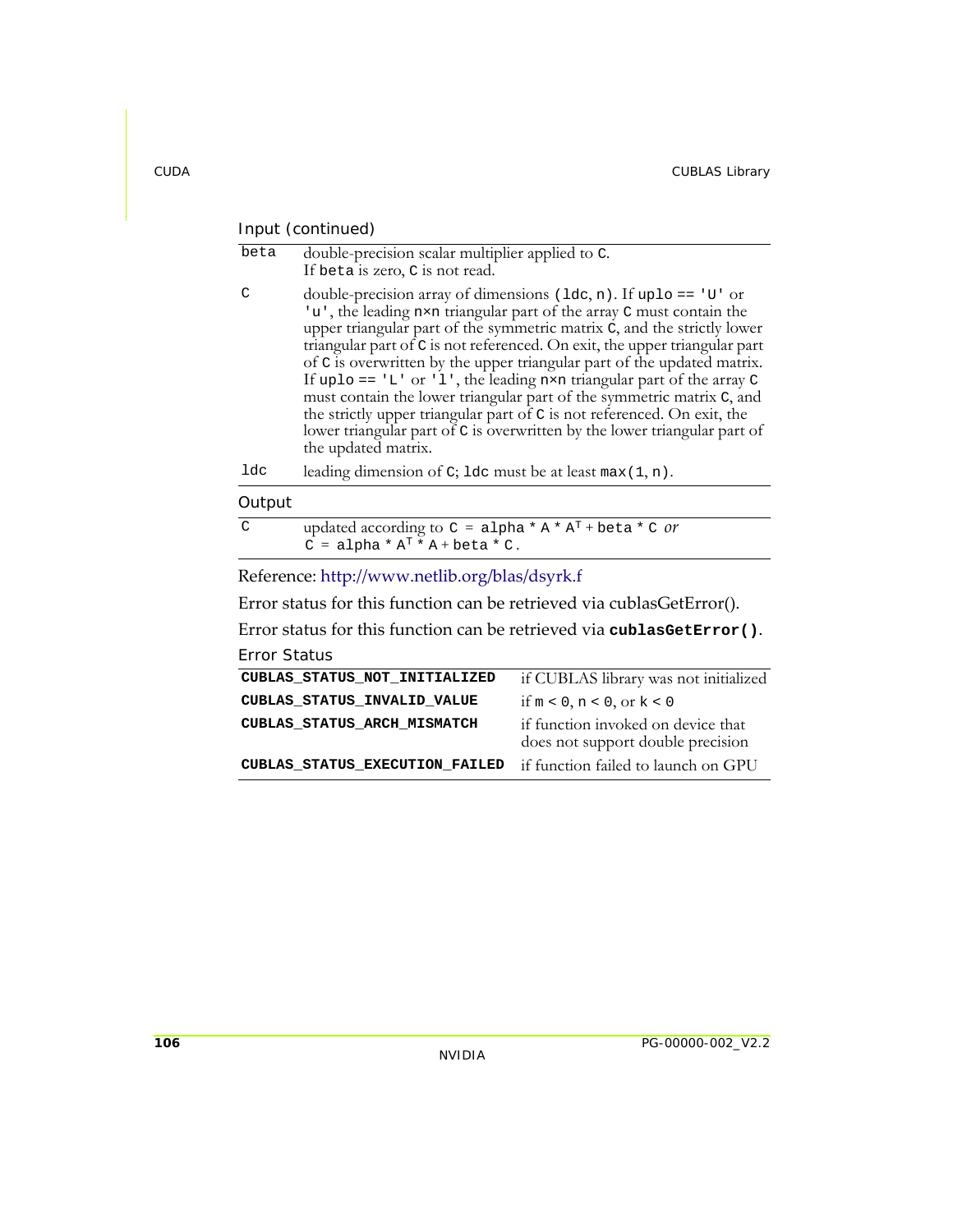## <span id="page-114-0"></span>Function cublasDsyr2k()

#### **void**

**cublasDsyr2k (char uplo, char trans, int n, int k, double alpha, const double \*A, int lda, const double \*B, int ldb, double beta, double \*C, int ldc)**

performs one of the symmetric rank 2k operations

 $C = \text{alpha} * A * B^{T} + \text{alpha} * B * A^{T} + \text{beta} * C \text{ or }$ 

```
C = alpha * A<sup>T</sup> * B + alpha * B<sup>T</sup> * A + beta * C,
```
where alpha and beta are double-precision scalars. C is an n×n symmetric matrix consisting of double-precision elements and is stored in either lower or upper storage mode. A and B are matrices consisting of double-precision elements with dimension of  $n \times k$  in the first case, and k×n in the second case.

| uplo  | specifies whether the symmetric matrix C is stored in upper or lower<br>storage mode. If $uplo == 'U'$ or 'u', only the upper triangular part<br>of the symmetric matrix is referenced, and the elements of the strictly<br>lower triangular part are inferred from those in the upper triangular<br>part. If uplo == $'L'$ or $'l'$ , only the lower triangular part of the<br>symmetric matrix is referenced, and the elements of the strictly upper<br>triangular part are inferred from those in the lower triangular part. |
|-------|---------------------------------------------------------------------------------------------------------------------------------------------------------------------------------------------------------------------------------------------------------------------------------------------------------------------------------------------------------------------------------------------------------------------------------------------------------------------------------------------------------------------------------|
| trans | specifies the operation to be performed. If trans == 'N' or 'n',<br>$\bar{C}$ = alpha * $\bar{A}$ * $B^T$ + alpha * $B$ * $A^T$ + beta * $C$ . If trans == 'T',<br>'t', 'C', or 'c', C = alpha * $A^T$ * B + alpha * $B^T$ * A + beta * C.                                                                                                                                                                                                                                                                                      |
| n     | specifies the number of rows and the number columns of matrix C. If<br>trans == $'N'$ or $'n'$ , n specifies the number of rows of matrix A. If<br>trans == $T$ , $t$ , $C$ , $\alpha$ $c$ , $n$ specifies the number of columns<br>of matrix A; n must be at least zero.                                                                                                                                                                                                                                                       |
| k     | If trans $== 'N'$ or 'n', k specifies the number of columns of matrix<br>A. If trans == $T$ , $t$ , $c$ , $c$ , $c$ , $t$ , $k$ specifies the number of rows<br>of matrix A; k must be at least zero.                                                                                                                                                                                                                                                                                                                           |
| alpha | double-precision scalar multiplier.                                                                                                                                                                                                                                                                                                                                                                                                                                                                                             |
| Α     | double-precision array of dimensions (1da, ka), where ka is k when<br>trans == 'N' or 'n', and is n otherwise. When trans == 'N' or<br>'n', the leading n×k part of array A must contain the matrix A,<br>otherwise the leading kxn part of the array must contain the matrix A.                                                                                                                                                                                                                                                |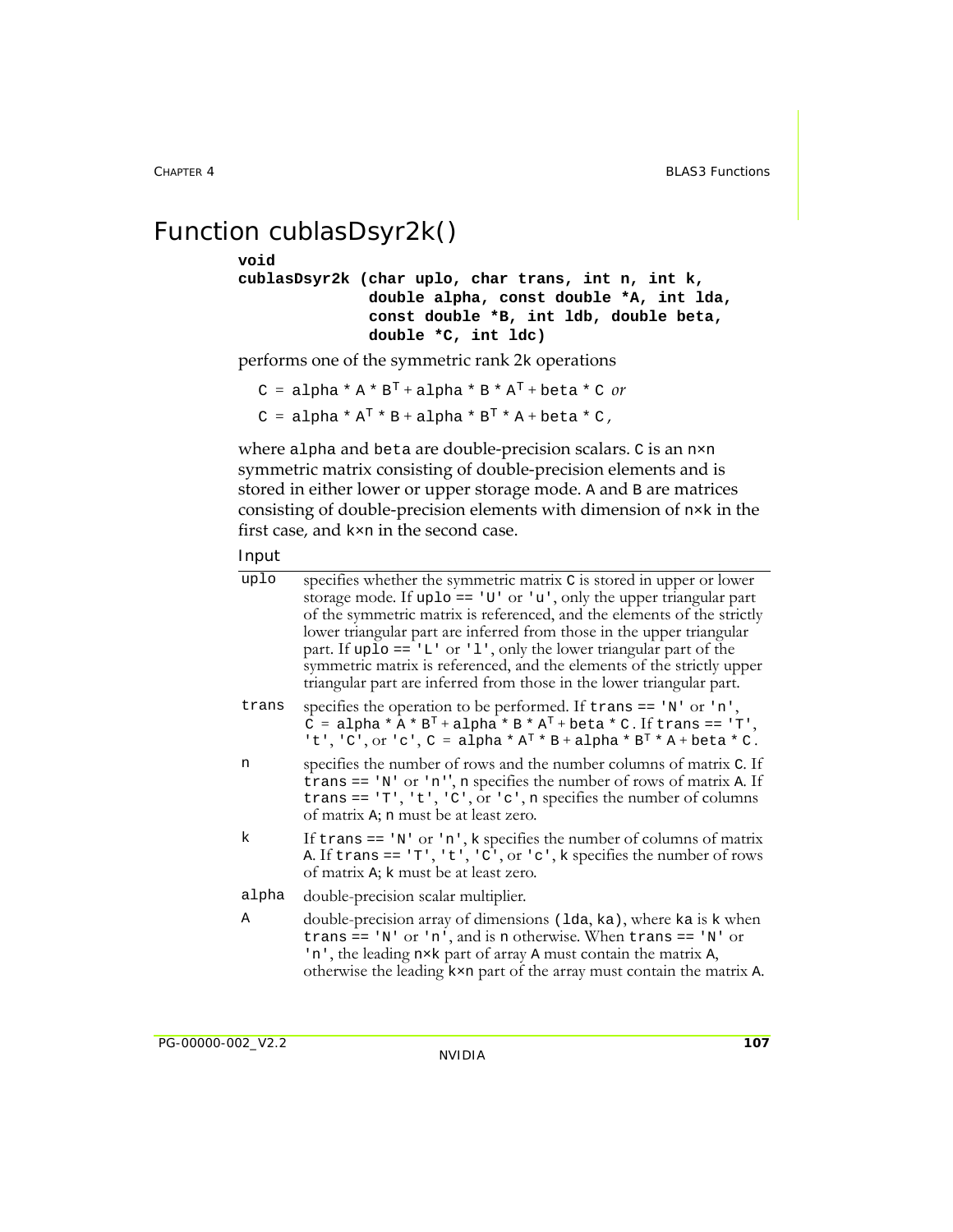| lda           | leading dimension of A. When $trans == 'N'$ or 'n', 1da must be at<br>least max(1, n). Otherwise 1da must be at least max(1, k).                                                                                                                                                                                                                                                                                                                                                                                                                                                                                                                                                                                              |
|---------------|-------------------------------------------------------------------------------------------------------------------------------------------------------------------------------------------------------------------------------------------------------------------------------------------------------------------------------------------------------------------------------------------------------------------------------------------------------------------------------------------------------------------------------------------------------------------------------------------------------------------------------------------------------------------------------------------------------------------------------|
| B             | double-precision array of dimensions (1da, kb), where kb = k when<br>trans == 'N' or 'n', and $k = n$ otherwise. When trans == 'N' or<br>'n', the leading nxk part of array B must contain the matrix B,<br>otherwise the leading kxn part of the array must contain the matrix B.                                                                                                                                                                                                                                                                                                                                                                                                                                            |
| ldb           | leading dimension of B. When $trans = -'N'$ or 'n', 1db must be at<br>least max(1, n). Otherwise 1db must be at least max(1, k).                                                                                                                                                                                                                                                                                                                                                                                                                                                                                                                                                                                              |
| beta          | double-precision scalar multiplier applied to C. If beta is zero, C does<br>not have to be a valid input.                                                                                                                                                                                                                                                                                                                                                                                                                                                                                                                                                                                                                     |
| $\mathcal{C}$ | double-precision array of dimensions $(\text{1dc}, n)$ . If uplo == 'U' or<br>'u', the leading nxn triangular part of the array C must contain the<br>upper triangular part of the symmetric matrix C, and the strictly lower<br>triangular part of C is not referenced. On exit, the upper triangular part<br>of C is overwritten by the upper triangular part of the updated matrix.<br>If uplo == $'L'$ or $l'$ , the leading nxn triangular part of the array $C$<br>must contain the lower triangular part of the symmetric matrix C, and<br>the strictly upper triangular part of C is not referenced. On exit, the<br>lower triangular part of C is overwritten by the lower triangular part of<br>the updated matrix. |
| ldc           | leading dimension of $C$ ; ide must be at least max $(1, n)$ .                                                                                                                                                                                                                                                                                                                                                                                                                                                                                                                                                                                                                                                                |

#### Output

| C | updated according to                                |
|---|-----------------------------------------------------|
|   | $C = alpha * A * BT + alpha * B * AT + beta * C 0r$ |
|   | $C = alpha * AT * B + alpha * BT * A + beta * C.$   |

Reference: http://www.netlib.org/blas/dsyr2k.f

Error status for this function can be retrieved via **cublasGetError()**.

| CUBLAS STATUS NOT INITIALIZED  | if CUBLAS library was not initialized                                   |
|--------------------------------|-------------------------------------------------------------------------|
| CUBLAS STATUS INVALID VALUE    | if $m < 0$ , $n < 0$ , or $k < 0$                                       |
| CUBLAS STATUS ARCH MISMATCH    | if function invoked on device that<br>does not support double precision |
| CUBLAS STATUS EXECUTION FAILED | if function failed to launch on GPU                                     |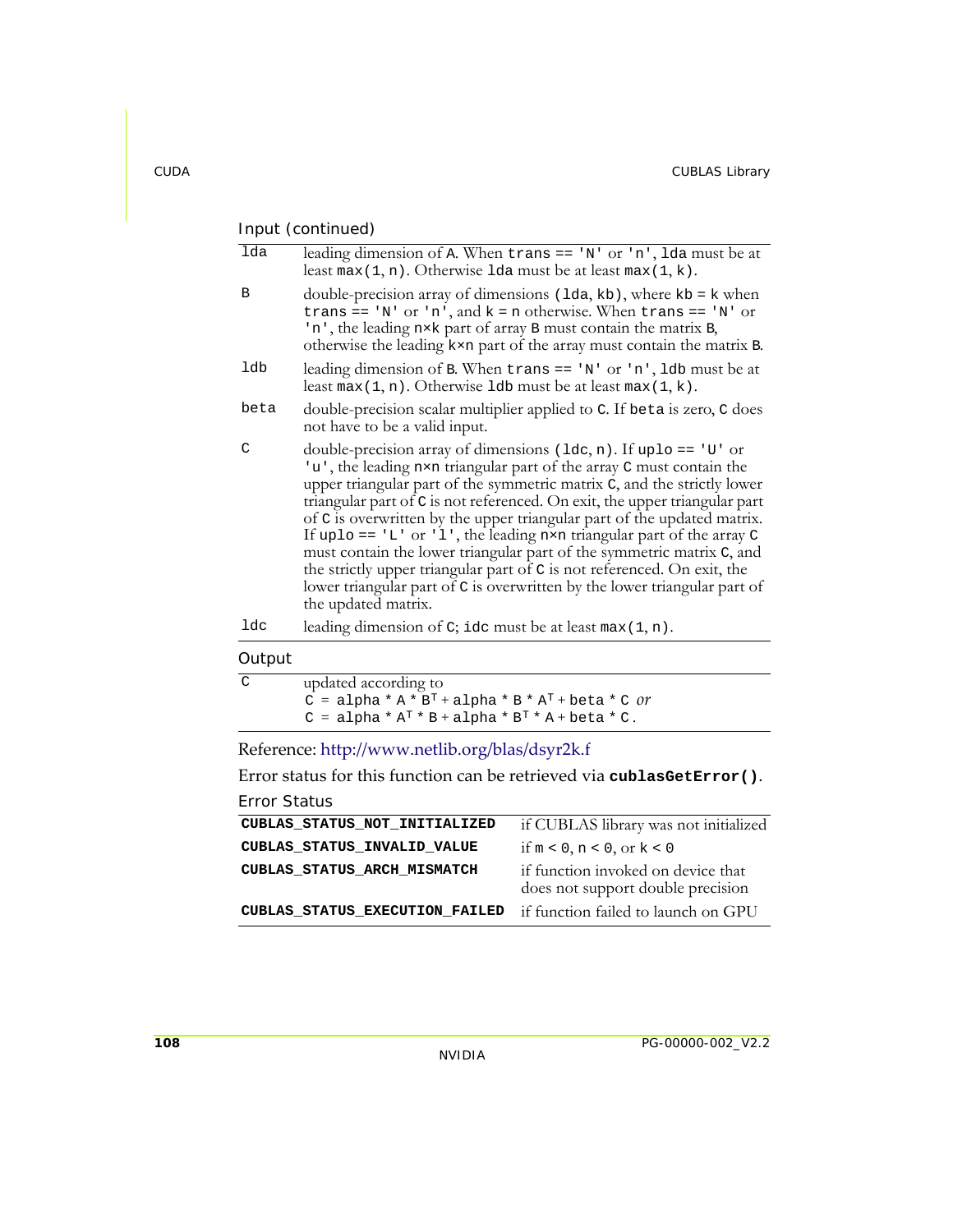## <span id="page-116-0"></span>Function cublasDtrmm()

#### **void**

**cublasDtrmm (char side, char uplo, char transa, char diag, int m, int n, double alpha, const double \*A, int lda, const double \*B, int ldb)**

performs one of the matrix‐matrix operations

 $B = alpha * op(A) * B or B = alpha * B * op(A)$ , where  $op(A) = A$  or  $op(A) = A<sup>T</sup>$ ,

alpha is a double‐precision scalar, B is an m×n matrix consisting of double‐precision elements, and A is a unit or non‐unit, upper or lower triangular matrix consisting of double‐precision elements.

Matrices A and B are stored in column-major format, and 1 da and 1 db are the leading dimensions of the two‐dimensional arrays that contain A and B, respectively.

| specifies whether $op(A)$ multiplies B from the left or right.                                                                                                                                        |
|-------------------------------------------------------------------------------------------------------------------------------------------------------------------------------------------------------|
| If side == 'L' or 'l', B = alpha * op(A) * B.                                                                                                                                                         |
| If side == 'R' or 'r', B = alpha * B * op(A).                                                                                                                                                         |
| specifies whether the matrix A is an upper or lower triangular matrix.<br>If uplo == $'U'$ or $'u'$ , A is an upper triangular matrix.<br>If uplo == $'L'$ or $'l'$ , A is a lower triangular matrix. |
| specifies the form of $op(A)$ to be used in the matrix multiplication.<br>If transa == 'N' or 'n', op(A) = A.<br>If transa == 'T', 't', 'C', or 'c', op(A) = $AT$ .                                   |
| specifies whether or not A is a unit triangular matrix. If diag $== 'U'$<br>or 'u', A is assumed to be unit triangular. If diag == 'N' or 'n', A is<br>not assumed to be unit triangular.             |
| the number of rows of matrix B; m must be at least zero.                                                                                                                                              |
| the number of columns of matrix B; n must be at least zero.                                                                                                                                           |
| double-precision scalar multiplier applied to $op(A)*B$ or $B*op(A)$ ,<br>respectively. If a 1pha is zero, no accesses are made to matrix A, and<br>no read accesses are made to matrix B.            |
|                                                                                                                                                                                                       |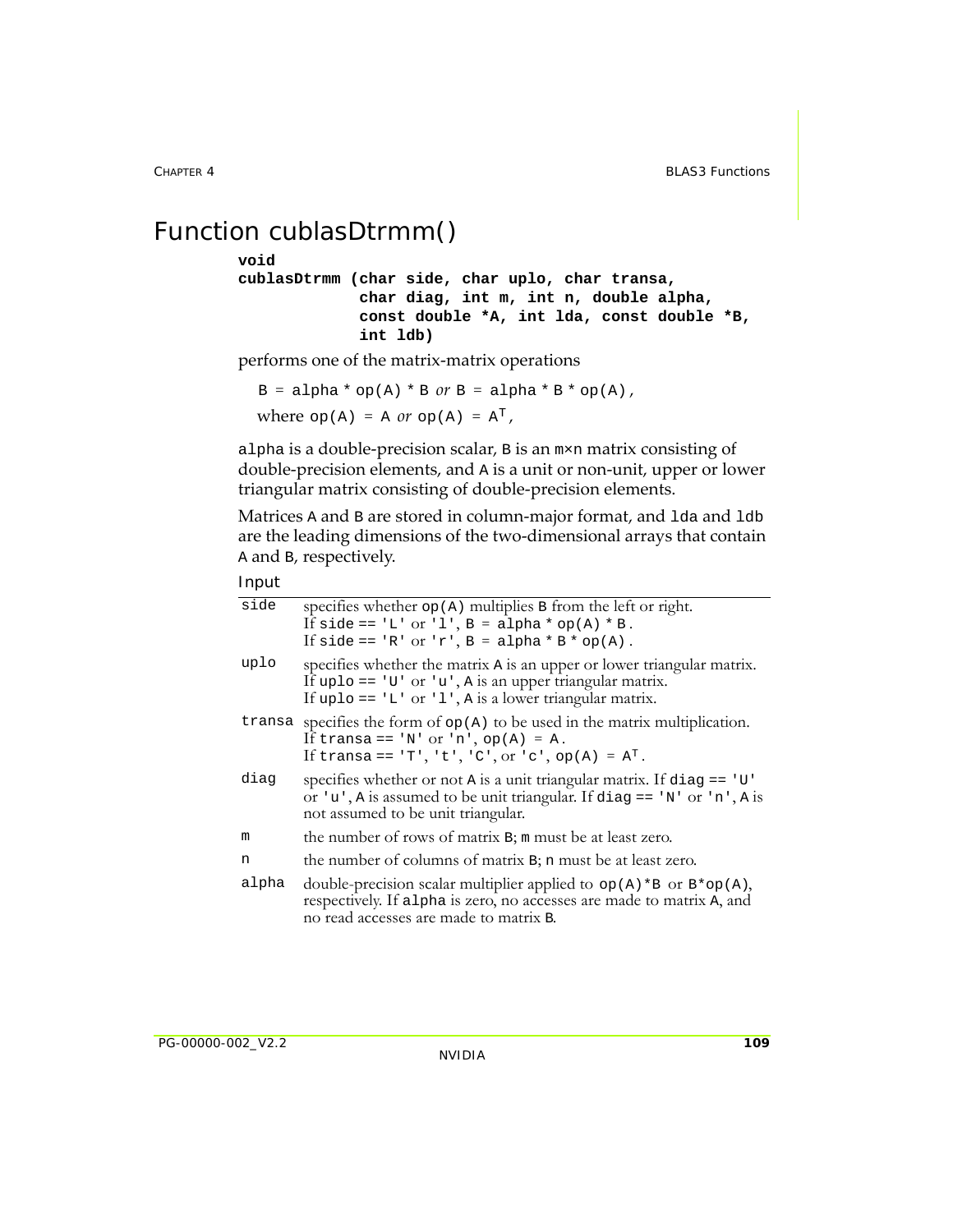| A           | double-precision array of dimensions ( $1da, k$ ). If side == $'L'$ or<br>'1', $k = m$ . If side == 'R' or 'r', $k = n$ . If uplo == 'U' or 'u', the<br>leading k×k upper triangular part of the array A must contain the<br>upper triangular matrix, and the strictly lower triangular part of A is<br>not referenced. If uplo == $'L'$ or $l'$ , the leading k×k lower<br>triangular part of the array A must contain the lower triangular matrix,<br>and the strictly upper triangular part of A is not referenced. When<br>diag == $'U'$ or $'u'$ , the diagonal elements of A are not referenced<br>and are assumed to be unity. |
|-------------|---------------------------------------------------------------------------------------------------------------------------------------------------------------------------------------------------------------------------------------------------------------------------------------------------------------------------------------------------------------------------------------------------------------------------------------------------------------------------------------------------------------------------------------------------------------------------------------------------------------------------------------|
| lda         | leading dimension of A. When $\text{side} == 'L'$ or '1', it must be at least<br>$max(1, m)$ and at least $max(1, n)$ otherwise.                                                                                                                                                                                                                                                                                                                                                                                                                                                                                                      |
| B           | double-precision array of dimensions (1db, n). On entry, the leading<br>m×n part of the array contains the matrix B. It is overwritten with the<br>transformed matrix on exit.                                                                                                                                                                                                                                                                                                                                                                                                                                                        |
| ldb         | leading dimension of B; 1db must be at least $max(1, m)$ .                                                                                                                                                                                                                                                                                                                                                                                                                                                                                                                                                                            |
| Output      |                                                                                                                                                                                                                                                                                                                                                                                                                                                                                                                                                                                                                                       |
| $\mathbf B$ | updated according to $B = a1$ pha * op(A) * B or<br>$B = alpha * B * op(A).$                                                                                                                                                                                                                                                                                                                                                                                                                                                                                                                                                          |
|             | Reference: http://www.netlib.org/blas/dtrmm.f                                                                                                                                                                                                                                                                                                                                                                                                                                                                                                                                                                                         |

Error status for this function can be retrieved via **cublasGetError()**.

| CUBLAS STATUS NOT INITIALIZED  | if CUBLAS library was not initialized                                   |
|--------------------------------|-------------------------------------------------------------------------|
| CUBLAS STATUS INVALID VALUE    | if $m < 0$ , $n < 0$ , or $k < 0$                                       |
| CUBLAS STATUS ARCH MISMATCH    | if function invoked on device that<br>does not support double precision |
| CUBLAS_STATUS_EXECUTION_FAILED | if function failed to launch on GPU                                     |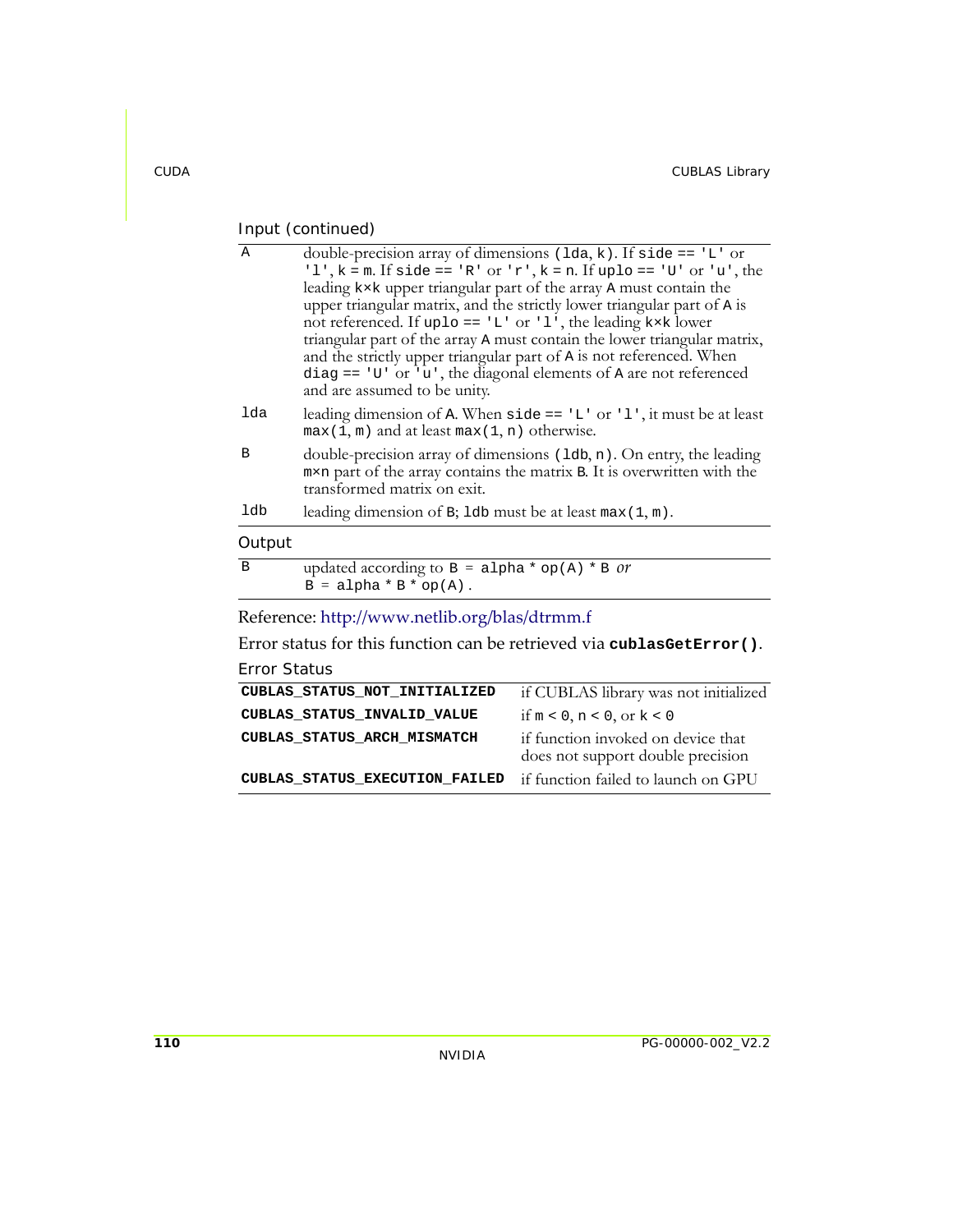## <span id="page-118-0"></span>Function cublasDtrsm()

#### **void**

**cublasDtrsm (char side, char uplo, char transa, char diag, int m, int n, double alpha, const double \*A, int lda, double \*B, int ldb)**

solves one of the matrix equations

 $op(A) * X = alpha * B \text{ or } X * op(A) = alpha * B$ , where  $op(A) = A$  or  $op(A) = A<sup>T</sup>$ ,

alpha is a double-precision scalar, and X and B are m×n matrices that consist of double‐precision elements. A is a unit or non‐unit, upper or lower, triangular matrix.

The result matrix X overwrites input matrix B; that is, on exit the result is stored in B. Matrices A and B are stored in column‐major format, and lda and ldb are the leading dimensions of the two-dimensional arrays that contain A and B, respectively.

| side   | specifies whether op(A) appears on the left or right of x:<br>side == 'L' or 'l' indicates solve op(A) * $X = alpha * B$ ;<br>side == 'R' or 'r' indicates solve $X * op(A) = alpha * B$ .                |
|--------|-----------------------------------------------------------------------------------------------------------------------------------------------------------------------------------------------------------|
| uplo   | specifies whether the matrix A is an upper or lower triangular matrix:<br>uplo == 'U' or 'u' indicates A is an upper triangular matrix;<br>$uplo == 'L'$ or '1' indicates A is a lower triangular matrix. |
| transa | specifies the form of $op(A)$ to be used in matrix multiplication.<br>If transa == 'N' or 'n', op(A) = A.<br>If transa == 'T', 't', 'C', or 'c', op(A) = $A^T$ .                                          |
| diag   | specifies whether or not A is a unit triangular matrix.<br>If diag == $'U'$ or $'u'$ , A is assumed to be unit triangular.<br>If diag == $'N'$ or $'n'$ , A is not assumed to be unit triangular.         |
| m      | specifies the number of rows of B; m must be at least zero.                                                                                                                                               |
| n      | specifies the number of columns of B; n must be at least zero.                                                                                                                                            |
| alpha  | double-precision scalar multiplier applied to B. When alpha is zero, A<br>is not referenced and B does not have to be a valid input.                                                                      |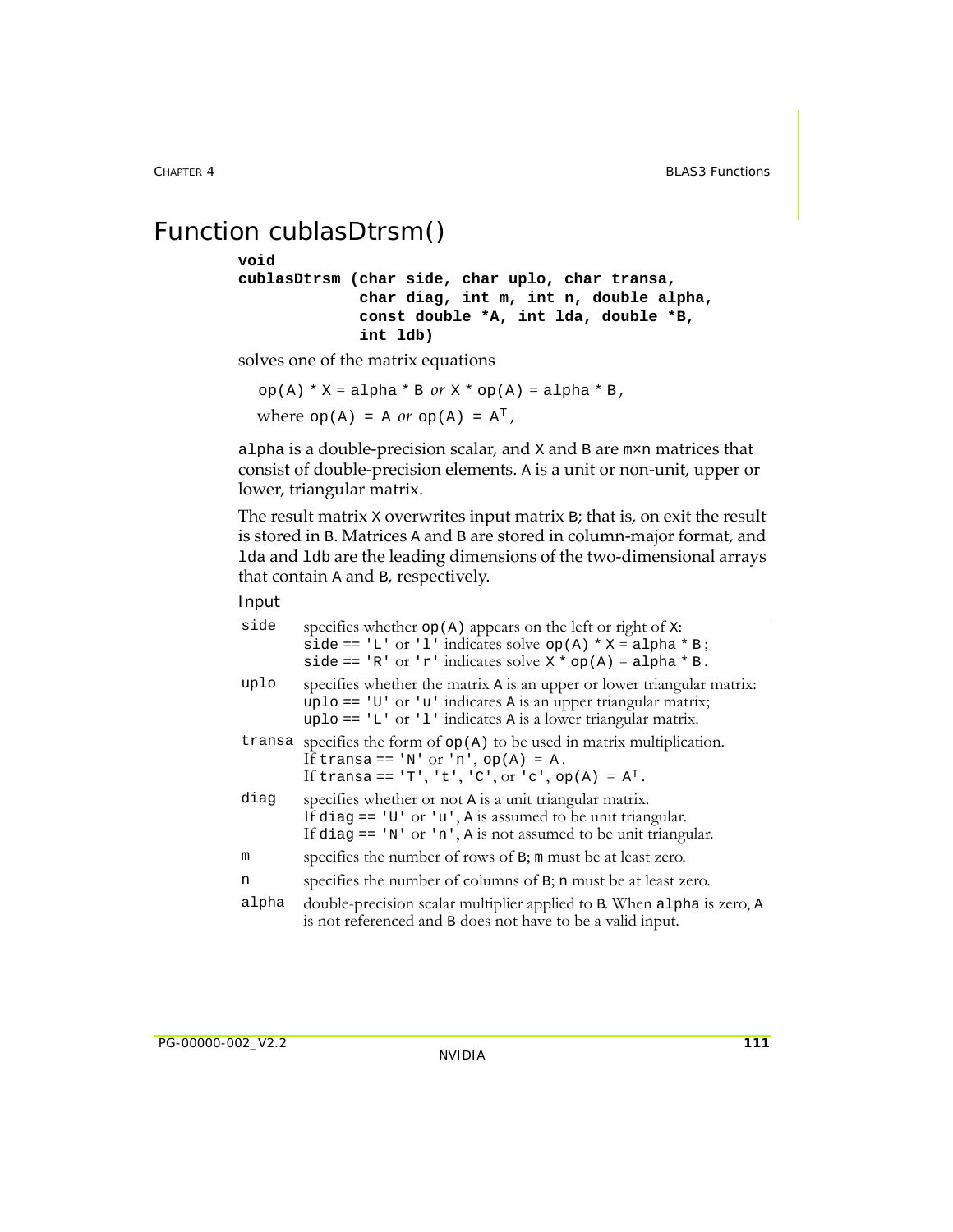| A      | double-precision array of dimensions $(\text{lda}, k)$ , where k is m when<br>side == 'L' or 'l', and is n when side == 'R' or 'r'. If uplo ==<br>'U' or 'u', the leading kxk upper triangular part of the array A must<br>contain the upper triangular matrix, and the strictly lower triangular<br>matrix of A is not referenced. When uplo == $'L'$ or $'l'$ , the leading<br>kxk lower triangular part of the array A must contain the lower<br>triangular matrix, and the strictly upper triangular part of A is not<br>referenced. Note that when diag == 'U' or 'u', the diagonal<br>elements of A are not referenced and are assumed to be unity. |
|--------|-----------------------------------------------------------------------------------------------------------------------------------------------------------------------------------------------------------------------------------------------------------------------------------------------------------------------------------------------------------------------------------------------------------------------------------------------------------------------------------------------------------------------------------------------------------------------------------------------------------------------------------------------------------|
| lda    | leading dimension of the two-dimensional array containing A.<br>When side == $'L'$ or $'l',$ lda must be at least max(1, m).<br>When side == 'R' or 'r', lda must be at least $max(1, n)$ .                                                                                                                                                                                                                                                                                                                                                                                                                                                               |
| B      | double-precision array of dimensions (1db, n); 1db must be at least<br>$max(1, m)$ . The leading $max$ n part of the array B must contain the right-<br>hand side matrix B. On exit, B is overwritten by the solution matrix X.                                                                                                                                                                                                                                                                                                                                                                                                                           |
| ldb    | leading dimension of the two-dimensional array containing B; 1db<br>must be at least $max(1, m)$ .                                                                                                                                                                                                                                                                                                                                                                                                                                                                                                                                                        |
| Output |                                                                                                                                                                                                                                                                                                                                                                                                                                                                                                                                                                                                                                                           |

#### B contains the solution matrix X satisfying  $op(A) * X = alpha * B$  or  $X * op(A) = alpha * B.$

Reference: http://www.netlib.org/blas/dtrsm.f

Error status for this function can be retrieved via **cublasGetError()**.

| CUBLAS STATUS NOT INITIALIZED  | if CUBLAS library was not initialized                                   |
|--------------------------------|-------------------------------------------------------------------------|
| CUBLAS STATUS INVALID VALUE    | if $m < 0$ , $n < 0$ , or $k < 0$                                       |
| CUBLAS STATUS ARCH MISMATCH    | if function invoked on device that<br>does not support double precision |
| CUBLAS STATUS EXECUTION FAILED | if function failed to launch on GPU                                     |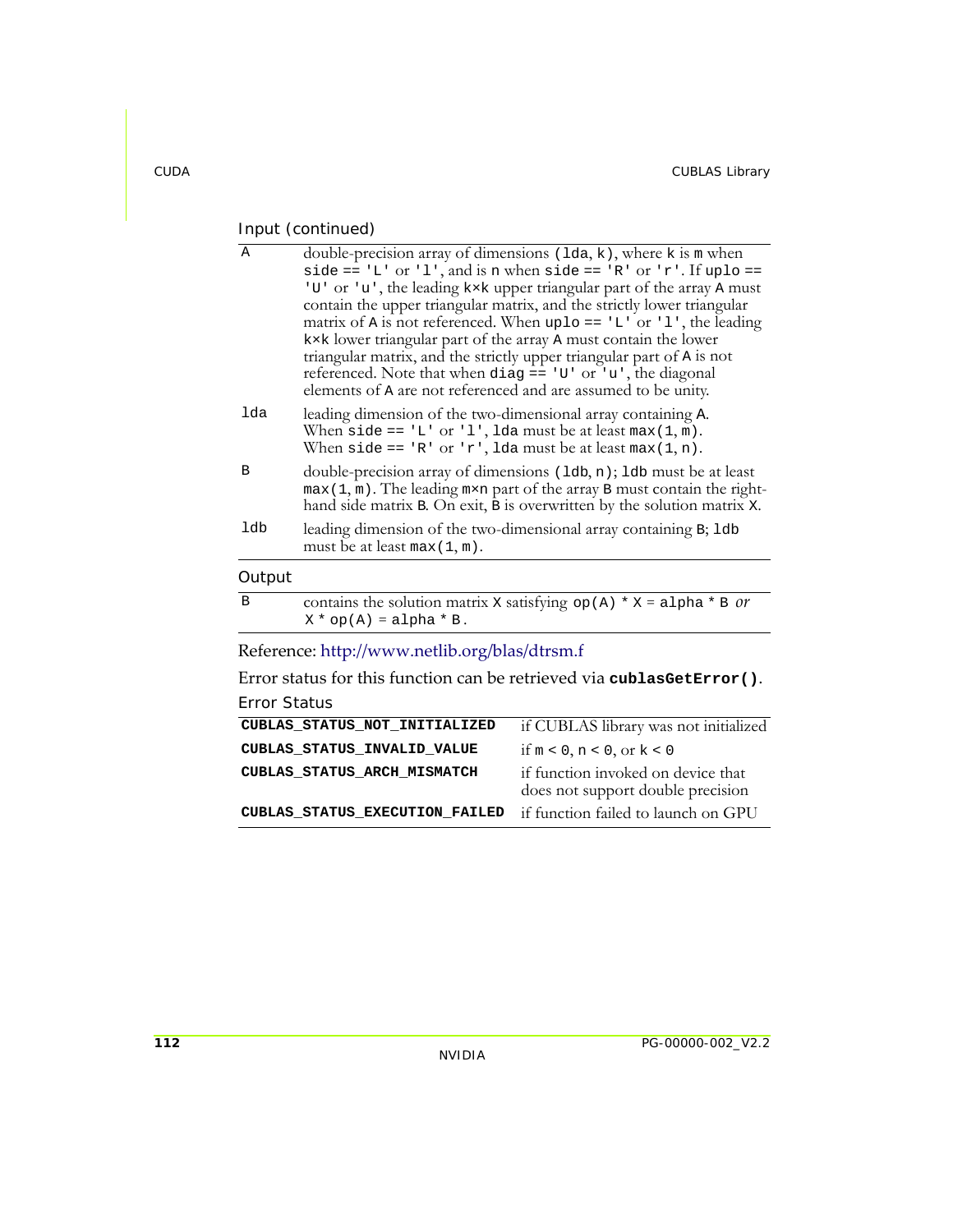## Double-Precision Complex BLAS3 Functions

**Note:** Double-precision functions are only supported on GPUs with doubleprecision hardware.

There are two double‐precision complex BLAS3 functions:

- "Function [cublasZgemm\(\)"](#page-120-0) on page 113
- "Function [cublasZsyrk\(\)"](#page-122-0) on page 115

## <span id="page-120-0"></span>Function cublasZgemm()

#### **void**

```
cublasZgemm (char transa, char transb, int m, int n,
              int k, cuDoubleComplex alpha,
              const cuDoubleComplex *A, int lda,
              const cuDoubleComplex *B, int ldb,
              cuDoubleComplex beta, cuDoubleComplex *C,
              int ldc)
```
performs one of the matrix‐matrix operations

 $C = alpha * op(A) * op(B) + beta * C,$ where  $op(X) = X$ ,  $op(X) = X<sup>T</sup>$ ,  $or$   $op(X) = X<sup>H</sup>$ ;

and alpha and beta are double‐precision complex scalars. A, B, and C are matrices consisting of double‐precision complex elements, with  $op(A)$  an  $m \times k$  matrix,  $op(B)$  a k×n matrix and C an  $m \times n$  matrix.

|   | transa specifies op(A). If transa == 'N' or 'n', op(A) = A.<br>If transa == 'T' or 't', op(A) = $AT$ .<br>If transa == 'C' or 'c', op(A) = $A^H$ .      |
|---|---------------------------------------------------------------------------------------------------------------------------------------------------------|
|   | transb specifies $op(B)$ . If transb == 'N' or 'n', $op(B) = B$ .<br>If transb == 'T' or 't', op(B) = $BT$ .<br>If transb == 'C' or 'c', $op(B) = BH$ . |
| m | number of rows of matrix $op(A)$ and rows of matrix C;<br>m must be at least zero.                                                                      |
| n | number of columns of matrix $op(B)$ and number of columns of C;<br>n must be at least zero.                                                             |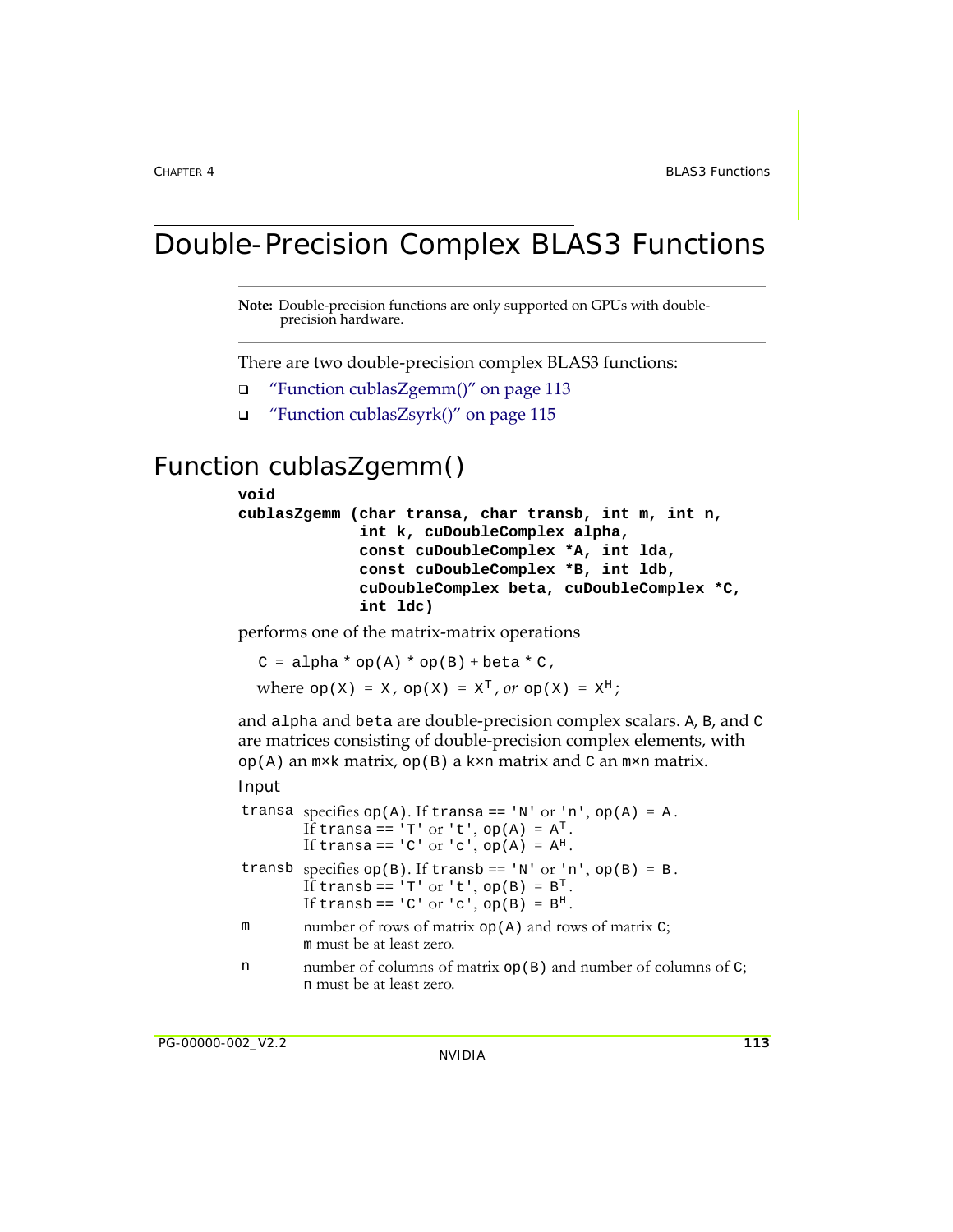| $\mathbf k$ | number of columns of matrix op(A) and number of rows of op(B);<br>k must be at least zero.                                     |
|-------------|--------------------------------------------------------------------------------------------------------------------------------|
| alpha       | double-precision complex scalar multiplier applied to $op(A) * op(B)$ .                                                        |
| Α           | double-precision complex array of dimension $(\text{lda}, k)$ if transa ==<br>'N' or 'n', and of dimension (lda, m) otherwise. |
| lda         | leading dimension of A. When transa $== 'N'$ or 'n', it must be at<br>least max(1, m) and at least max(1, k) otherwise.        |
| В           | double-precision complex array of dimension (1db, n) if transb ==<br>'N' or 'n', and of dimension (1db, k) otherwise.          |
| ldb         | leading dimension of B. When $transb == 'N'$ or 'n', it must be at<br>least max(1, k) and at least max(1, n) otherwise.        |
| beta        | double-precision complex scalar multiplier applied to C. If beta is<br>zero, C does not have to be a valid input.              |
| C           | double-precision array of dimensions (ldc, n).                                                                                 |
| ldc         | leading dimension of C; idc must be at least $max(1, m)$ .                                                                     |
| ~ · ·       |                                                                                                                                |

#### Output

|  | updated according to $C = alpha * op(A) * op(B) + beta * C$ . |
|--|---------------------------------------------------------------|
|--|---------------------------------------------------------------|

Reference: http://www.netlib.org/blas/zgemm.f

Error status for this function can be retrieved via **cublasGetError()**.

| CUBLAS STATUS NOT INITIALIZED  | if CUBLAS library was not initialized                                   |
|--------------------------------|-------------------------------------------------------------------------|
| CUBLAS STATUS INVALID VALUE    | if $m < 0$ , $n < 0$ , or $k < 0$                                       |
| CUBLAS STATUS ARCH MISMATCH    | if function invoked on device that<br>does not support double precision |
| CUBLAS STATUS EXECUTION FAILED | if function failed to launch on GPU                                     |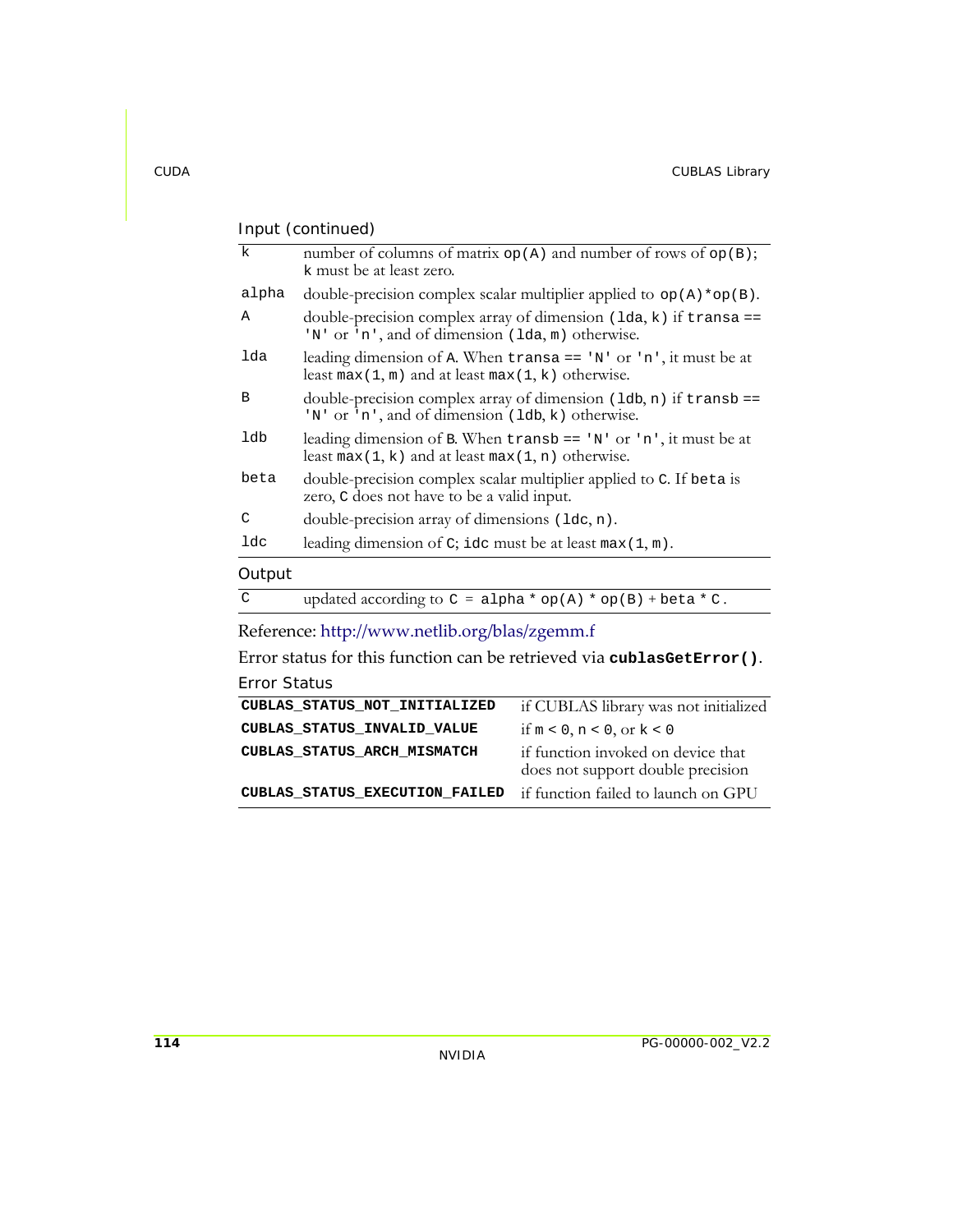## <span id="page-122-0"></span>Function cublasZsyrk()

#### **void**

```
cublasZsyrk (char uplo, char trans, int n, int k,
              cuDoubleComplex alpha,
              const cuDoubleComplex *A, int lda,
              cuDoubleComplex beta,
              cuDoubleComplex *C, int ldc)
```
performs one of the symmetric rank k operations

```
C = alpha * A * A<sup>T</sup> + beta * C or C = alpha * A<sup>T</sup> * A + beta * C,
```
where alpha and beta are double-precision complex scalars. C is an n×n symmetric matrix consisting of double‐precision complex elements and is stored in either lower or upper storage mode. A is a matrix consisting of double‐precision complex elements with dimensions of n×k in the first case, and k×n in the second case.

#### Input

| uplo  | specifies whether the symmetric matrix C is stored in upper or lower<br>storage mode. If $uplo == 'U'$ or 'u', only the upper triangular part<br>of the symmetric matrix is referenced, and the elements of the strictly<br>lower triangular part are inferred from those in the upper triangular<br>part. If uplo == $'L'$ or $'l'$ , only the lower triangular part of the<br>symmetric matrix is referenced, and the elements of the strictly upper<br>triangular part are inferred from those in the lower triangular part. |
|-------|---------------------------------------------------------------------------------------------------------------------------------------------------------------------------------------------------------------------------------------------------------------------------------------------------------------------------------------------------------------------------------------------------------------------------------------------------------------------------------------------------------------------------------|
| trans | specifies the operation to be performed. If $trans == 'N'$ or 'n',<br>$C = alpha * A * AT + beta * C$ . If trans == 'T', 't', 'C', or 'c',<br>$C = alpha * AT * A + beta * C.$                                                                                                                                                                                                                                                                                                                                                  |
| n     | specifies the number of rows and the number columns of matrix C. If<br>trans == $'N'$ or $'n'$ , n specifies the number of rows of matrix A. If<br>trans == $T$ , $t$ , $c$ , $c$ , $c$ , $r$ , $c$ , $n$ specifies the number of columns<br>of matrix A; n must be at least zero.                                                                                                                                                                                                                                              |
| k     | If trans $== 'N'$ or 'n', k specifies the number of columns of<br>matrix A. If trans == $T$ ', 't', 'C', or 'c', k specifies the number<br>of rows of matrix A; k must be at least zero.                                                                                                                                                                                                                                                                                                                                        |
| alpha | double-precision complex scalar multiplier applied to $A^* A^T$ or<br>$A^T$ * A.                                                                                                                                                                                                                                                                                                                                                                                                                                                |
| Α     | double-precision complex array of dimensions (1da, ka), where ka is<br>k when trans == 'N' or 'n', and is n otherwise. When trans ==<br>'N' or 'n', the leading n×k part of array A contains the matrix A;                                                                                                                                                                                                                                                                                                                      |

otherwise, the leading k×n part of the array contains the matrix A.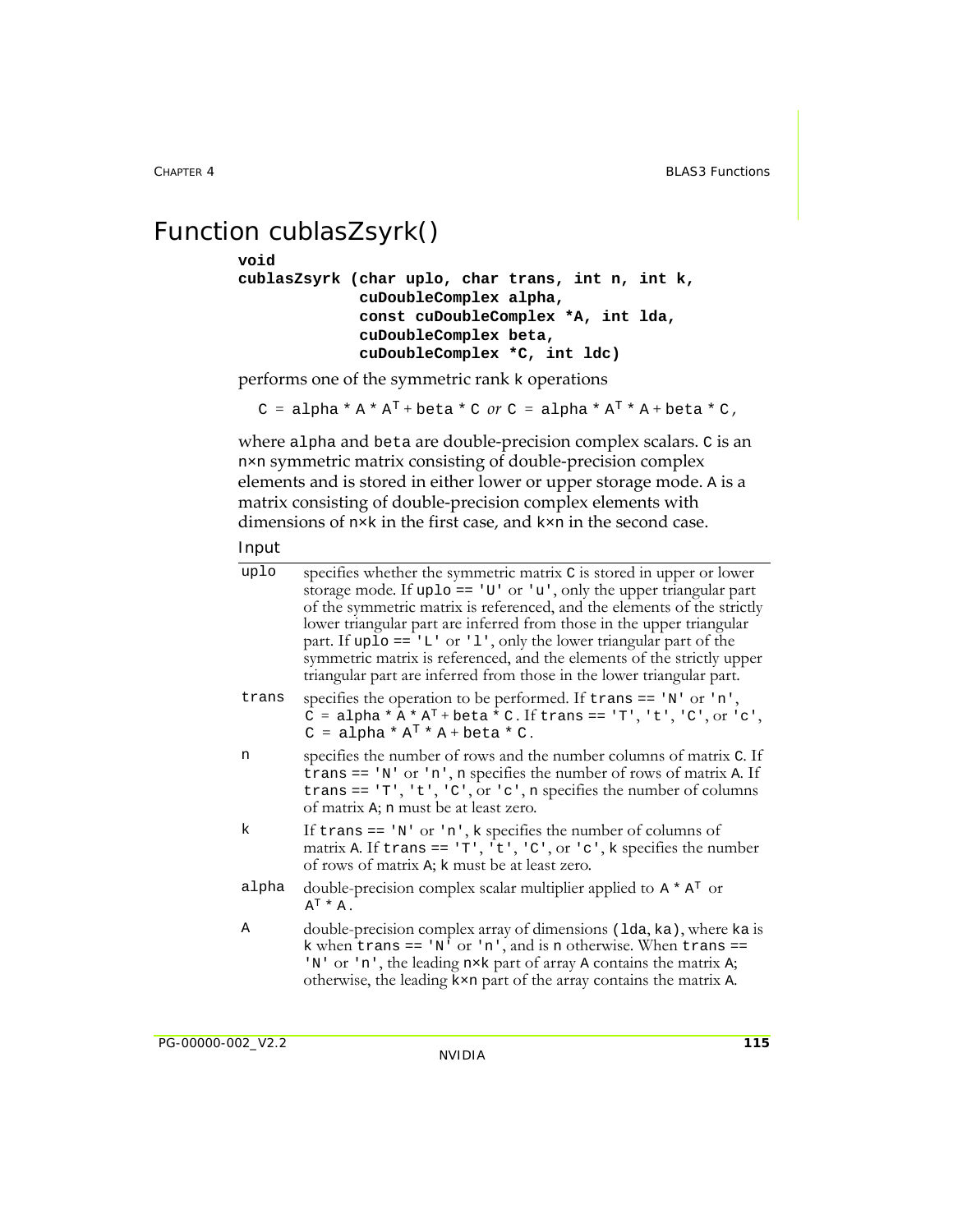| lda           | leading dimension of A. When $trans == 'N'$ or 'n', 1da must be at<br>least $max(1, n)$ . Otherwise 1da must be at least $max(1, k)$ .                                                                                                                                                                                                                                                                                                                                                                                                                                                                                                                                                                                                 |
|---------------|----------------------------------------------------------------------------------------------------------------------------------------------------------------------------------------------------------------------------------------------------------------------------------------------------------------------------------------------------------------------------------------------------------------------------------------------------------------------------------------------------------------------------------------------------------------------------------------------------------------------------------------------------------------------------------------------------------------------------------------|
| beta          | double-precision complex scalar multiplier applied to C.<br>If beta is zero, C is not read.                                                                                                                                                                                                                                                                                                                                                                                                                                                                                                                                                                                                                                            |
| $\mathcal{C}$ | double-precision complex array of dimensions $(\text{1dc}, n)$ . If uplo ==<br>'U' or 'u', the leading nxn triangular part of the array C must contain<br>the upper triangular part of the symmetric matrix C, and the strictly<br>lower triangular part of C is not referenced. On exit, the upper<br>triangular part of C is overwritten by the upper triangular part of the<br>updated matrix. If up $\log 10 = -1$ or $1$ , the leading nxn triangular<br>part of the array C must contain the lower triangular part of the<br>symmetric matrix C, and the strictly upper triangular part of C is not<br>referenced. On exit, the lower triangular part of C is overwritten by the<br>lower triangular part of the updated matrix. |
| ldc           | leading dimension of C; 1dc must be at least $max(1, n)$ .                                                                                                                                                                                                                                                                                                                                                                                                                                                                                                                                                                                                                                                                             |
| Output        |                                                                                                                                                                                                                                                                                                                                                                                                                                                                                                                                                                                                                                                                                                                                        |
| $\mathcal{C}$ | updated according to $C = alpha * A * AT + beta * C$ or<br>$C = alpha * AT * A + beta * C.$                                                                                                                                                                                                                                                                                                                                                                                                                                                                                                                                                                                                                                            |
|               |                                                                                                                                                                                                                                                                                                                                                                                                                                                                                                                                                                                                                                                                                                                                        |

### Reference: http://www.netlib.org/blas/zsyrk.f

Error status for this function can be retrieved via **cublasGetError()**.

| CUBLAS STATUS NOT INITIALIZED  | if CUBLAS library was not initialized                                   |
|--------------------------------|-------------------------------------------------------------------------|
| CUBLAS STATUS INVALID VALUE    | if $n < 0$ or $k < 0$                                                   |
| CUBLAS STATUS ARCH MISMATCH    | if function invoked on device that<br>does not support double precision |
| CUBLAS STATUS EXECUTION FAILED | if function failed to launch on GPU                                     |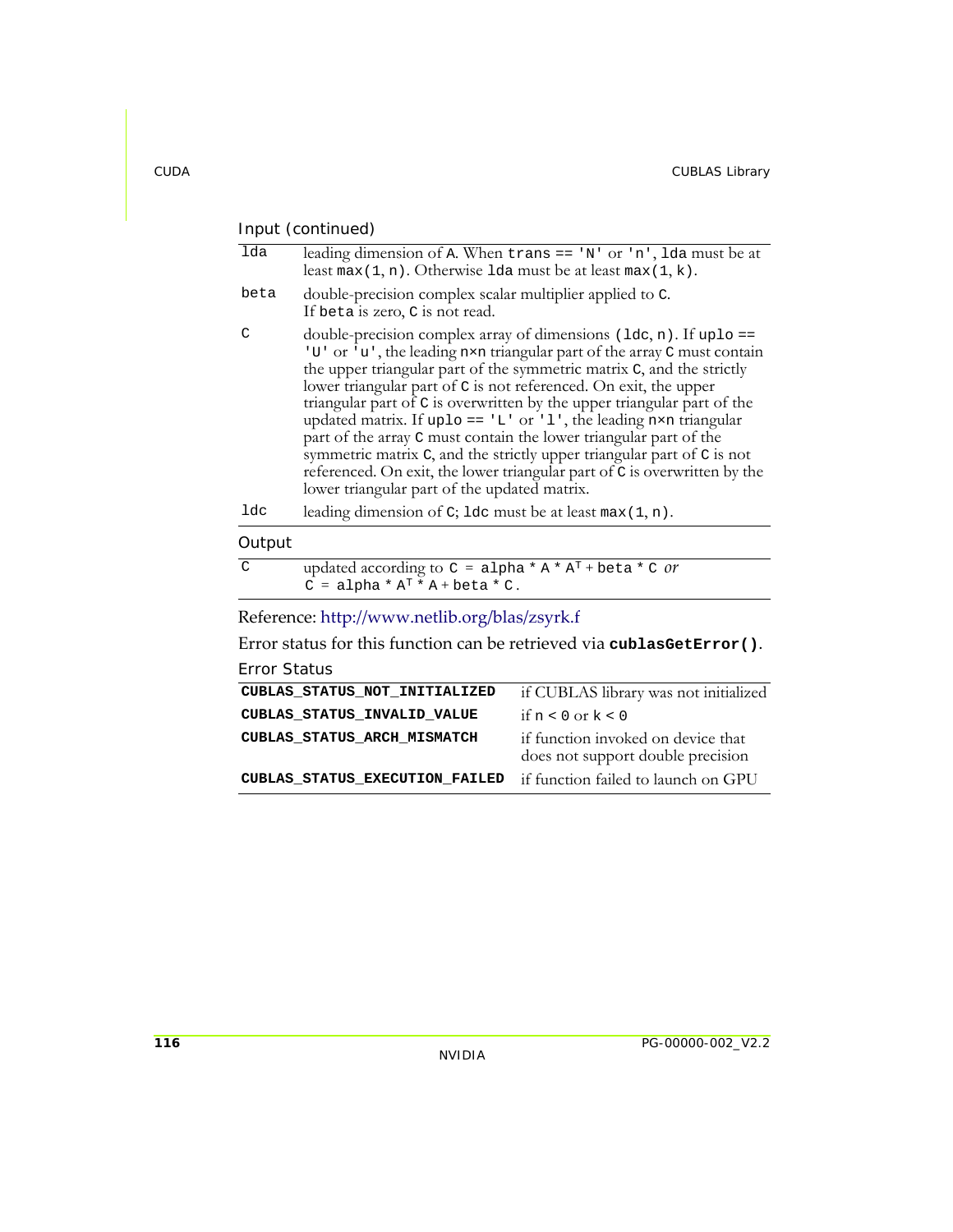# **A PPENDIX A**

## **CUBLAS Fortran Bindings**

CUBLA is implemented using the C‐based CUDA toolchain and thus provides a C‐style API. This makes interfacing to applications written in C or C++ trivial. In addition, there are many applications implemented in Fortran that would benefit from using CUBLAS. CUBLAS uses 1‐based indexing and Fortran‐style column‐major storage for multidimensional data to simplify interfacing to Fortran applications. Unfortunately, Fortran‐to‐C calling conventions are not standardized and differ by platform and toolchain. In particular, differences may exist in the following areas:

- Symbol names (capitalization, name decoration)
- Argument passing (by value or reference)
- Passing of string arguments (length information)
- **Passing of pointer arguments (size of the pointer)**
- □ Returning floating-point or compound data types (for example, single‐precision or complex data types)

To provide maximum flexibility in addressing those differences, the CUBLAS Fortran interface is provided in the form of wrapper functions. These wrapper functions, written in C, are located in the file fortran.c, whose code needs to be compiled into an application for it to call the CUBLAS API functions. Providing source code allows users to make any changes necessary for a particular platform and toolchain.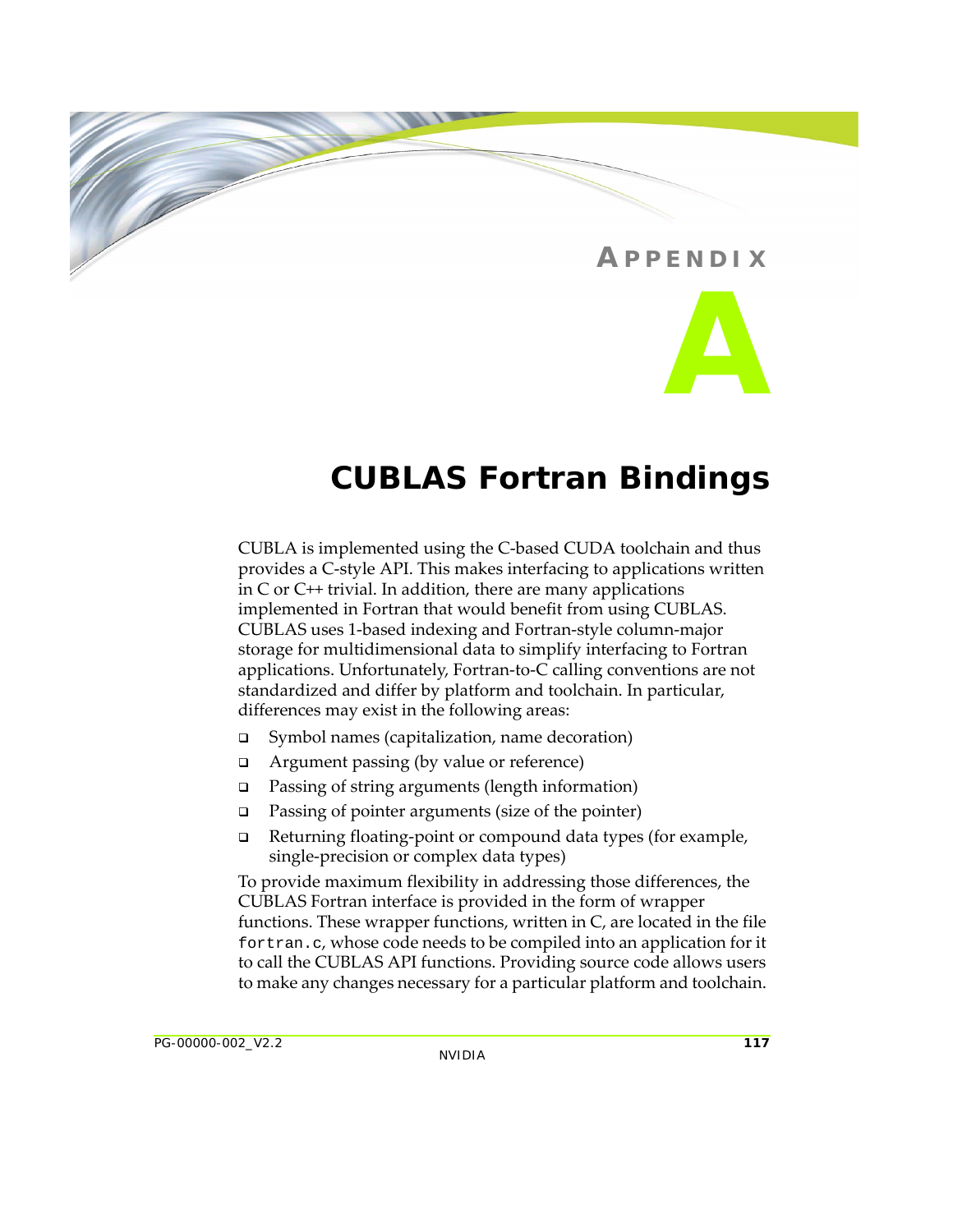The code in fortran.c has been used to demonstrate interoperability with the compilers g77 3.2.3 on 32‐bit Linux, g77 3.4.5 on 64‐bit Linux, Intel Fortran 9.0 and Intel Fortran 10.0 on 32‐bit and 64‐bit Microsoft Windows XP, and g77 3.4.0 on Mac OS X.

Note that for g77, use of the compiler flag -fno-second-underscore is required to use these wrappers as provided. Also, the use of the default calling conventions with regard to argument and return value passing is expected. Using the flag -fno-f2c changes the default calling convention with respect to these two items.

Two kinds of wrapper functions are provided. The thunking wrappers allow interfacing to existing Fortran applications without any changes to the applications. During each call, the wrappers allocate GPU memory, copy source data from CPU memory space to GPU memory space, call CUBLAS, and finally copy back the results to CPU memory space and deallocate the GPU memory. As this process causes very significant call overhead, these wrappers are intended for light testing, not for production code. By default, non‐thunking wrappers are used for production code. To enable the thunking wrappers, symbol CUBLAS\_USE\_THUNKING must be defined for the compilation of fortran.c.

The non‐thunking wrappers, intended for production code, substitute device pointers for vector and matrix arguments in all BLAS functions. To use these interfaces, existing applications need to be modified slightly to allocate and deallocate data structures in GPU memory space (using CUBLAS\_ALLOC and CUBLAS\_FREE) and to copy data between GPU and CPU memory spaces (using CUBLAS\_SET\_VECTOR, CUBLAS\_GET\_VECTOR, CUBLAS\_SET\_MATRIX, and CUBLAS\_GET\_MATRIX). The sample wrappers provided in fortran.c map device pointers to 32‐bit integers on the Fortran side, regardless of whether the host platform is a 32‐bit or 64‐bit platform.

One approach to deal with index arithmetic on device pointers in Fortran code is to use C‐style macros, and use the C preprocessor to expand these, as shown in the example below. On Linux and Mac OS  $X$ , one way of pre-processing is to invoke 'g77 -E -x f77-cppinput'. On Windows platforms with Microsoft Visual C/C++, using 'cl -EP' achieves similar results.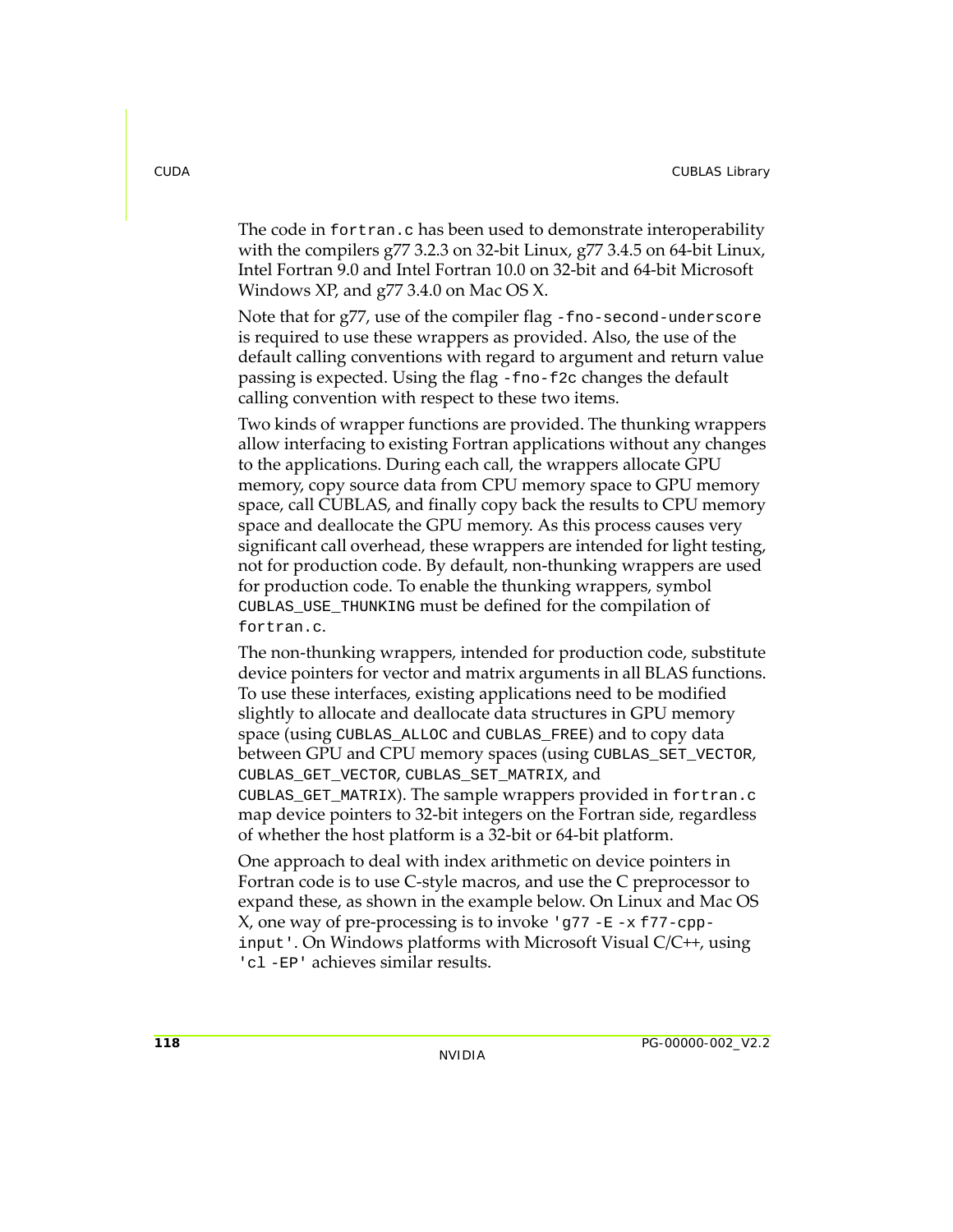When traditional fixed-form Fortran 77 code is ported to CUBLAS, line length often increases when the BLAS calls are exchanged for CUBLAS calls. Longer function names and possible macro expansion are contributing factors. Inadvertently exceeding the maximum line length can lead to run-time errors that are difficult to find, so care should be taken not to exceed the 72‐column limit if fixed form is retained.

The following examples show a small application implemented in Fortran 77 on the host ([Example A.1.,](#page-127-0) "Fortran 77 Application [Executing](#page-127-0) on the Host" on page 120), and show the same application using the non‐thunking wrappers after it has been ported to use CUBLAS [\(Example A.2.,](#page-128-0) "Fortran 77 Application Ported to Use [CUBLAS"](#page-128-0) on page 121).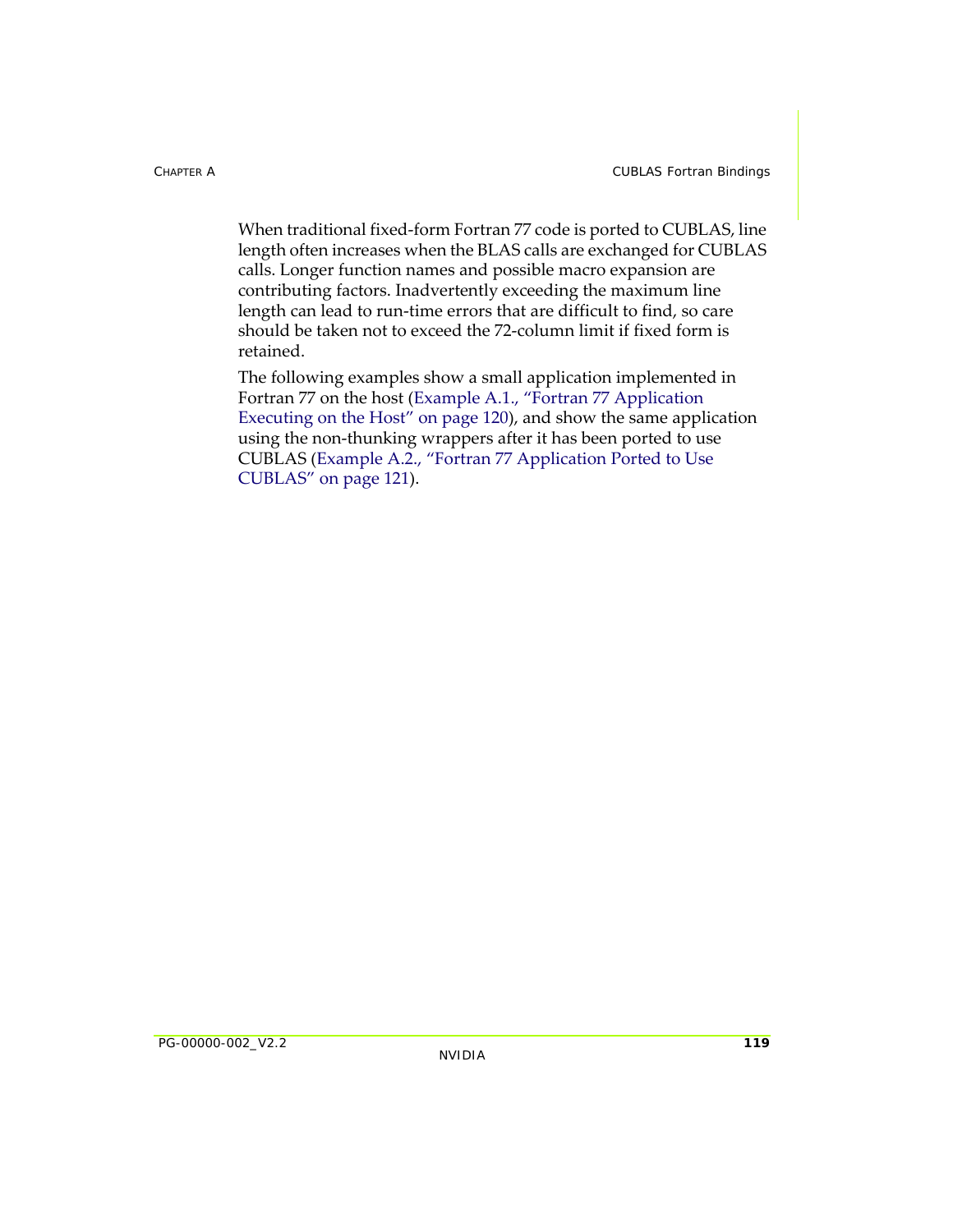<span id="page-127-0"></span>Example A.1. Fortran 77 Application Executing on the Host

```
 subroutine modify (m, ldm, n, p, q, alpha, beta)
 implicit none
 integer ldm, n, p, q
 real*4 m(ldm,*), alpha, beta
 external sscal
 call sscal (n-p+1, alpha, m(p,q), ldm)
 call sscal (ldm-p+1, beta, m(p,q), 1)
 return
 end
 program matrixmod
 implicit none
 integer M, N
 parameter (M=6, N=5)
real *4 a(M,N)
 integer i, j
do j = 1, N
  do i = 1, M
    a(i,j) = (i-1) * M + j enddo
 enddo
 call modify (a, M, N, 2, 3, 16.0, 12.0)
do j = 1, N
  do i = 1, M
     write(*,"(F7.0$)") a(i,j)
   enddo
  write (*, *) ""
 enddo
 stop
 end
```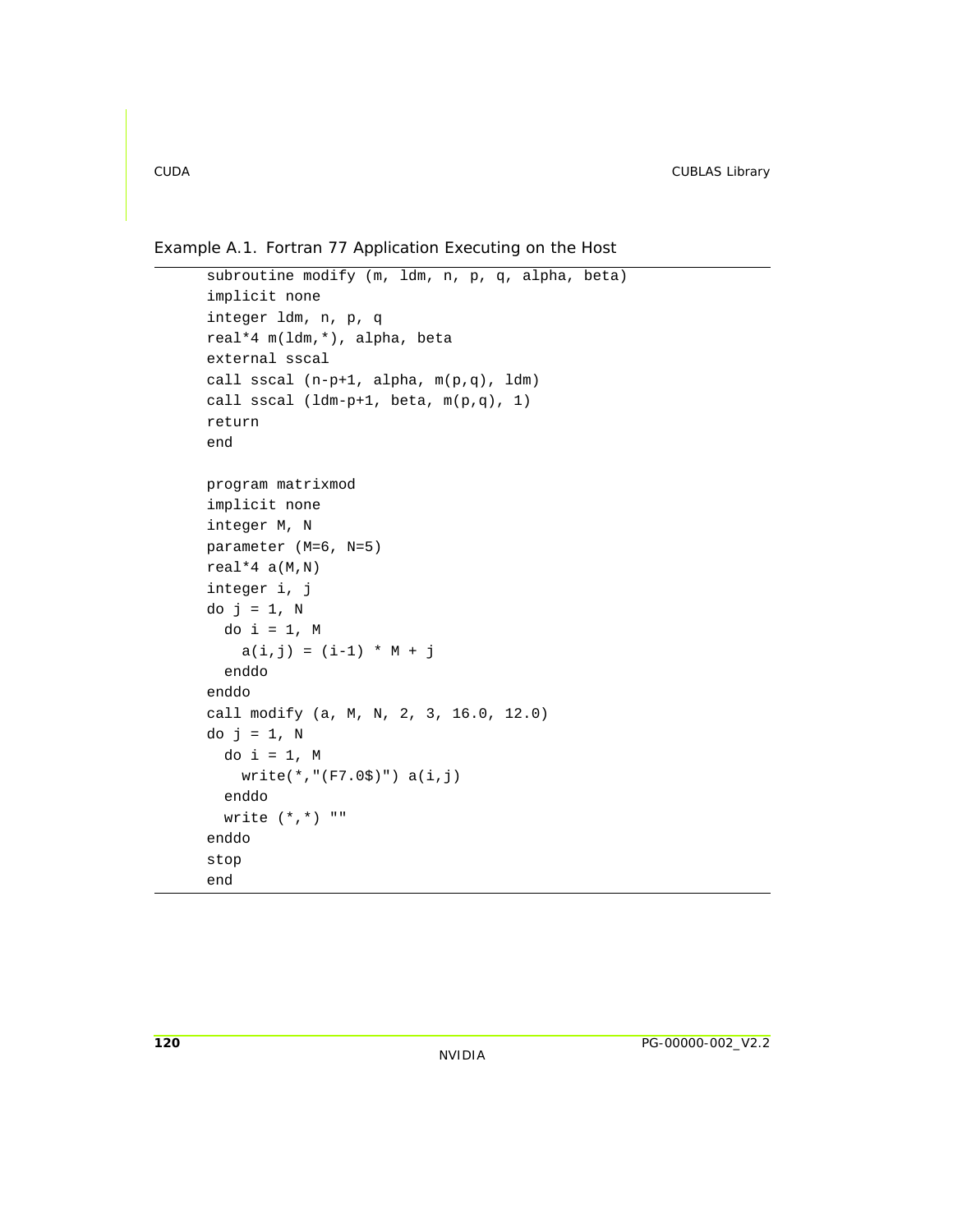```
Example A.2. Fortran 77 Application Ported to Use CUBLAS
```

```
\overline{\text{#define IDX2F(i,j,ld)} ((((j)-1)*(ld))+((i)-1))} subroutine modify (devPtrM, ldm, n, p, q, alpha, beta)
      implicit none
      integer sizeof_real
      parameter (sizeof_real=4)
      integer ldm, n, p, q, devPtrM
      real*4 alpha, beta
      call cublas_sscal (n-p+1, alpha, 
    1 devPtrM+IDX2F(p,q,ldm)*sizeof_real,
     2 ldm)
      call cublas_sscal (ldm-p+1, beta, 
    1 devPtrM+IDX2F(p,q,ldm)*sizeof_real,
 2 1)
      return
      end
      program matrixmod
      implicit none
      integer M, N, sizeof_real, devPtrA
      parameter (M=6, N=5, sizeof_real=4)
     real *4 a(M,N)
      integer i, j, stat
     external cublas init, cublas set matrix, cublas get matrix
      external cublas_shutdown, cublas_alloc
      integer cublas_alloc, cublas_set_matrix, cublas_get_matrix 
     do j = 1, N
       do i = 1, M
         a(i,j) = (i-1) * M + j enddo
      enddo
      call cublas_init
      stat = cublas_alloc(M*N, sizeof_real, devPtrA)
      if (stat .NE. 0) then
```